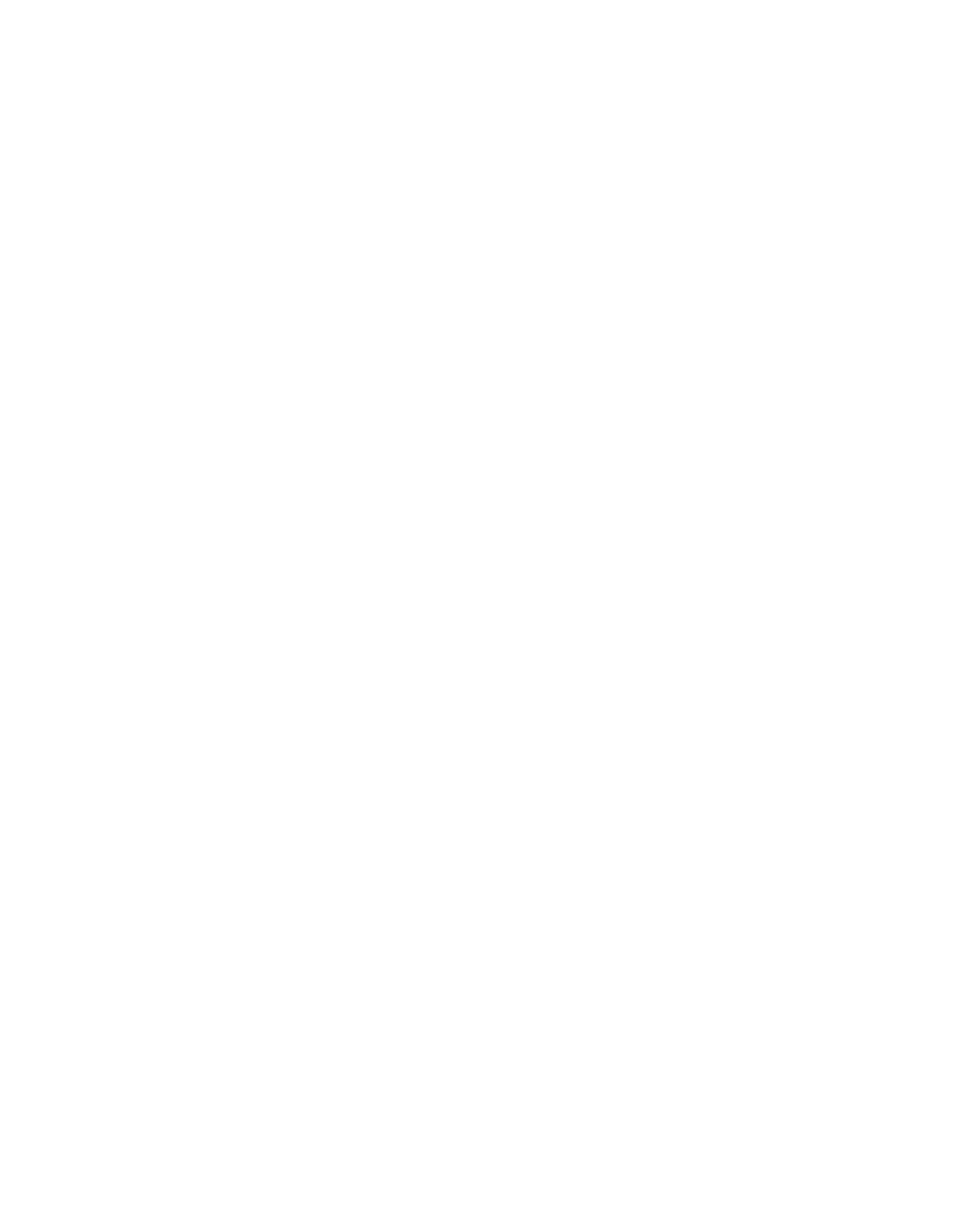## **NOTICE**

## **Public Hearing on Practice Book Revisions Being Considered by the Rules Committee of the Superior Court**

On May 16, 2016, at 10:00 a.m., the Rules Committee of the Superior Court will conduct a public hearing in the Supreme Court in Hartford for the purpose of receiving comments concerning Practice Book revisions that are being considered by the Committee. The revisions proposed by the Rules Committee have been posted on the Judicial Branch website at http://www.jud.ct.gov/pb.htm.

Pursuant to subsection (c) of section 51-14 of the Connecticut General Statutes, the Supreme Court has designated the Rules Committee to conduct this public hearing also for the purpose of receiving comments on any proposed new rule or any change in an existing rule that any member of the public deems desirable.

Comments may be forwarded to the Rules Committee by email at Joseph.DelCiampo@jud.ct.gov or may be forwarded to the Rules Committee at the following address and should be received by May 12, 2016:

> Rules Committee of the Superior Court Attn: Joseph J. Del Ciampo, Counsel P.O. Box 150474 Hartford, CT 06115-0474

Each speaker at the public hearing will be limited to five minutes. Anyone who believes that they cannot cover their remarks within that time period may submit written comments to the Rules Committee. If written comments are submitted, ten copies should be provided.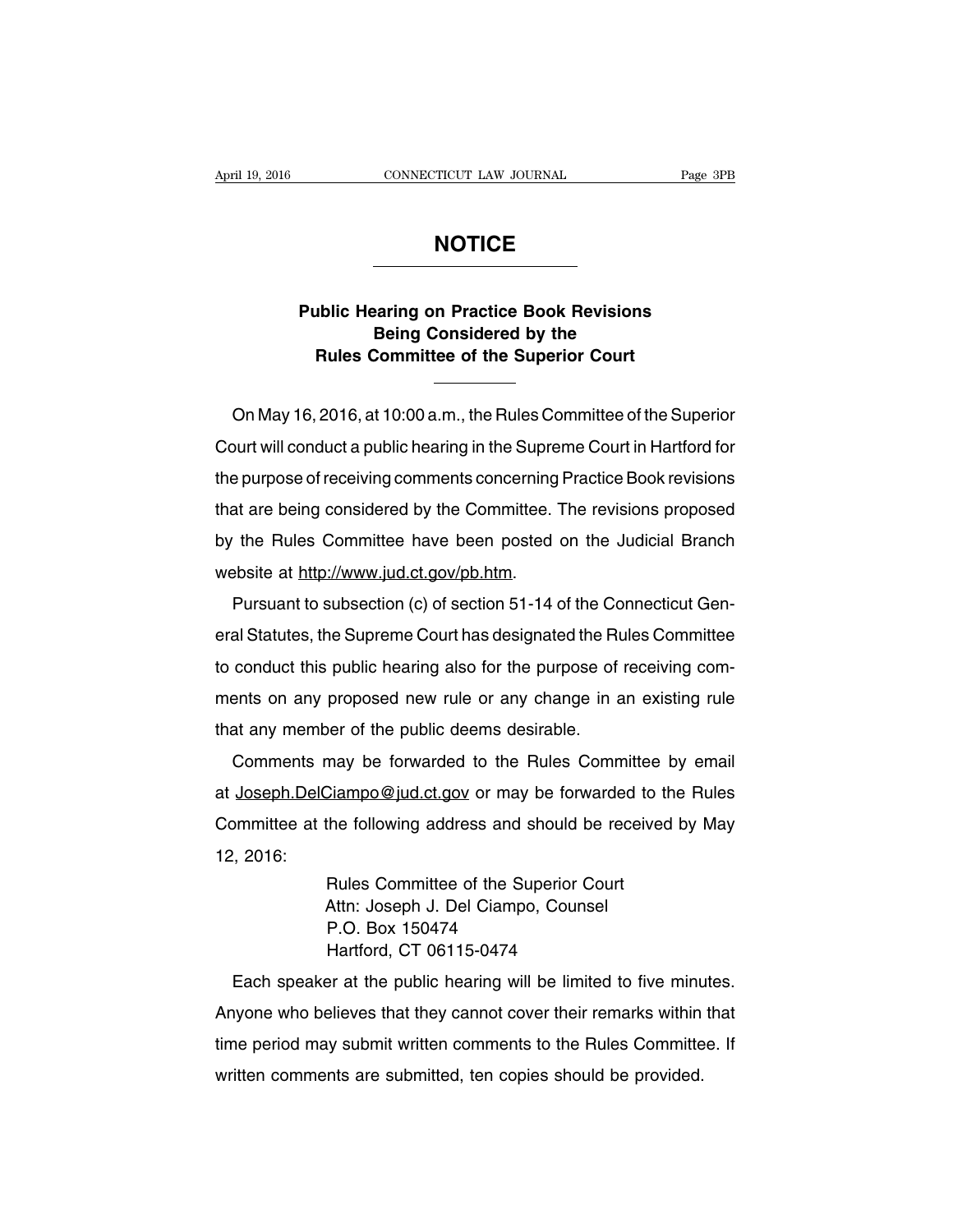Wheelchair access is located in the rear of the building, accessible from the staff parking lot between Lafayette and Oak Streets. There are a limited number of handicap parking spots in the gated staff lot, which is accessible from Oak Street. Use the intercom at the gate to speak to security about the availability of parking. Once at the accessible door, use the intercom to request entry from security. If you would like to attend the meeting and need an accommodation under the Americans with Disabilities Act, please email the Rules Committee at Joseph.DelCiampo@jud.ct.gov before May 12, 2016.

> Hon. Dennis G. Eveleigh Chair, Rules Committee

#### **INTRODUCTION**

Contained herein are amendments that are being considered to the Practice Book. These amendments are indicated by brackets for deletions and underlines for added language. The designation ''NEW'' is printed with the title of each proposed new rule.

Rules Committee of the Superior Court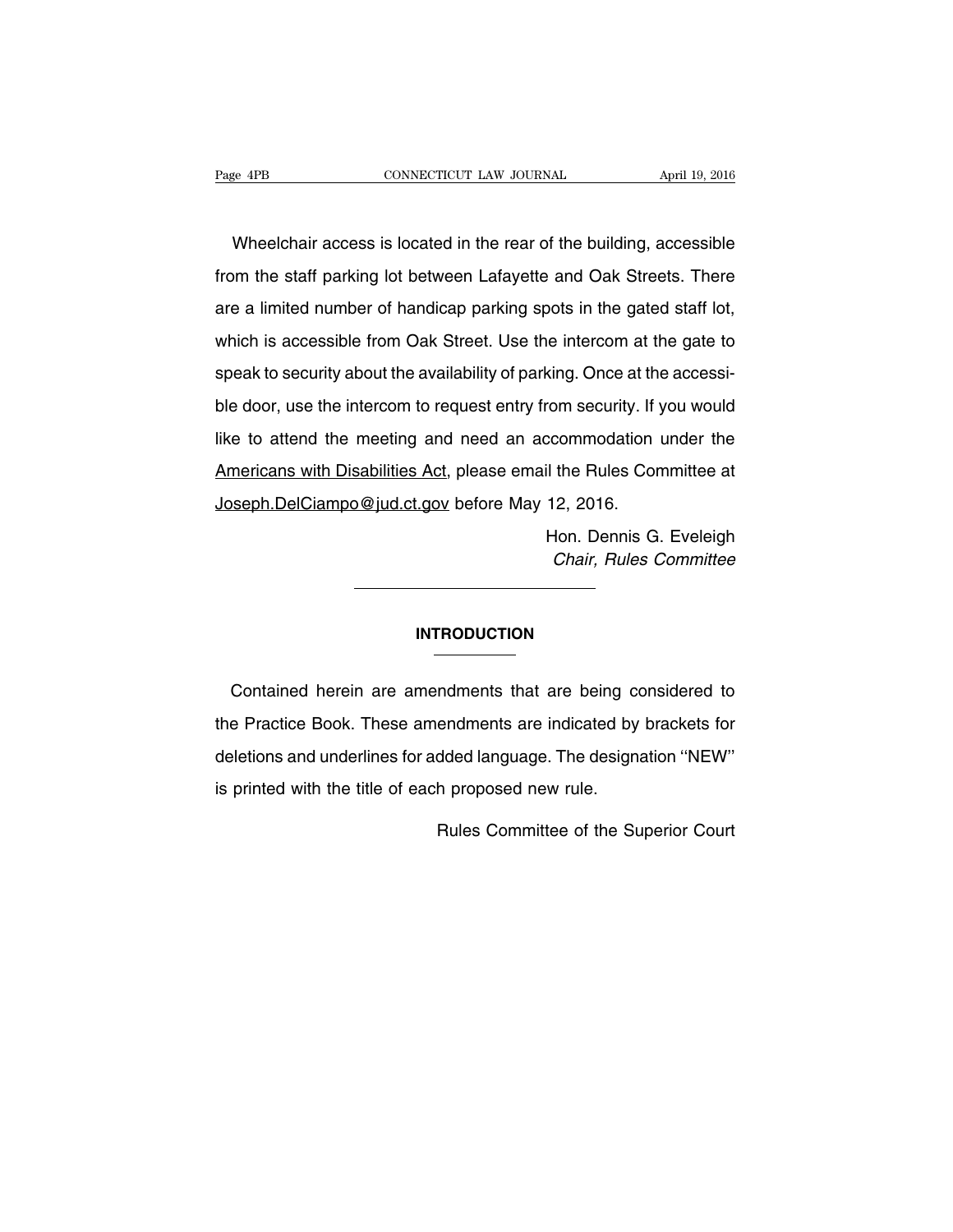## **PROPOSED AMENDMENTS TO THE GENERAL PROVISIONS OF THE SUPERIOR COURT RULES**

### **Sec. 2-16. —Attorney Appearing Pro Hac Vice**

An attorney who is in good standing at the bar of another state, the District of Columbia, or the commonwealth of Puerto Rico, may, upon special and infrequent occasion and for good cause shown upon written application presented by a member of the bar of this state, be permitted in the discretion of the court to participate to such extent as the court may prescribe in the presentation of a cause or appeal in any state court **[**of**]** or a proceeding before any municipal or state agency, commission, board or tribunal (hereinafter referred to as ''proceeding'') in this state; provided, however, that (1) such application shall be accompanied by the affidavit of the applicant (a) certifying whether such applicant has a grievance pending against him or her in any other jurisdiction, has ever been reprimanded, suspended, placed on inactive status, disbarred, or otherwise disciplined, or has ever resigned from the practice of law and, if so, setting forth the circumstances concerning such action, (b) certifying that the applicant has paid the client security fund fee due for the calendar year in which the application has been made, (c) designating the chief clerk of the superior court for the judicial district in which the attorney will be appearing as his or her agent upon whom process and service of notice may be served, (d) agreeing to register with the statewide grievance committee in accordance with the provisions of this chapter while appearing in the matter in this state and for two years after the completion of the matter in which the attorney appeared, and to notify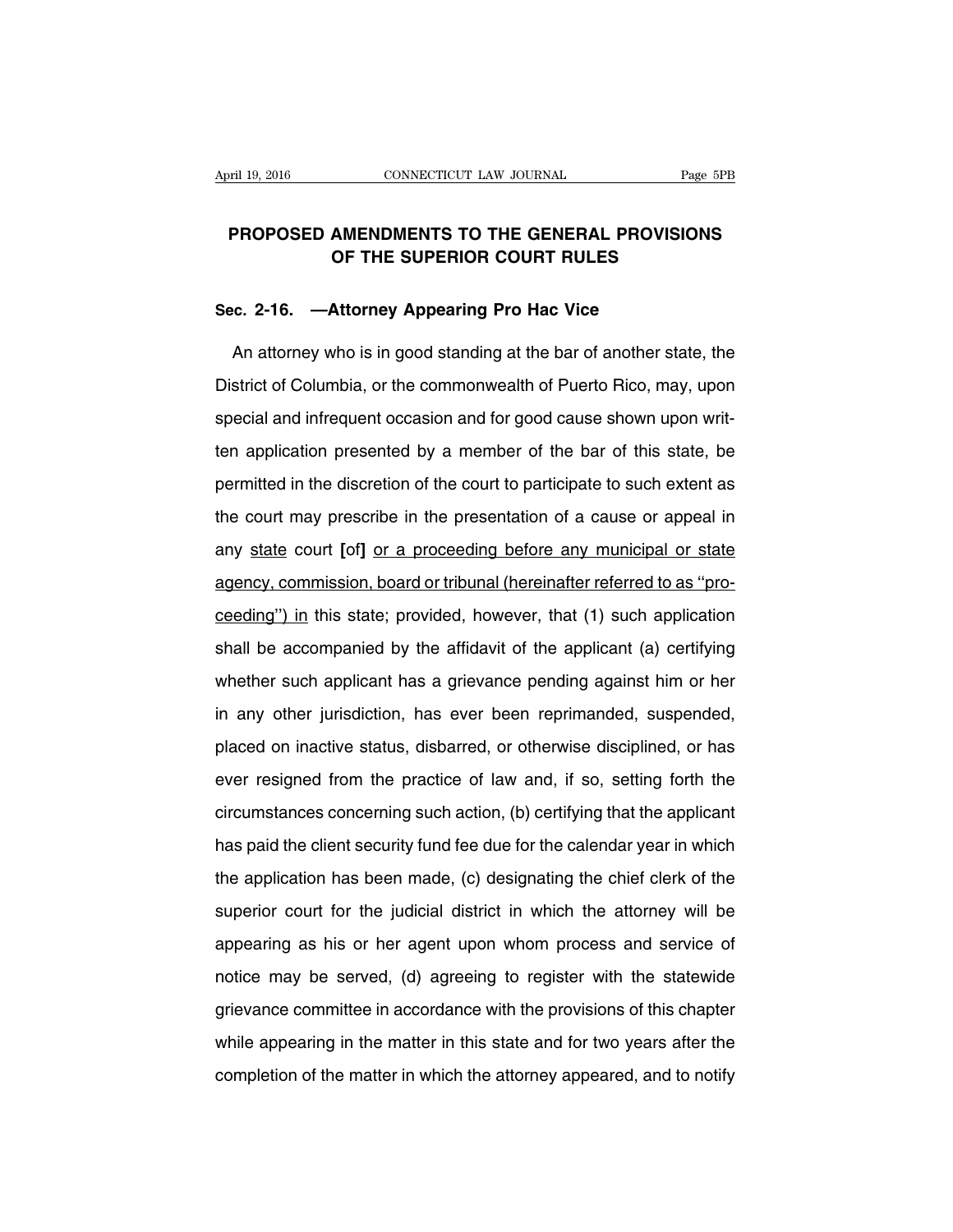the statewide grievance committee of the expiration of the two year period, **[**and**]** (e) identifying the number of **[**cases in which**]** times the attorney has appeared pro hac vice in the superior court or in any other proceedings of this state since the attorney first appeared pro hac vice in this state, listing each such case or proceeding by name and docket number, as applicable, and (f) providing any previously assigned juris number and (2) unless excused by the judicial authority, a member of the bar of this state must be present at all proceedings, including depositions in a proceeding, and must sign all pleadings, briefs and other papers filed with the court, local or state administrative agency, commission, board or tribunal, and assume full responsibility for them and for the conduct of the cause or proceeding and of the attorney to whom such privilege is accorded. Any such application shall be made on a form prescribed by the chief court administrator. Where feasible, the application shall be made to the judge before whom such **[**cause] case is likely to be tried. If not feasible, or if no case is pending before the superior court, the application shall be made to the administrative judge in the judicial district where the matter is to be tried or the proceeding is to be conducted. Good cause for according such privilege shall be limited to facts or circumstances affecting the personal or financial welfare of the client and not the attorney. Such facts may include a showing that by reason of a longstanding attorney-client relationship predating the cause of action or subject matter of the litigation at bar, or proceeding, the attorney has acquired a specialized skill or knowledge with respect to the client's affairs important to the trial of the cause or presentation of the proceed-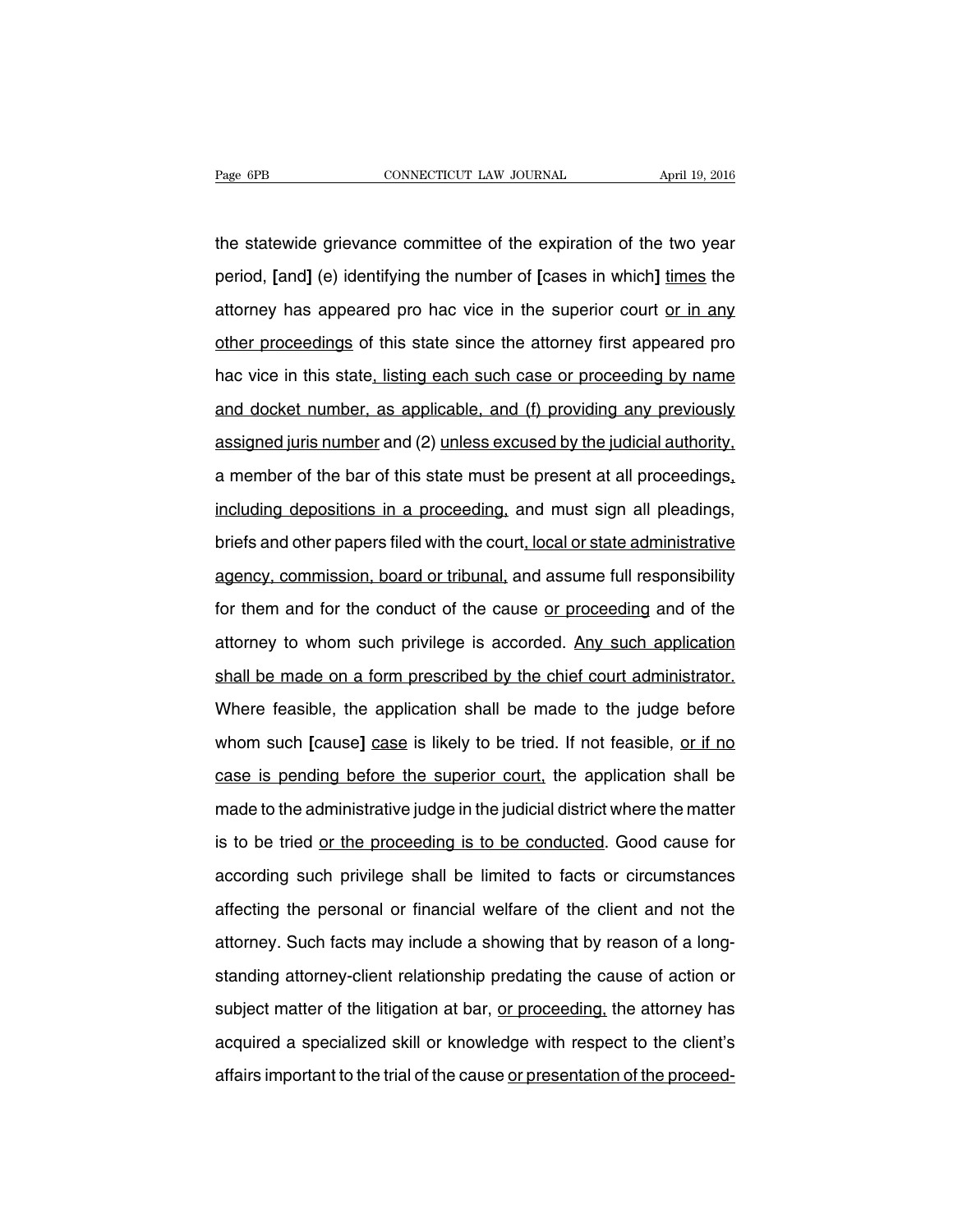ing, or that the litigant is unable to secure the services of Connecticut counsel. Upon the granting of an application to appear pro hac vice, the clerk of the court in which the application is granted shall immediately notify the statewide grievance committee of such action. Any person granted permission to appear in a **[**matter**]** cause, appeal or proceeding pursuant to this section shall comply with the requirements of Sections 2-68 and 2-70 and shall pay such fee when due as prescribed by those sections for each year such person appears in the matter. If the clerk for the judicial district or appellate court in which the matter is pending is notified that such person has failed to pay the fee as required by this section, the court shall determine after a hearing the appropriate sanction, which may include termination of the privilege of appearing in the **[**matter**]** cause, appeal or proceeding.

COMMENTARY: The changes to this section establish a requirement that an out-of-state attorney request permission to appear pro hac vice in any cause, appeal or proceeding before any Connecticut state court or any state or municipal agency, commission, board or tribunal by filing a written application, on a form prescribed by the chief court administrator, to the administrative judge of the court in the judicial district where the case is likely to be tried or proceeding is to be conducted. This amendment is necessary in light of the Connecticut Supreme Court opinion in Persels & Associates, LLC v. Banking Commissioner, 318 Conn. 652, 122 A.3d 592 (2015), in which the Court concluded that the sole authority to license and regulate the general practice of law rests in the Judicial Branch. The rule also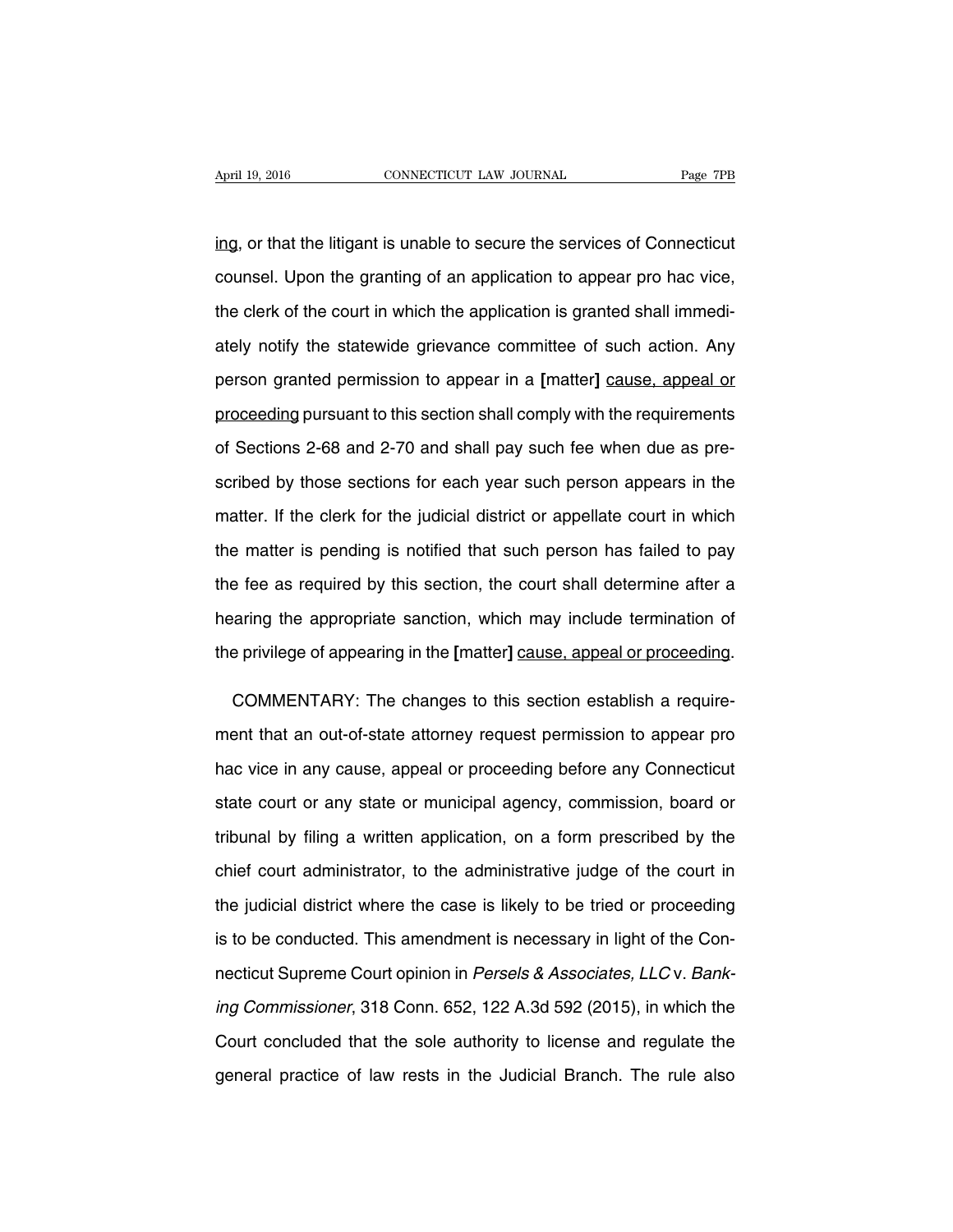establishes additional information that must be included in an affidavit submitted with an application for permission to appear pro hac vice.

**(NEW) Sec. 2-27A. Minimum Continuing Legal Education**

(a) On an annual basis, each attorney admitted in Connecticut shall certify, on the registration form required by Section 2-27 (d), that the attorney has completed in the last calendar year no less than twelve credit hours of appropriate continuing legal education, at least two hours of which shall be in ethics/professionalism. The ethics and professionalism components may be integrated with other courses. This rule shall apply to all attorneys except the following:

(1) Judges and senior judges of the supreme, appellate or superior courts, judge trial referees, family support magistrates, family support magistrate referees, federal judges, federal magistrate judges, federal administrative law judges or federal bankruptcy judges;

(2) Attorneys who are disbarred, resigned pursuant to Section 2- 52, on inactive status pursuant to Section 2-56 et seq., or retired pursuant to Sections 2-55 or 2-55A;

(3) Attorneys who are serving on active duty in the armed forces of the United States for more than six months in such year;

(4) Attorneys for the calendar year in which they are admitted;

(5) Attorneys who, for good cause shown, have been granted temporary or permanent exempt status by the statewide grievance committee.

(b) Attorneys may satisfy the required hours of continuing education:

(1) By attending legal education courses provided by any local, state or special interest bar association in this state or regional or national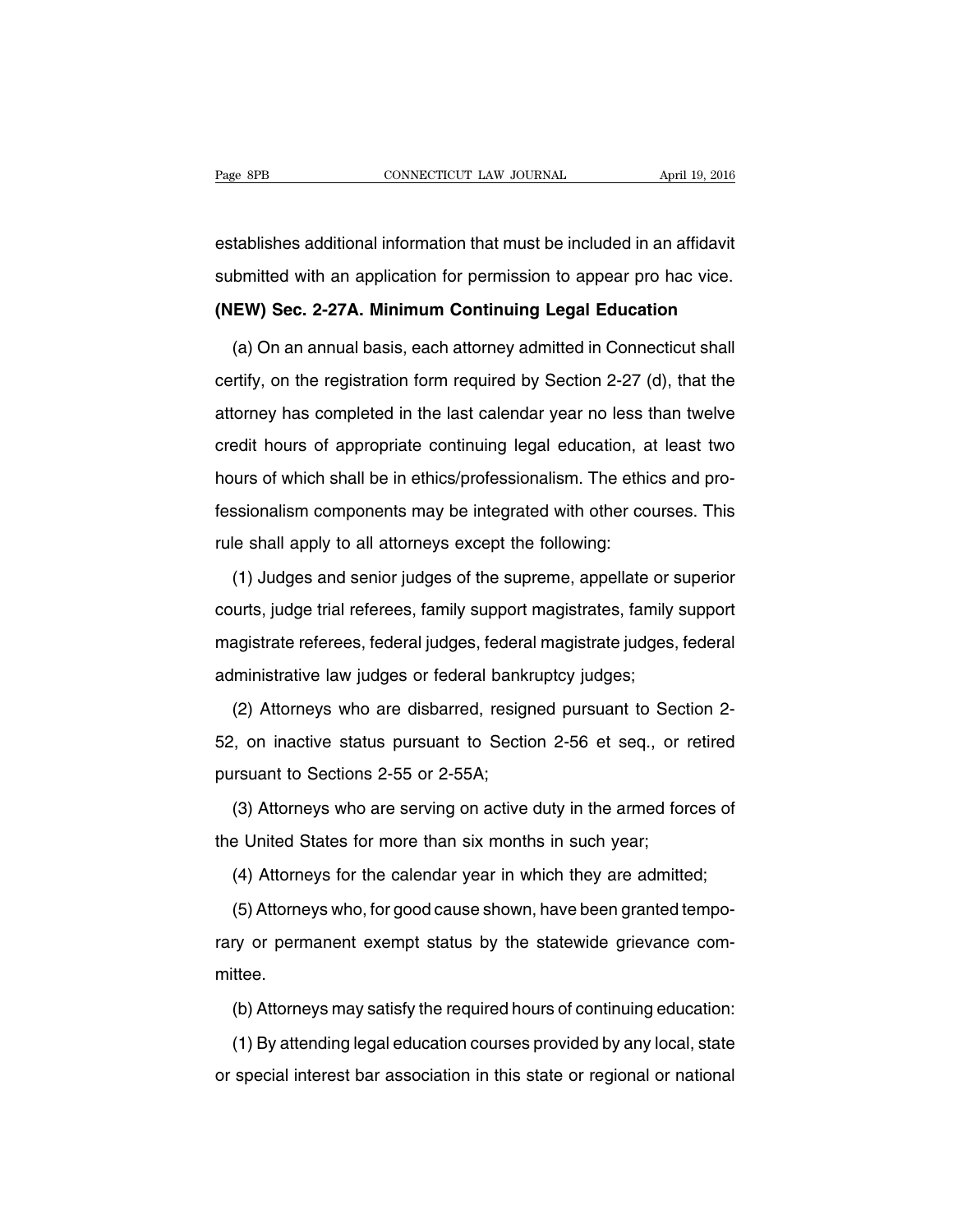bar associations recognized in this state or another state (hereinafter referred to as ''bar association''); any private or government legal employer; any court of this or any other state; any organization whose program or course has been reviewed and approved by any bar association or organization which has been established in any state to certify and approve continuing legal education courses; and any other nonprofit or for-profit legal education providers, including law schools and other appropriate continuing legal education providers, and including courses remotely presented by video conference, webcasts, webinars, or the like by said providers.

(2) By self-study of appropriate programs or courses directly related to substantive or procedural law or related topics, including professional responsibility, legal ethics, or law office management and prepared by those continuing legal education providers in subsection (b) (1). Said self-study may include viewing and listening to all manner of communication, including, but not limited to, video or audio recordings or taking online legal courses. The selection of self-study courses or programs shall be consistent with the objective of this rule, which is to maintain and enhance the skill level, knowledge, ethics and competence of the attorney and shall comply with the minimum quality standards set forth in subsection (c) (6).

(3) By publishing articles in legal publications that that have as their primary goal the enhancement of competence in the legal profession, including, without limitation, substantive and procedural law, ethics, law practice management and professionalism.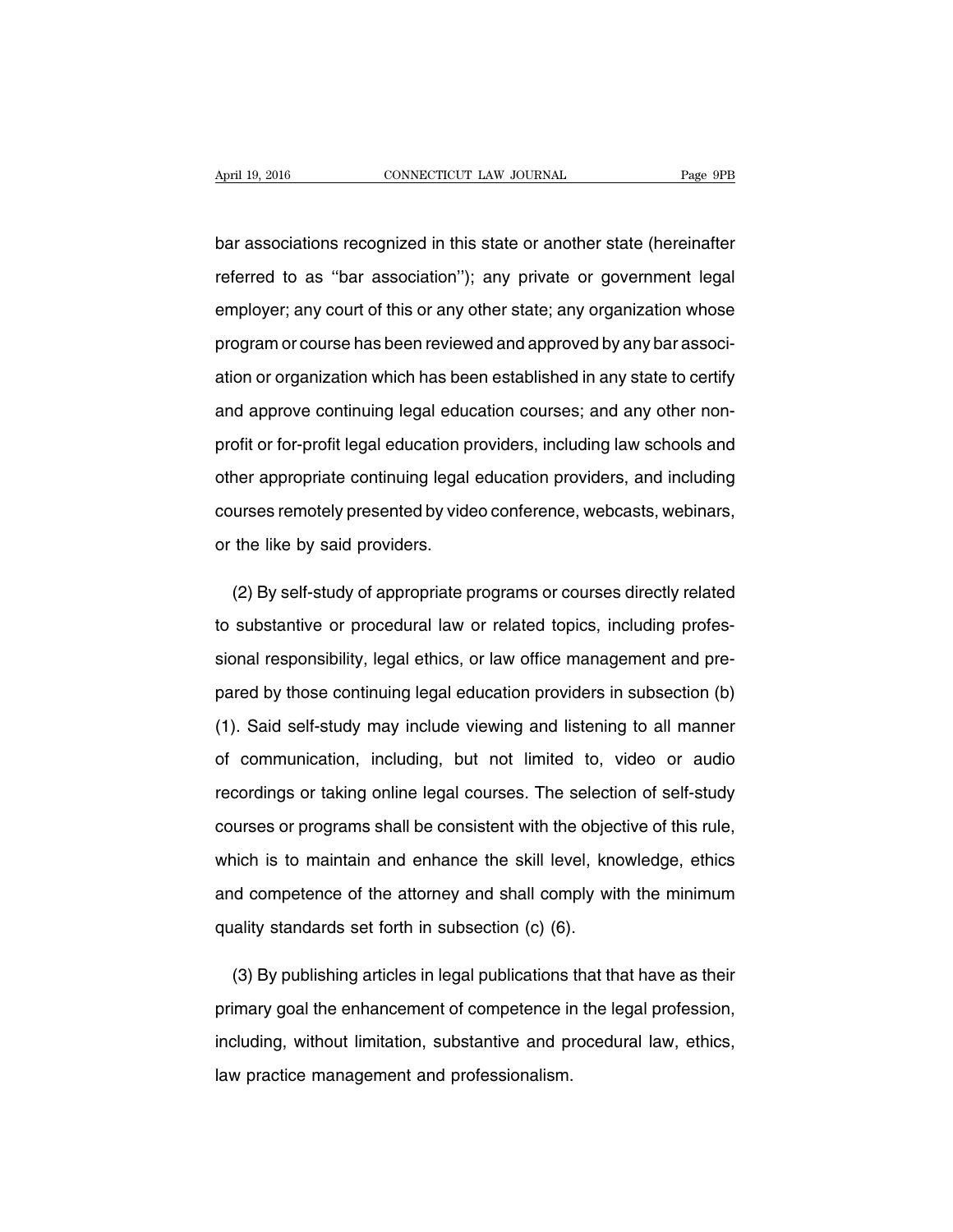(4) By teaching legal seminars and courses, including the participation on panel discussions as a speaker or moderator.

(5) By serving as a full-time faculty member at a law school accredited by the American Bar Association, in which case, such attorney will be credited with meeting the minimum continuing legal education requirements set forth herein.

(6) By serving as a part time or adjunct faculty member at a law school accredited by the American Bar Association, in which case, such attorney will be credited with meeting the minimum continuing legal education requirements set forth herein at the rate of one hour for each hour of classroom instruction.

(c) Credit Computation:

(1) Credit for any of the above activities shall be based on the actual instruction time, which may include lecture, panel discussion, and question and answer periods. Self-study credit shall be based on the reading time or running time of the selected materials or program.

(2) Credit for attorneys preparing for and presenting legal seminars, courses or programs shall be based on one hour of credit for each two hours of preparation. A maximum of six hours of credit may be credited for preparation of a single program. Credit for presentation shall be on an hour for hour basis. Credit may not be earned more than once for the same course given during a twelve month period.

(3) Credit for the writing and publication of articles shall be based on the actual drafting time required. Each article may be counted only one time for credit.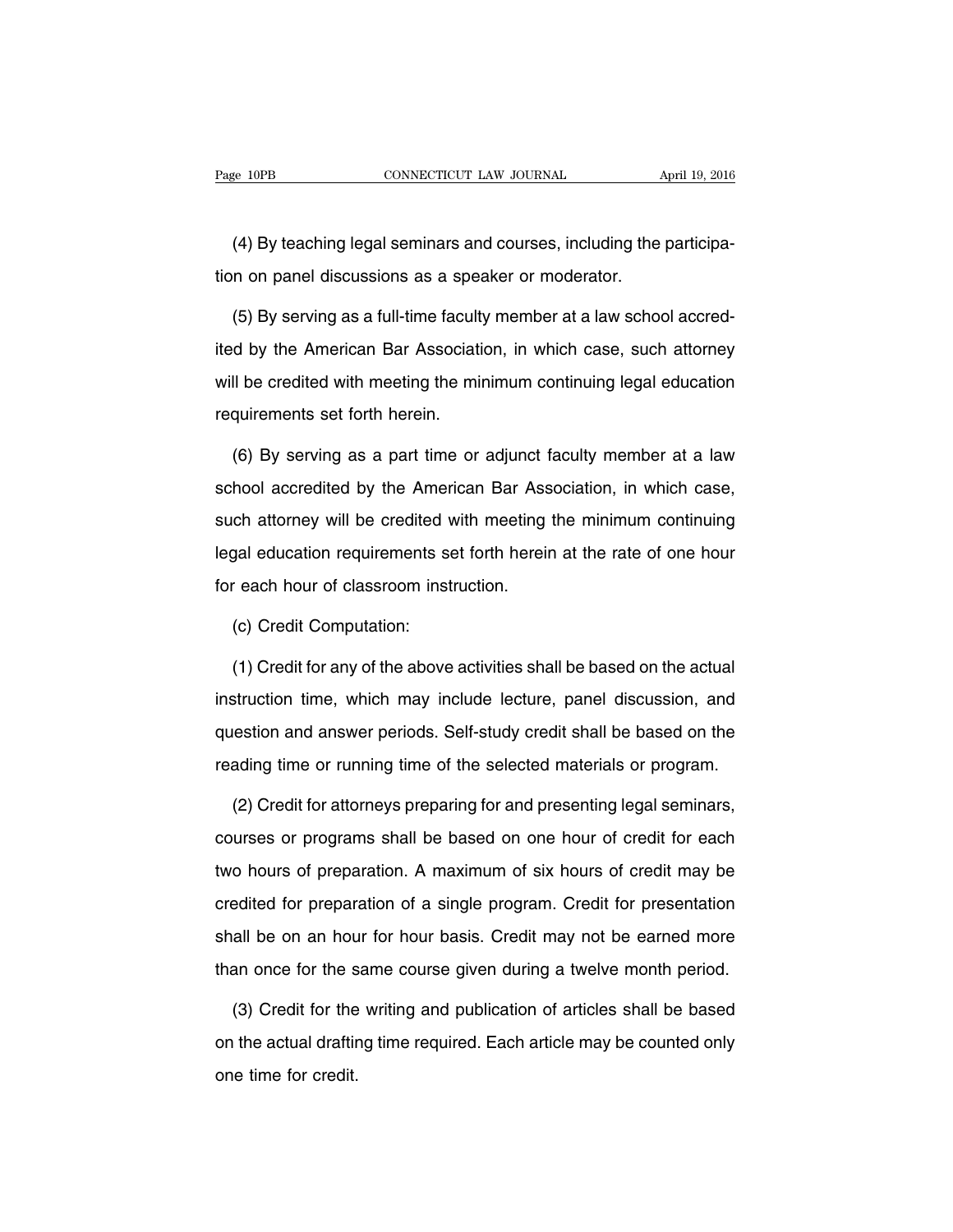(4) Continuing legal education courses ordered pursuant to Section 2-37 (a) (5) or any court order of discipline shall not count as credit towards an attorney's obligation under this section.

(5) Attorneys may carry forward no more than two credit hours in excess of the current annual continuing legal education requirement to be applied to the following year's continuing legal education requirement.

(6) To be eligible for continuing legal education credit, the course or activity must: (A) have significant intellectual or practical content designed to increase or maintain the attorney's professional competence and skills as a lawyer; (B) constitute an organized program of learning dealing with matters directly related to legal subjects and the legal profession; and (C) be conducted by an individual or group qualified by practical or academic experience.

(d) Attorneys shall retain records to prove compliance with this rule for a period of seven years.

(e) Violation of this section shall constitute misconduct.

(f) Unless it is determined that the violation of this section was wilful, a non-compliant attorney must be given at least sixty days to comply with this section before he or she is subject to any discipline.

(g) A minimum continuing legal education commission (the ''commission'') shall be established by the Judicial Branch and shall be composed of four superior court judges and four attorneys admitted to practice in this state, all of whom shall be appointed by the Chief Justice of the Supreme Court or his or her designee and who shall serve without compensation. The charge of the commission will be to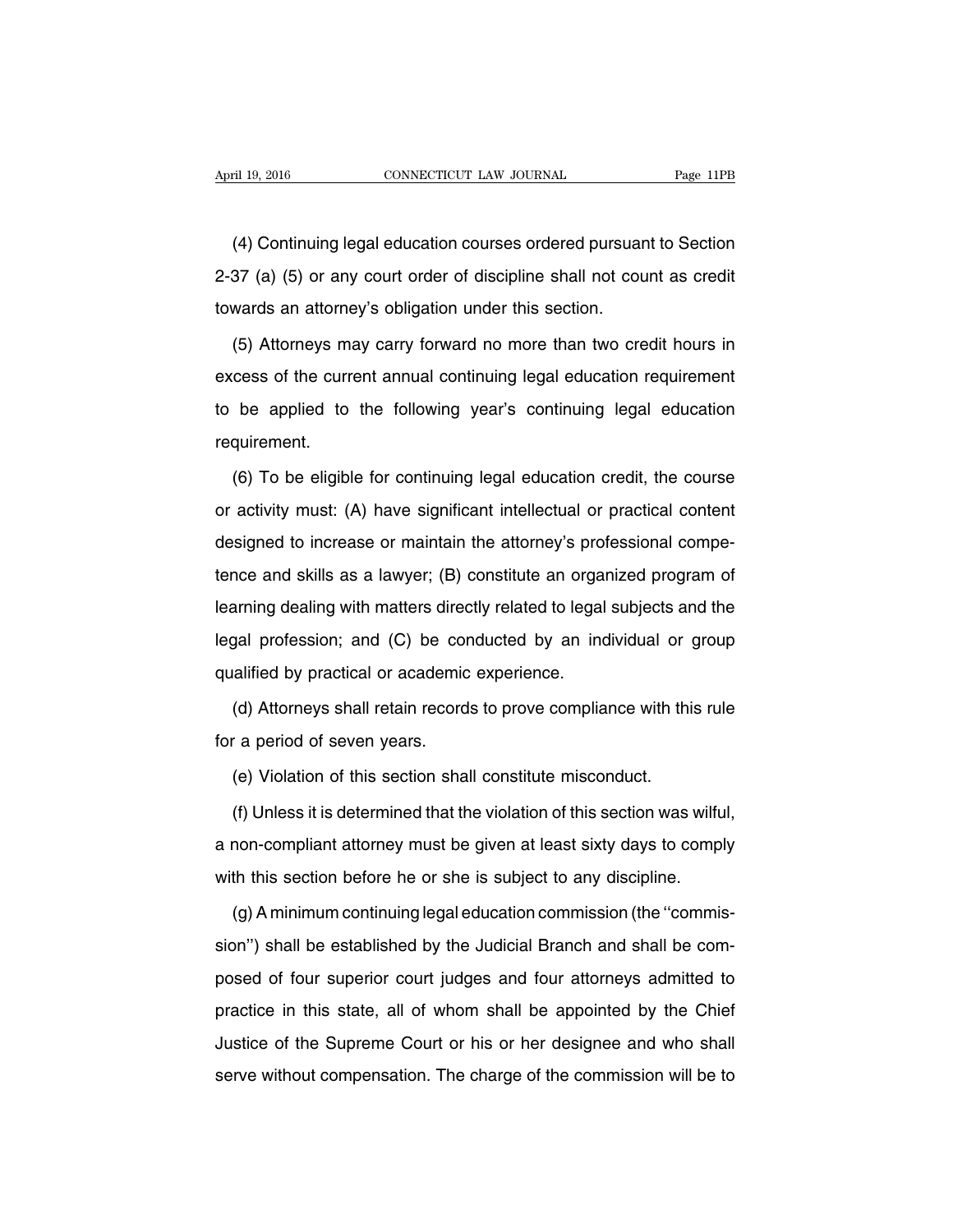provide advice regarding the application and interpretation of this rule and to assist with its implementation including, but not limited to, the development of a list of frequently asked questions and other documents to assist the members of the bar to meet the requirements of this rule.

COMMENTARY: It is the intention of this rule to provide attorneys with relevant and useful continuing legal education covering the broadest spectrum of substantive, procedural, ethical and professional subject matter at the lowest cost reasonably feasible and with the least amount of supervision, structure and reporting requirements, which will aid in the development, enhancement and maintenance of the legal knowledge and skills of practicing attorneys and will facilitate the delivery of competent legal services to the public.

The rule also permits an attorney to design his or her own course of study. The law is constantly evolving and attorneys, like all other professionals, are expected to keep abreast of changes in the profession and the law if they are to provide competent representation.

Subsection (a) provides that Connecticut attorneys must complete twelve credit hours of continuing legal education per calendar year. Subsection (a) also lists those Connecticut attorneys, who are exempt from compliance, including, among others: judges, senior judges, attorneys serving in the military, new attorneys during the year in which they are admitted to practice, and those who obtain an exempt status for good cause shown. The subsection also provides an exemption for attorneys who are disbarred, resigned, on inactive status due to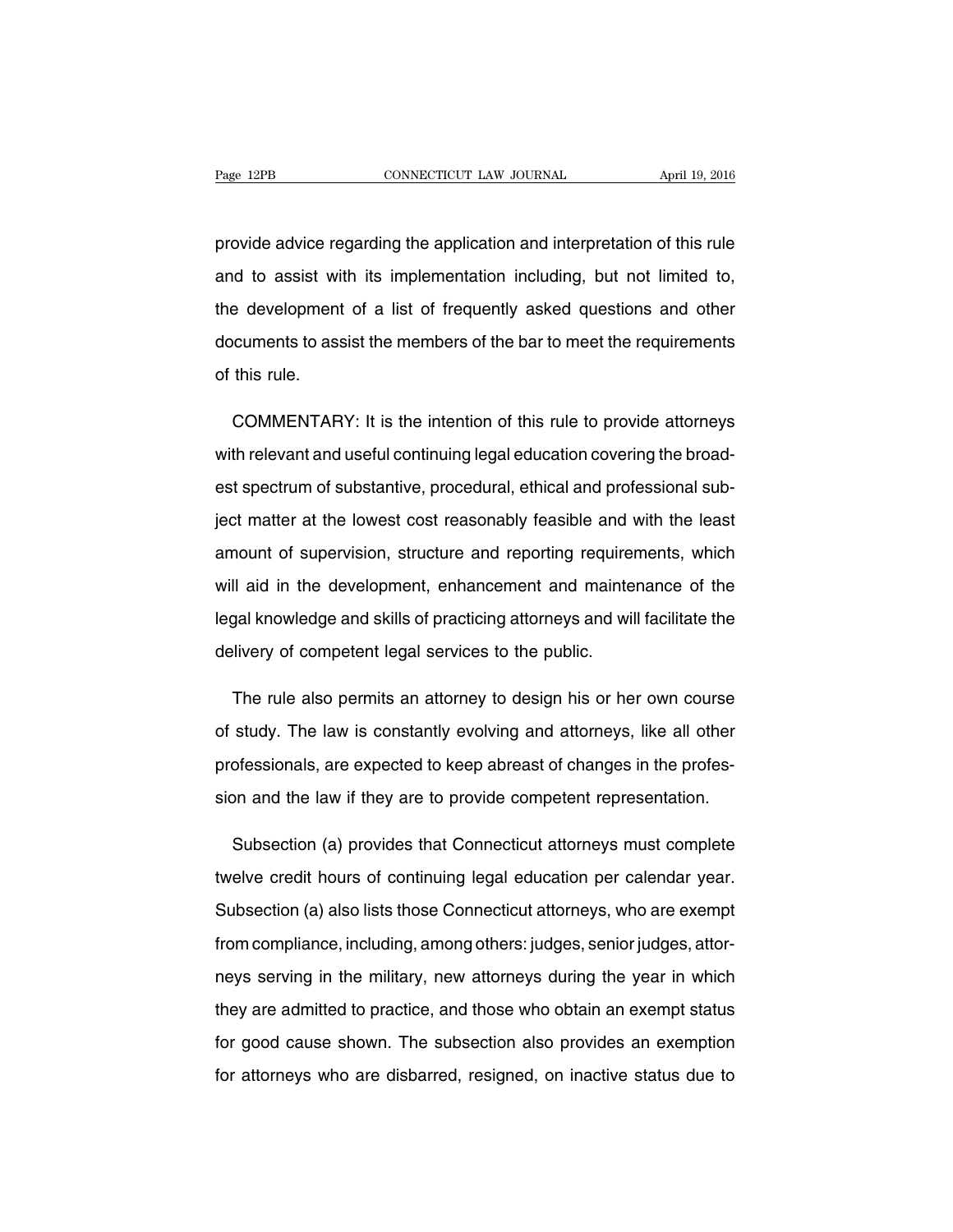disability, or are retired. There is no exemption for attorneys who are suspended or on administrative suspension.

Subsection (d) requires an attorney to maintain adequate records of compliance. For continuing legal education courses, a certificate of attendance shall be sufficient proof of compliance. For self-study, a contemporaneous log identifying and describing the course listened to or watched and listing the date and time the course was taken, as well as a copy of the syllabus or outline of the course materials, if available, and, when appropriate, a certificate from the course provider, shall be sufficient proof of compliance. For any other form of continuing legal education, a file including a log of the time spent and drafts of the prepared material shall provide sufficient proof of compliance.

#### **Sec. 3-9. Withdrawal of Appearance; Duration of Appearance**

(a) An attorney or party whose appearance has been filed shall be deemed to have withdrawn such appearance upon **[**failure to file a written objection within ten days after written notice has been given or mailed to such attorney or party that a new appearance has been filed in place of the appearance of such attorney or party**]** the filing of a new appearance that is stated to be in place of the appearance on file in accordance with Section 3-8 and appropriate entries shall be made in the court file. An attorney or party whose appearance is deemed to have been withdrawn may file an appearance for the limited purpose of filing an objection to the in **[**lieu**]** place of appearance at any time.

(b) An attorney may withdraw his or her appearance for a party or parties in any action after the appearance of other counsel representing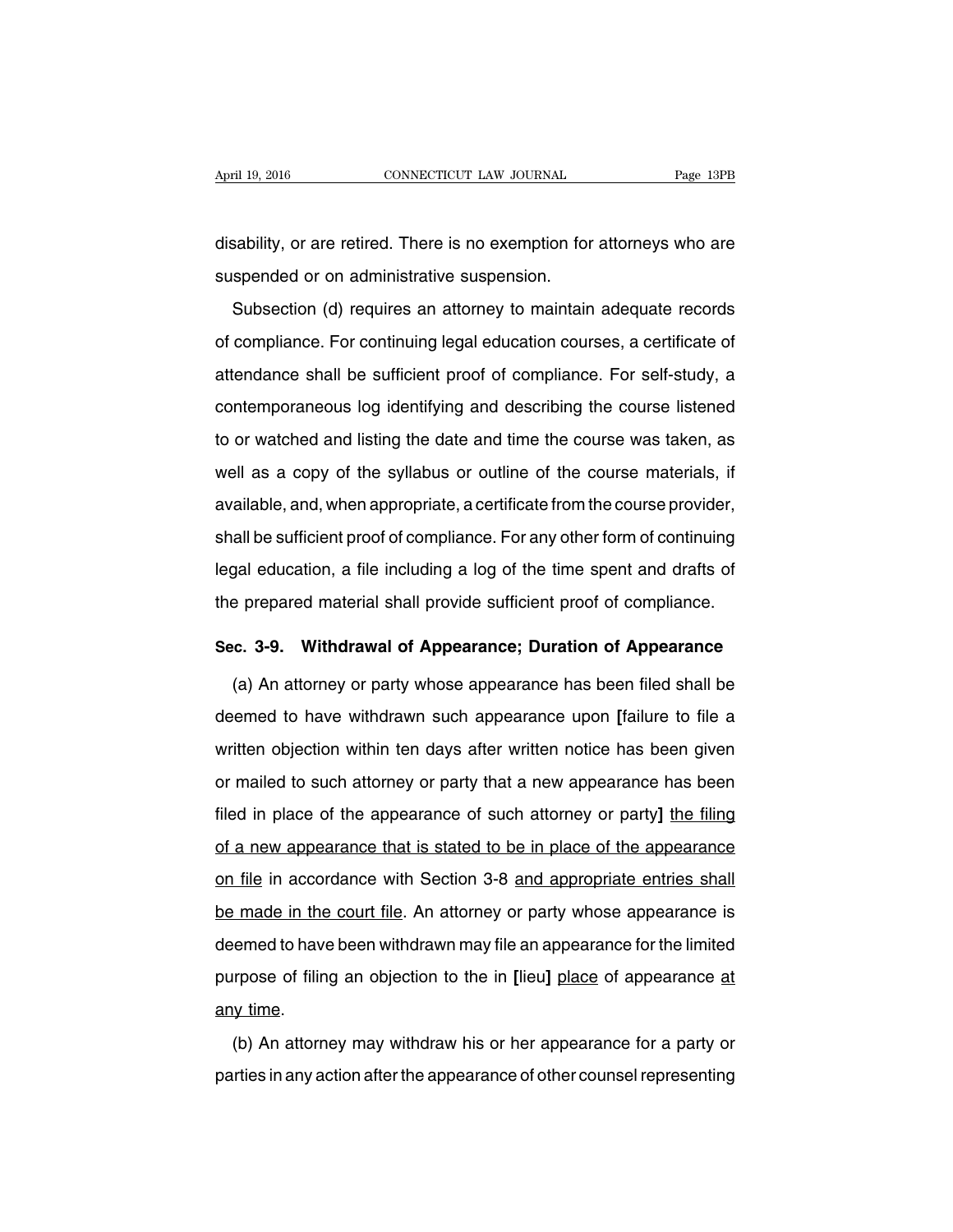the same party or parties has been entered. An application for withdrawal in accordance with this subsection shall state that such an appearance has been entered and that such party or parties are being represented by such other counsel at the time of the application. Such an application may be granted by the clerk as of course, if such an appearance by other counsel has been entered.

(c) In addition to the grounds set forth in subsections (a), (b), and (d), a lawyer who represents a party or parties on a limited basis in accordance with Section 3-8 (b) and has completed his or her representation as defined in the limited appearance, shall file a certificate of completion of limited appearance on judicial branch form JD-CL-122. The certificate shall constitute a full withdrawal of a limited appearance. Copies of the certificate must be served in accordance with Sections 10-12 through 10-17 on the client, and all attorneys and self-represented parties of record.

(d) All appearances of counsel shall be deemed to have been withdrawn 180 days after the entry of judgment in any action seeking a dissolution of marriage or civil union, annulment, or legal separation, provided no appeal shall have been taken. In the event of an appeal or the filing of a motion to open a judgment within such 180 days, all appearances of counsel shall be deemed to have been withdrawn after final judgment on such appeal or motion or within 180 days after the entry of the original judgment, whichever is later. Nothing herein shall preclude or prevent any attorney from filing a motion to withdraw with leave of the court during that period subsequent to the entry of judgment. In the absence of a specific withdrawal, counsel will continue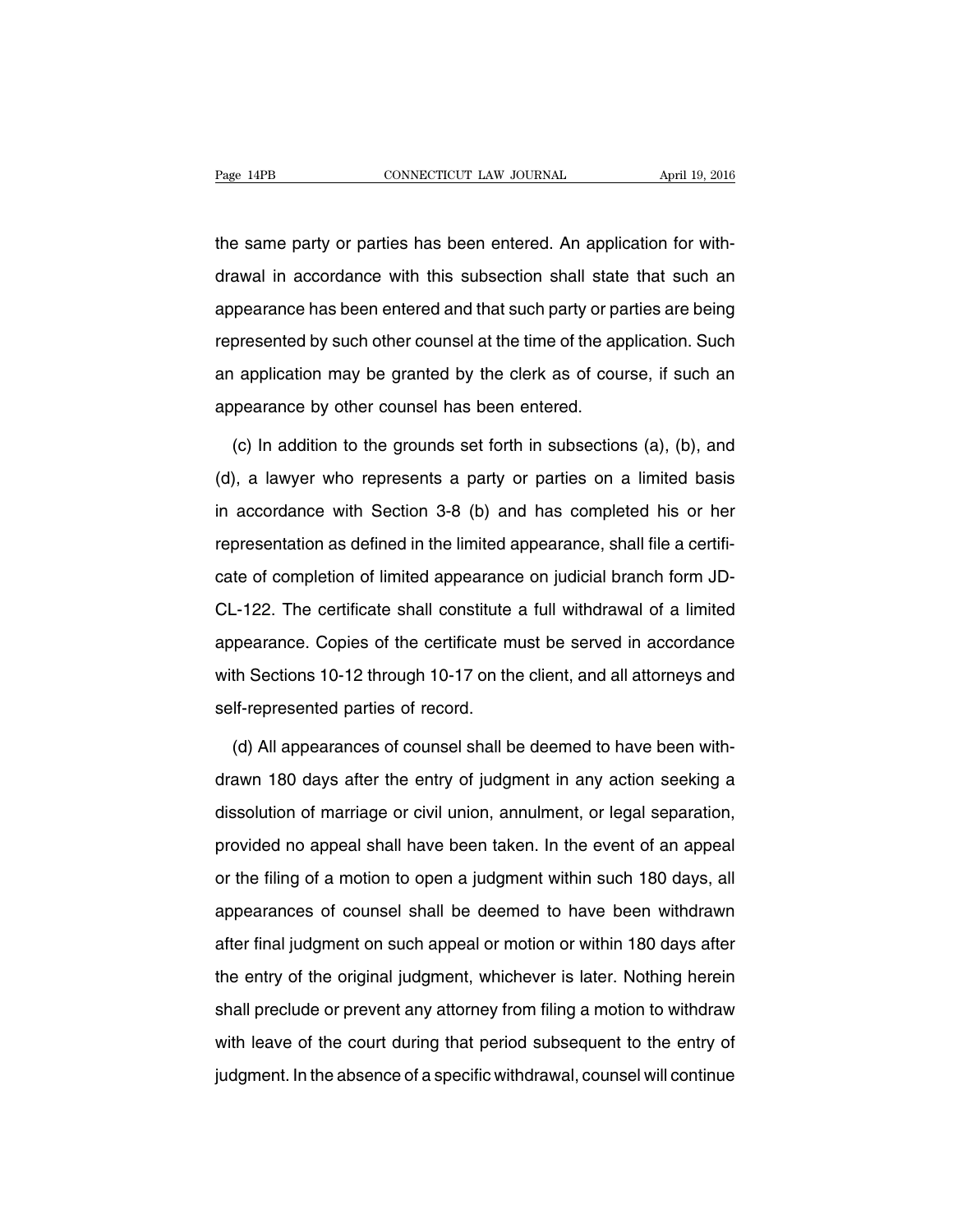of record for all postjudgment purposes until 180 days have elapsed from the entry of judgment or, in the event an appeal or a motion to open a judgment is filed within such 180 day period, until final judgment on that appeal or determination of that motion, whichever is later. (e) Except as provided in subsections (a), (b), (c) and (d), no attorney shall withdraw his or her appearance after it has been entered upon the record of the court without the leave of the court.

(f) All appearances in juvenile matters shall be deemed to continue during the period of delinquency probation, family with service needs supervision, or any commitment to the commissioner of the department of children and families or protective supervision. An attorney appointed by the chief public defender to represent a parent in a pending neglect or uncared for proceeding shall continue to represent the parent for any subsequent petition to terminate parental rights if the attorney remains under contract to the office of the chief public defender to represent parties in child protection matters, the parent appears at the first hearing on the termination petition and qualifies for appointed counsel, unless the attorney files a motion to withdraw pursuant to Section 3-10 that is granted by the judicial authority or the parent requests a new attorney. The attorney shall represent the client in connection with appeals, subject to Section 35a-20, and with motions for review of permanency plans, revocations or postjudgment motions and shall have access to any documents filed in court. The attorney for the child shall continue to represent the child in all proceedings relating to the child, including termination of parental rights and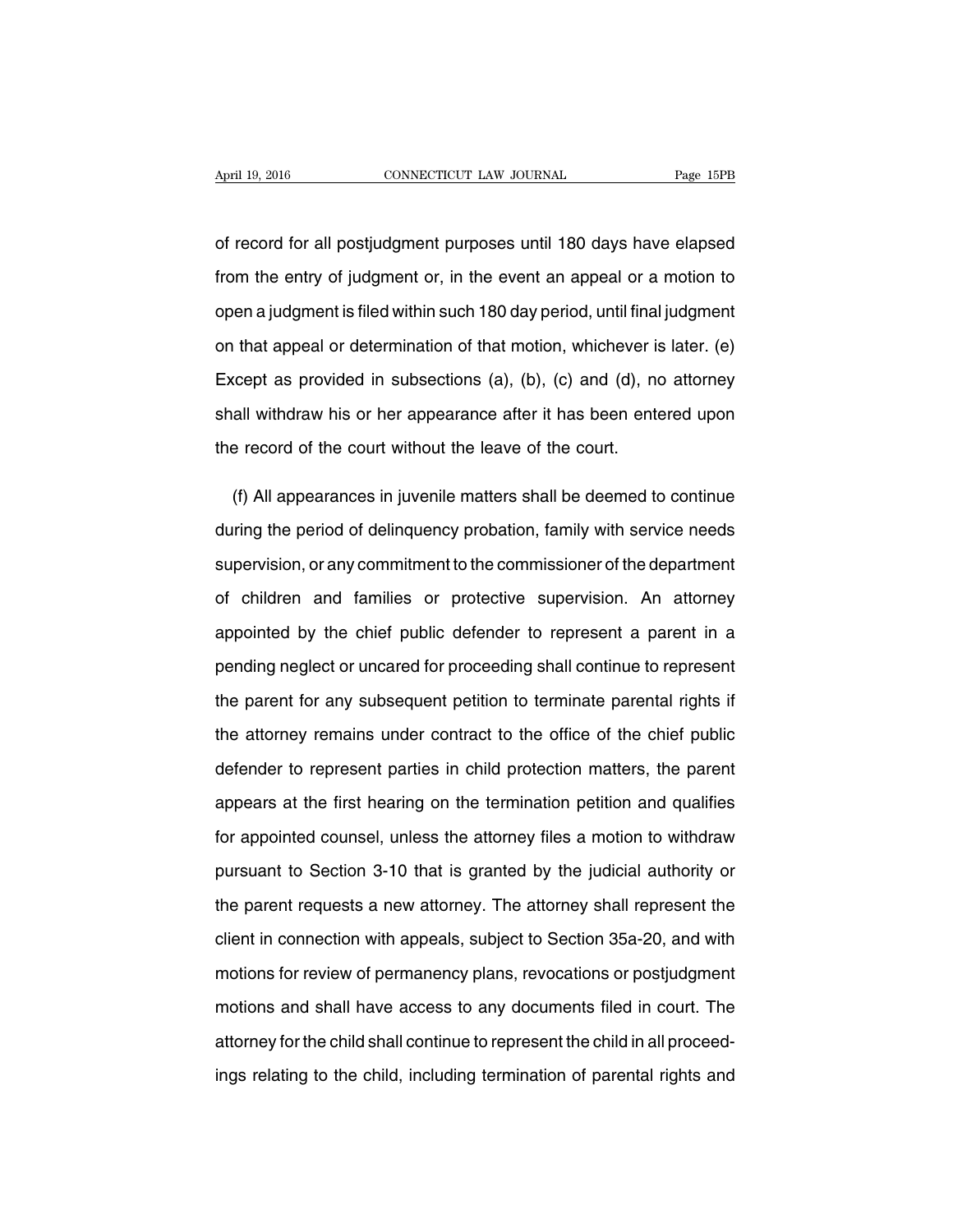during the period until final adoption following termination of parental rights.

COMMENTARY: Prior to 2013, the existing appearance in the file was deemed to be withdrawn only if no objection to the in place of appearance was filed within ten days of the time that written notice of the new appearance was given or mailed. Effective October 1, 2013, the time limit for filing an objection was removed from Section 3-8 and an additional provision was added to permit an attorney or party to file an appearance for the limited purpose of objecting to an in place of appearance. The revision to this section eliminates the ten day delay in the withdrawal of the existing appearance and provides that the existing appearance is withdrawn upon the filing of the in place of appearance. Maintaining two appearances in this situation is unnecessary, confusing to parties and counsel, and potentially imposes legal or ethical obligations on an attorney who, in reality, should no longer have any responsibility for the client or the file. In the rare instance when the attorney or party does object to the in place of appearance, an appearance for the limited purpose of filing an objection and an objection can be filed at any time.

#### **Sec. 7-17. Clerks' Offices**

[Clerks' offices shall be open each weekday from Monday to Friday inclusive, between 9 o'clock in the forenoon and 5 o'clock in the afternoon, but they shall not be open on legal holidays.**]** The chief court administrator shall, from time to time, determine for each clerk's office the hours that it shall be open, provided that each clerk's office shall be open at least five days a week except during weeks which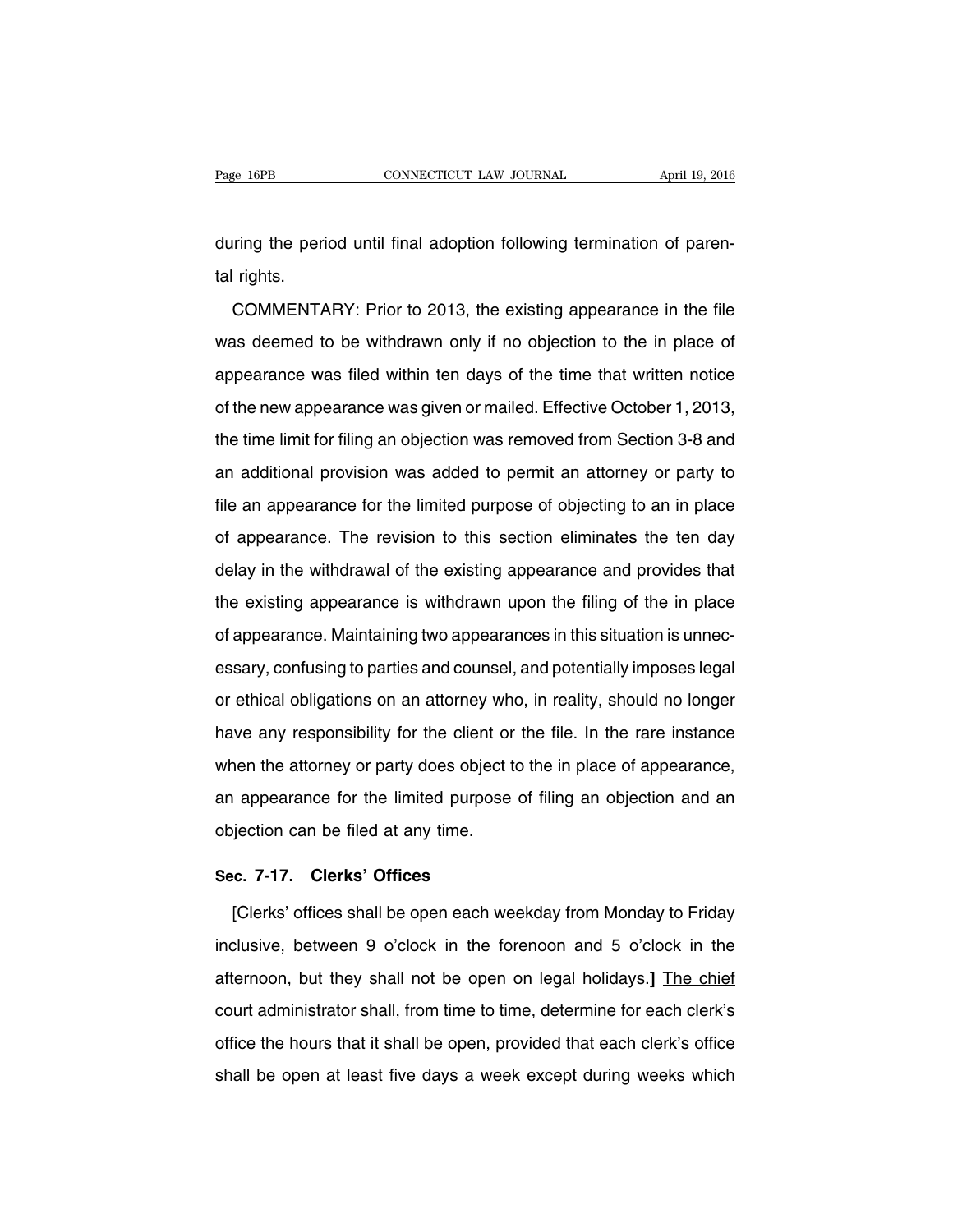include a legal holiday. The chief court administrator may increase the hours of the clerk's office for the purpose of the acceptance of bonds or for other limited purposes for one or more court locations. If the last day for filing any matter in the clerk's office falls on a day on which such office is not open as thus provided or is closed pursuant to authorization by the administrative judge in consultation with the chief court administrator or the chief court administrator due to the existence of special circumstances, then the last day for filing shall be the next business day upon which such office is open. Except as provided below, a document that is electronically received by the clerk's office for filing after 5 o'clock in the afternoon on a day on which the clerk's office is open or that is electronically received by the clerk's office for filing at any time on a day on which the clerk's office is closed, shall be deemed filed on the next business day upon which such office is open. If a party is unable to electronically file a document because the court's electronic filing system is nonoperational for thirty consecutive minutes from 9 o'clock in the forenoon to 3 o'clock in the afternoon or for any period of time from 3 o'clock to 5 o'clock in the afternoon of the day on which the electronic filing is attempted, and such day is the last day for filing the document, the document shall be deemed to be timely filed if received by the clerk's office on the next business day the electronic system is operational.

COMMENTARY: The change to this section authorizes the chief court administrator to establish, for each clerk's office, the hours of its operation, provided that each office is open at least five days per week unless the week contains a legal holiday. See General Statutes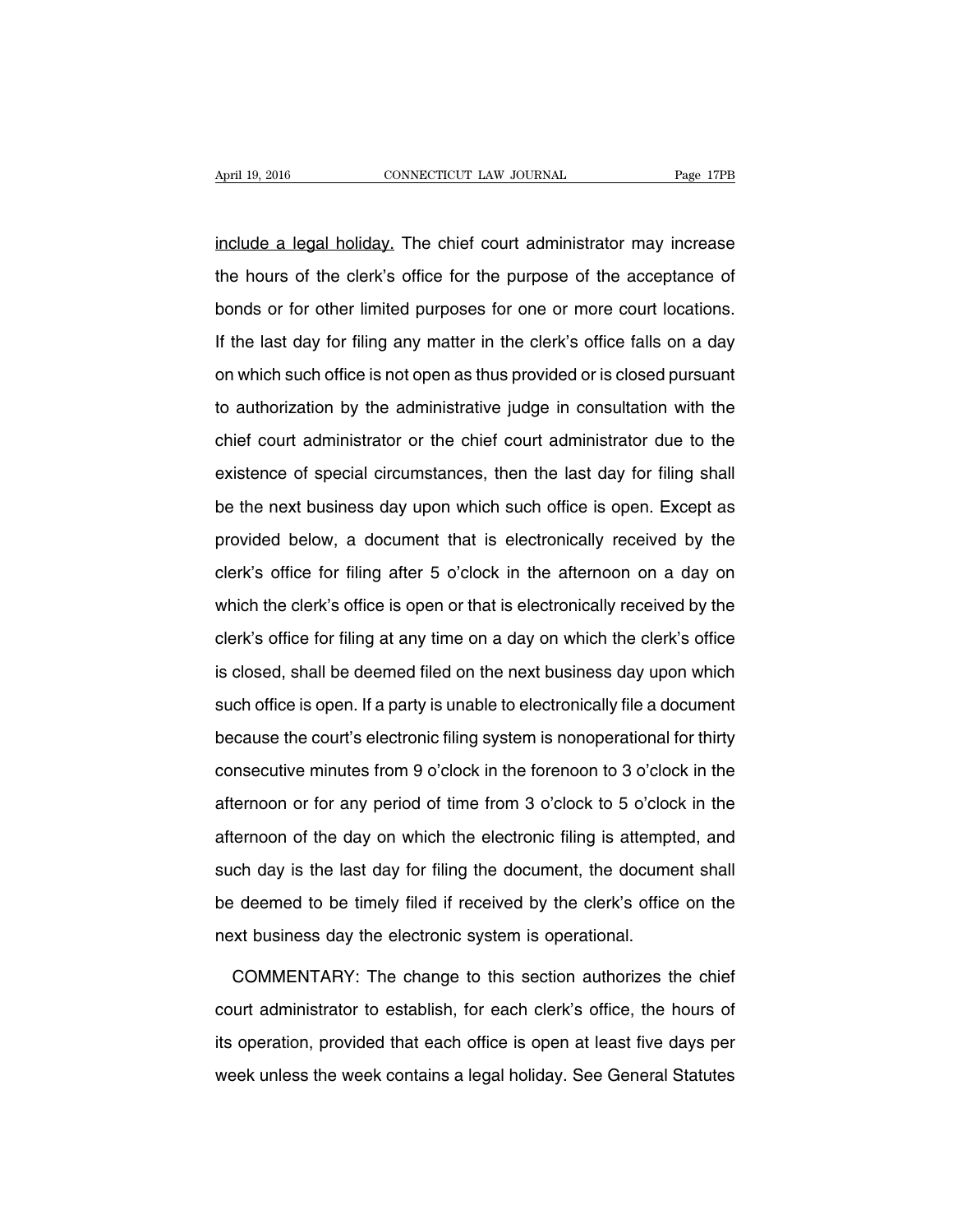§ 51-59. It is recommended that this provision, if adopted, be effective on passage or on the earliest possible date pursuant to Practice Book § 1-9.

### **PROPOSED AMENDMENTS TO THE CIVIL RULES**

# **Sec. 7-19. Issuing Subpoenas for Witnesses on Behalf of Self-Represented Litigants**

Self-represented litigants seeking to compel the attendance of necessary witnesses in connection with the hearing of any matter shall file an application to have the clerk of the court issue subpoenas for that purpose. The application shall include a summary of the expected testimony of each proposed witness so that the court may determine the relevance of the testimony. The clerk, after verifying the scheduling of the matter, shall present the application to the judge before whom the matter is scheduled for hearing, or the administrative judge or any judge designated by the administrative judge if the matter has not been scheduled before a specific judge, which judge shall conduct an ex parte review of the application and may direct or deny the issuance of subpoenas as such judge deems warranted under the circumstances, keeping in mind the nature of the scheduled hearing and future opportunities for examination of witnesses, as may be appropriate. If an application is denied in whole or in part, the applicant may request a hearing which shall be scheduled by the court.

COMMENTARY: The change to this section will assist the court in determining the relevance of the expected testimony of each proposed witness.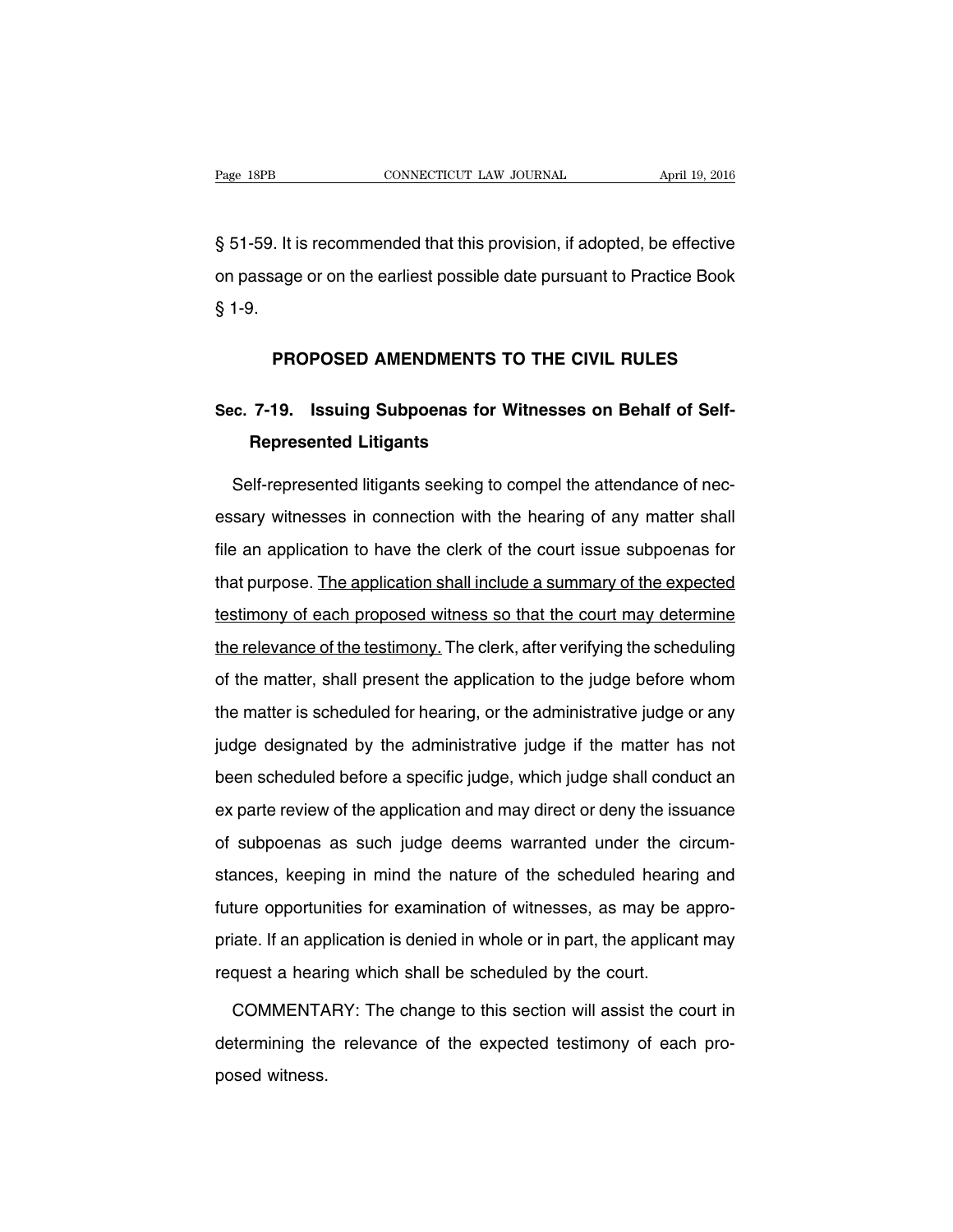#### **[Sec. 8-3. Bond for Prosecution**

(a) Except as provided below, if the plaintiff in any civil action is not an inhabitant of this state, or if it does not appear to the authority signing the process that the plaintiff is able to pay the costs of the action should judgment be rendered against the plaintiff, he or she shall, before such process is signed, enter into a recognizance to the adverse party with some substantial inhabitant of this state as surety, or some substantial inhabitant of this state shall enter into a recognizance to the adverse party, that the plaintiff shall prosecute the action to effect, and answer all damages in case the plaintiff does not make his or her plea good; and no such recognizance shall be discharged by any amendment or alteration of the process between the time of signing and of serving it. (See General Statutes § 52-185 and annotations.)

(b) No recognizance shall be required of a self-represented complainant in a summary process action.**]**

COMMENTARY: This section should be repealed to reflect 2015 legislative changes regarding bonds for prosecution and recognizance. See also commentary to (New) Section 8-3A.

#### **(NEW) Sec. 8-3A. Bond for Prosecution or Recognizance**

No bond for prosecution or recognizance for prosecution shall be required of a party in any civil action unless ordered by the judicial authority upon motion and for good cause shown. If the judicial authority finds that a party is not able to pay the costs of the action, the judicial authority shall order the party to give a sufficient bond to pay taxable costs. In determining the sufficiency of the bond to be given,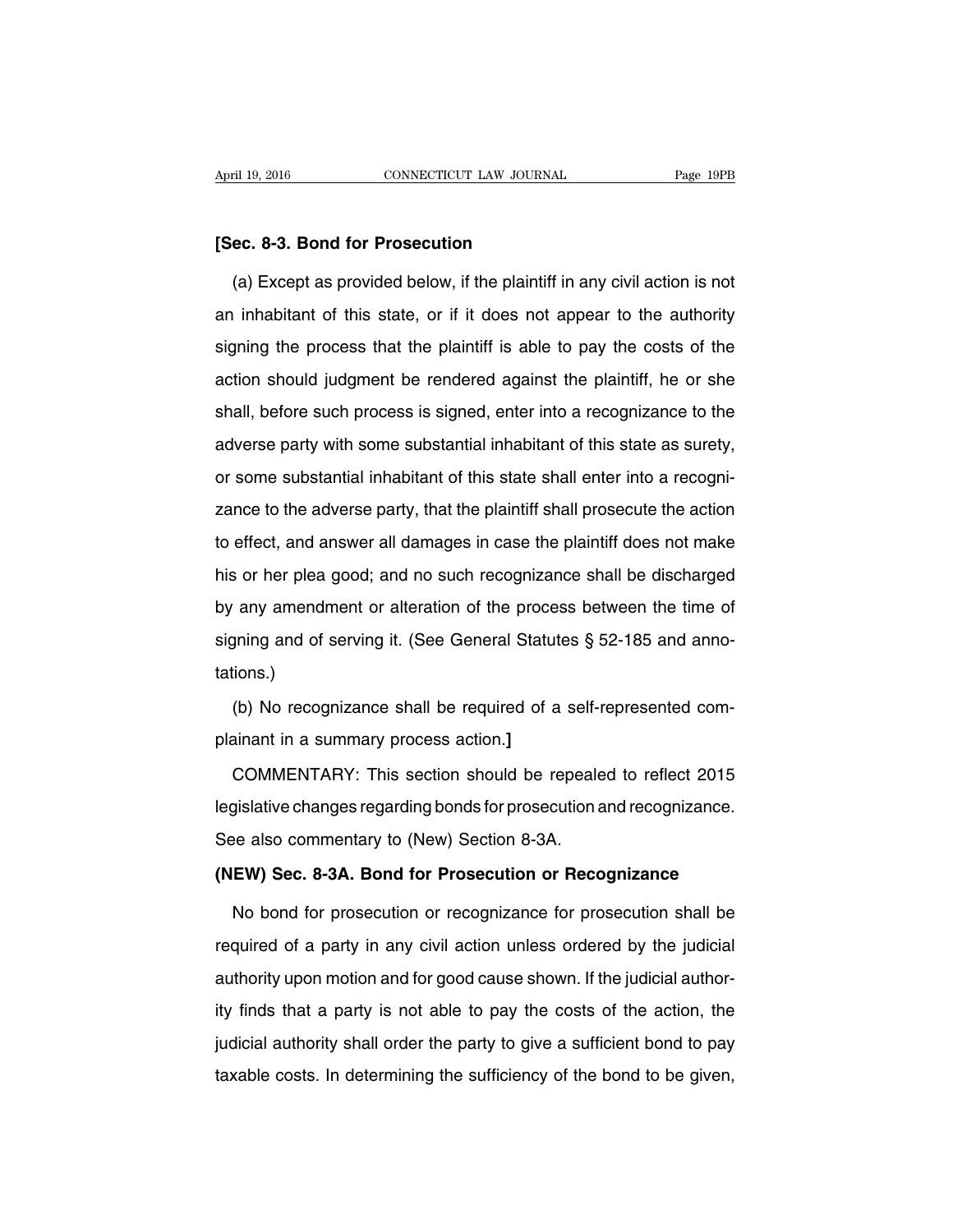the judicial authority shall consider only the taxable costs for which a party may be responsible under General Statutes § 52-257, except that in no event shall the judicial authority consider the fees or charges of expert witnesses notwithstanding that such fees or charges may be allowable under that section. Any party failing to comply with such order may be nonsuited or defaulted, as the case may be.

COMMENTARY: Sections 8-3 through 8-12, 14-7A, 23-45 through 23-47, the sections of the rules concerned with bonds for prosecution and recognizance, should be repealed or revised to reflect legislative changes to General Statutes §§ 52-185, 52-186, 52-187, 52-188, 52- 190 and 47a-23. A bond for prosecution and a recognizance unnecessarily increase the burden on a self-represented party filing a lawsuit and do not provide any realistic security for costs on an action. Failure to provide a bond or include a recognizance in an action is no longer a basis for dismissing the action. The proposed changes provide the option that a bond or recognizance be required if there is good cause to believe that a party will be unable to pay the costs of an action, but it eliminates the requirement for a bond or a recognizance in all actions.

### **[Sec. 8-4. Certification of Financial Responsibility**

(a) Except as provided below, in all actions wherein costs may be taxed against the plaintiff, no mesne process shall be issued until the recognizance of a third party for costs has been taken, unless the authority signing the writ shall certify thereon that he or she has personal knowledge as to the financial responsibility of the plaintiff and deems it sufficient.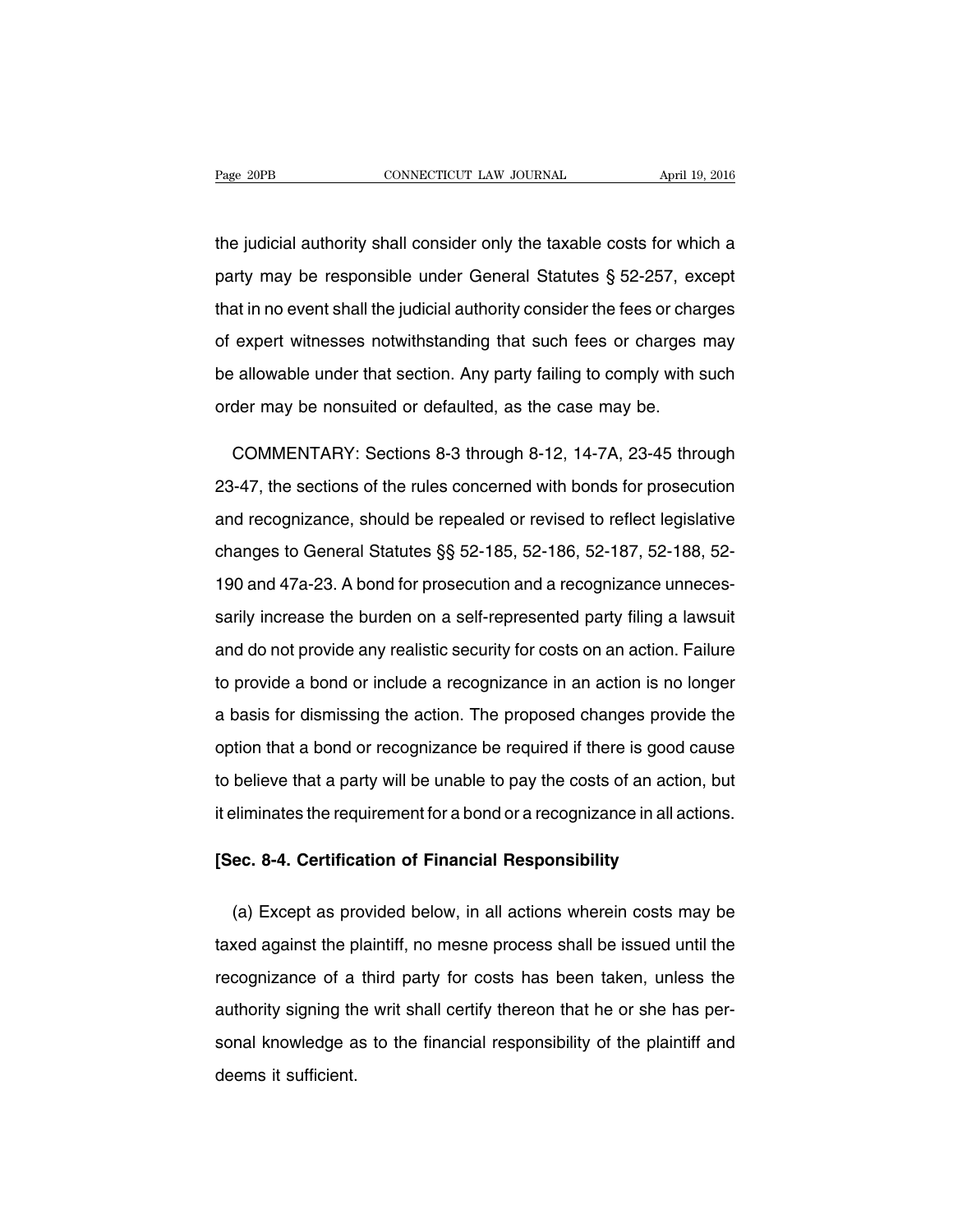(b) No recognizance shall be required of a self-represented complainant in a summary process action.

(c) No attorney shall enter into a recognizance upon a writ which such attorney signs.**]**

COMMENTARY: This section should be repealed to reflect 2015 legislative changes regarding bonds for prosecution and recognizance. See also commentary to (New) Section 8-3A.

#### **[Sec. 8-5. Remedy for Failure to Give Bond**

(a) When there has been a failure to comply with the provisions of Sections 8-3 and 8-4; the validity of the writ and service shall not be affected unless the neglect is made a ground of a motion to dismiss.

(b) If the judicial authority, upon the hearing of the motion to dismiss, directs the plaintiff to file a bond to prosecute in an amount deemed sufficient by the judicial authority, the action shall be dismissed unless the plaintiff complies with the order of the judicial authority within two weeks of such order.

(c) Upon the filing of such bond, the case shall proceed in the same manner and to the same effect as to rights of attachment and in all other respects as though the neglect had not occurred. The judicial authority may, in its discretion, order, as a condition to the acceptance of the bond, that the plaintiff pay to the defendant costs not to exceed the costs in full to the date of the order. (See General Statutes § 52- 185 and annotations.)**]**

COMMENTARY: This section should be repealed to reflect 2015 legislative changes regarding bonds for prosecution and recognizance. See also commentary to (New) Section 8-3A.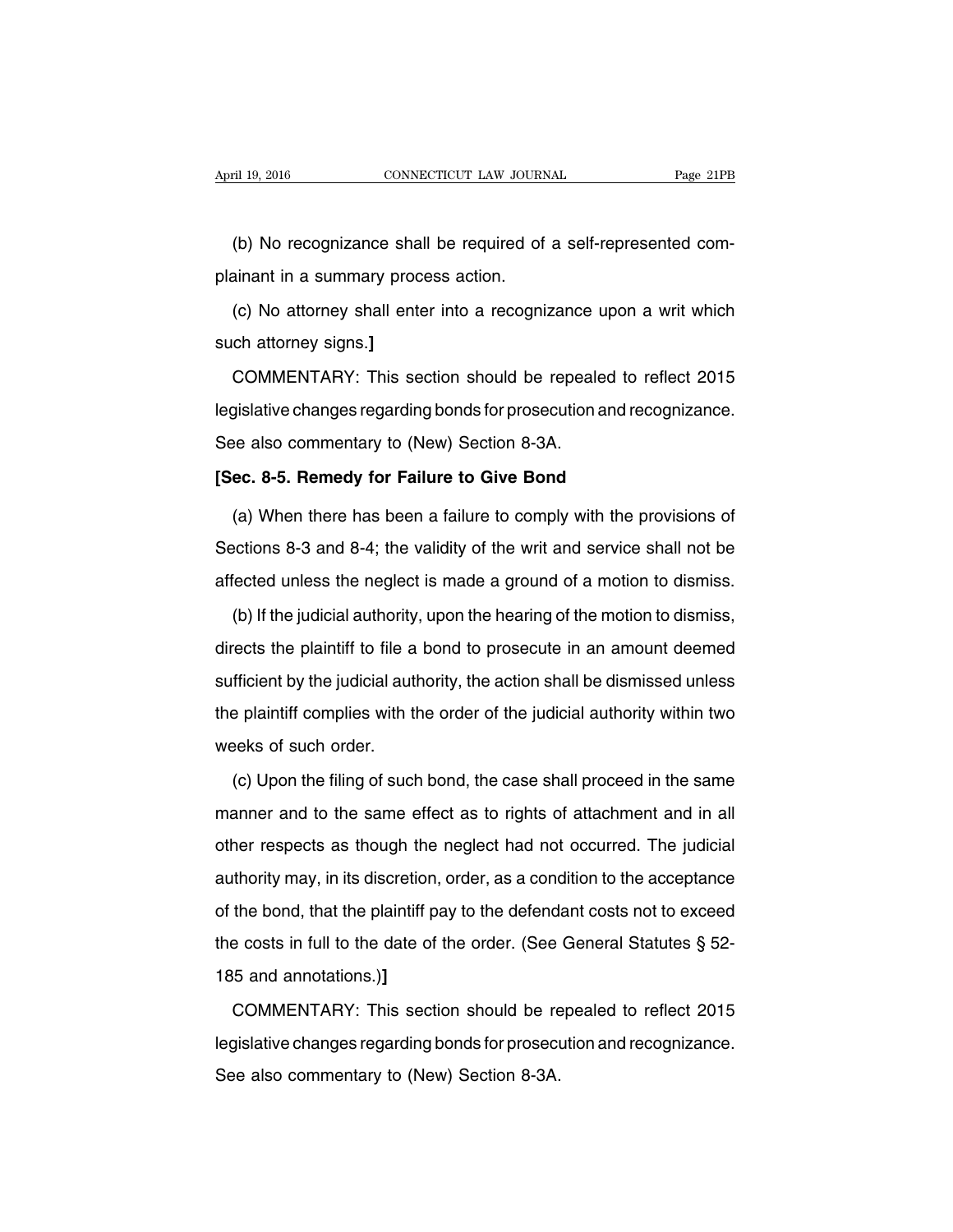### **[Sec. 8-6. Bond Ordered by Judicial Authority**

If the judicial authority in which any action is pending finds that any bond taken therein for prosecution, or on appeal, is insufficient, or that the plaintiff has given no bond for prosecution and is not able to pay the costs, it shall order a sufficient bond to be given before trial, unless the trial will thereby necessarily be delayed. In determining the sufficiency of the bond to be given, the judicial authority shall consider only the taxable costs which the plaintiff may be responsible for under General Statutes § 52-257, except that in no event shall the judicial authority consider the fees or charges of expert witnesses notwithstanding that such fees or charges may be allowable under that section. Any party failing to comply with such order may be nonsuited or defaulted, as the case may be. Bonds for the prosecution of any civil action or appeal, pending in any court, may be taken in vacation by its clerk. (See General Statutes § 52-186 and annotations.)**]**

COMMENTARY: This section should be repealed to reflect 2015 legislative changes regarding bonds for prosecution and recognizance. See also commentary to (New) Section 8-3A.

#### **[Sec. 8-7. Request to Furnish Bond**

No order for a bond for prosecution will be made by the judicial authority unless it be shown that the adverse party has been requested in writing to furnish the same and has refused such request or has failed to file a satisfactory bond within a reasonable time after the request was made.**]**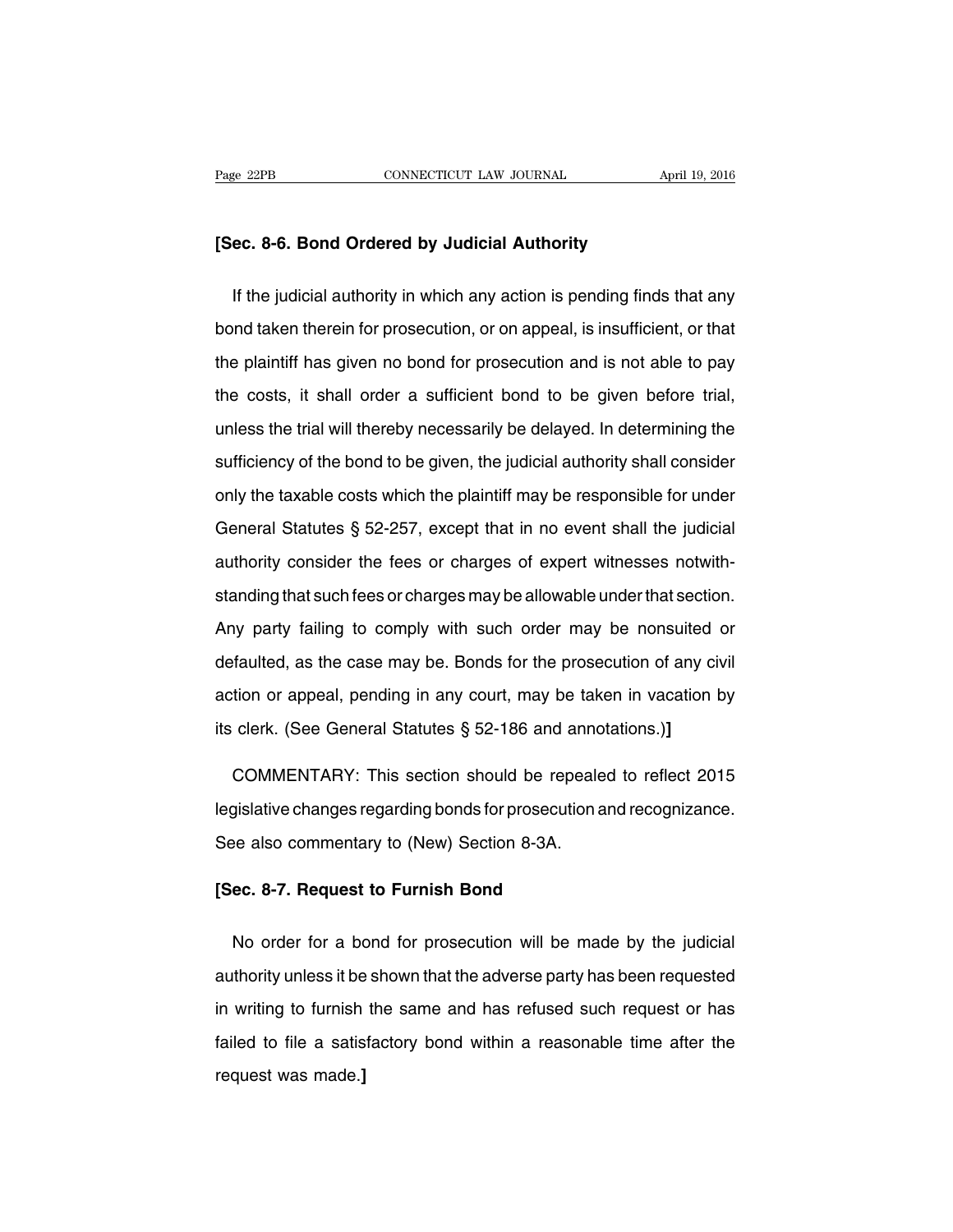COMMENTARY: This section should be repealed to reflect 2015 legislative changes regarding bonds for prosecution and recognizance. See also commentary to (New) Section 8-3A.

#### **[Sec. 8-8. Member of Community Defending to Give Bond**

If, in any action against a community, any individual member of such community appears to defend, he or she shall procure bond with surety to the acceptance of the court in which the action is pending, to save such community harmless from all costs which may arise by reason of such appearance, which bond shall be payable to such community and be filed in such court. Any such individual member who successfully defends against such action shall be entitled to the costs recoverable from the plaintiff unless the community likewise appeared and incurred the costs of such defense. (See General Statutes § 52-187 and annotations.)**]**

COMMENTARY: This section should be repealed to reflect 2015 legislative changes regarding bonds for prosecution and recognizance. See also commentary to (New) Section 8-3A.

#### **[Sec. 8-9. Bond by Nonresident in Realty Action**

Each nonresident defendant in any civil action relating to real estate or any interest therein, if any relief other than money damages is claimed, may be ordered by the judicial authority, during the pendency of such action, to give such bond to such other party or parties to such action as the judicial authority may direct, conditioned for the payment of costs. Judgment as on default may be rendered against any defendant who fails to comply with such order. (See General Statutes § 52-188.)**]**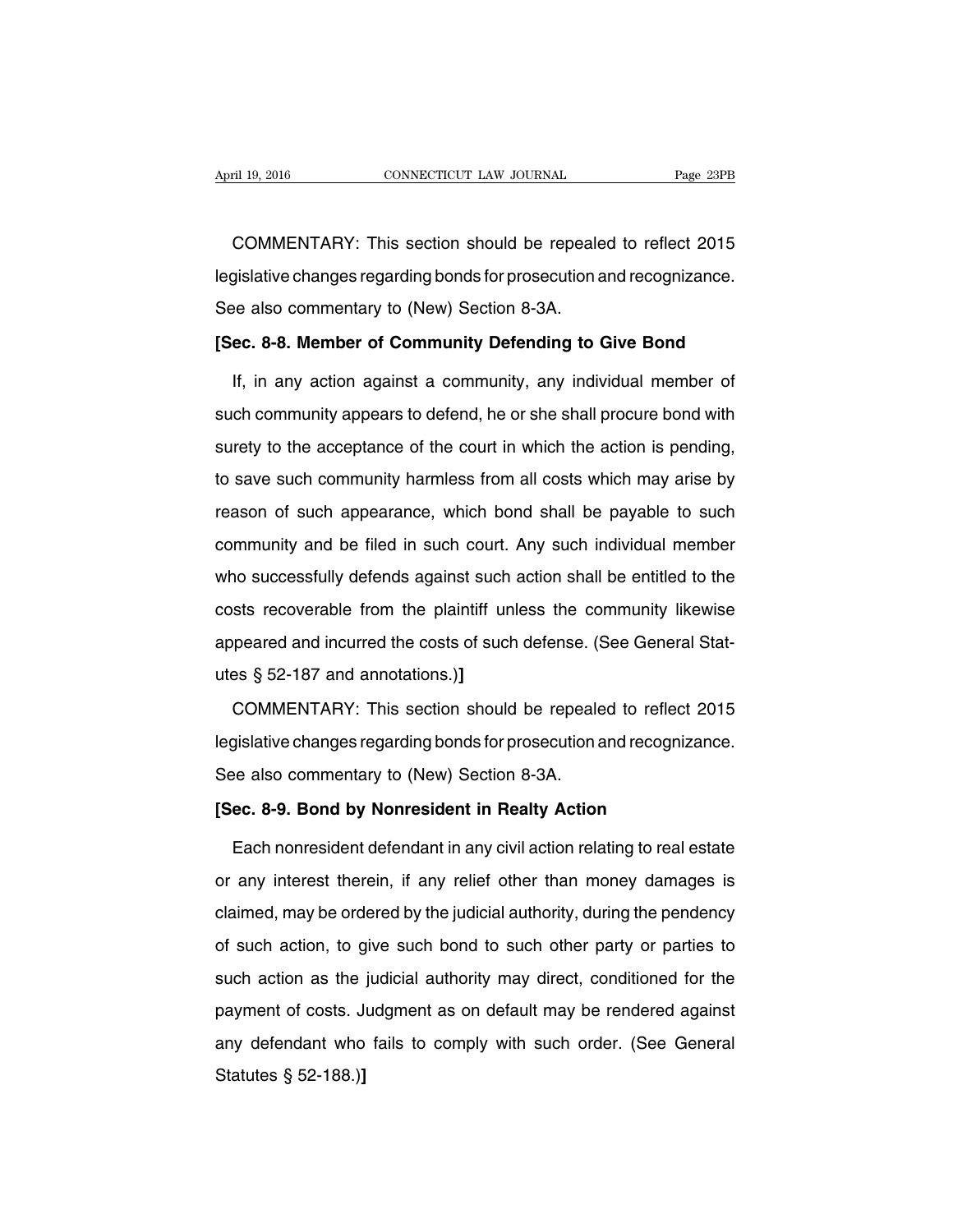COMMENTARY: This section should be repealed to reflect legislative changes regarding bonds for prosecution and recognizance. See also commentary to (New) Section 8-3A.

#### **Sec. 8-10. Surety Company Bond Acceptable**

Any surety company chartered by this state or authorized to do business herein may be accepted as surety or recognizor upon any bond or recognizance required by law in any civil action or in any proceeding instituted under the statutes of this state and, in any case where a bond or recognizance is **[**by law**]** required by law, the bond of such company, duly executed and conditioned for the performance of the obligations expressed in such bond or recognizance, may be accepted by the person having authority thereto, **[**and**]** who shall **[**be filed by him or her in**]** file it with the court **[**to which such**]** where the action or proceeding is returnable or pending. (See General Statutes § 52-189 and annotations.)

COMMENTARY: The changes to this section reflect 2015 legislative changes regarding bonds for prosecution and recognizance. See also commentary to (New) Section 8-3A.

#### **[Sec. 8-11. Action on Probate Bond; Endorsement of Writ**

The writ in any action brought upon a probate bond, or bond taken to a judge of probate and such judge's successors in office, shall be dismissed unless, before its issue, some responsible inhabitant of the state signs a written endorsement upon it, agreeing to be responsible for the costs of suit. If the endorser dies or removes from this state, a new endorser on such writ shall be substituted; and the court before which the suit is pending may at any time order the substitution of a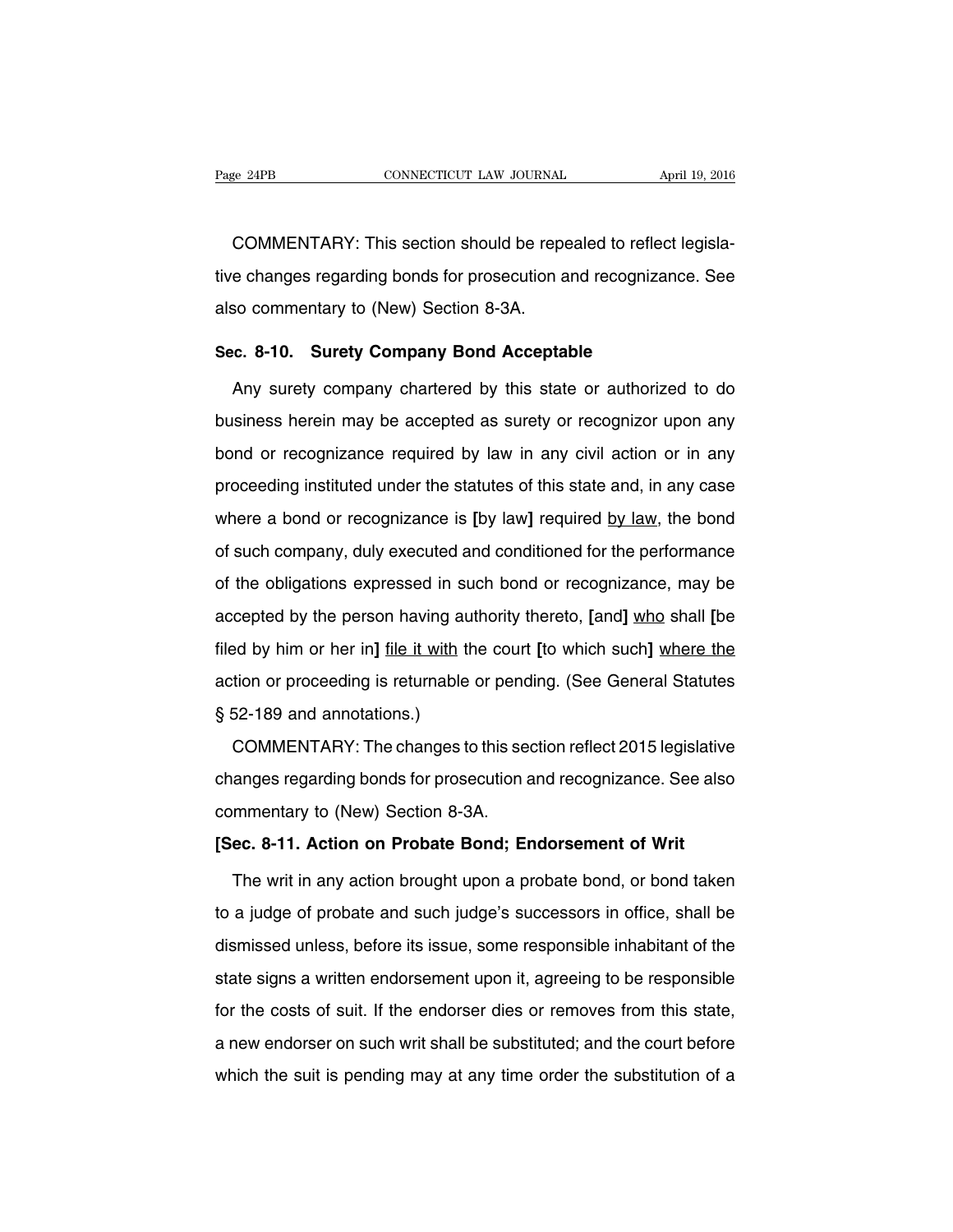new endorser to be approved by it. For any failure to comply with such an order the plaintiff may be nonsuited. (See General Statutes § 52- 190 and annotations.)**]**

COMMENTARY: This section should be repealed to reflect 2015 legislative changes regarding bonds for prosecution and recognizance. See also commentary to (New) Section 8-3A.

#### **Sec. 8-12. Renewal of Bond**

Bonds given in the course of any judicial proceedings may, for reasonable cause and upon due notice, be renewed, or other bonds taken in lieu of them, by the **[**court, or by the judge before whom the matter is pending**]** judicial authority.

COMMENTARY: The changes to this section reflect 2015 legislative changes regarding bonds for prosecution and recognizance. See also commentary to (New) Section 8-3A.

#### **Sec. 10-32. —Waiver Based on Certain Grounds**

Any claim of lack of jurisdiction over the person **[**or improper venue**]** or insufficiency of process or insufficiency of service of process is waived if not raised by a motion to dismiss filed in the sequence provided in Sections 10-6 and 10-7 and within the time provided by Section 10-30.

COMMENTARY: In 2015, ''improper venue'' was removed from Section 10-30 as one of the grounds for a motion to dismiss. The change to this section is consistent with the amendment to Section 10-30.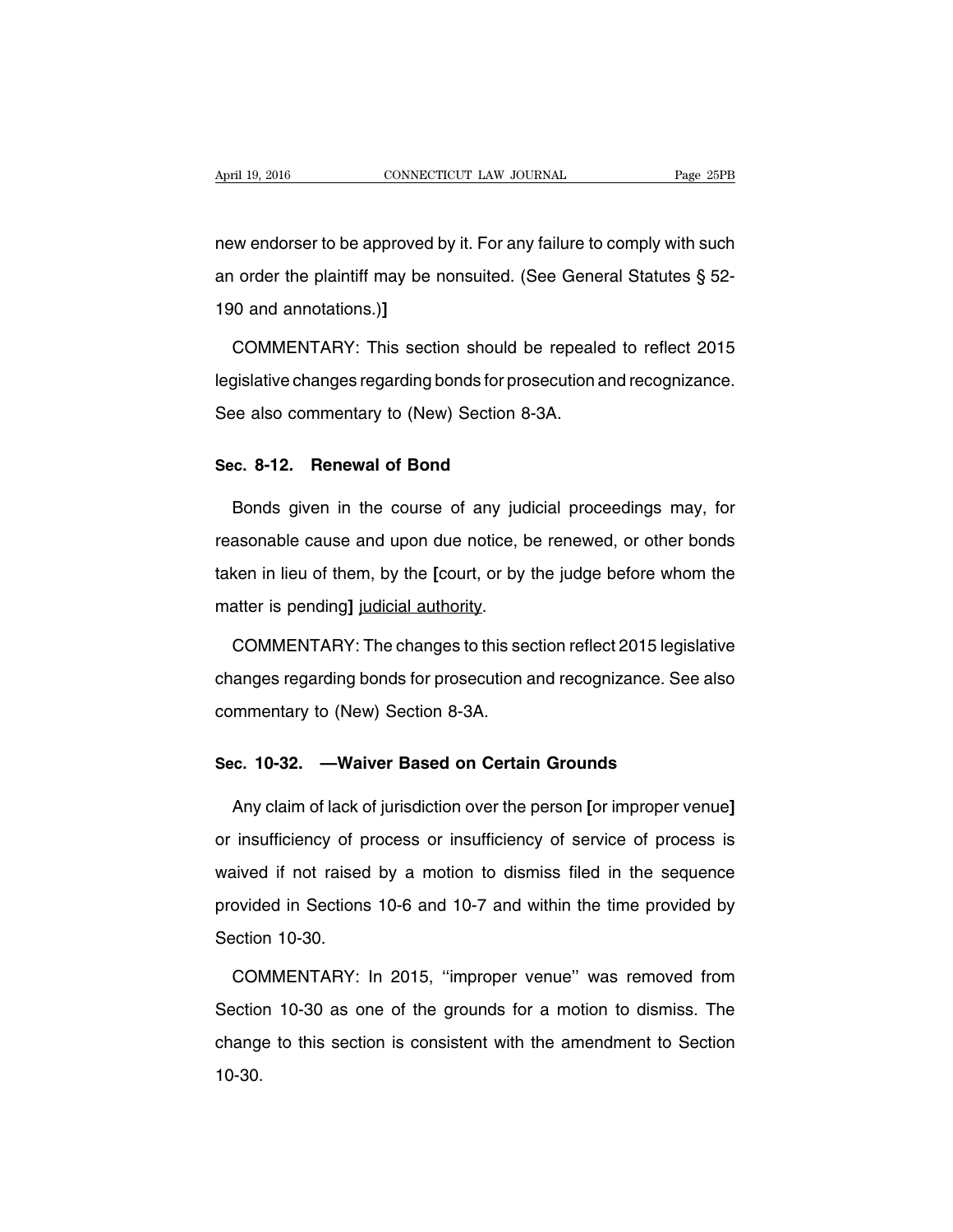## **Sec. 10-60. —Amendment by Consent, Order of Judicial Authority, or Failure to Object**

(a) Except as provided in Section 10-66, a party may amend his or her pleadings or other parts of the record or proceedings at any time subsequent to that stated in the preceding section in the following manner:

(1) By order of judicial authority; or

(2) By written consent of the adverse party; or

(3) By filing a request for leave to file **[**such**]** an amendment**[**, with the amendment appended,**]** together with: (a) the amended pleading or other parts of the record or proceedings, and (b) an additional document showing the portion or portions of the original pleading or other parts of the record or proceedings with the added language underlined and the deleted language stricken through or bracketed. The party shall file the request and accompanying documents after service upon each party as provided by Sections 10-12 through 10- 17, and with proof of service endorsed thereon. If no party files an objection to the request **[**thereto has been filed by any party**]** within fifteen days from the date it is filed **[**of the filing of said request**]**, the amendment shall be deemed to have been filed by consent of the adverse party. If an opposing party shall have objection to any part of such request or the amendment appended thereto, such objection in writing specifying the particular paragraph or paragraphs to which there is objection and the reasons therefor, shall, after service upon each party as provided by Sections 10-12 through 10-17 and with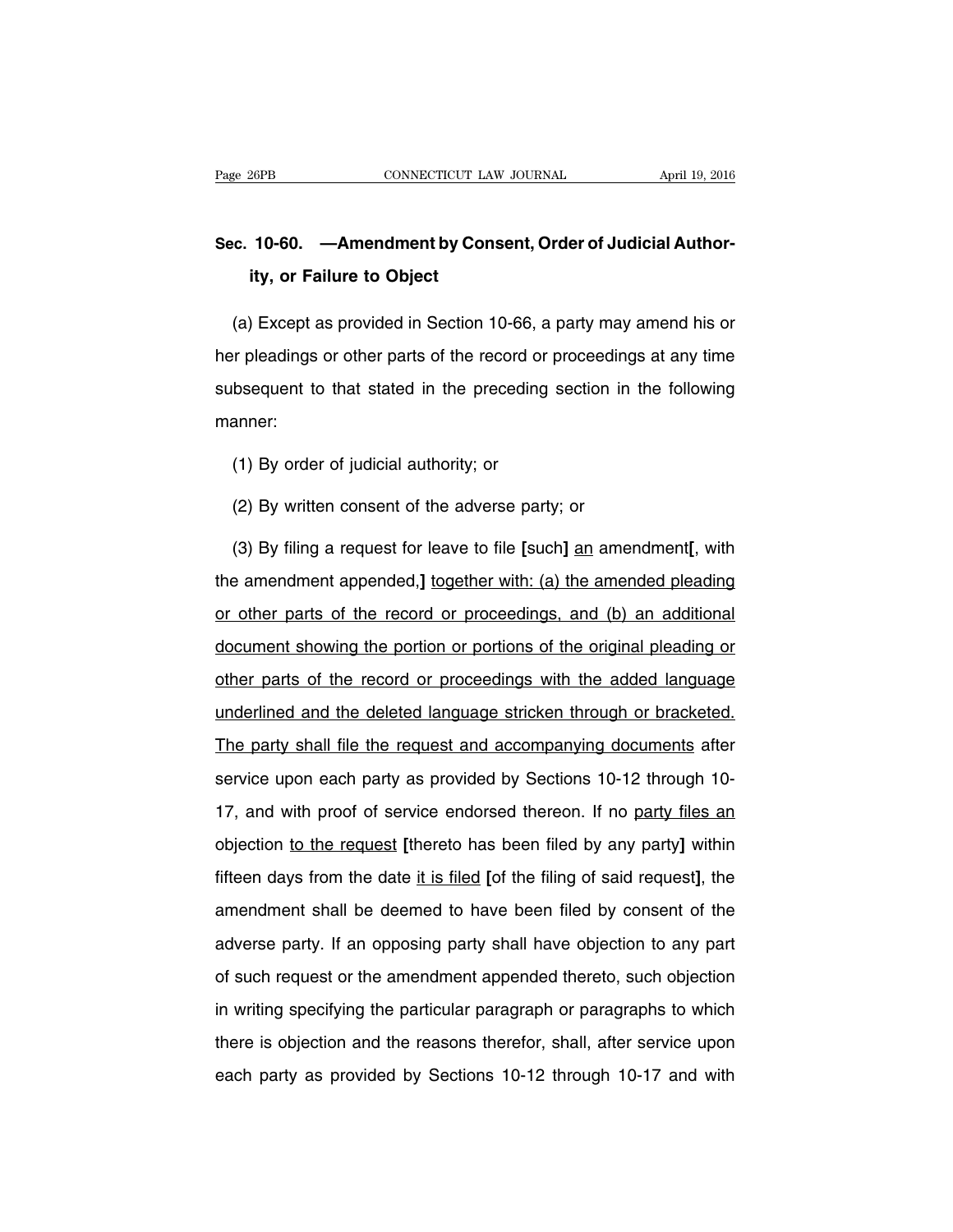proof of service endorsed thereon, be filed with the clerk within the time specified above and placed upon the next short calendar list.

(b) The judicial authority may restrain such amendments so far as may be necessary to compel the parties to join issue in a reasonable time for trial. If the amendment occasions delay in the trial or inconvenience to the other party, the judicial authority may award costs in its discretion in favor of the other party. For the purposes of this rule, a substituted pleading shall be considered an amendment. (See General Statutes § 52-130 and annotations.)

COMMENTARY: The revision to this section requires the person seeking to file the proposed amended pleading or other part of the record or proceeding to, in addition to filing an entirely new amended pleading, file an additional document showing the portion or portions of the original pleading or other parts of the record or proceedings and the added or deleted language so that the reader does not have to examine the entire new proposed pleading to discover or find the new language. This change will make it easier for the court and the opposing party to see what the proposed amendment is and where it is located.

#### **Sec. 10-66. —Amendment of Amount in Demand**

A party may amend the party's statement concerning the amount in demand by order of the judicial authority upon filing of a motion for leave to file such amendment, with a copy of the amendment appended, after service upon each party as provided by Sections 10- 12 through 10-17, and with proof of service endorsed thereon. After obtaining permission of the judicial authority, the moving party shall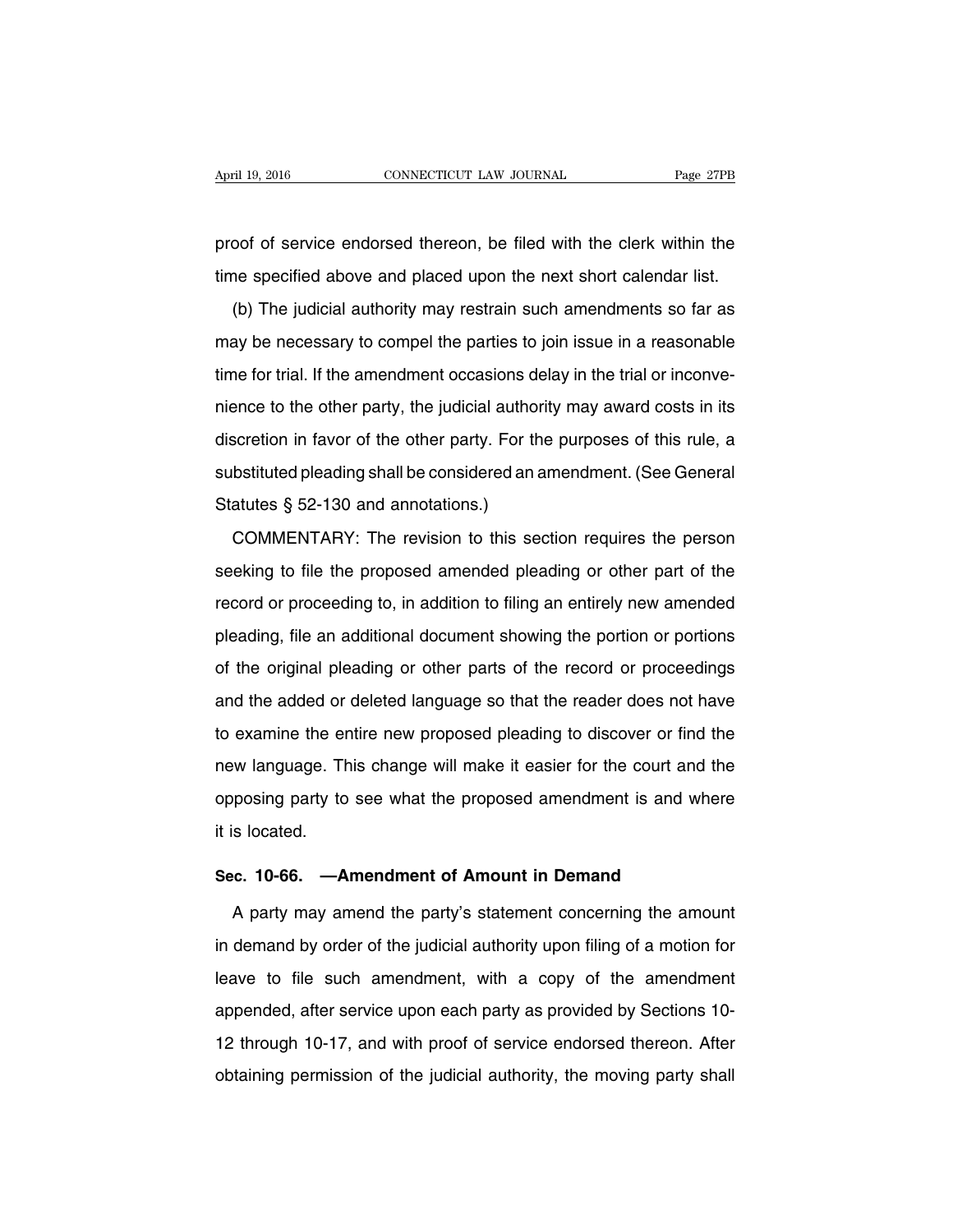file the **[**original amendment**]** amended statement of amount in demand with the clerk**[**. If the amount, legal interest or property in demand was alleged to be less than \$2500 in accordance with the provisions of Section 10-20, or, prior to October 1, 1979, was alleged to be less than \$7500, and the party has been given permission by a judicial authority to amend the demand to an amount in excess of either amount, the party**]** and shall pay any entry fee prescribed by statute to the clerk when the amendment is filed.

COMMENTARY: The revision to this section deletes the portion of the rule that references specific amounts, but retains the remainder of the rule.

#### **Sec. 11-1. Form of Motion and Request**

Every motion, request, application or objection directed to pleading or procedure, unless relating to procedure in the course of a trial, shall be in writing. A motion to extend time to plead, respond to written discovery, object to written discovery, or respond to requests for admissions shall state the date of the certification of service of the document for which an extension is sought and the date through which the moving party is seeking the extension.

(a) For civil matters, with the exception of housing, family and small claims matters, when any motion, application or objection is filed either electronically or on paper, no order page should be filed unless an order of notice and citation is necessary.

(b) For family, juvenile, housing and small claims matters, when any motion, application or objection is filed in paper format, an order shall be annexed to the filing until such cases are incorporated into the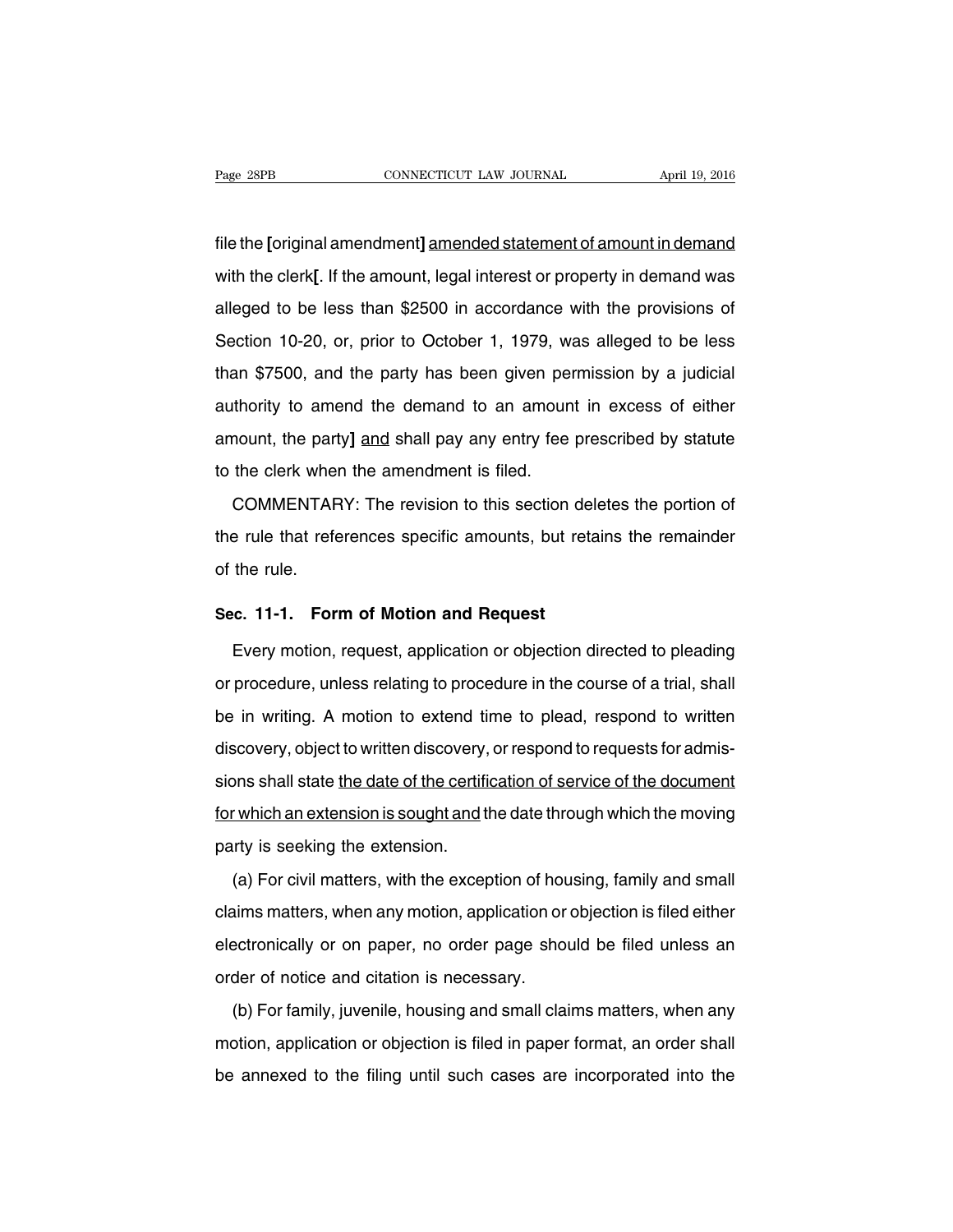Judicial Branch's electronic filing system. Once these case types are incorporated into such electronic filing system, no order page should be filed unless an order of notice and citation is necessary.

(c) Whether filed under subsection (a) or (b), such motion, request, application or objection shall be served on all parties as provided in Sections 10-12 through 10-17 and, when filed, the fact of such service shall be endorsed thereon. Any such motion, request, application or objection, as well as any supporting brief or memorandum, shall include a page number on each page other than the first page, except that this requirement shall not apply to forms supplied by the Judicial Branch or generated by the electronic filing system.

COMMENTARY: The purpose of this revision is to inform the court of the length of time being sought in the totality. The party filing a standard disclosure request does not file any notice with the court as to the date of the filing of the request. See Sections 13-6 (d) and 13- 9 (e). Unless the movant states the date of the certification of service of the document in its motion, the court does not know whether the extension sought in the motion is reasonable or if the motion should be a request. See Sections 13-7 (a) (2) and 13-10 (a) (2).

# **Sec. 13-3. —Materials Prepared in Anticipation of Litigation; Statements of Parties; Privilege Log**

(a) Subject to the provisions of Section 13-4, a party may obtain discovery of documents and tangible things otherwise discoverable under Section 13-2 and prepared in anticipation of litigation or for trial by or for another party or by or for that other party's representative only upon a showing that the party seeking discovery has substantial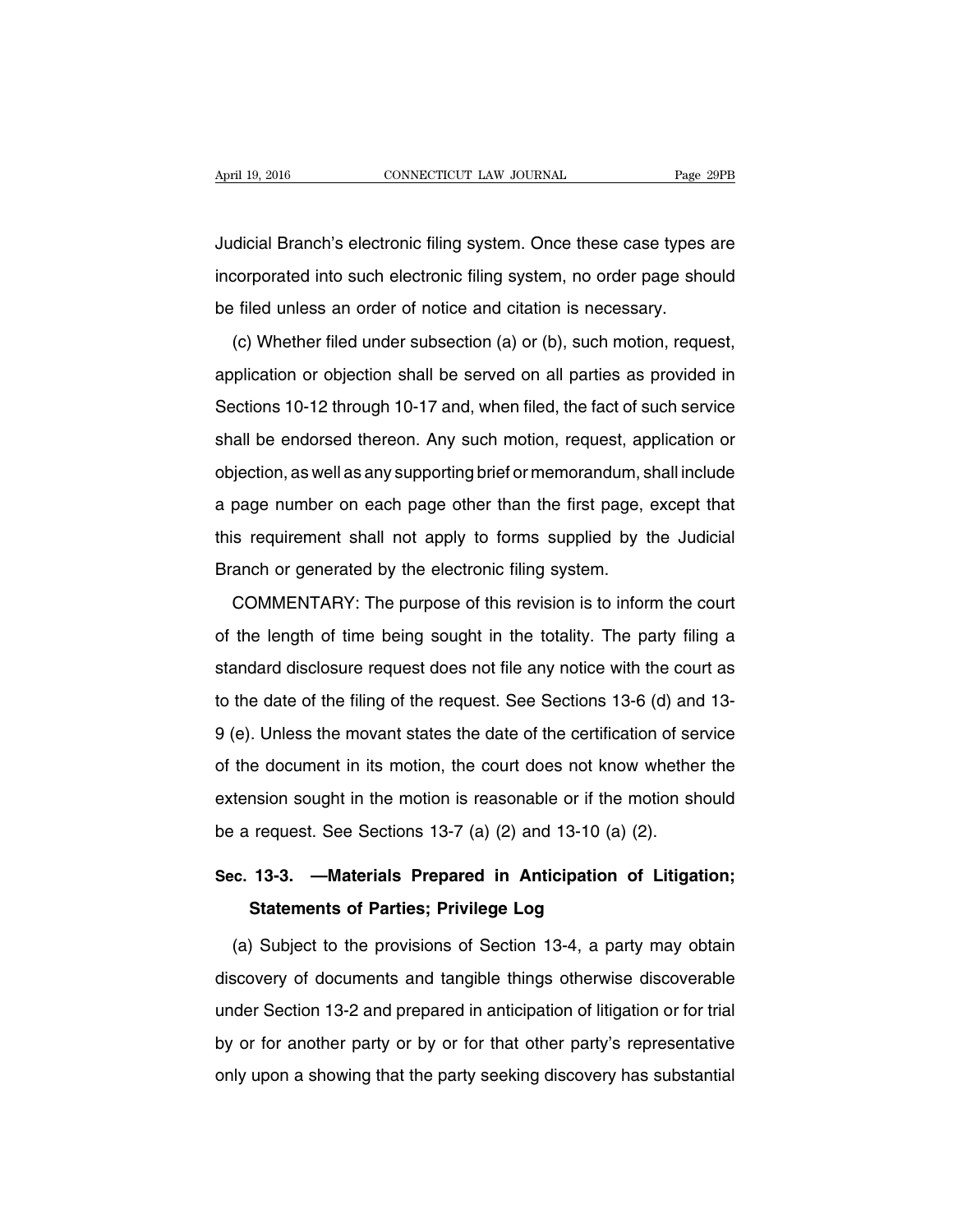need of the materials in the preparation of the case and is unable without undue hardship to obtain the substantial equivalent of the materials by other means. In ordering discovery of such materials when the required showing has been made, the judicial authority shall not order disclosure of the mental impressions, conclusions, opinions, or legal theories of an attorney or other representative of a party concerning the litigation.

(b) A party may obtain, without the showing required under this section, discovery of the party's own statement and of any nonprivileged statement of any other party concerning the action or its subject matter.

(c) A party may obtain, without the showing required under this section, discovery of any recording, by film, photograph, **[**videotape**]** video, **[**audiotape**]** audio or any other digital or electronic means, of the requesting party and of any recording of any other party concerning the action or the subject matter, thereof, including any transcript of such recording, prepared in anticipation of litigation or for trial by or for another party or by or for that other party's representative. A party may obtain information identifying any such recording and transcript, if one was created, prior to the deposition of the party who is the subject of the recording; but the person from whom discovery is sought shall not be required to produce the recording or transcript until thirty days after the completion of the deposition of the party who is the subject of the recording or sixty days prior to the date the case is assigned to commence trial, whichever is earlier; except that if a deposition of the party who is the subject of the recording was not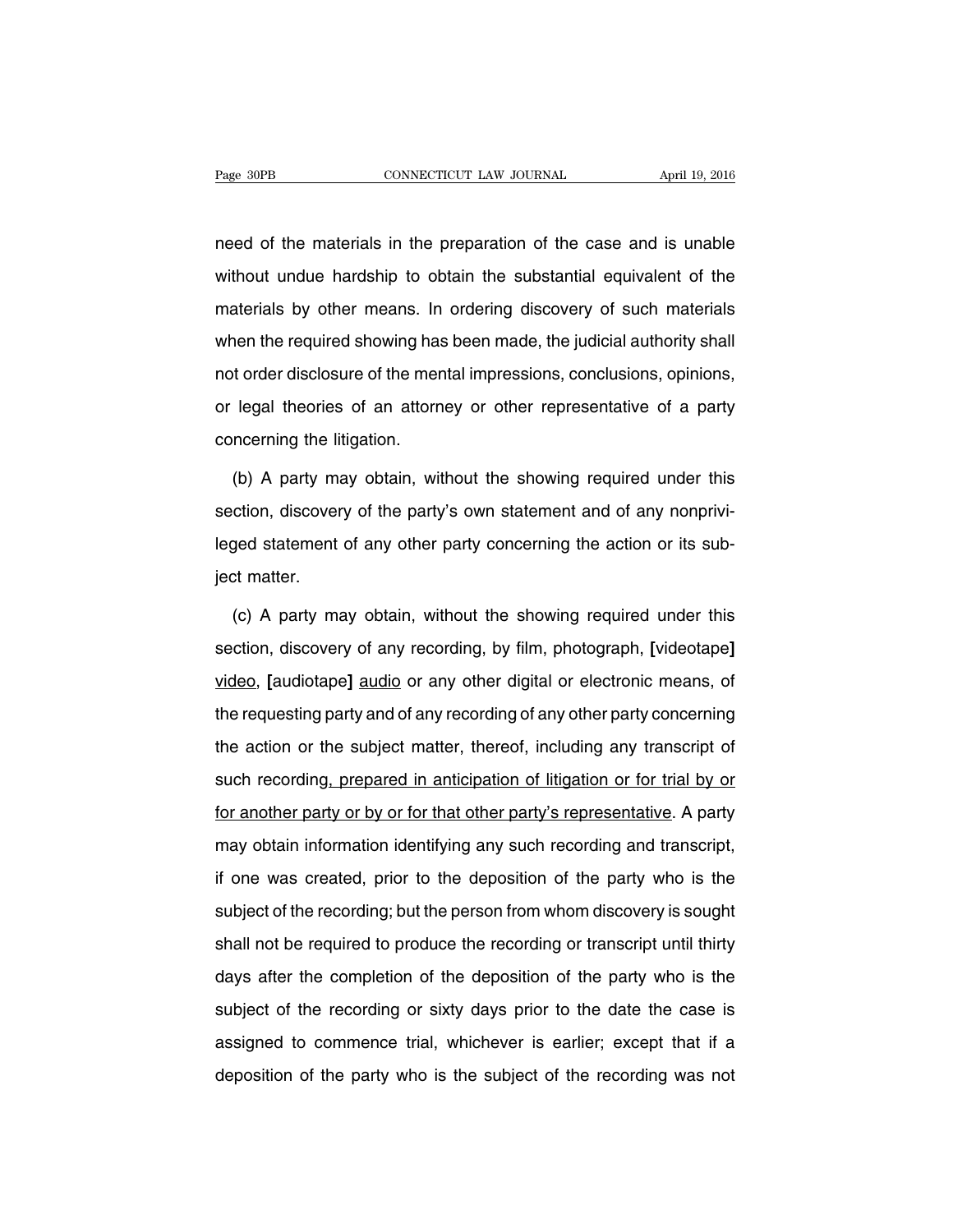taken, the recording and transcript shall be produced sixty days prior to the date the case is assigned to commence trial. If a recording was created within such sixty day period, the recording and transcript must be produced immediately. No such recording or transcript is required to be identified or produced if neither it nor any part thereof will be introduced into evidence at trial. However, if any such recording or part or transcript thereof is required to be identified or produced, all recordings and transcripts thereof of the subject of the recording party shall be identified and produced, rather than only those recordings, or transcripts or parts thereof that the producing party intends to use or introduce at trial.

(d) When a claim of privilege or work product protection has been asserted pursuant to Sections 13-5 or 13-10 in response to a discovery request for documents or electronically stored information, the party asserting the privilege or protection shall provide, within forty-five days from the request of the party serving the discovery, the following information in the form of a privilege log:

(1) The type of document or electronically stored information;

(2) The general subject matter of the document or electronically stored information;

(3) The date of the document or electronically stored information;

(4) The author of the document or electronically stored information;

(5) Each recipient of the document or electronically stored information; and

(6) The nature of the privilege or protection asserted.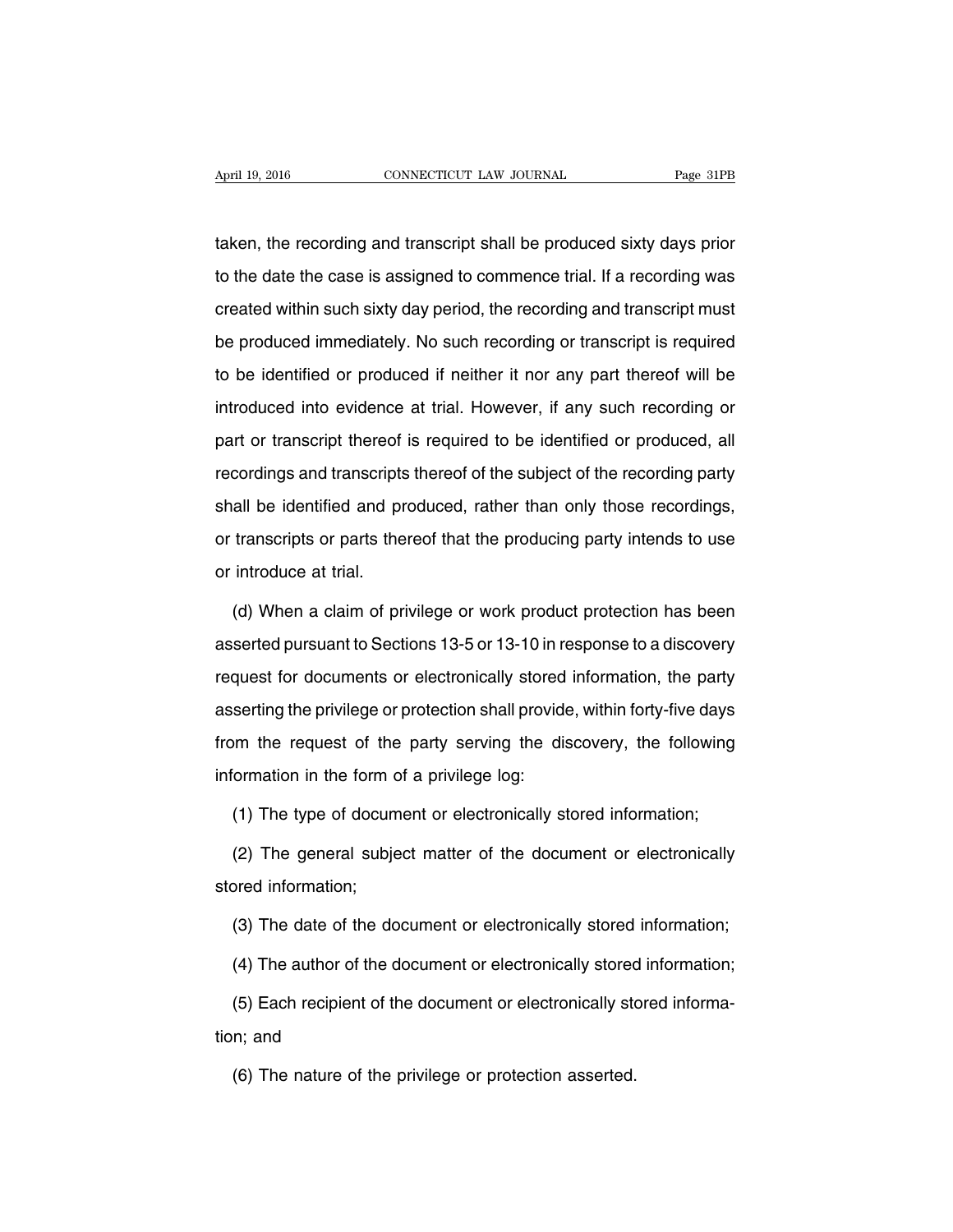The privilege log shall initially be served upon all parties but not filed in court.

If the information called for by one or more of the foregoing categories is itself privileged, it need not be disclosed. However, the existence of the document and any nonprivileged information called for by the other categories must be disclosed.

A privilege log must be prepared with respect to all documents and electronically stored information withheld on the basis of a claim of privilege or work product protection, except for the following: written or electronic communications after commencement of the action between a party and the firm or lawyer appearing for the party in the action or as otherwise ordered by the judicial authority.

COMMENTARY: The change to this section clarifies that only recordings prepared by a party in anticipation of litigation or for trial, and not just any recordings, are covered by this rule.

#### **Sec. 13-4. —Experts**

(a) A party shall disclose each person who may be called by that party to testify as an expert witness at trial, and all documents that may be offered in evidence in lieu of such expert testimony, in accordance with this section. The requirements of Section 13-15 shall apply to disclosures made under this section.

(b) A party shall file with the court and serve upon counsel a disclosure of expert witnesses which identifies the name, address and employer of each person who may be called by that party to testify as an expert witness at trial, whether through live testimony or by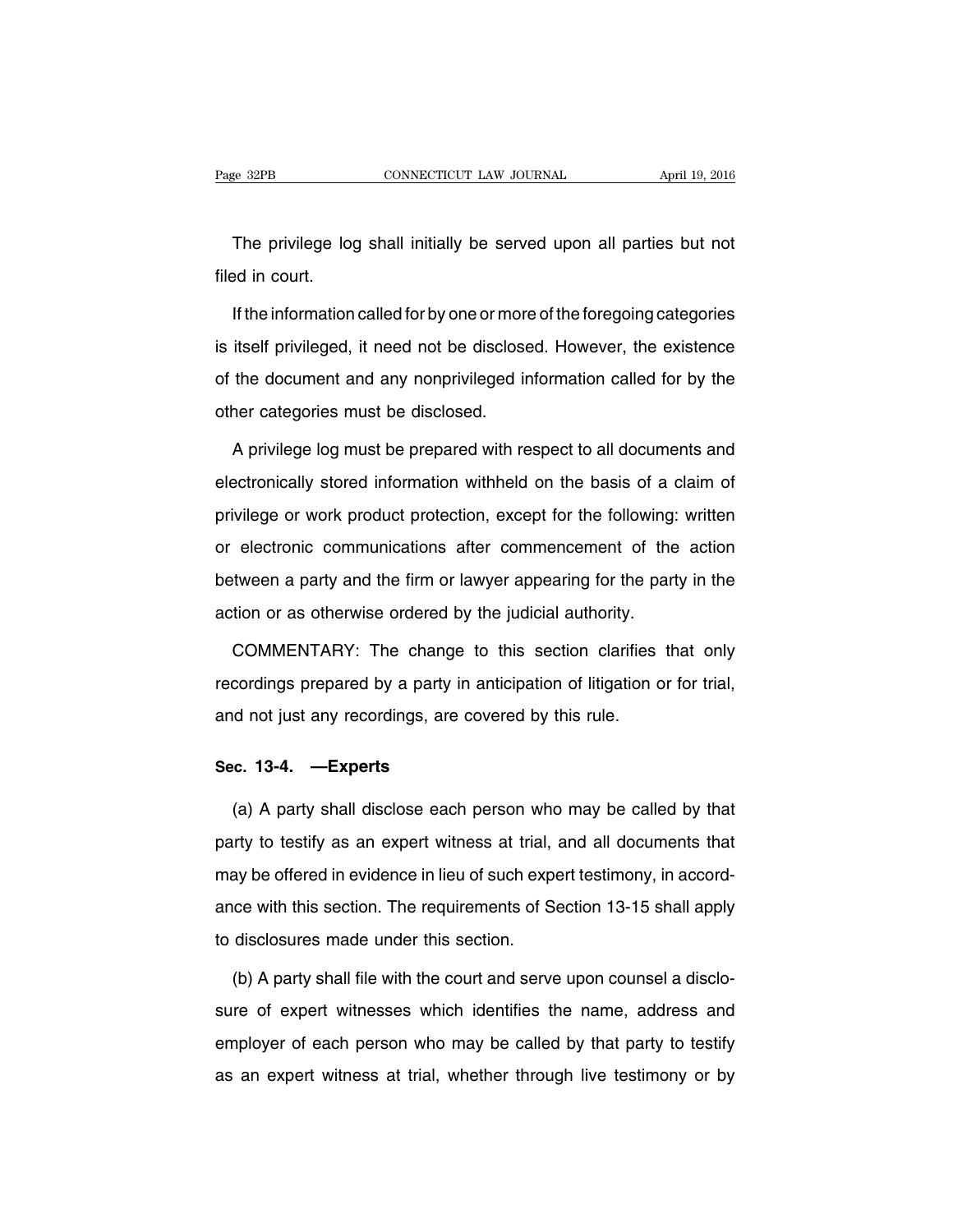deposition. In addition, the disclosure shall include the following information:

(1) Except as provided in subdivision (2) of this subsection, the field of expertise and the subject matter on which the witness is expected to offer expert testimony; the expert opinions to which the witness is expected to testify; **[**and**]** the substance of the grounds for each such expert opinion; and the written report of the expert witness, if any. The report shall not be filed with the court. Disclosure of the information required under this subsection may be made by making reference in the disclosure to**[**, and contemporaneously producing to all parties, a**]** the written report of the expert witness containing such information. **[**The parties shall not file the expert's written report with the court.**]**

(2) If the witness to be disclosed hereunder is a health care provider who rendered care or treatment to the plaintiff, and the opinions to be offered hereunder are based upon that provider's care or treatment, then the disclosure obligations under this section may be satisfied by disclosure to the parties of the medical records and reports of such care or treatment. A witness disclosed under this subsection shall be permitted to offer expert opinion testimony at trial as to any opinion as to which fair notice is given in the disclosed medical records or reports. Expert testimony regarding any opinion as to which fair notice is not given in the disclosed medical records or reports must be disclosed in accordance with subdivision (1) of subsection (b) of this section. The parties shall not file the disclosed medical records or disclosed medical reports with the court.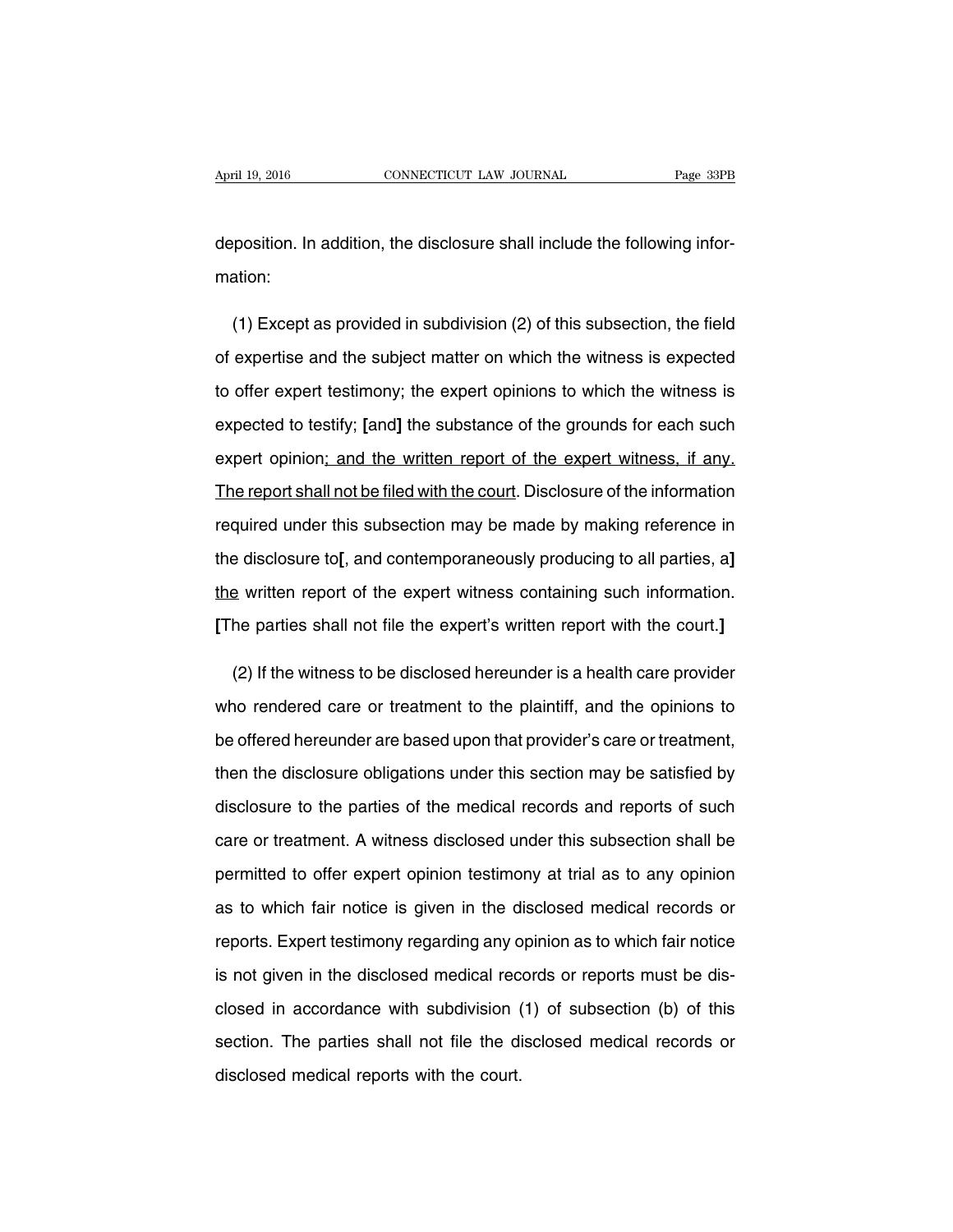(3) Except for an expert witness who is a health care provider who rendered care or treatment to the plaintiff, or unless otherwise ordered by the judicial authority or agreed upon by the parties, the party disclosing an expert witness shall, upon the request of an opposing party, produce to all other parties all materials obtained, created and/or relied upon by the expert in connection with his or her opinions in the case within fourteen days prior to that expert's deposition or within such other time frame determined in accordance with the Schedule for Expert Discovery prepared pursuant to subsection (g) of this section. If any such materials have already been produced to the other parties in the case, then a list of such materials, made with sufficient particularity that the materials can be easily identified by the parties, shall satisfy the production requirement hereunder with respect to those materials. If an expert witness otherwise subject to this subsection is not being compensated in that capacity by or on behalf of the disclosing party, then that party may give written notice of that fact in satisfaction of the obligations imposed by this subsection. If such notice is provided, then it shall be the duty of the party seeking to depose such expert witness to obtain the production of the requested materials by subpoena or other lawful means.

(4) Nothing in this section shall prohibit any witness disclosed hereunder from offering nonexpert testimony at trial.

(c) (1) Unless otherwise ordered by the judicial authority upon motion, a party may take the deposition of any expert witness disclosed pursuant to subsection (b) of this section in the manner prescribed in Section 13-26 et seq. governing deposition procedure generally.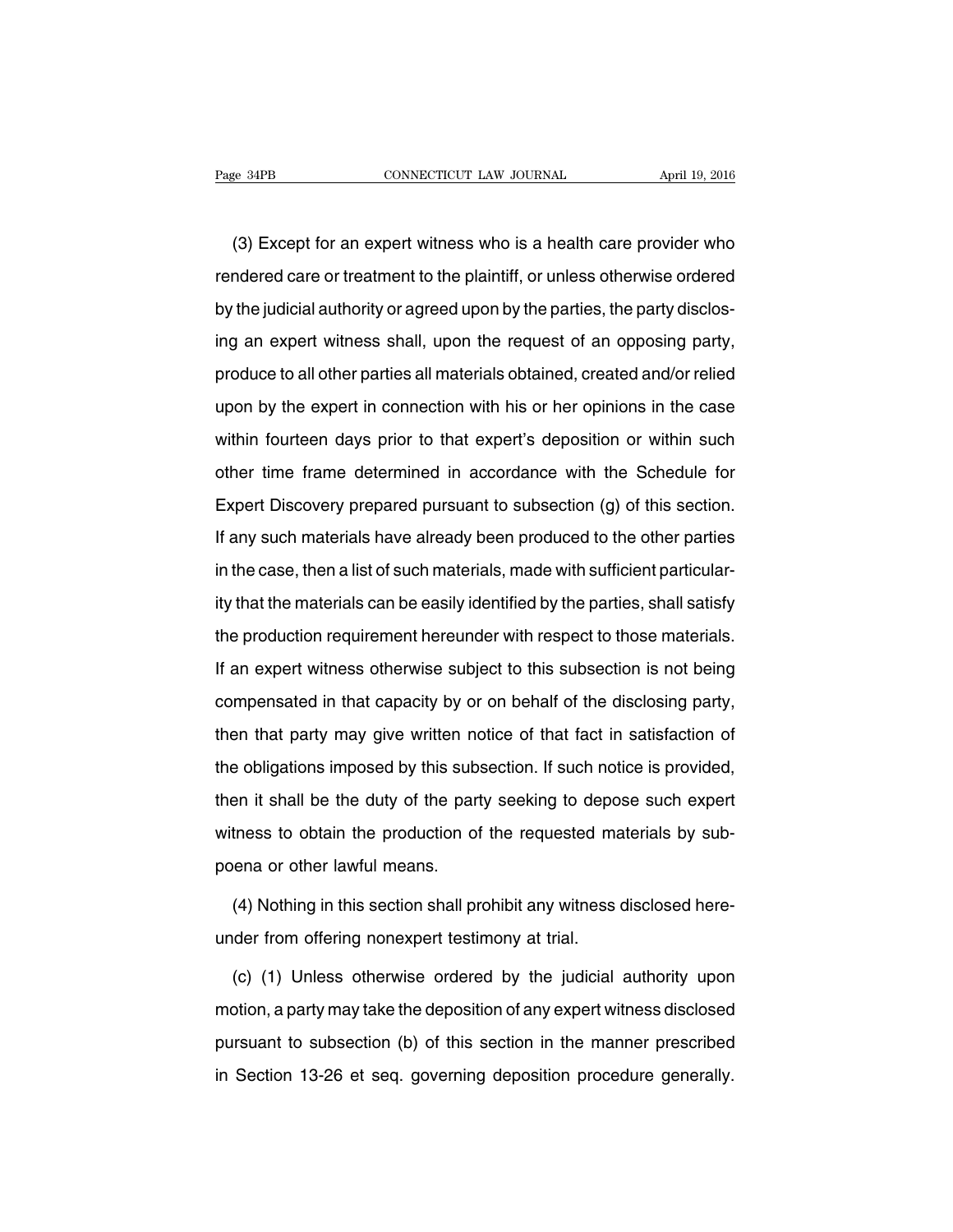Nothing contained in subsection (b) of this section shall impair the right of any party from exercising that party's rights under the rules of practice to subpoena or to request production of any materials, to the extent otherwise discoverable, in addition to those produced under subsection (b) of this section, in connection with the deposition of any expert witness, nor shall anything contained herein impair the right of a party to raise any objections to any request for production of documents sought hereunder to the extent that a claim of privilege exists.

(2) Unless otherwise ordered by the judicial authority for good cause shown, or agreed upon by the parties, the fees and expenses of the expert witness for any such deposition, excluding preparation time, shall be paid by the party or parties taking the deposition. Unless otherwise ordered, the fees and expenses hereunder shall include only (A) a reasonable fee for the time of the witness to attend the deposition itself and the witness' travel time to and from the place of deposition; and (B) the reasonable expenses actually incurred for travel to and from the place of deposition and lodging, if necessary. If the parties are unable to agree on the fees and expenses due under this subsection, the amount shall be set by the judicial authority, upon motion.

(d) (1) A party shall file with the court a list of all documents or records that the party expects to submit in evidence pursuant to any statute or rule permitting admissibility of documentary evidence in lieu of the live testimony of an expert witness. The list filed hereunder shall identify such documents or records with sufficient particularity that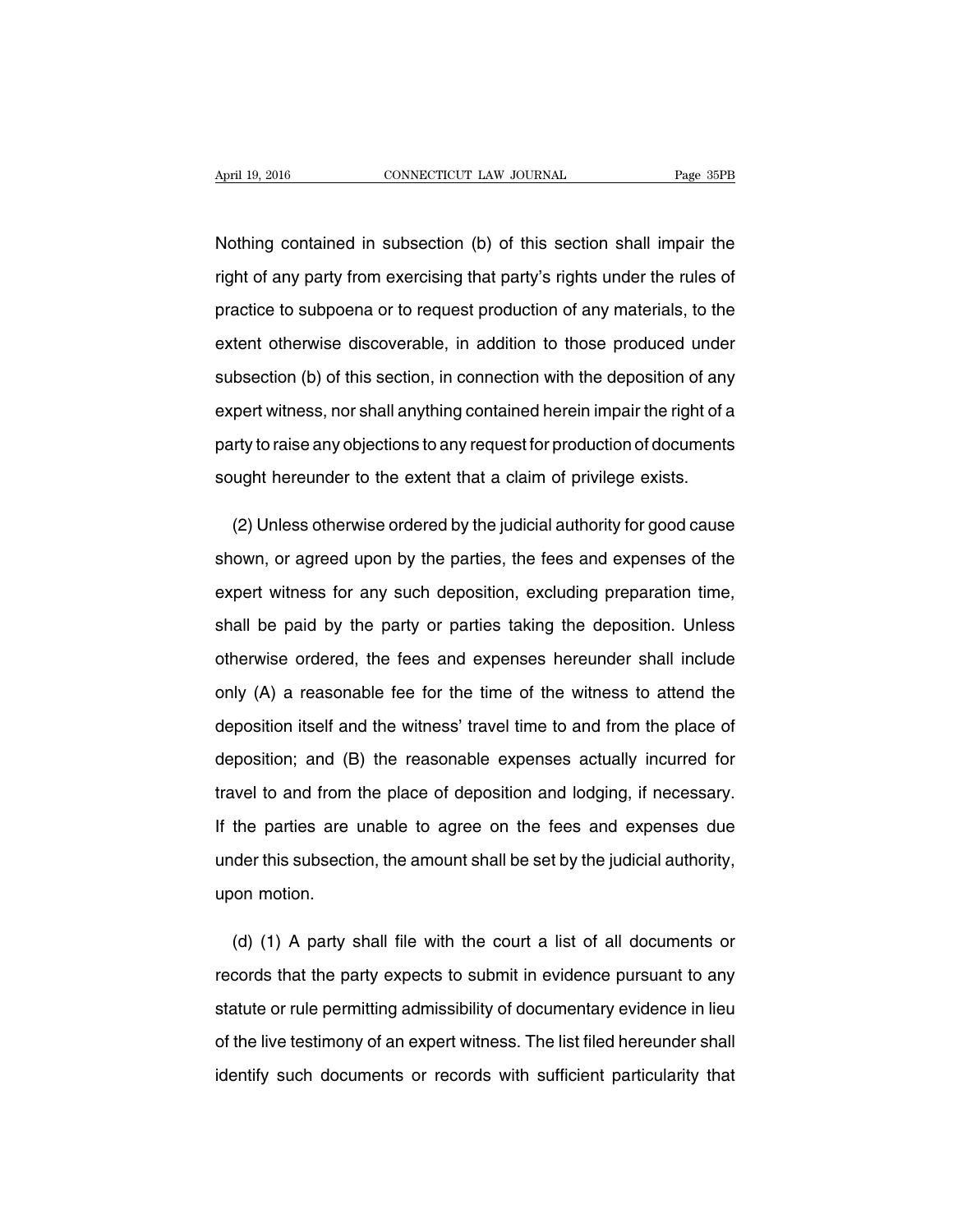they shall be easily identified by the other parties. The parties shall not file with the court a copy of the documents or records on such list.

(2) Unless otherwise ordered by the judicial authority upon motion, a party may take the deposition of any expert witness whose records are disclosed pursuant to subdivision (1) of subsection (d) of this section in the manner prescribed in Section 13-26 et seq. governing deposition procedure generally. Nothing contained in subsection (d) of this section shall impair the right of any party from exercising that party's rights under the rules of practice to subpoena or to request production of any materials, to the extent otherwise discoverable, in addition to those produced under subsection (d), in connection with the deposition of any expert witness.

(3) Unless otherwise ordered by the judicial authority for good cause shown, or agreed upon by the parties, the fees and expenses of the expert witness for any such deposition, excluding preparation time, shall be paid by the party or parties taking the deposition. Unless otherwise ordered, the fees and expenses hereunder shall include only (A) a reasonable fee for the time of the witness to attend the deposition itself and the witness' travel time to and from the place of deposition; and (B) the reasonable expenses actually incurred for travel to and from the place of deposition and lodging, if necessary. If the parties are unable to agree on the fees and expenses due under this subsection, the amount shall be set by the judicial authority, upon motion.

(e) If any party expects to call as an expert witness at trial any person previously disclosed by any other party under subsection (b)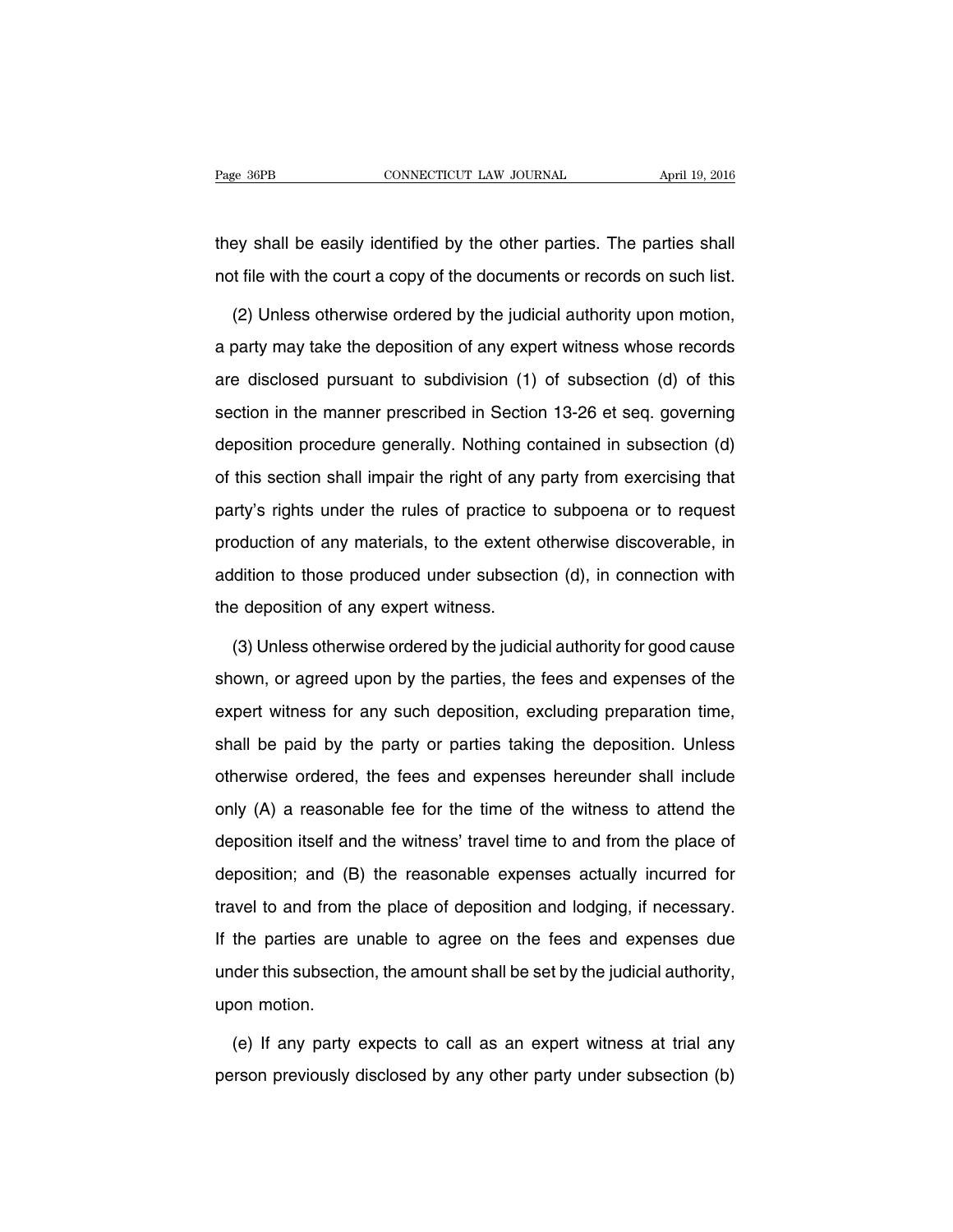hereof, the newly disclosing party shall file a notice of disclosure: (1) stating that the party adopts all or a specified part of the expert disclosure already on file; and (2) disclosing any other expert opinions to which the witness is expected to testify and the substance of the grounds for any such expert opinion. Such notice shall be filed within the time parameters set forth in subsection (g).

(f) A party may discover facts known or opinions held by an expert who had been retained or specially employed by another party in anticipation of litigation or preparation for trial and who is not expected to be called as a witness at trial only as provided in Section 13-11 or upon a showing of exceptional circumstances under which it is impracticable for the party seeking discovery to obtain facts or opinions on the same subject by other means.

(g) Unless otherwise ordered by the judicial authority, or otherwise agreed by the parties, the following schedule shall govern the expert discovery required under subsections (b), (c), (d) and (e) of this section.

(1) Within 120 days after the return date of any civil action, or at such other time as the parties may agree or as the court may order, the parties shall submit to the court for its approval a proposed Schedule for Expert Discovery, which, upon approval by the court, shall govern the timing of expert discovery in the case. This schedule shall be submitted on a ''Schedule for Expert Discovery'' form prescribed by the office of the chief court administrator. The deadlines proposed by the parties shall be realistic and reasonable, taking into account the nature and relative complexity of the case, the need for predicate discovery and the estimated time until the case may be exposed for trial. If the parties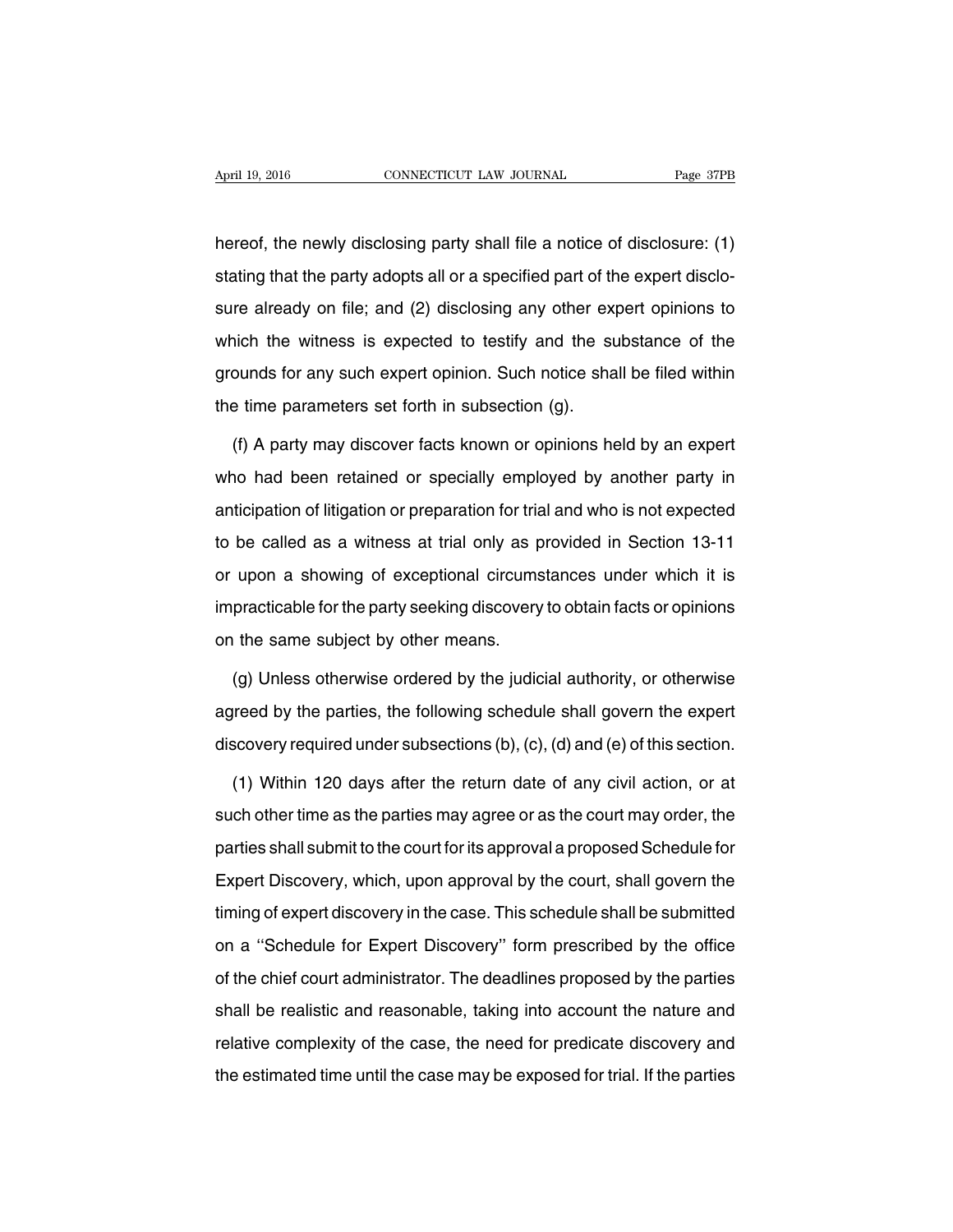are unable to agree on discovery deadlines, they shall so indicate on the proposed Schedule for Expert Discovery, in which event the court shall convene a scheduling conference to set those deadlines.

(2) If a party is added or appears in a case after the proposed Schedule for Expert Discovery is filed, then an amended proposed Schedule for Expert Discovery shall be prepared and filed for approval by the court within sixty days after such new party appears, or at such other time as the court may order.

(3) Unless otherwise ordered by the court, disclosure of any expert witness under subsection (e) hereof shall be made within thirty days of the event giving rise to the need for that party to adopt the expert disclosure as its own (e.g., the withdrawal or dismissal of the party originally disclosing the expert).

(4) The parties, by agreement, may modify the approved Schedule for Expert Discovery or any other time limitation under this section so long as the modifications do not interfere with an assigned trial date. A party who wishes to modify the approved Schedule for Expert Discovery or other time limitation under this section without agreement of the parties may file a motion for modification with the court stating the reasons therefor. Said motion shall be granted if: (i) the requested modification will not cause undue prejudice to any other party; (ii) the requested modification will not cause undue interference with the trial schedule in the case; and (iii) the need for the requested modification was not caused by bad faith delay of disclosure by the party seeking modification.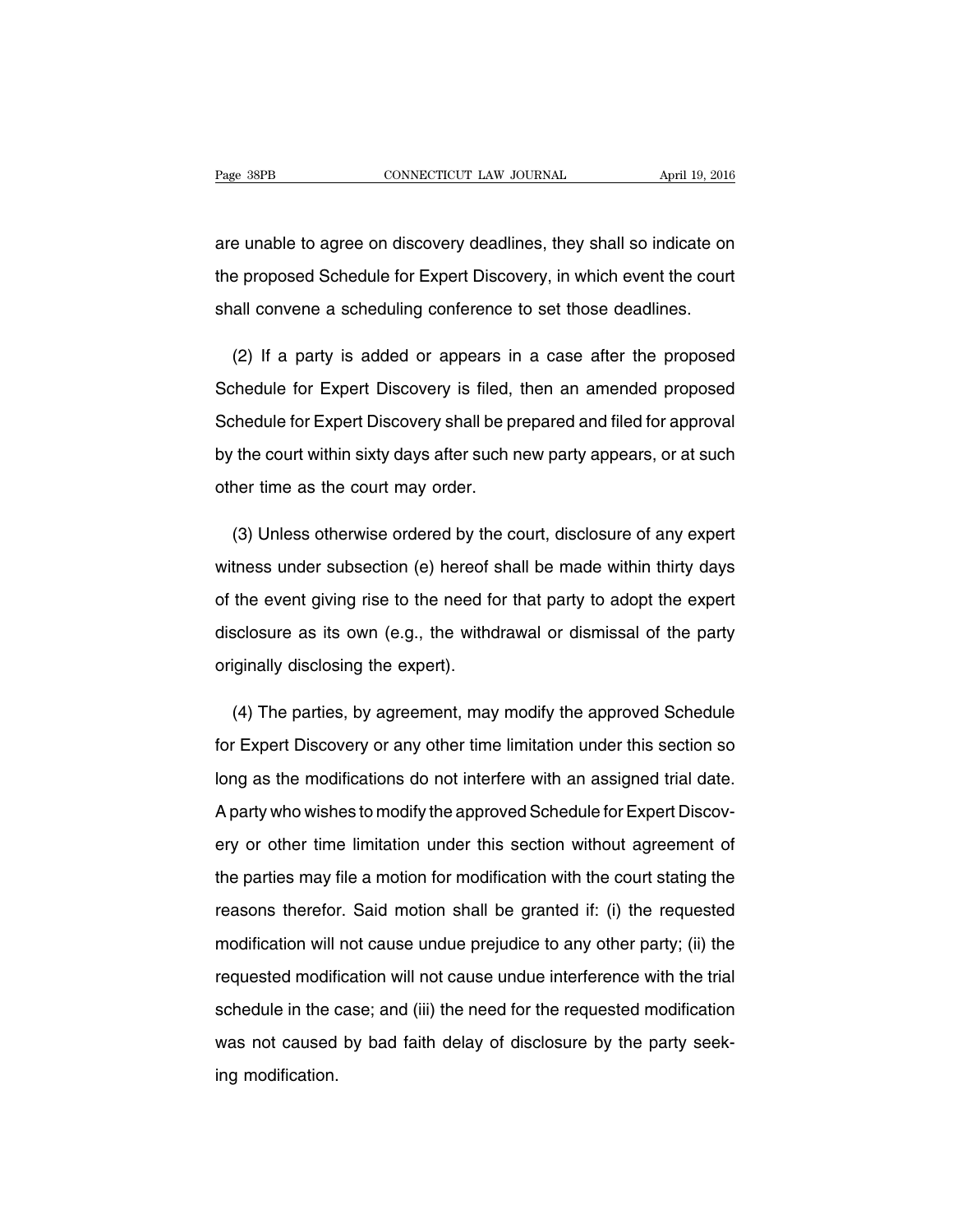(h) A judicial authority may, after a hearing, impose sanctions on a party for failure to comply with the requirements of this section. An order precluding the testimony of an expert witness may be entered only upon a finding that: (1) the sanction of preclusion, including any consequence thereof on the sanctioned party's ability to prosecute or to defend the case, is proportional to the noncompliance at issue, and (2) the noncompliance at issue cannot adequately be addressed by a less severe sanction or combination of sanctions.

(i) The revisions to this rule adopted by the judges of the superior court in June, 2008, effective on January 1, 2009, and the revisions to this rule adopted by the judges of the superior court in June, 2009, and March, 2010, shall apply to cases commenced on or after January 1, 2009. The version of this rule in effect on December 31, 2008, shall apply to cases commenced on or before that date.

COMMENTARY: The revision is intended to make clear that any written report of any expert witness who may be called by a party to testify as an expert witness at trial, including a health care provider who conducts a record review, must be provided to all parties as part of the disclosure of expert witness, but not filed with the court.

### **Sec. 13-6. Interrogatories; In General**

(a) In any civil action, in any probate appeal, or in any administrative appeal where the judicial authority finds it reasonably probable that evidence outside the record will be required, any party may serve in accordance with Sections 10-12 through 10-17 written interrogatories, which may be in electronic format, upon any other party to be answered by the party served. Written interrogatories may be served upon any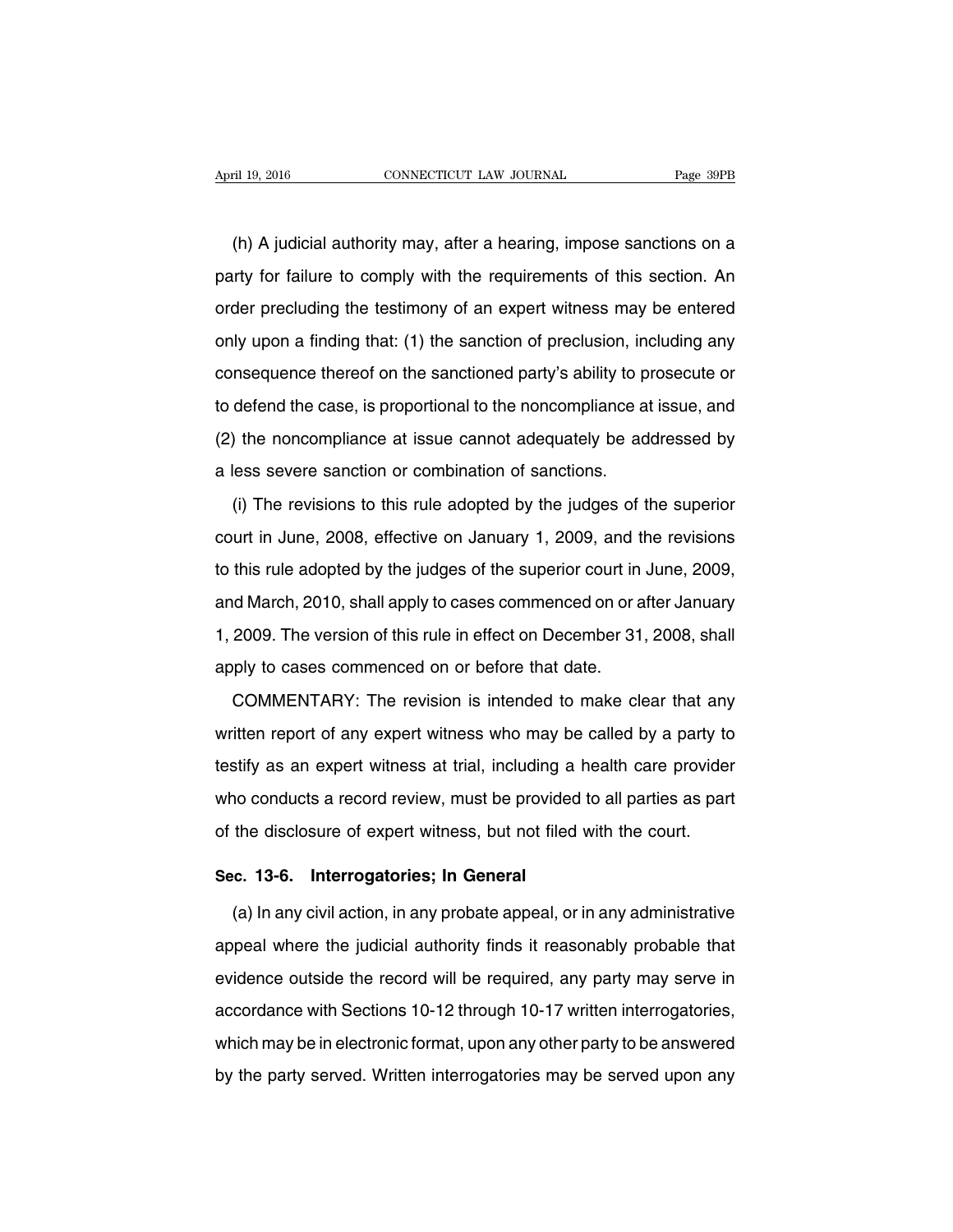party without leave of the judicial authority at any time after the return day. Except as provided in subsection (c) or where the interrogatories are served electronically as provided in Section 10-13 and in a format that allows the recipient to electronically insert the answers in the transmitted document, the party serving interrogatories shall leave sufficient space following each interrogatory in which the party to whom the interrogatories are directed can insert the answer. In the event that an answer requires more space than that provided on interrogatories that were not served electronically and in a format that allows the recipient to electronically insert the answers in the transmitted document, the answer shall be continued on a separate sheet of paper which shall be attached to the completed answers.

(b) Interrogatories may relate to any matters which can be inquired into under Sections 13-2 through 13-5 and the answers may be used at trial to the extent permitted by the rules of evidence. In all personal injury actions alleging liability based on the operation or ownership of a motor vehicle or alleging liability based on the ownership, maintenance or control of real property, the interrogatories shall be limited to those set forth in Forms 201, 202, 203, 208 and/or 210 of the rules of practice, unless upon motion, the judicial authority determines that such interrogatories are inappropriate or inadequate in the particular action. These forms are set forth in the Appendix of Forms in this volume. Unless the judicial authority orders otherwise, the frequency of use of interrogatories in all actions except those for which interrogatories have been set forth in Forms 201, 202, 203, 208 and/or 210 of the rules of practice is not limited.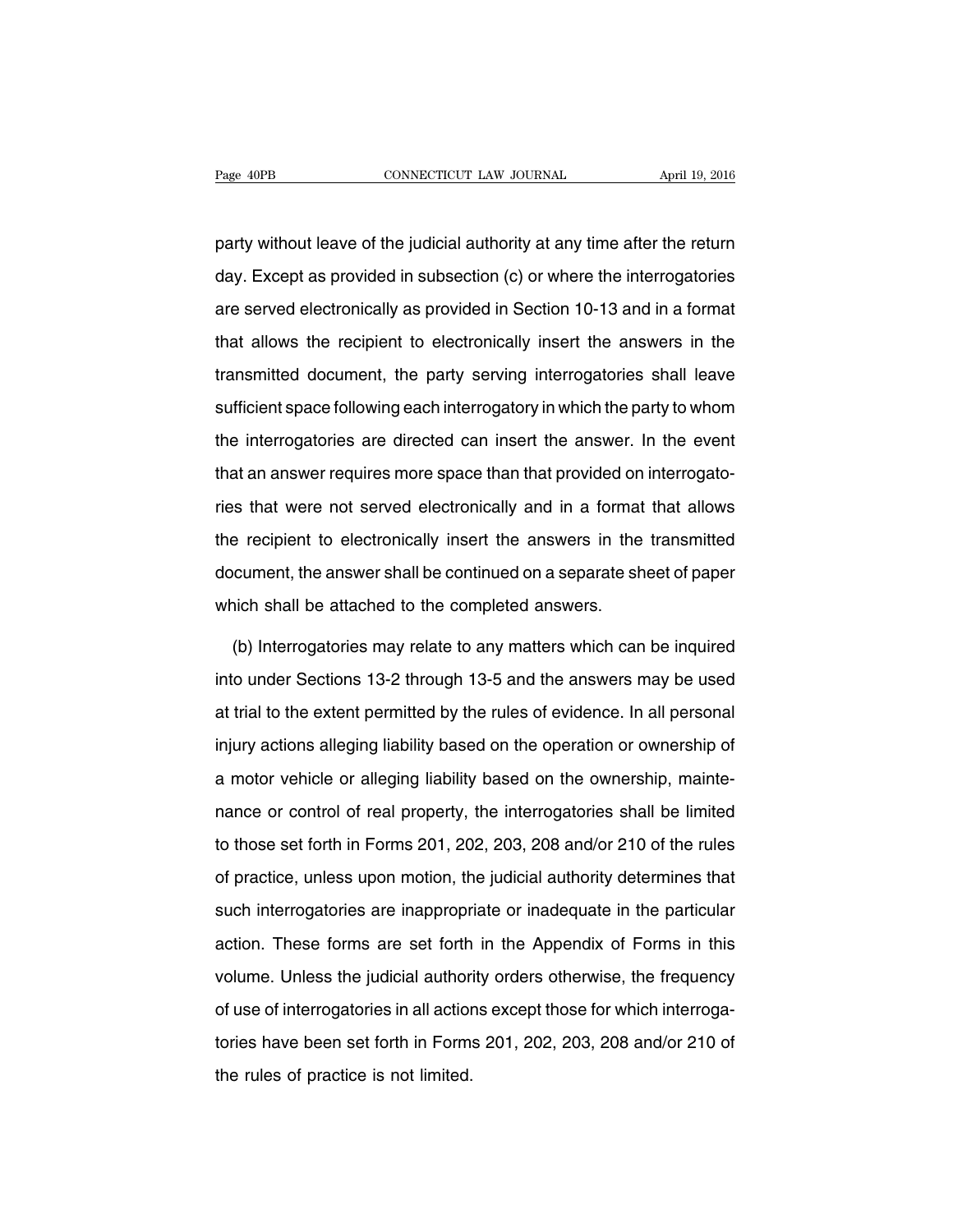(c) The standard interrogatories are intended to address discovery needs in most cases in which their use is mandated, but they do not preclude any party from moving for permission to serve such additional discovery as may be necessary in any particular case.

**[**(c)**]**(d) In lieu of serving the interrogatories set forth in Forms 201, 202, 203, 208 and/or 210 of the rules of practice on a party who is represented by counsel, the moving party may serve on such party a notice of interrogatories, which shall not include the actual interrogatories to be answered, but shall instead set forth the number of the Practice Book form containing such interrogatories and the name of the party to whom the interrogatories are directed. The party to whom such notice is directed shall in his or her response set forth each interrogatory immediately followed by that party's answer thereto.

**[**(d)**]**(e) The party serving interrogatories or the notice of interrogatories shall not file them with the court.

**[**(e)**]**(f) Unless leave of court is granted, the instructions to Forms 201 through 203 are to be used for all nonstandard interrogatories.

COMMENTARY: The change to this section is intended to make clear that standard interrogatories are intended to meet the discovery needs of most motor vehicle and premises liability personal injury cases but that they can be supplemented upon motion as necessary in a particular case.

### **Sec. 13-7. —Answers to Interrogatories**

(a) Any such interrogatories shall be answered under oath by the party to whom directed and such answers shall not be filed with the court but shall be served within **[**thirty**]** sixty days after the date of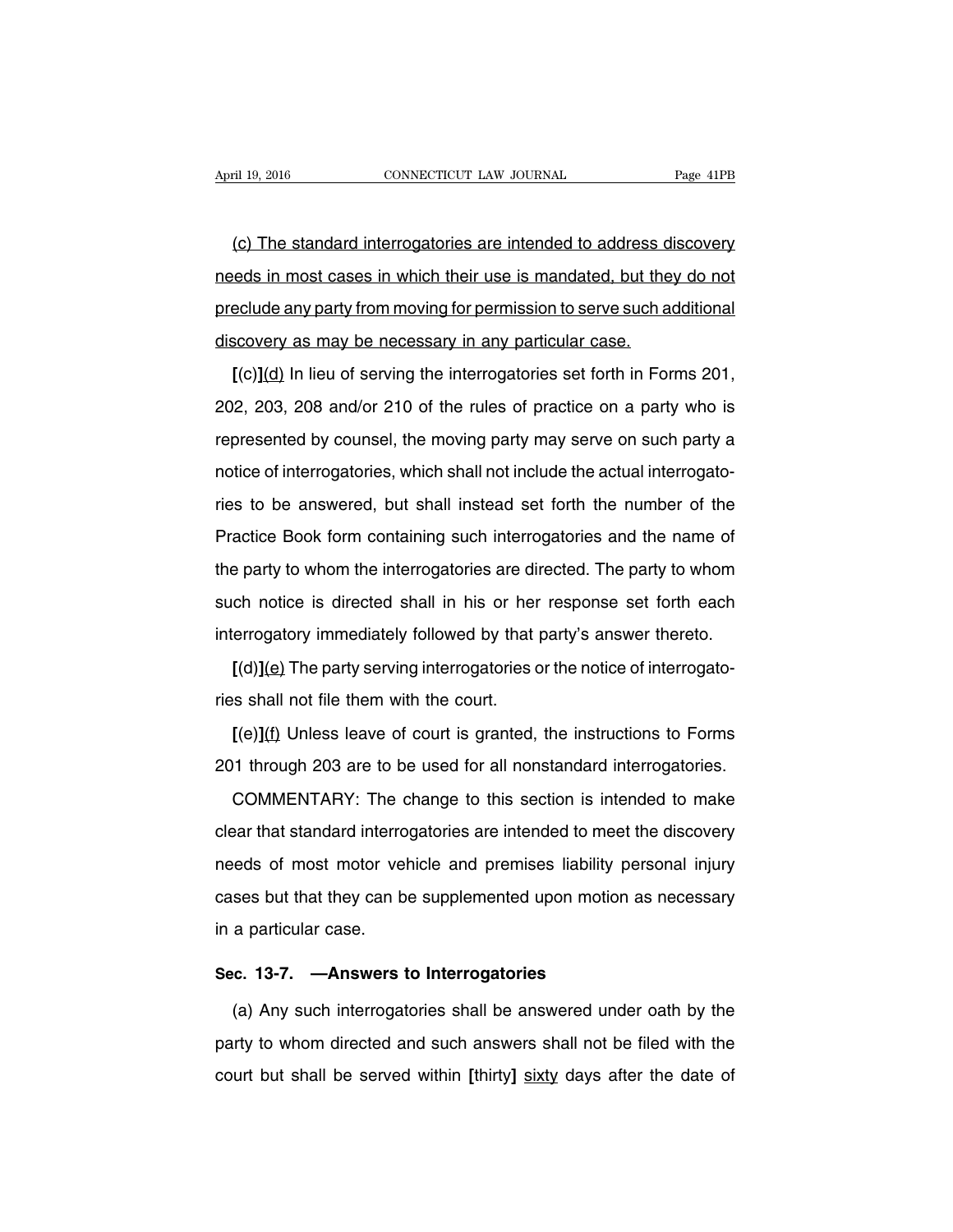certification of service, in accordance with Sections 10-12 through 10- 17, of the interrogatories or, if applicable, the notice of interrogatories on the answering party, or within such shorter or longer time as the judicial authority may allow, unless:

(1) Counsel file with the court a written stipulation extending the time within which answers or objections may be served; or

(2) **[**The party to whom the interrogatories are directed, after service in accordance with Sections 10-12 through 10-17, files a request for extension of time, for not more than thirty days, within the initial thirtyday period. Such request shall be deemed to have been automatically granted by the judicial authority on the date of filing, unless within ten days of such filing the party who has served the interrogatories or the notice of interrogatories shall file objection thereto. A party shall be entitled to one such request for each set of interrogatories directed to that party; or

(3)**]** Upon motion, the judicial authority allows a longer time; or

**[**(4)**]** (3) Objections to the interrogatories and the reasons therefor are filed and served within the thirty-day period.

(b) All answers to interrogatories shall: (1) repeat immediately before each answer the interrogatory being answered; and (2) be signed by the person making them.

**[**(b)**]** (c) A party objecting to one or more interrogatories shall file an objection in accordance with Section 3-8.

**[**(c)**]** (d) Objection by a party to certain of the interrogatories directed to such party shall not relieve that party of the obligation to answer the interrogatories to which he or she has not objected within the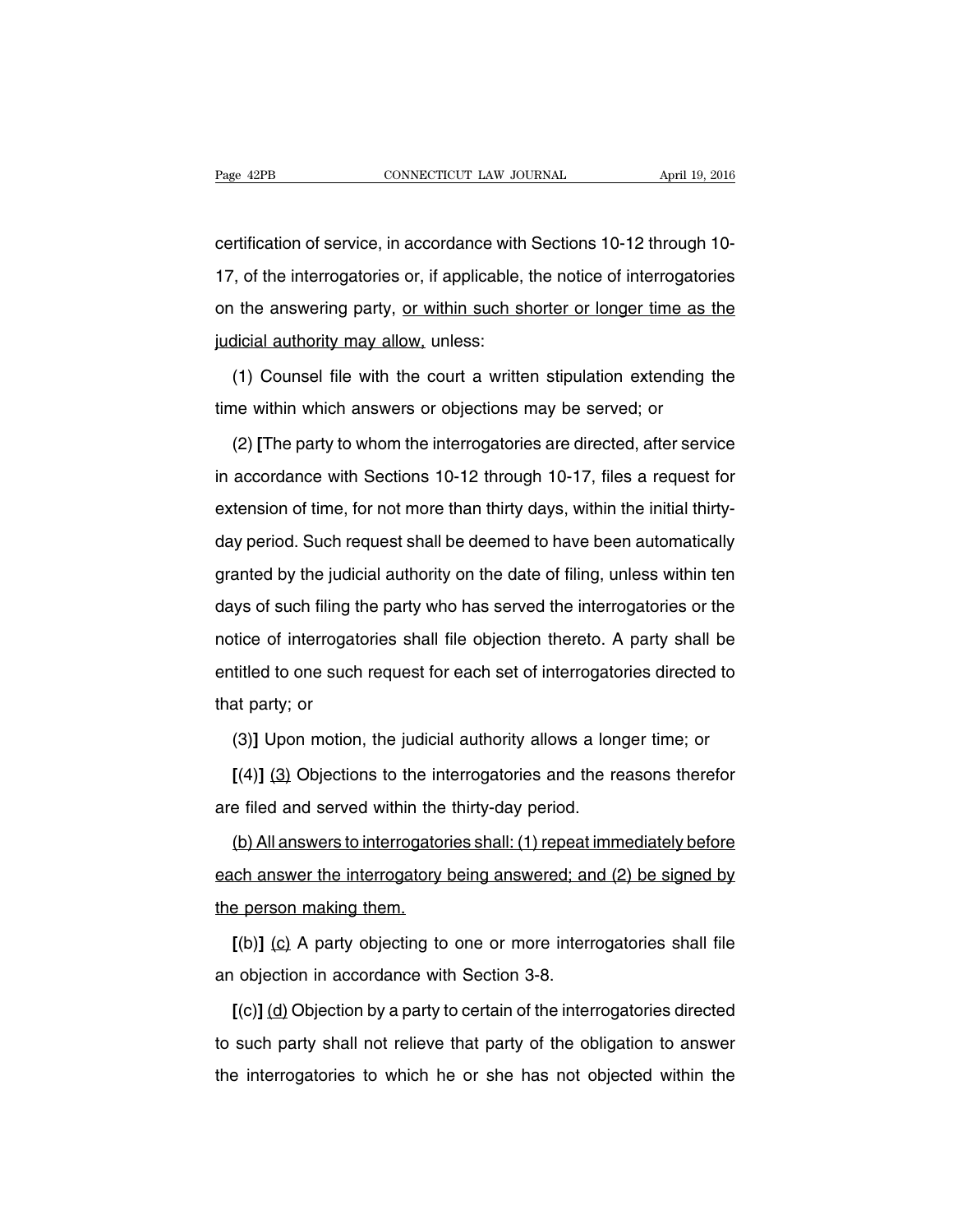**[**thirty-day**]** sixty-day period. **[**All answers to interrogatories shall repeat immediately before each answer the interrogatory being answered. Answers are to be signed by the person making them. The party serving the interrogatories or the notice of interrogatories may move for an order under Section 13-14 with respect to any failure to answer.**]**

(e) The party serving interrogatories or the notice of interrogatories may move for an order under Section 13-14 with respect to any failure to answer.

COMMENTARY: The time for responding or objecting to interrogatories has been increased from thirty to sixty days, unless otherwise established by a scheduling order, to provide respondents with additional time to gather the information. By extending the time, it is expected that parties will not find it necessary to seek an extension of time as frequently. The rule also eliminates the provision for filing a request for extension of time, but it does not preclude a party from filing a motion for an extension of time. In addition, the subsections of the rule have been rearranged slightly, with the requirements for answers to interrogatories preceding the subsections on objecting to interrogatories and seeking an order for compliance.

### **Sec. 13-8. —Objections to Interrogatories**

(a) **[**Objections to interrogatories shall be immediately preceded by the interrogatory objected to,**]** The party objecting to any interrogatory shall set forth each interrogatory immediately followed by reasons for the objection**[**,**]**. Objections shall be: (1) signed by the attorney or selfrepresented party making them; and **[**shall be**]** (2) filed with the court pursuant to Section 13-7. No objection may be filed with respect to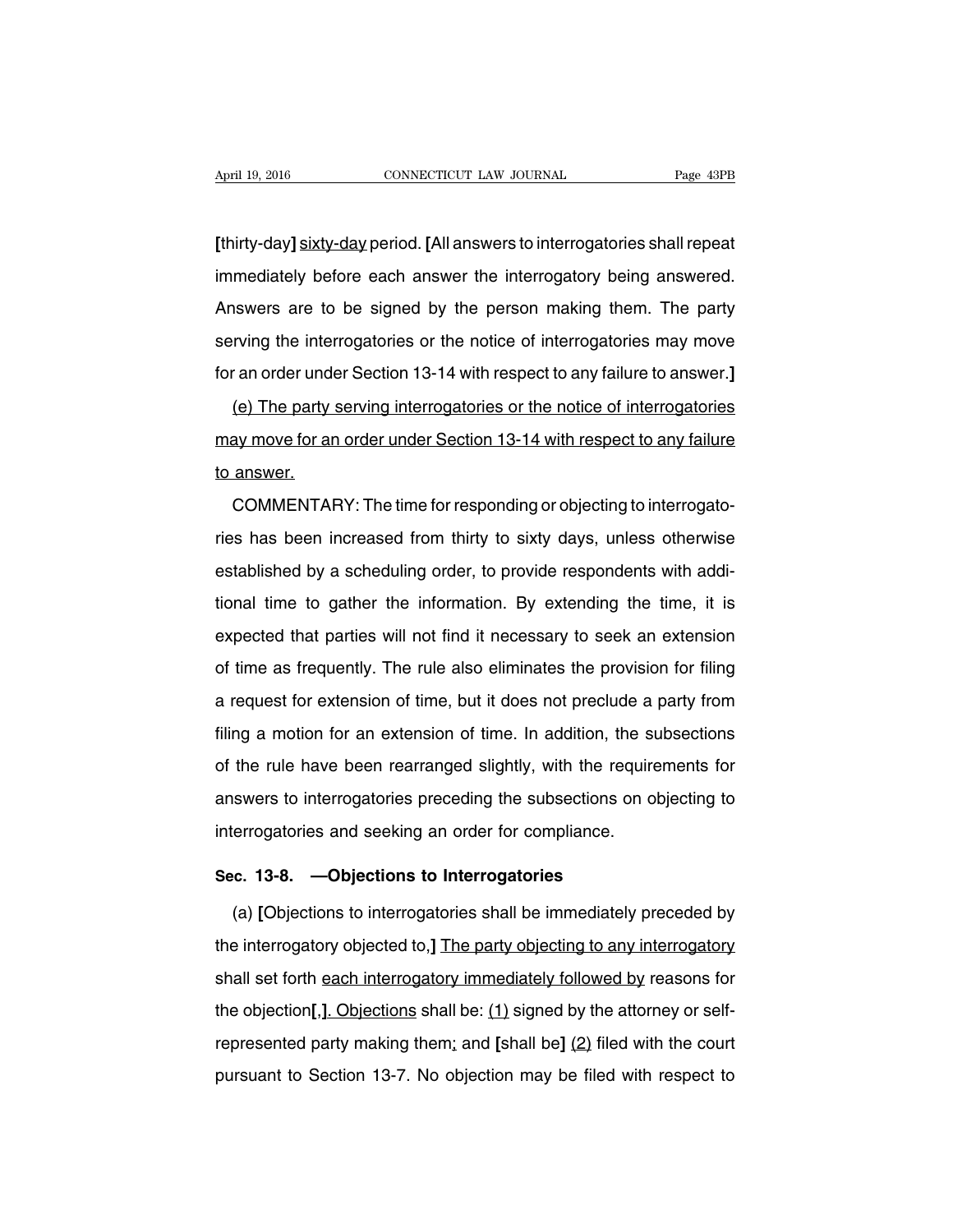interrogatories which have been set forth in Forms 201, 202, 203, 208 and/or 210 of the rules of practice for use in connection with Section 13-6.

(b) No objections to interrogatories shall be placed on the short calendar list until an affidavit by either counsel is filed certifying that bona fide attempts have been made to resolve the differences concerning the subject matter of the objection and that counsel have been unable to reach an **[**accord**]** agreement. The affidavit shall set forth the date of the objection, the name of the party who filed the objection and the name of the party to whom the objection was addressed. The affidavit shall also recite the date, time and place of any conference held to resolve the differences and the names of all persons participating therein or, if no conference has been held, the reasons for the failure to hold such a conference. If any objection to an interrogatory is overruled, the objecting party shall answer the interrogatory **[**shall be answered**]**, and serve the answer **[**served**]** within twenty days after the judicial authority ruling unless otherwise ordered by the judicial authority.

(c) An interrogatory otherwise proper is not objectionable merely because it involves more than one fact or relates to the application of law to facts.

COMMENTARY: This section on objecting to interrogatories has been reworded and simplified, without making any substantive changes to the rule.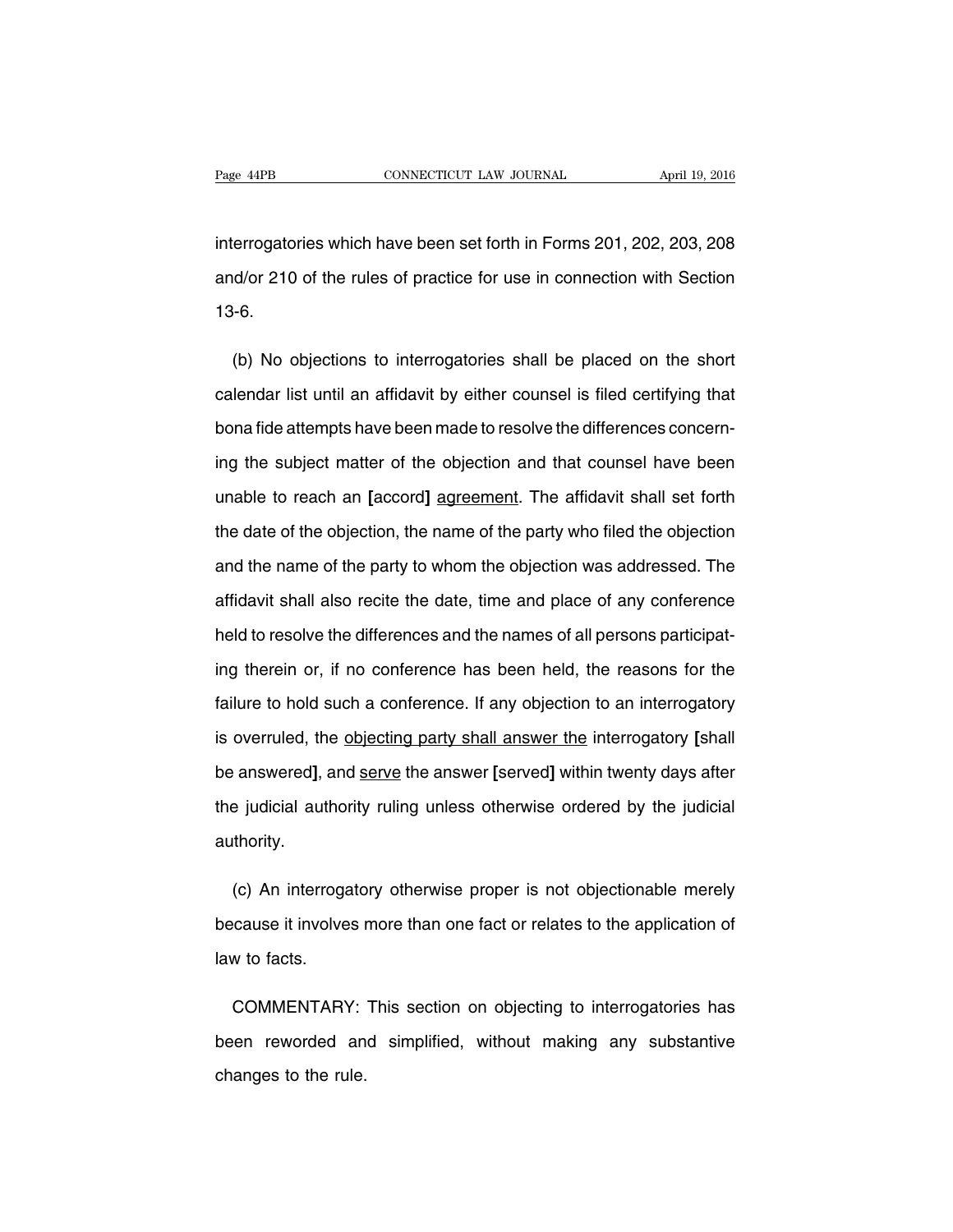## **Sec. 13-9. Requests for Production, Inspection and Examination; In General**

(a) In any civil action, in any probate appeal, or in any administrative appeal where the judicial authority finds it reasonably probable that evidence outside the record will be required, any party may serve in accordance with Sections 10-12 through 10-17 upon any other party a request to afford the party submitting the request the opportunity to inspect, copy, photograph or otherwise reproduce designated documents or to inspect and copy, test or sample any tangible things in the possession, custody or control of the party upon whom the request is served or to permit entry upon designated land or other property for the purpose of inspection, measuring, surveying, photographing, testing or sampling the property or any designated object or operation thereon. Such requests will be governed by the provisions of Sections 13-2 through 13-5. In all personal injury actions alleging liability based on the operation or ownership of a motor vehicle or alleging liability based on the ownership, maintenance or control of real property, the requests for production shall be limited to those set forth in Forms 204, 205, 206, 209 and/or 211 of the rules of practice, unless, upon motion, the judicial authority determines that such requests for production are inappropriate or inadequate in the particular action. These forms are set forth in the Appendix of Forms in this volume.

(b) The standard request for production are intended to address discovery needs in most cases in which their use is mandated, but they do not preclude any party from moving for permission to serve such additional discovery as may be necessary in any particular case.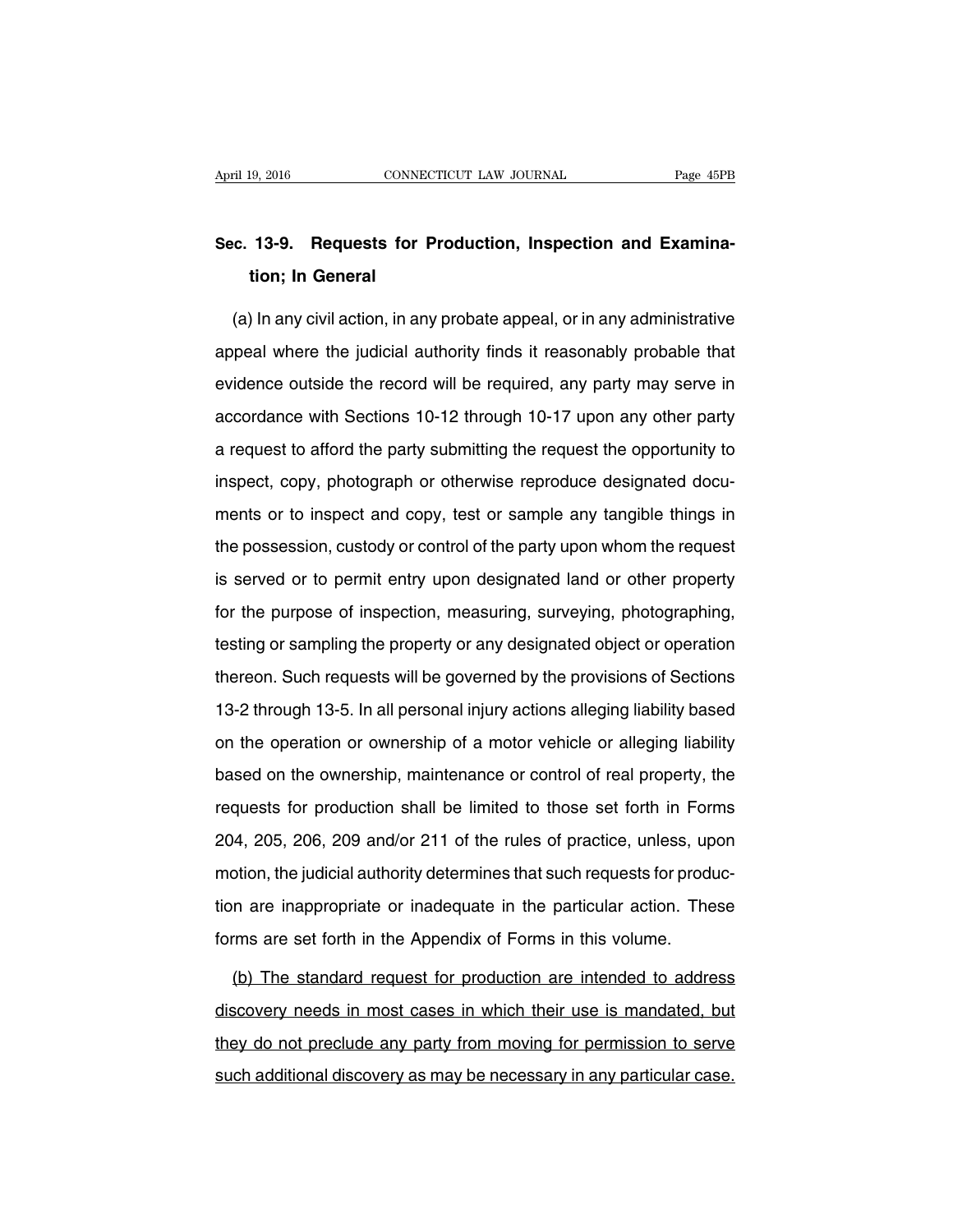**[**(b)**]**(c) Requests for production may be served upon any party without leave of court at any time after the return day. In lieu of serving the requests for production set forth in Forms 204, 205, 206, 209 and/ or 211 of the rules of practice on a party who is represented by counsel, the moving party may serve on such party a notice of requests for production, which shall not include the actual requests, but shall instead set forth the number of the Practice Book form containing such requests and the name of the party to whom the requests are directed.

**[**(c)**]**(d) The request shall clearly designate the items to be inspected either individually or by category. The request or, if applicable, the notice of requests for production shall specify a reasonable time, place and manner of making the inspection. Unless the judicial authority orders otherwise, the frequency of use of requests for production in all actions except those for which requests for production have been set forth in Forms 204, 205, 206, 209 and/or 211 of the rules of practice is not limited.

**[**(d)**]**(e) If information has been electronically stored, and if a request for production does not specify a form for producing a type of electronically stored information, the responding party shall produce the information in a form in which it is ordinarily maintained or in a form that is reasonably usable. A party need not produce the same electronically stored information in more than one form.

**[**(e)**]**(f) The party serving such request or notice of requests for production shall not file it with the court.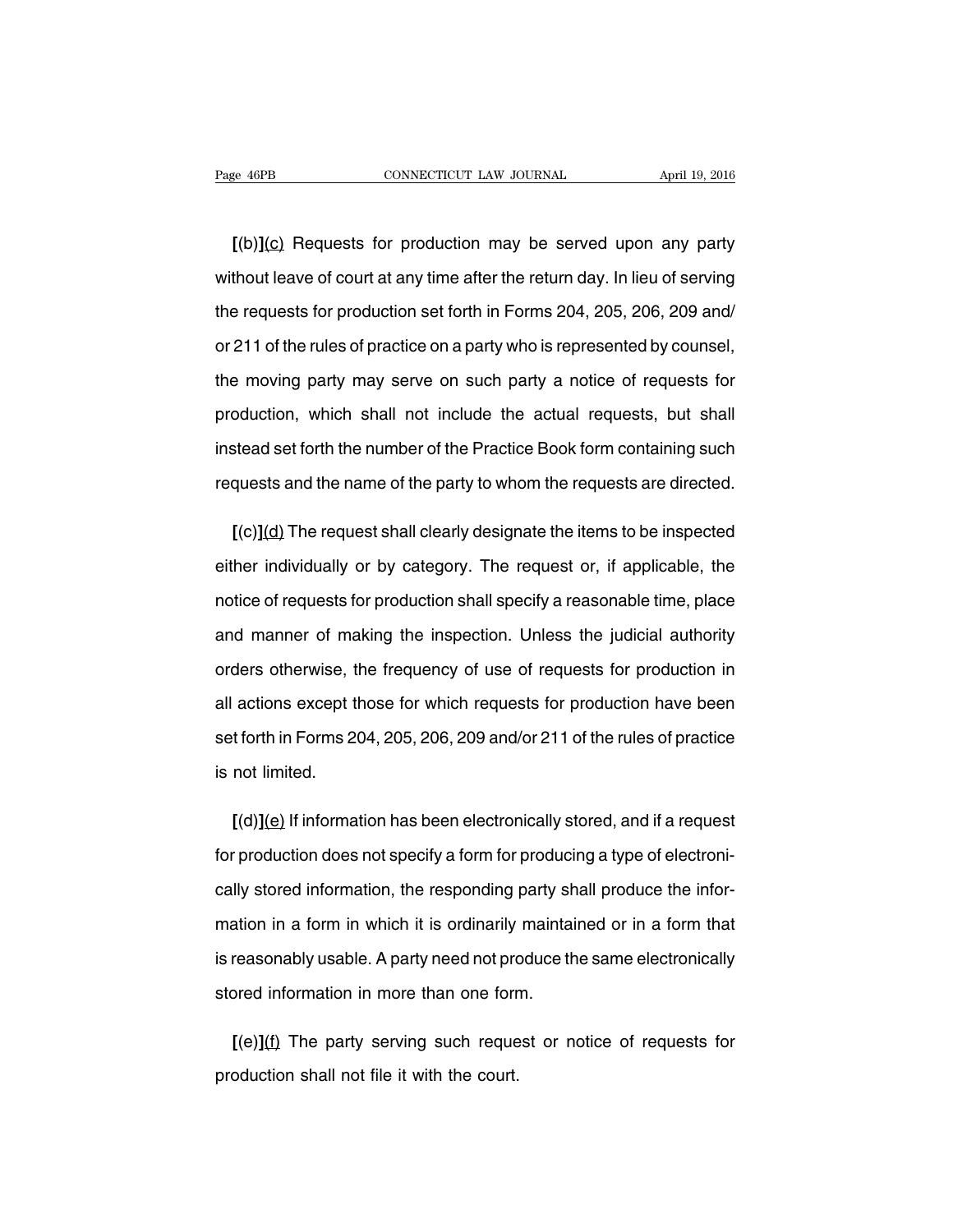**[**(f)**]**(g) Unless leave of court is granted, the instructions to Forms 204 through 206 of the rules of practice are to be used for all nonstandard requests for production.

**[**(g)**]**(h) A party seeking the production of a written authorization in compliance with the Health Insurance Portability and Accountability Act to inspect and make copies of protected health information, or a written authorization in compliance with the Public Health Service Act to inspect and make copies of alcohol and drug records that are protected by that act, shall file a motion pursuant to Section 13-11A. A motion need not be filed to obtain such authorization in actions to which Forms 204 and 205 of the rules of practice apply.

COMMENTARY The change to this section is intended to make clear that standard requests for production are intended to meet the discovery needs of most motor vehicle and premises liability personal injury cases but that they can be supplemented upon motion as necessary in any particular case.

## **Sec. 13-10. —Responses to Requests for Production; Objections**

(a) The party to whom the request is directed or such party's attorney shall serve a written response, which may be in electronic format, within **[**thirty**]** sixty days after the date of certification of service, in accordance with Sections 10-12 through 10-17, of the request or, if applicable, the notice of requests for production on the responding party or within such shorter or longer time as the judicial authority may allow, unless: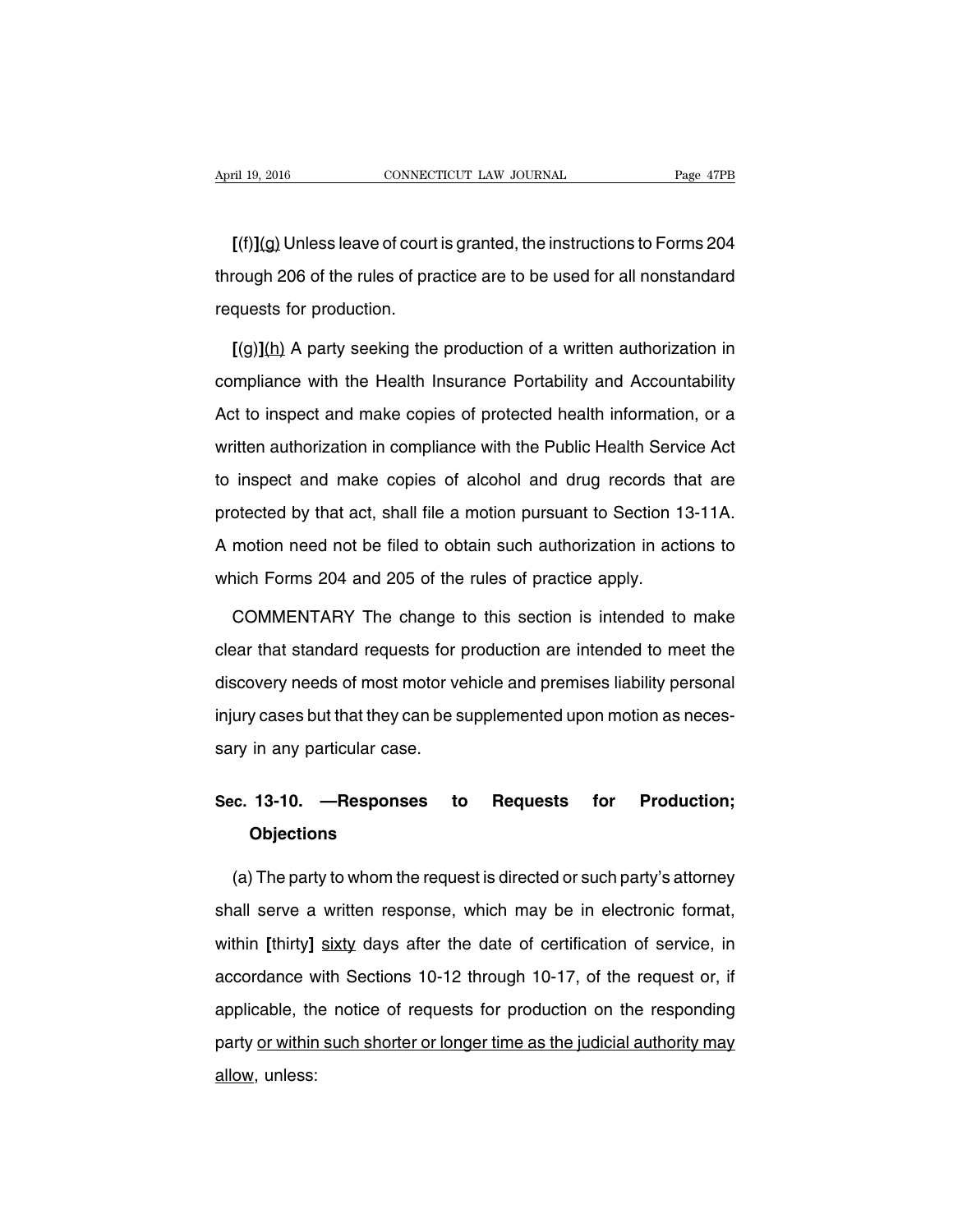(1) Counsel and/or self-represented parties file with the court a written stipulation extending the time within which responses may be served; or

(2) **[**The party to whom the requests for production are directed, after service in accordance with Sections 10-12 through 10-17, files a request for extension of time, for not more than thirty days, within the initial thirty-day period. Such request shall be deemed to have been automatically granted by the judicial authority on the date of filing, unless within ten days of such filing the party who has served the requests for production or the notice of requests for production shall file objection thereto. A party shall be entitled to one such request for each set of requests for production served upon that party; or

(3)**]** Upon motion, the court allows a longer time**[**.**]**; or

(3) Objections to the requests for production and the reasons therefore are filed and served within the sixty day period.

(b) **[**The response of the party shall be inserted directly on the original request served in accordance with Section 13-9 and shall state, with respect to each item or category, that inspection and related activities will be permitted as requested, unless the request or any part thereof is objected to. If, pursuant to subsection (b) of Section 13-9, a notice of requests for production is served in lieu of requests for production, the party to whom such notice is directed shall in his or her response set forth each request for production immediately followed by that party's response thereto. No objection may be filed with respect to requests for production set forth in Forms 204, 205, 206, 209 and/or 211 of the rules of practice for use in connection with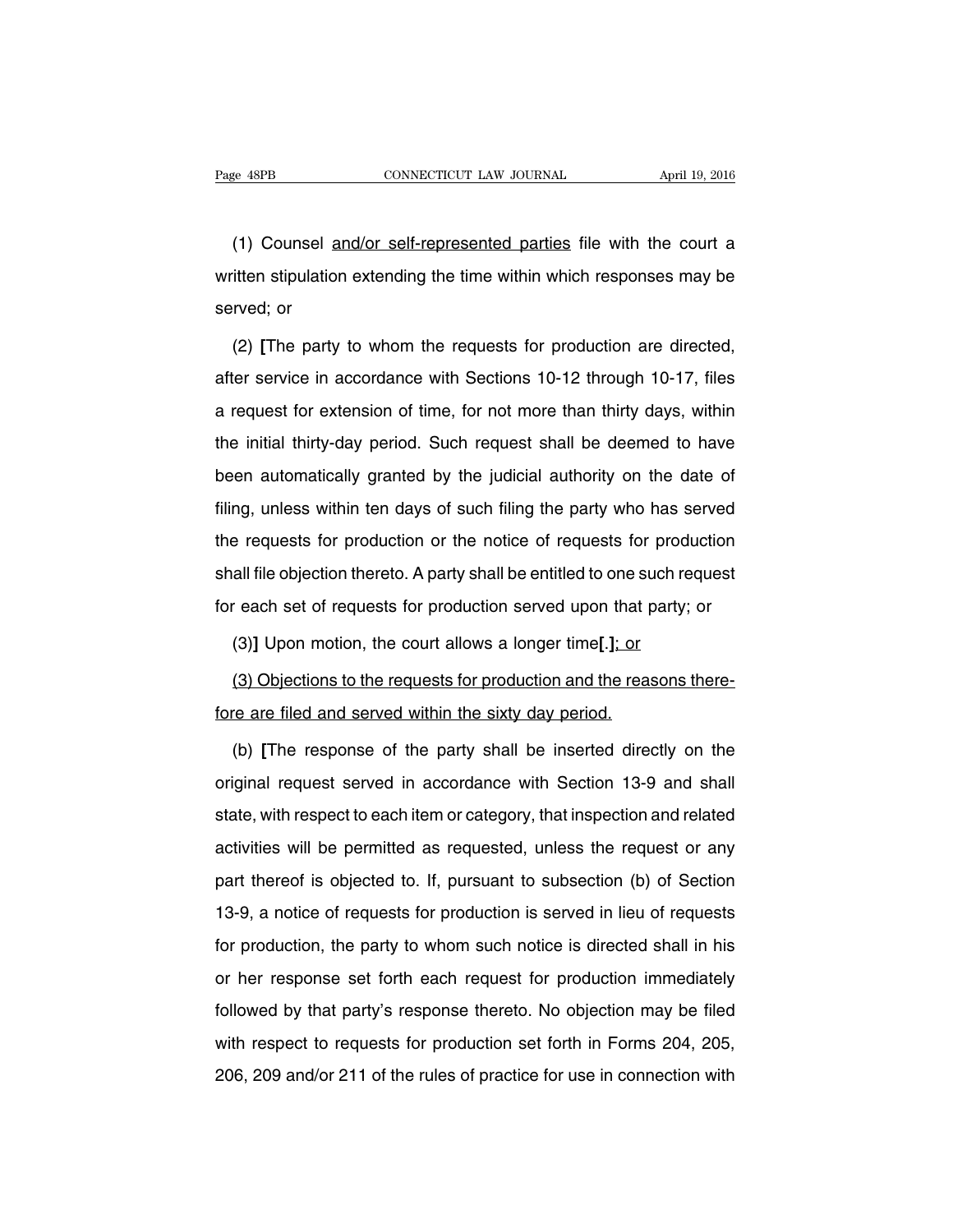Section 13-9. Where a request calling for submission of copies of documents is not objected to, those copies shall be appended to the copy of the response served upon the party making the request. A party objecting to one or more requests shall file an objection to the request. Objections to requests for production shall be immediately preceded by the request objected to, shall set forth reasons for the objection, shall be signed by the attorney or self-represented party making them and shall be filed with the court. Objection by a party to certain parts of the request shall not relieve that party of the obligation to respond to those portions to which that party has not objected within the thirty-day period. The party serving the request or the notice of requests for production may move for an order under Section 13-14 with respect to any failure on the part of the party to whom the request or notice is addressed to respond.**]** All responses: (1) shall repeat immediately before the response the request for production being responded to; and (2) shall state with respect to each item or category that inspection and related activities will be permitted as requested, unless the request or any part thereof is objected to.

(c) **[**No objection to any such request shall be placed on the short calendar list until an affidavit by either counsel is filed certifying that bona fide attempts have been made to resolve the differences concerning the subject matter of the objection and that counsel have been unable to reach an accord. The affidavit shall set forth the date of the objection, the name of the party who filed the objection and the name of the party to whom the objection was addressed. The affidavit shall also recite the date, time and place of any conference held to resolve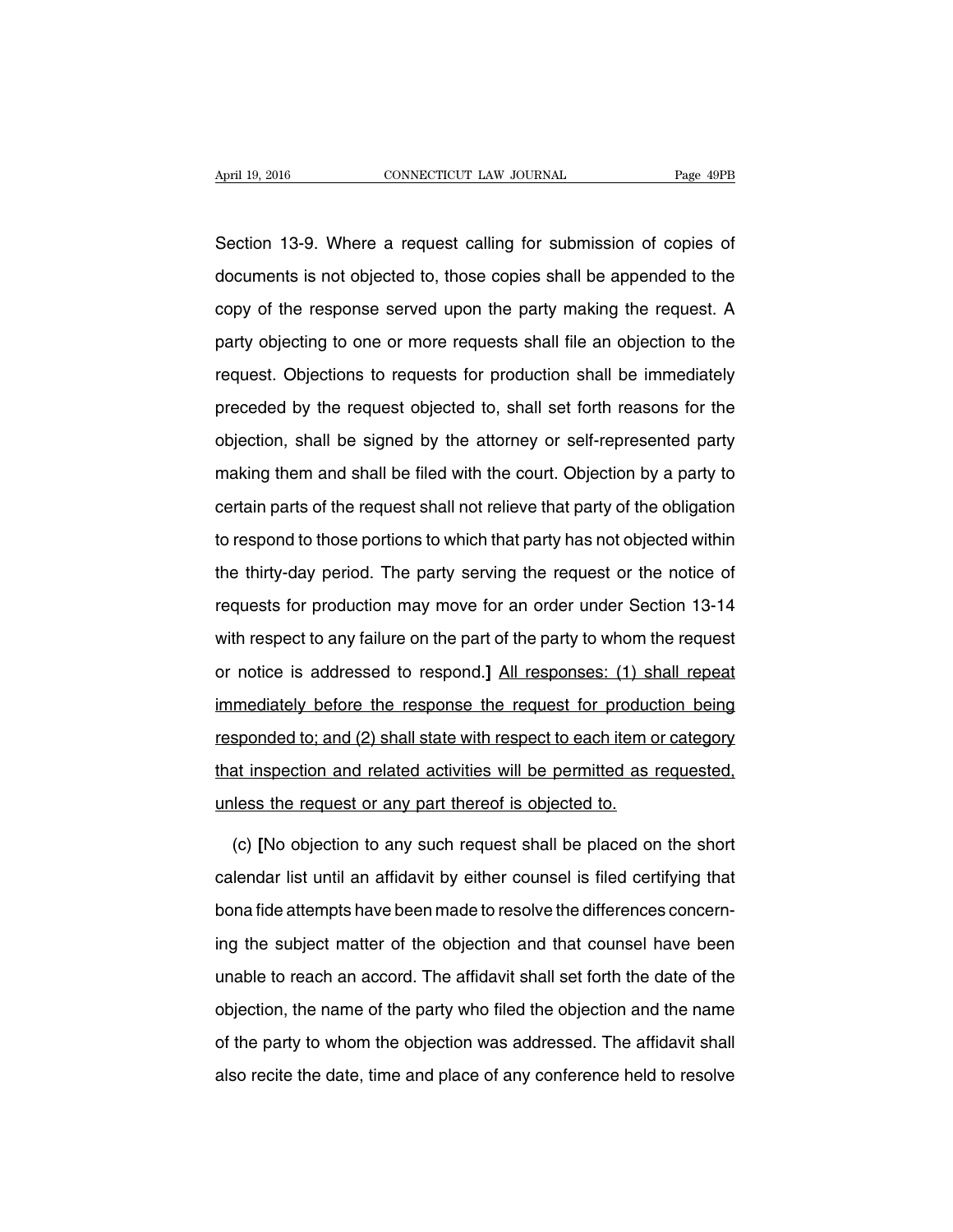the differences and the names of all persons participating therein, or, if no conference has been held, the reasons for the failure to hold such a conference. If an objection to any part of a request for production is overruled, compliance with the request shall be made at a time to be set by the judicial authority.**]** Where a requet calling for submission of copies of documents is not objected to, the party responding to the request shall produce those copies with the response served upon all parties.

(d) Objection by a party to certain parts of a request shall not relieve that party of the obligation to respond to those portions to which that party has not objected within the sixty day period.

(e) A party objecting to one or more of the requests for production shall file an objection in accordance with Section 13-10 (f).

(f) A party who objects to any request or portion of a request shall: (1) set forth the request objected to; (2) specifically state the reasons for the objection; (3) state whether any responsive materials are being withheld on the basis of the stated objection; and (4) sign the objections and file them with the court.

(g) No objection may be filed with respect to requests for production set forth in Forms 204, 205, 206, 209 and/or 211 of the rules of practice for use in connection with Section 13-9.

(h) No objection to any request for production shall be placed on the short calendar list until an affidavit by counsel or self-prepresented parties is filed certifying that they have made good faith attempts to resolve the objection and that counsel and/or self-represented parties have been unable to reach an agreement. The affidavit shall set forth: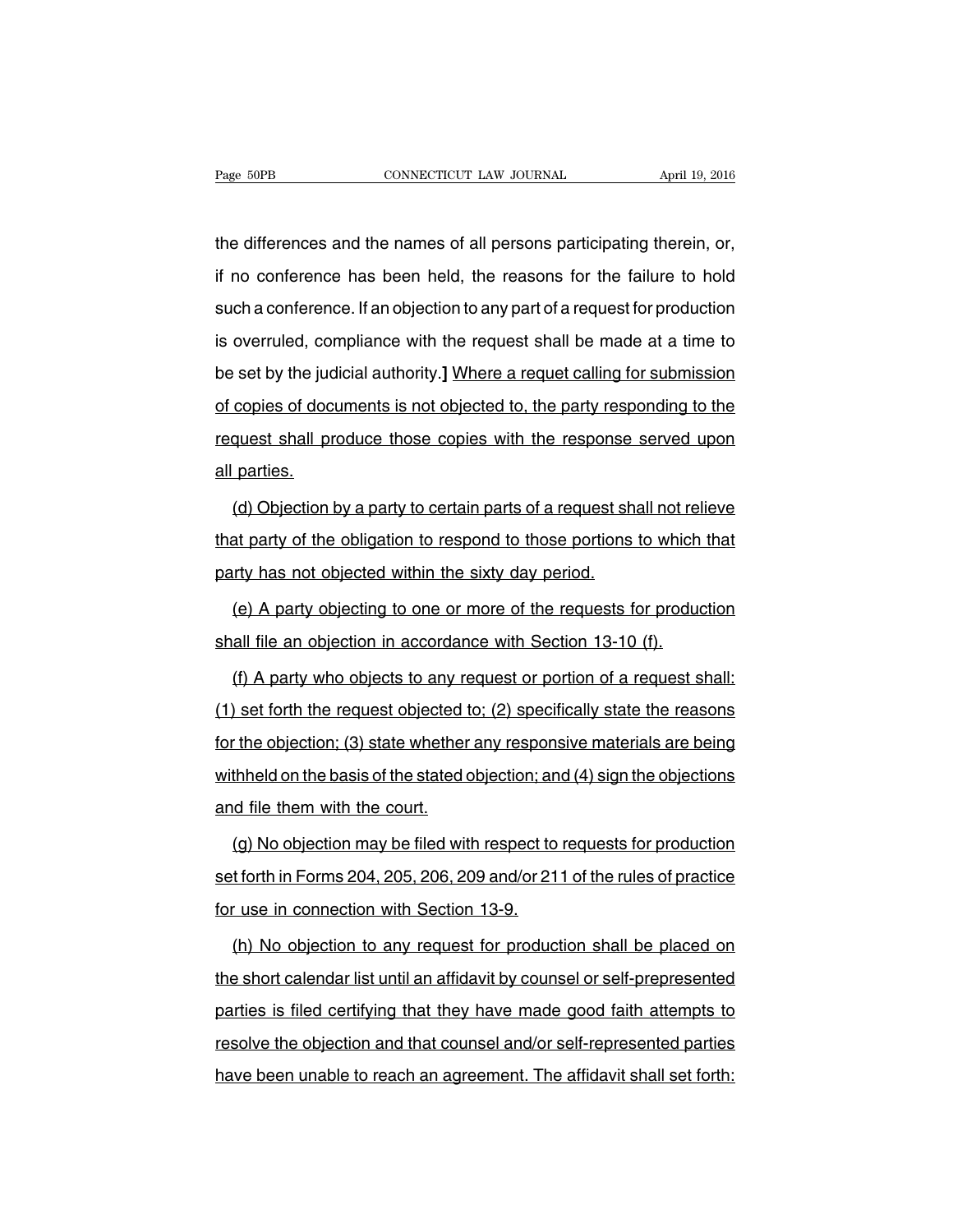(1) the date of the objection; (2) the name of the party who filed the objections and to whom the objection was addressed; (3) the date, time and place of any conference held to resolve the differences; and (4) the names of all conference participants. If no conference has been held, the affidavit shall also set forth the reasons for the failure to hold such a conference.

(i) If an objection to any part of a request for production is overruled, the objecting party shall comply with the request at a time set by the judicial authority.

(j) The party serving the request or the notice of request for production may move for an order under Section 13-14 with respect to any failure to respond by the party to whom the request or notice is addressed.

COMMENTARY: The time for responding to requests for production has been increased from thirty to sixty days, unless otherwise established by a scheduling order, to provide respondents with additional time to review and respond to the request. By extending the time for responding, it is expected that parties will not find it necessary to seek an extension of time as frequently. The rule also eliminates the provision for filing a request for extension of time, but it does not preclude a party from filing a motion for an extension of time. The section has also been broken down into several lettered subsections and rearranged to make it easier to follow the requirements for responding or objecting to production requests. Subsection (f) of the revised rule now includes a requirement that parties specifically state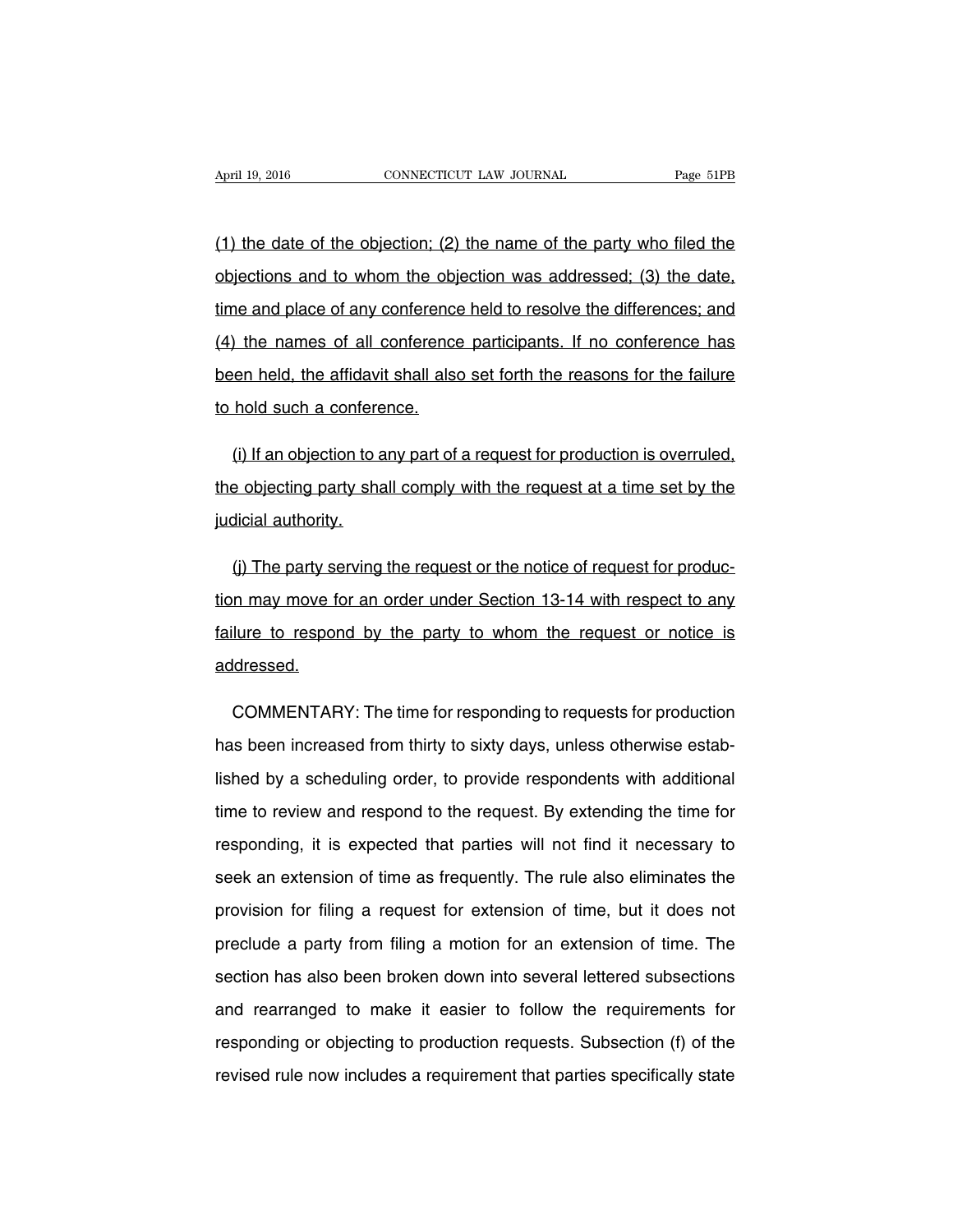the reasons for their objection and indicate whether they are withholding any responsive materials based upon the objection.

# **Sec. 13-28. —Persons before Whom Disposition Taken; Subpoenas**

(a) Within this state, depositions shall be taken before a judge or clerk of any court, notary public or commissioner of the superior court. In any other state or country, depositions for use in a civil action, probate proceeding or administrative appeal within this state shall be taken before a notary public, of such state or country, a commissioner appointed by the governor of this state, any magistrate having power to administer oaths in such state or country, or a person commissioned by the court before which such action or proceeding is pending, or when such court is not in session, by any judge thereof. Any person so commissioned shall have the power by virtue of his or her commission to administer any necessary oaths and to take testimony. Additionally, if a deposition is to be taken out of the United States, it may be taken before any foreign minister, secretary of a legation, consul or vice-consul appointed by the United States or any person by him or her appointed for the purpose and having authority under the laws of the country where the deposition is to be taken; and the official character of any such person may be proved by a certificate from the secretary of state of the United States.

(b) Each judge or clerk of any court, notary public or commissioner of the superior court, in this state, may issue a subpoena, upon request, for the appearance of any witness before an officer authorized to administer oaths within this state to give testimony at a deposition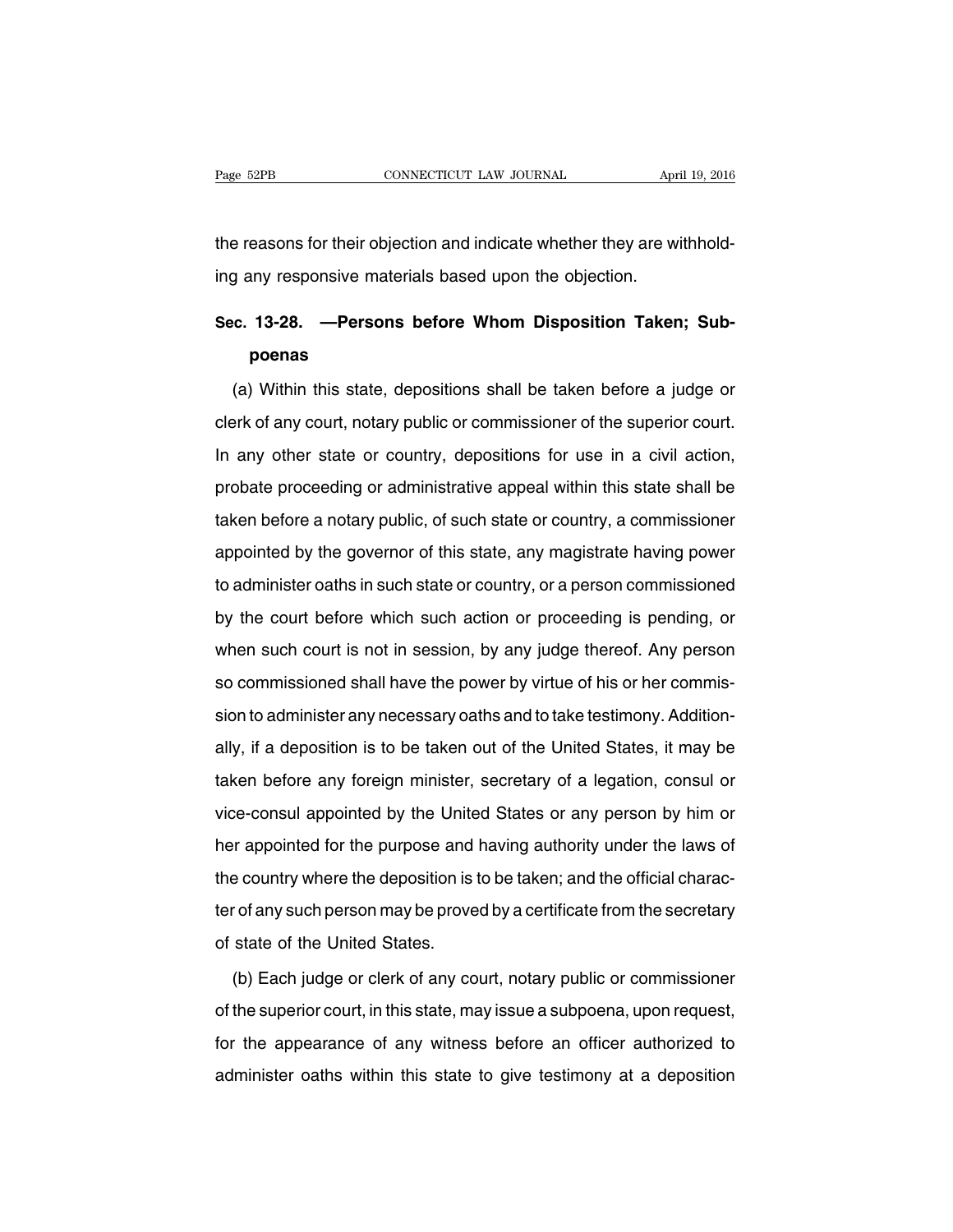subject to the provisions of Sections 13-2 through 13-5, if the party seeking to take such person's deposition has complied with the provisions of Sections 13-26 and 13-27.

(c) A subpoena issued for the taking of a deposition may command the person to whom it is directed to produce and permit inspection and copying of designated books, papers, documents or tangible things which constitute or contain matters within the scope of the examination permitted by Sections 13-2 through 13-5. Unless otherwise ordered by the court or agreed upon in writing by the parties any subpoena issued to a person commanding the production of documents or other tangible thing at a deposition shall not direct compliance within less than fifteen days from the date of service thereof.

(d) The person to whom a subpoena is directed may, within fifteen days after the service thereof or within such time as otherwise ordered by the court or agreed upon in writing by the parties, serve upon the issuing authority designated in the subpoena written objection to the inspection or copying of any or all of the designated materials. If objection is made, the party at whose request the subpoena was issued shall not be entitled to inspect and copy the disputed materials except pursuant to an order of the court in which the cause is pending. The party who requested the subpoena may, if objection has been made, move, upon notice to the deponent, for an order at any time before or during the taking of the deposition.

(e) The court in which the cause is pending, or, if the cause is pending in a foreign court, the court in the judicial district wherein the subpoenaed person resides, may, upon motion made promptly and, in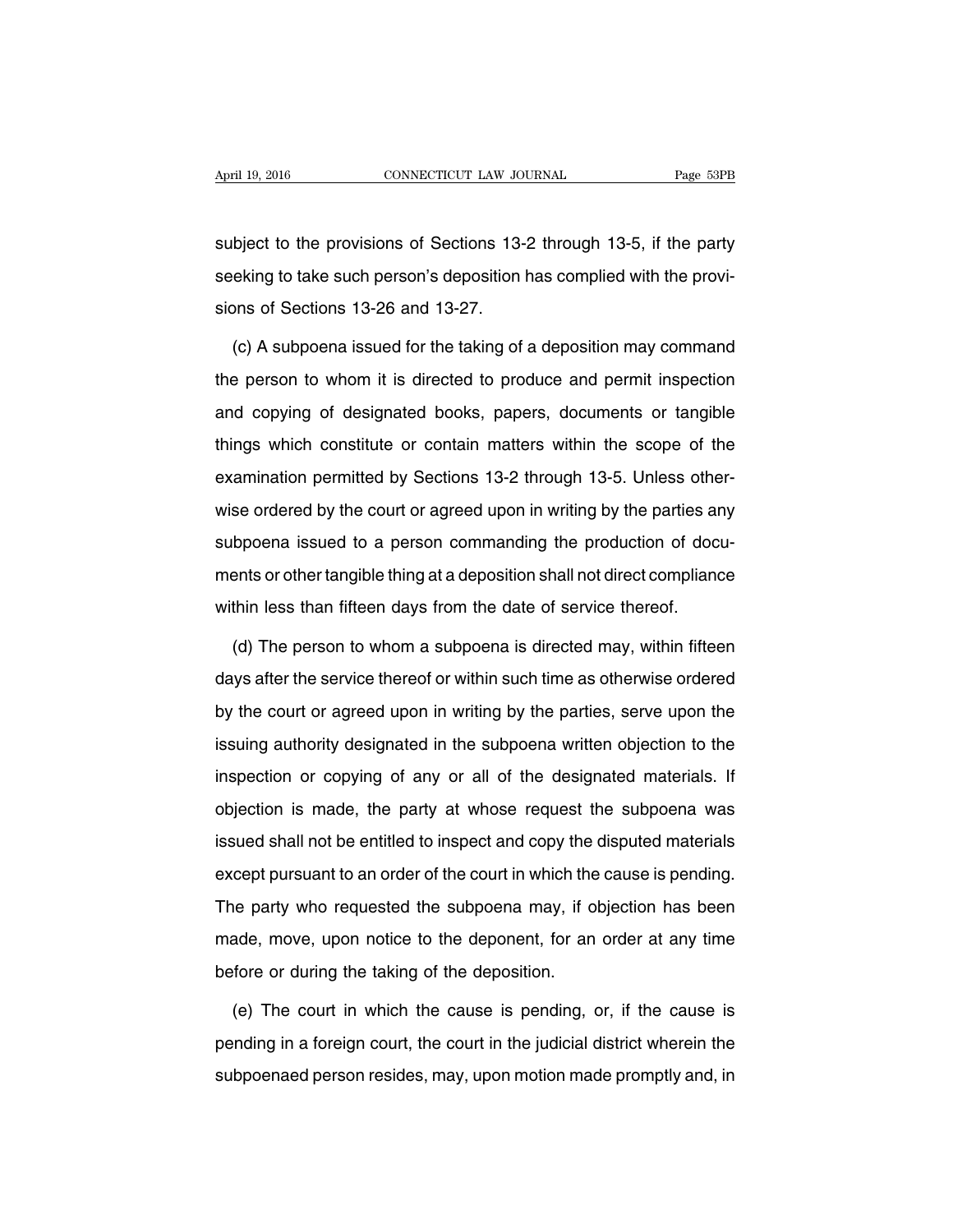any event, at or before the time for compliance specified in a subpoena authorized by subsection (b) of this section, (1) quash or modify the subpoena if it is unreasonable and oppressive or if it seeks the production of materials not subject to production under the provisions of subsection (c) of this section, or (2) condition denial of the motion upon the advancement by the party who requested the subpoena of the reasonable cost of producing the materials being such.

(f) If any person to whom a lawful subpoena is issued under any provision of this section fails without just excuse to comply with any of its terms, the court before which the cause is pending, or any judge thereof, or, if the cause is pending in a foreign court, the court in the judicial district wherein the subpoenaed person resides, may issue a capias and cause the person to be brought before that court or judge, as the case may be, and, if the person subpoenaed refuses to comply with the subpoena, the court or judge may commit the person to jail until he or she signifies a willingness to comply with it.

 $(q)$   $(1)$  Deposition of witnesses living in this state may be taken in like manner to be used as evidence in a civil action or probate proceeding pending in any court of the United States or of any other state of the United States or of any foreign country, on application of any party to such civil action or probate proceeding.

(2) Any person to whom a subpoena has been directed in a civil action or probate proceeding, other than a party to such civil action or Probate Court proceeding, pending in any court of any other state of the United States or of any foreign country, which subpoena com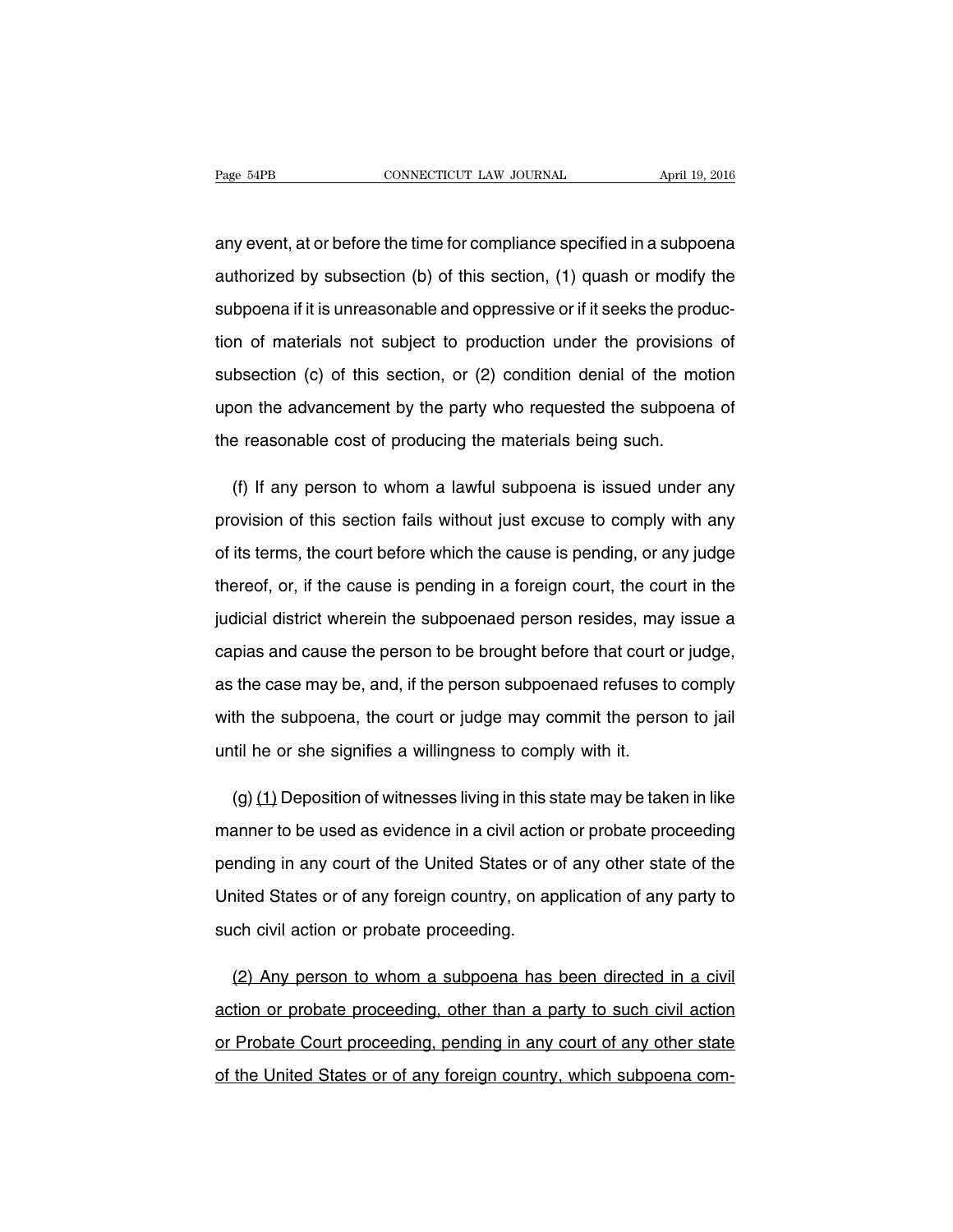mands (A) the person's appearance at a deposition, or (B) the production, copying or inspection of books, papers, documents or tangible things may, within fifteen days after the service thereof or on or before the time specified in the subpoena for compliance if such time is less than fifteen days after service, serve upon the party who requested issuance of the subpoena written objection to appearing or producing, copying or permitting the inspection of such books, papers, documents or tangible things on the ground that the subpoena will cause such person undue or unreasonable burden or expense. Service of the objection shall be made by United States mail, certified or registered, postage prepaid, return receipt requested, without the use of a state marshal or other officer. Such written objection shall be accompanied by an affidavit of costs setting forth the estimated or actual costs of compliance with such subpoena, including, but not limited to, the person's attorney's fees or the costs to such person of electronic discovery. If a person makes such written objection, the party who requested issuance of the subpoena (i) shall not be entitled to compel such person's appearance or receive, copy or inspect the books, papers, documents or tangible things, except pursuant to an order of the Superior Court, and (ii) may, upon notice to such person, file a motion with the court in the judicial district wherein the subpoenaed person resides, for an order to compel such person's appearance or production, copying or inspection of such materials in accordance with the terms of such subpoena. Upon receipt of such motion together with the payment of all entry fees, if required, the clerk shall schedule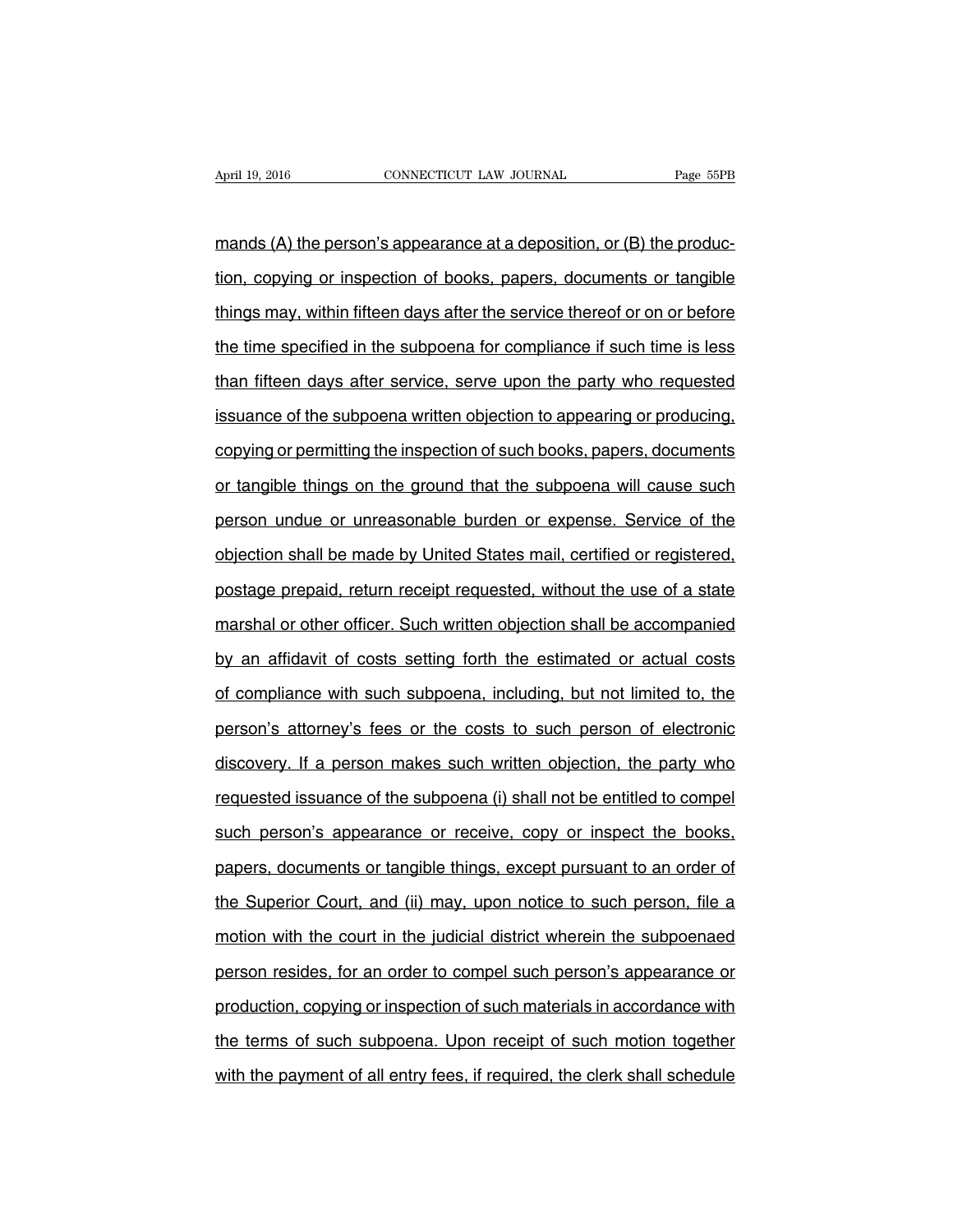the matter for hearing and provide the moving party notice of the time and place of the hearing. The moving party shall serve the motion to compel and the notice of the time and place of the hearing upon the subpoenaed party. When ruling on such motion to compel, the court shall make a finding as to whether the subpoena subjects the person to undue or unreasonable burden or expense prior to entering any order to compel such person's appearance or the production, copying or inspection of such materials. If the court finds that the subpoena issued to the person subjects such person to undue or unreasonable burden or expense, any order to compel such person's appearance or production, copying or inspection of such materials shall protect the person from undue or unreasonable burden or expense resulting from compliance with such subpoena and, except in the case of a subpoena commanding the production, copying or inspection of medical records, may include, but not be limited to, the reimbursement of such person's reasonable costs of compliance, as set forth in the affidavit of costs.

(3) The provisions of subdivision (2) shall not be applicable to a civil action filed to recover damages resulting from personal injury or wrongful death in which it is alleged that such injury or death resulted from professional malpractice of a health care provider or health care institution.

COMMENTARY: The revision to this section is consistent with the provisions of General Statutes § 52-148e (f), as amended by No. 15- 211, § 29, of the 2015 Public Acts.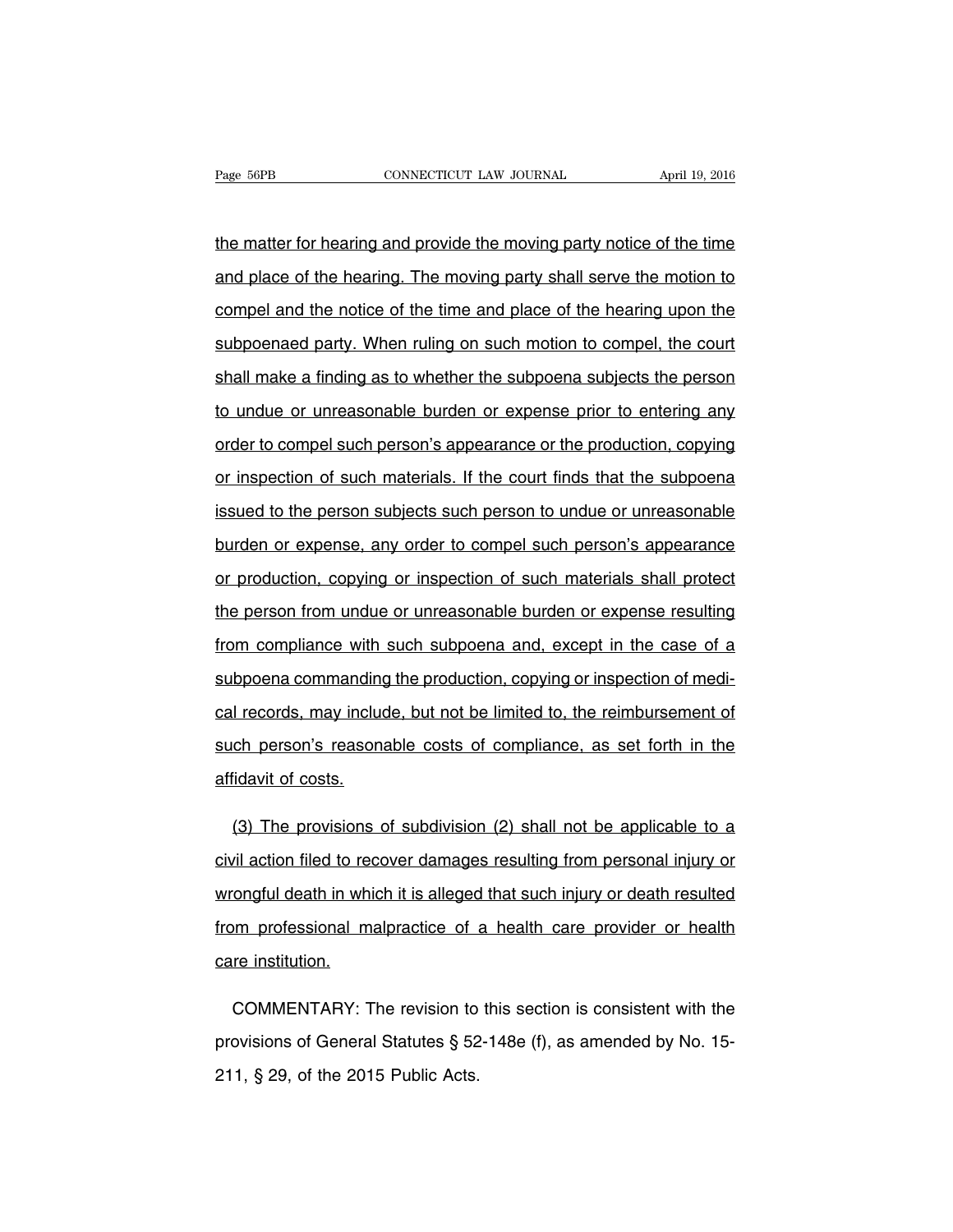# **Sec. 14-7A. —Administrative Appeals Brought Pursuant to General Statutes § 4-183 et seq.; Appearances; Records, Briefs and Scheduling**

(a) Administrative appeals brought pursuant to General Statutes § 4-183 et seq. shall be served in accordance with applicable law either by certified or registered mail of the appeal, and a notice of filing **[**and recognizance**]** on a form substantially in compliance with Form JD-CV-137 **[**prescribed by the chief court administrator**]** or by personal service of the appeal, and a citation **[**and recognizance**]** on a form substantially in compliance with Form JD-CV-138 **[**prescribed by the chief court administrator**]**. The appeal shall be filed with the court in accordance with General Statutes § 4-183 (c).

(b) In administrative appeals brought pursuant to General Statutes § 4-183 et seq., the defendant shall file an appearance within thirty days of service made pursuant to General Statutes § 4-183 (c). Within thirty days of the filing of the defendant's appearance, or if a motion to dismiss is filed, within forty-five days of the denial of a motion to dismiss, the agency shall file with the court and transmit to all parties a certified list of the papers in the record as set forth in General Statutes § 4-183 (g), and, unless otherwise excluded by law or subject to a pending motion by either party, shall make the existing listed papers available for inspection by the parties.

(c) Except as provided in Section 14-7, or except as otherwise permitted by the judicial authority in its discretion, in an administrative appeal brought pursuant to General Statutes § 4-183 et seq., the record shall be transmitted and filed in accordance with this section.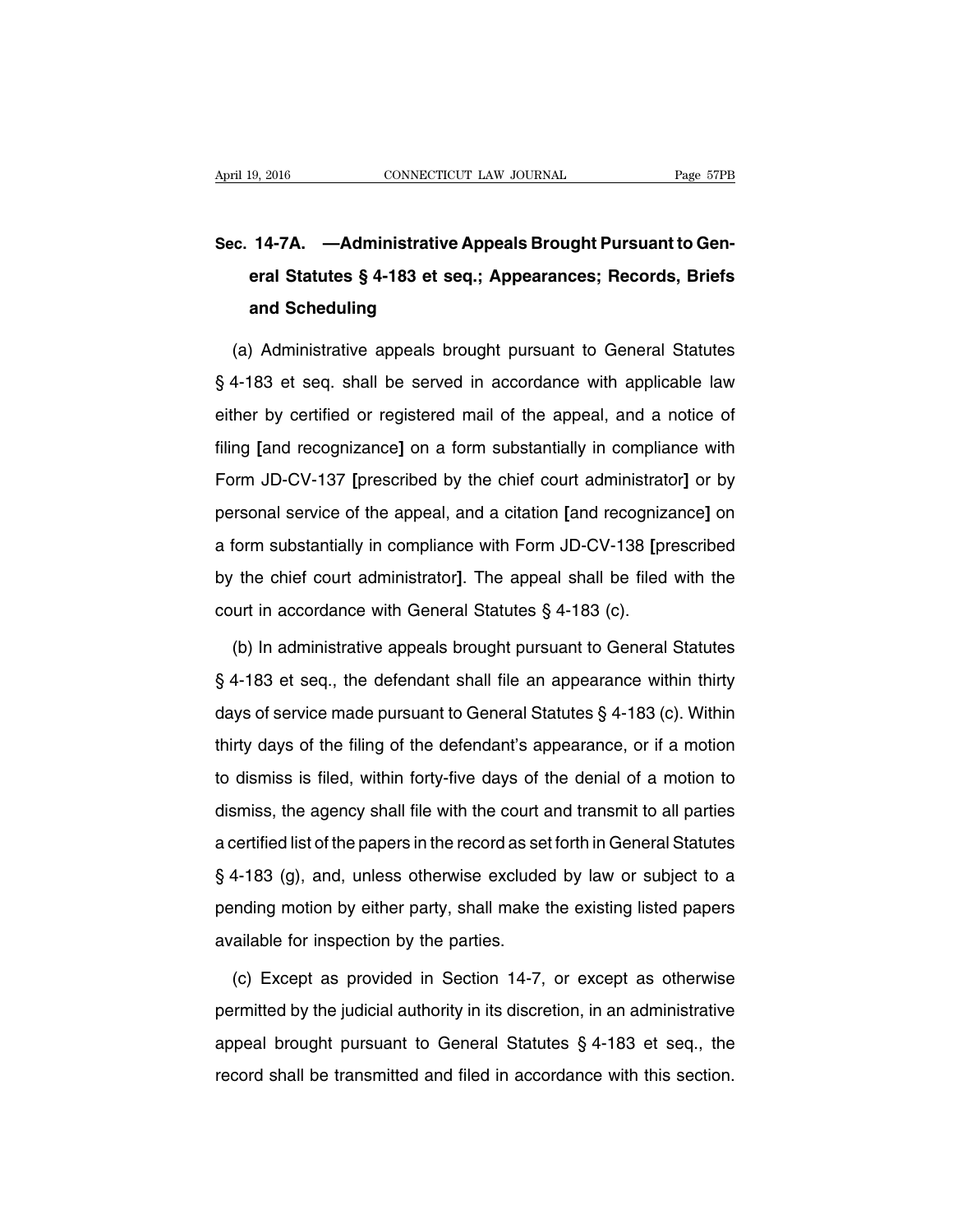For the purposes of this section, the term ''papers'' shall include any and all documents, transcripts, exhibits, plans, minutes, agendas, correspondence, or other materials, regardless of format, which are part of the entire record of the proceeding appealed from described in General Statutes §§ 4-183 (g) and 4-177 (d), including additions to the record pursuant to General Statutes § 4-183 (h).

(d) No less than thirty days after the filing of the certified list of papers in the record under subsection (b), the court and the parties will set up a conference to establish which of the contents of the record are to be transmitted and will set up a scheduling order, including dates for the filing of the designated contents of the record, for the filing of appropriate pleading and briefs, and for conducting appropriate conferences and hearings. No brief shall exceed thirty-five pages without permission of the judicial authority. At the conference, the court shall also determine which, if any, of the designated contents of the record shall be transmitted to the parties and/or the court in paper format because such papers are either difficult to reproduce electronically or difficult to review in electronic format.

(e) The agency shall transmit to the court certified copies of the designated contents of the record established in accordance with subsection (d).

(f) If any party seeks to include in such party's brief or appendices, papers the party deems material to its claim or position, which were not part of the designated contents of the record determined under subsection (d), but were on the certified list filed in accordance with subsection (b), such party shall file an amendment to the record as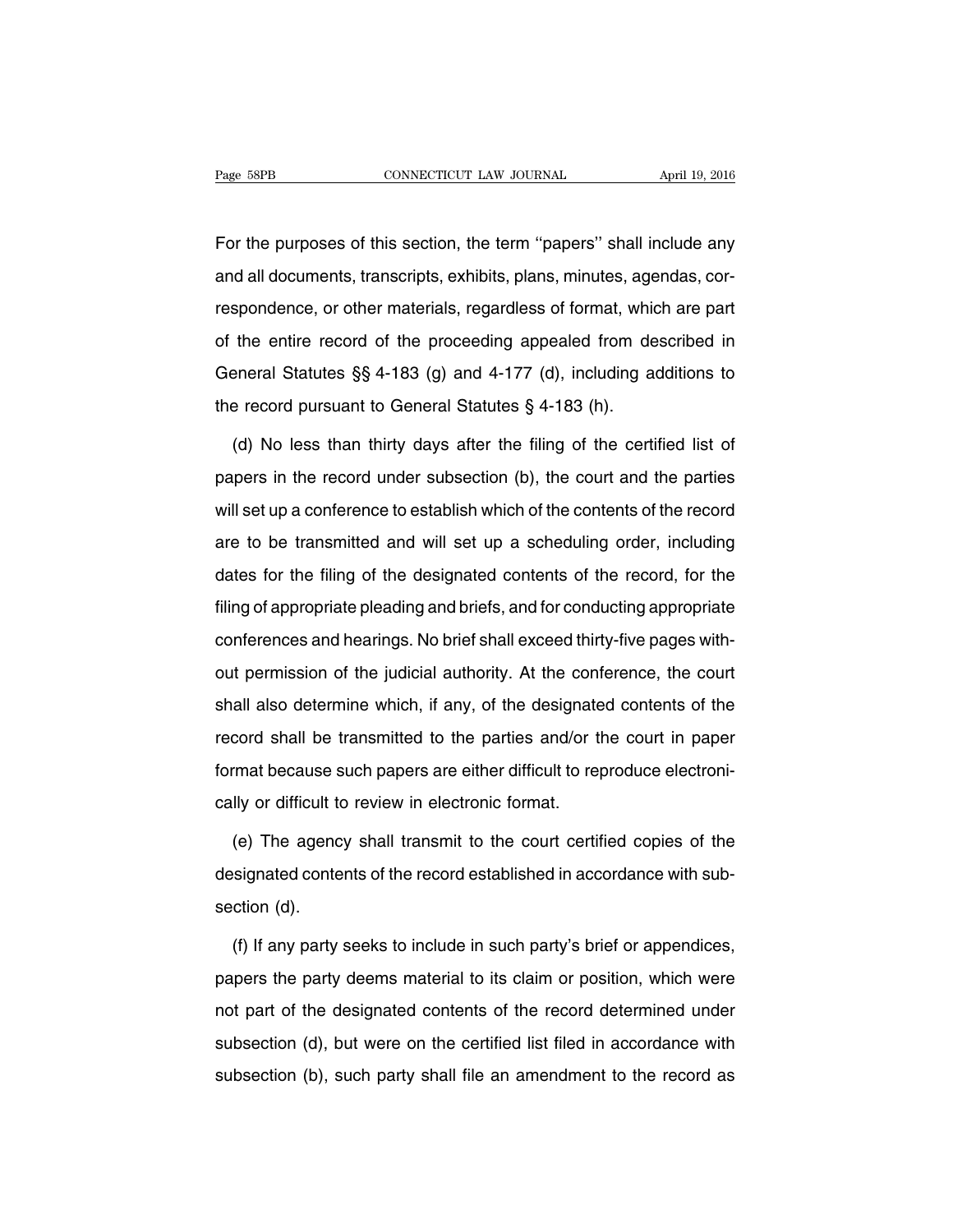of right attaching such papers. In the event such an amendment to the record as of right is filed, the scheduling order may be adjusted to provide either party with additional time to file a brief or reply brief.

(g) No party shall include in such party's brief or appendices, papers that were neither part of the designated contents of the record under subsection (d), nor on the certified list filed in accordance with subsection (b), unless the court requires or permits subsequent corrections of additions to the record under General Statutes § 4-183 (g) or unless an application for leave to present additional evidence is filed and granted under General Statutes § 4-183 (h) or (i).

(h) Disputes about the contents of the record or other motion, application or objection will be heard as otherwise scheduled by the court.

(i) If a party is not in compliance with the scheduling order, the judicial authority may, on its own motion or on motion of one of the parties, and after hearing, make such order, including sanctions, as the ends of justice require.

(j) Any hearings to consider the taxation of costs in accordance with General Statutes § 4-183 (g) shall be conducted after the court renders its decision on the appeal.

COMMENTARY: The changes to this section reflect 2015 legislative changes regarding bonds for prosecution and recognizance. See also commentary to (New) Section 8-3A.

#### **Sec. 16-15. Materials to Be Submitted to Jury**

(a) The judicial authority shall submit to the jury all exhibits received in evidence.

(b) The judicial authority may, in its discretion, submit to the jury: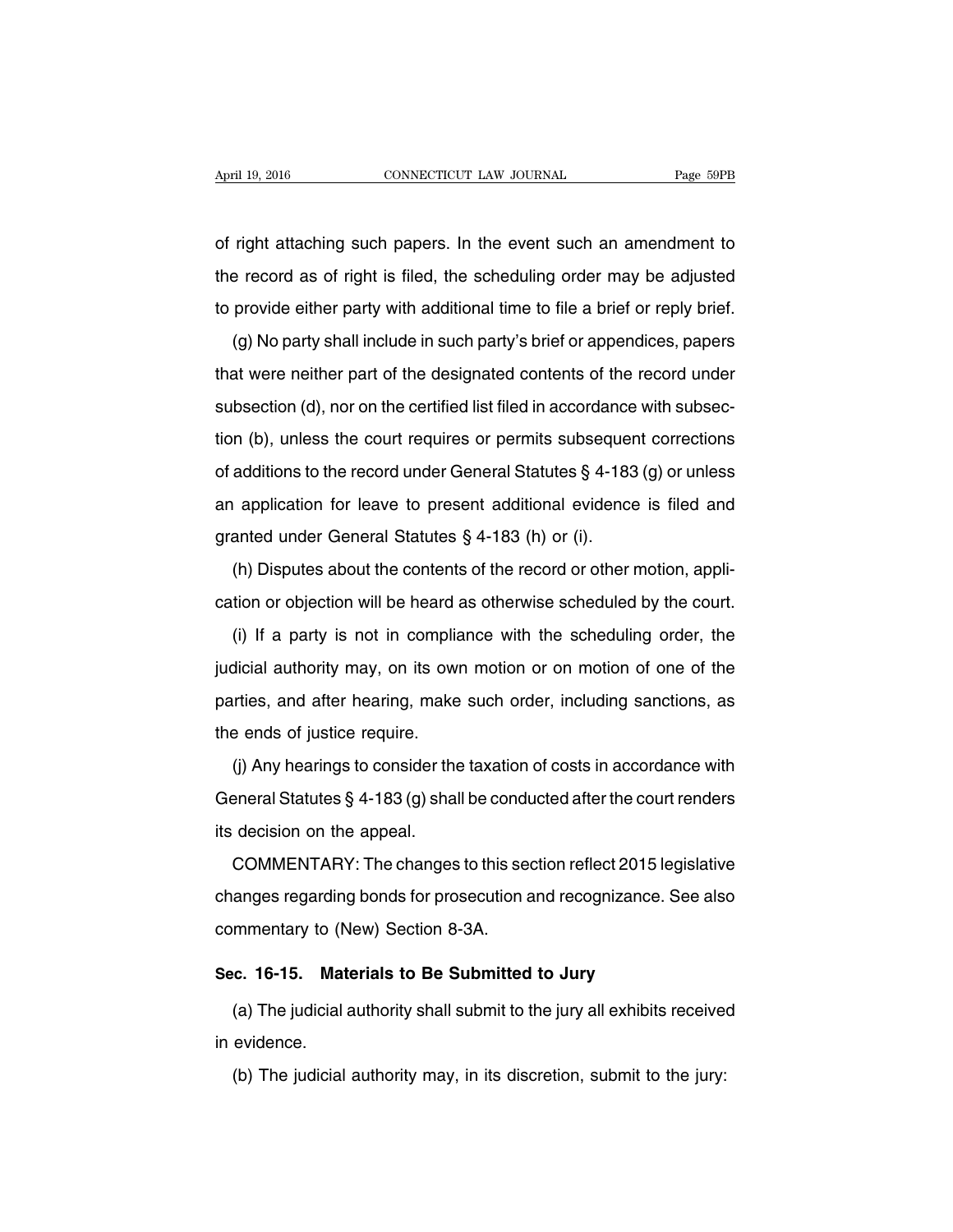(1) The complaint, counterclaim and cross complaint, and responsive pleadings thereto;

(2) A copy or audio recording of the judicial authority's instructions to the jury;

(3) **[**Upon request by the jury**]**In response to an inquiry by the jury, a copy or audio recording of an appropriate portion of the judicial authority's instructions to the jury.

COMMENTARY: The change to this section will allow the judicial authority to be responsive to an inquiry by the jury regarding the judicial authority's instructions, rather than a specific request for those instructions.

### **Sec. 17-32. Where Defendant is in Default for Failure to Plead**

(a) Where a defendant is in default for failure to plead pursuant to Section 10-8, the plaintiff may file a written motion for default which shall be acted on by the clerk not less than seven days from the filing of the motion, without placement on the short calendar.

(b) If a party who has been defaulted under this section files an answer before a judgment after default has been rendered by the judicial authority, **[**the clerk shall set aside the default.**]** the default shall automatically be set aside by operation of law unless **[**If**]** a claim for a hearing in damages or a motion for judgment has been filed. If a claim for a hearing in damages or a motion for judgment has been filed, the default may be set aside only by the judicial authority. A claim for a hearing in damages or motion for judgment shall not be filed before the expiration of fifteen days from the date of notice of issuance of the default under this subsection.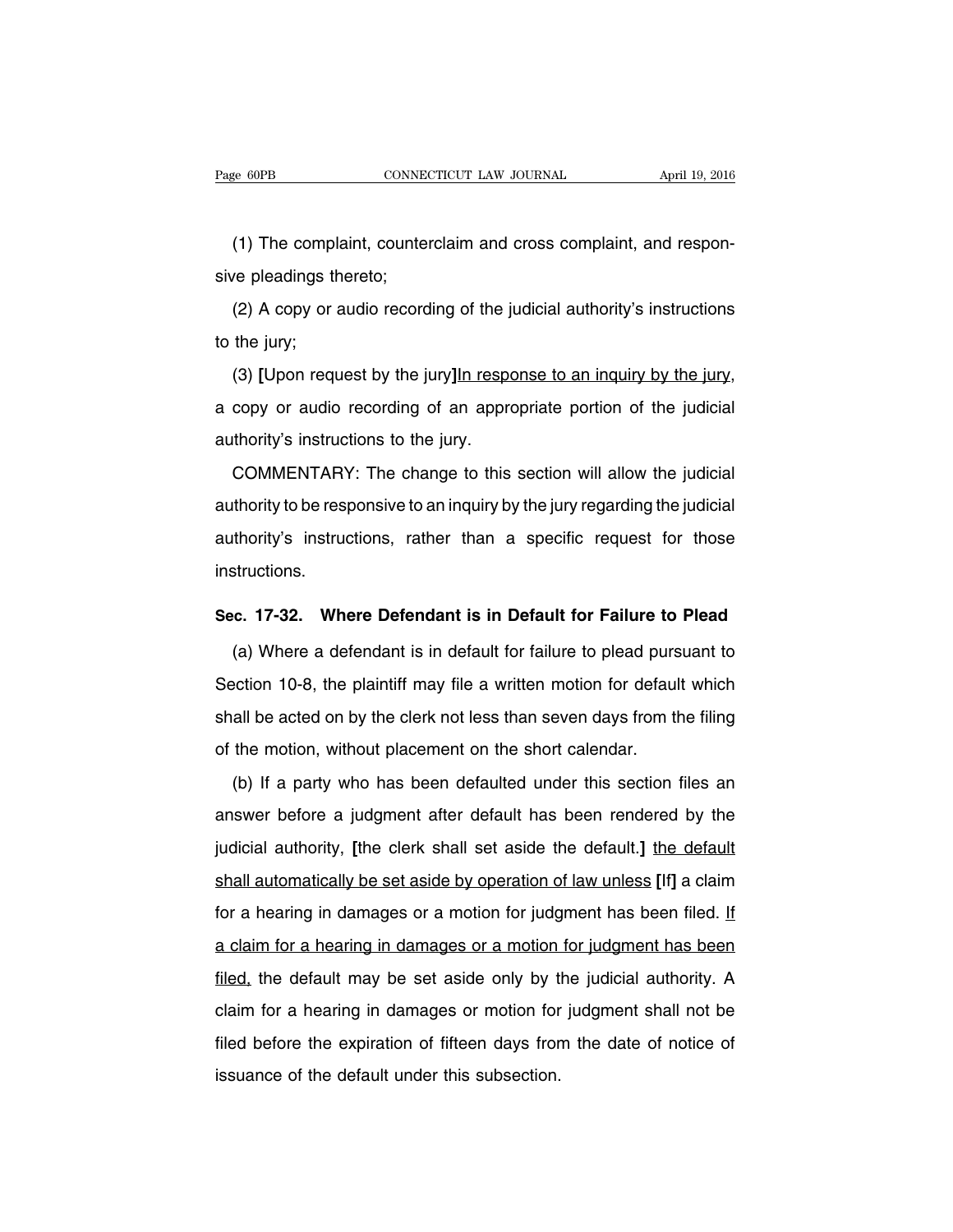COMMENTARY: The revision to this rule is intended to incorporate the language of Section 17-20 on setting aside a default for failure to appear in order to make the setting aside of a default for failure to plead more efficient. On June 12, 2015, the judges of the superior court adopted this revision on an interim basis, effective August 1, 2015, pursuant to Section 1-9 (c) of the Practice Book.

# **Sec. 17-45. —Proceedings upon Motion for Summary Judgment; Request for Extension of Time to Respond**

(a) A motion for summary judgment shall be supported by **[**such**]** appropriate documents **[**as may be appropriate**]**, including but not limited to affidavits, certified transcripts of testimony under oath, disclosures, written admissions and **[**the like**]** other supporting documents. **[**The motion shall be placed on the short calendar to be held not less than fifteen days following the filing of the motion and the supporting materials, unless the judicial authority otherwise directs. Any adverse party may, within ten days of the filing of the motion with the court, file a request for extension of time to respond to the motion. The clerk shall grant such request and cause the motion to appear on the short calendar not less than thirty days from the filing of the request. Any adverse party shall at least five days before the date the motion is to be considered on the short calendar file opposing affidavits and other available documentary evidence. Affidavits, and other documentary proof not already a part of the file, shall be filed and served as are pleadings.**]**

(b) Unless otherwise ordered by the judicial authority, any adverse party shall file and serve a response to the motion for summary judg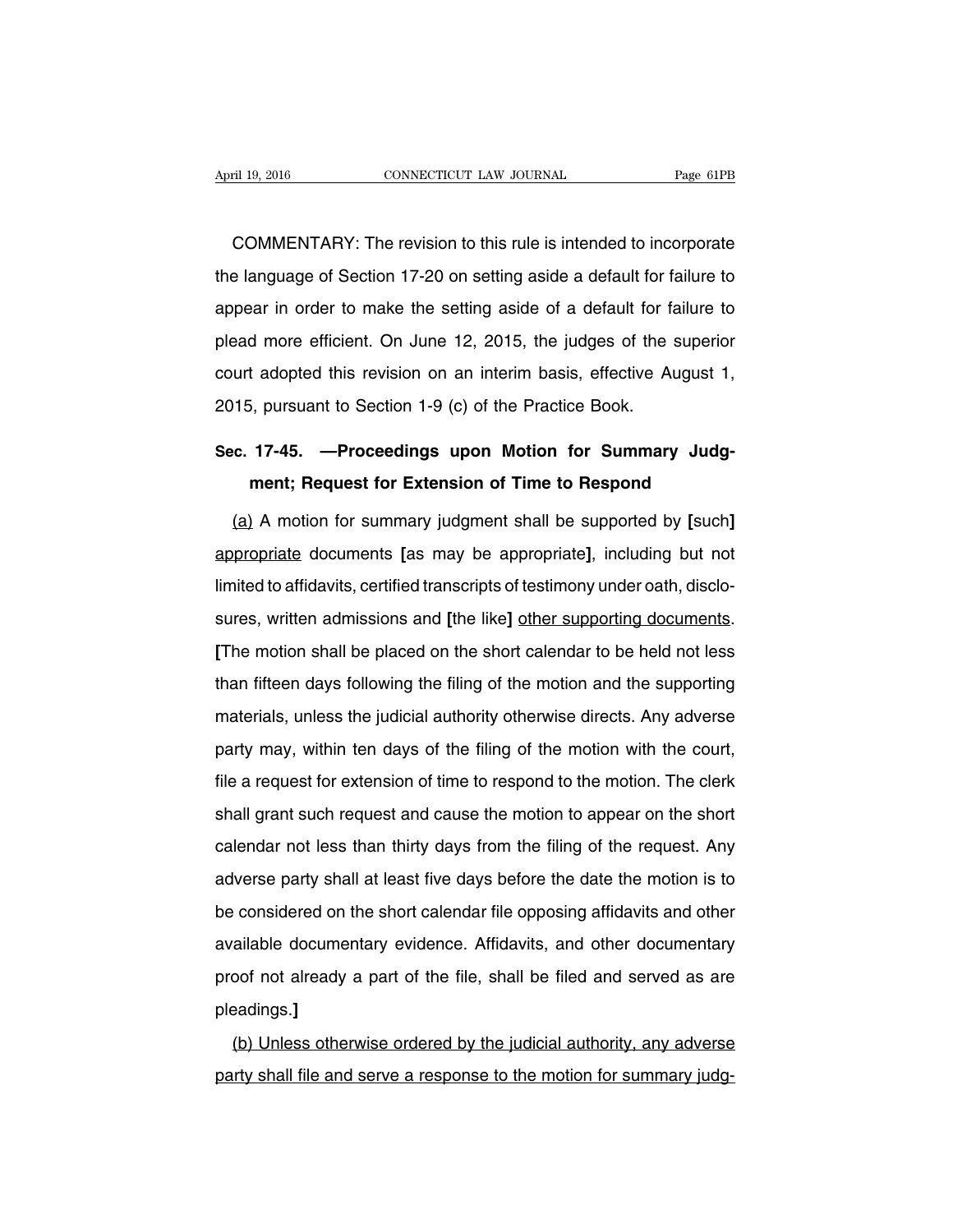ment within forty-five days of the filing of the motion, including opposing affidavits and other available documentary evidence.

(c) Unless otherwise ordered by the judicial authority, the moving party shall not claim the motion for summary judgment to the short calendar less than forty-five days after the filing of the motion for summary judgment.

COMMENTARY: This revision increases the time for filing a response to a motion for summary judgment to forty-five days in order to provide parties with sufficient time to review and gather information to respond to the motion. By extending the time, it is expected that parties will not find it necessary to seek an extension of time. The rule, therefore, also eliminates the provision for filing a request for extension of time, although parties would not be precluded from filing a motion for an extension of time if needed. The rule also requires the moving party to claim the motion to the short calendar not less than forty-five days from the filing of the motion to accommodate the additional time for filing a response. Previously a motion for summary judgment would be placed on the calendar automatically. The judicial authority can order parties to comply with a shorter or longer time frame for the filing of a motion for summary judgment and response at any time. The revision also separates the rule into three distinct sections: filing the motion and supporting materials; filing the response to the motion, including opposing affidavits and other documentary evidence; and claiming the motion to the short calendar.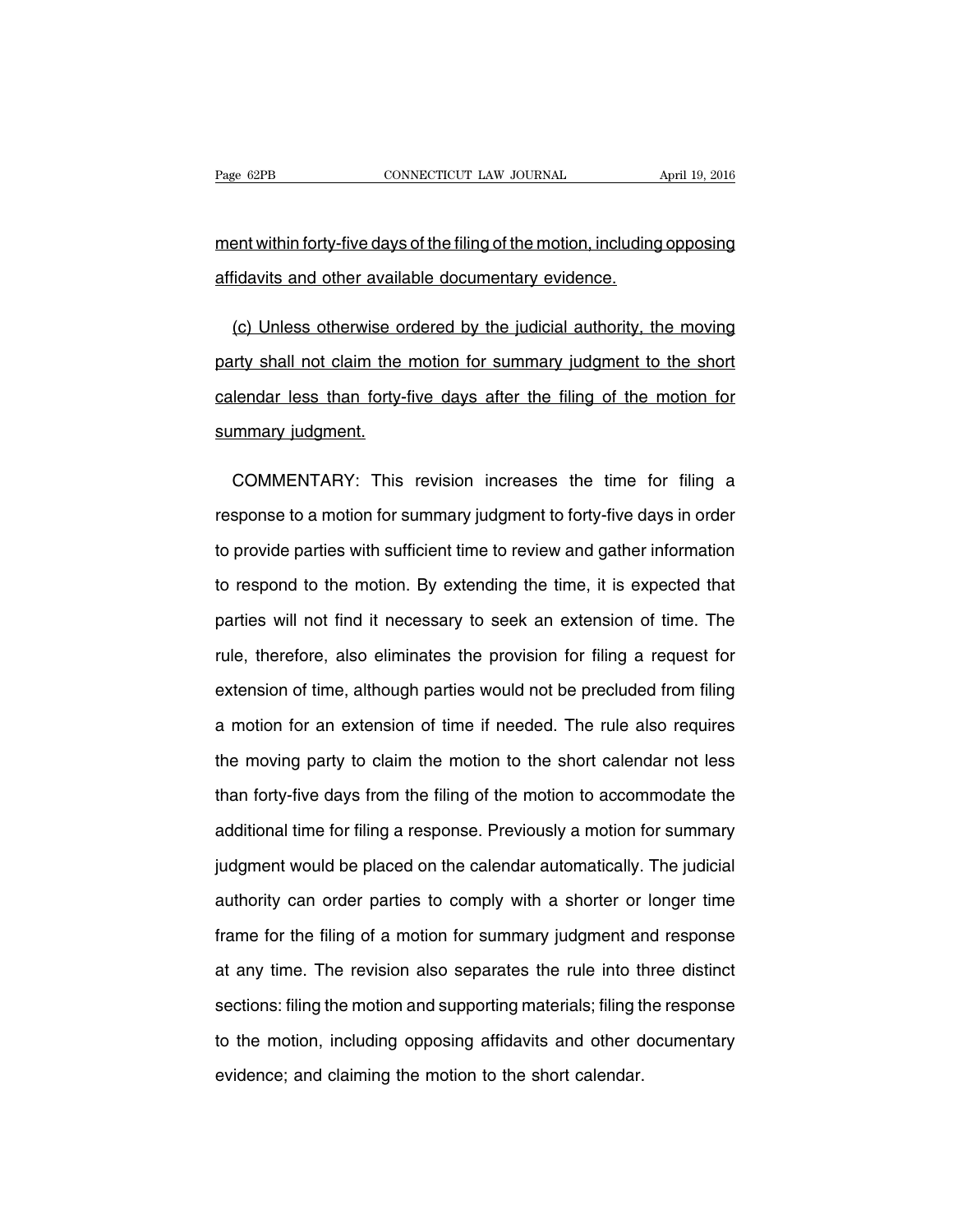### **Sec. 23-45. Mandamus; Parties Plaintiff; Complaint**

(a) An action of mandamus may be brought in an individual right by any person who claims entitlement to that remedy to enforce a private duty owed to that person, or by any state's attorney **[**in a capacity as such**]** to enforce a public duty.

(b) The plaintiff shall commence the action by serving and filing a writ and complaint that conforms to the requirements of Section 8-1 of these rules. The prayer for relief shall include asking that an order in the nature of a mandamus be granted. No affidavit to the truth of the allegation of the complaint is required.

COMMENTARY: The revised rule now includes all the requirements for bringing a mandamus action in a single rule but does not make any substantive changes to the required form of the writ and complaint except for the elimination of the language regarding a bond or recognizance. With the revisions to the statutes and rules eliminating the requirement for a bond or a recognizance, that language is no longer necessary.

### **[Sec. 23-46. —Mandamus Complaint**

The writ and complaint in an original action shall be in the form used in, and served as are, ordinary civil actions, but with a distinct statement in the prayer for relief that an order in the nature of a mandamus is sought. No affidavit to the truth of the allegations of the complaint is required, and no bond or recognizance is necessary other than that ordinarily used in civil actions; and no bond or recognizance shall be required where the action is brought by a state's attorney.**]**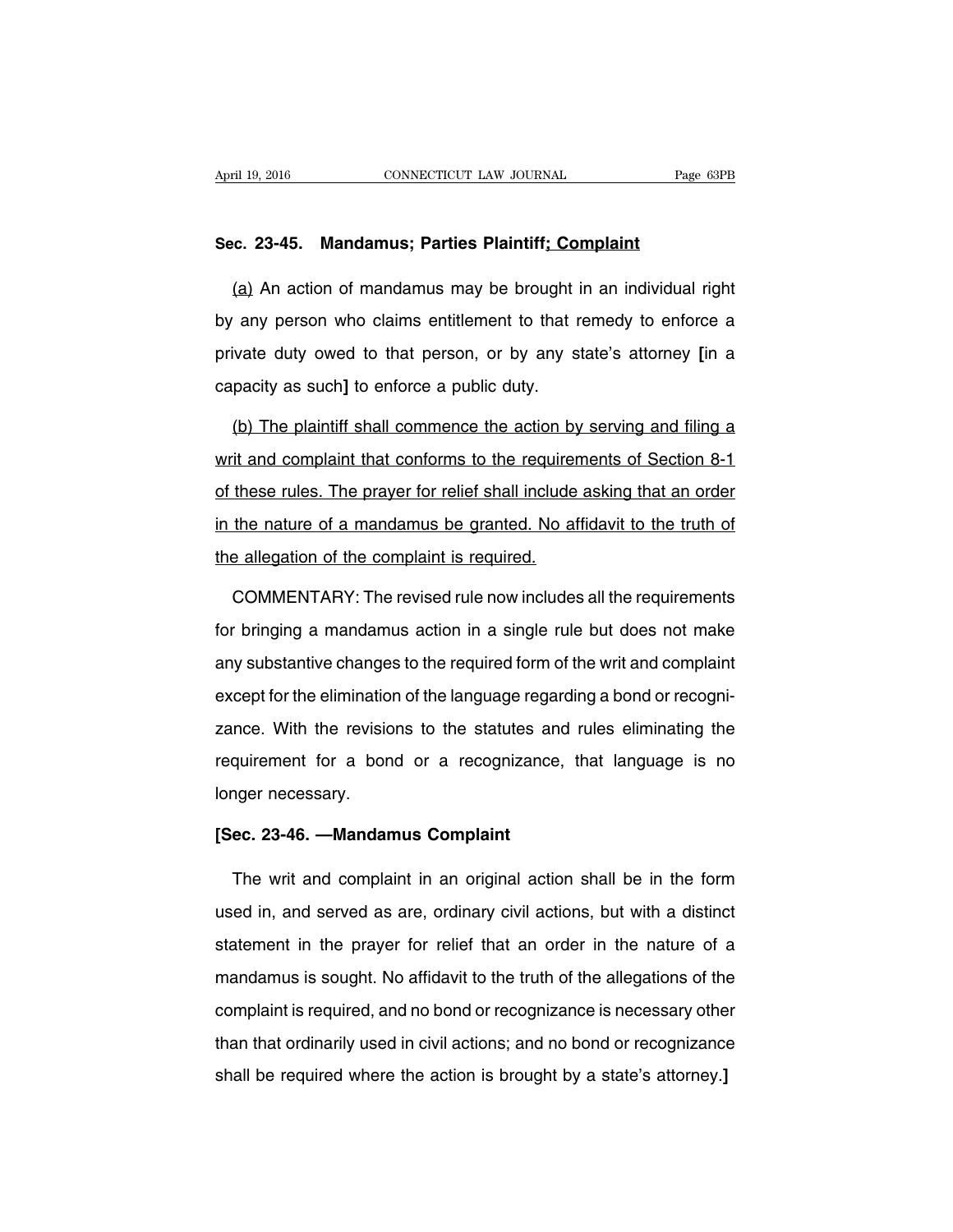COMMENTARY: This rule should be repealed in light of the changes to Section 23-45.

### **Sec. 23-47. —Mandamus Order in [Aid of] a Pending Action**

Any party may move for **[**A**]**an order in the nature of a mandamus **[**may be made in aid of a**]** in a pending action. **[**upon the application of any party, and**]** A**[**a]ny person claimed to be charged with the duty of performing the act in question may be summoned before the court by the service upon that person of a rule to show cause.

COMMENTARY: The language of this section has been revised to make it easier to understand. No substantive changes are intended by these revisions.

### **Sec. 23-68. Where Presence of Person May Be by Means of an Interactive Audiovisual Device**

**[**(a) The appearance of an incarcerated individual for any proceeding set forth in subsection (b) of this section may, in the discretion of the judicial authority on motion of a party or on its own motion, be made by means of an interactive audiovisual device. Such audiovisual device must operate so that such person and his or her attorney, if any, and the judicial authority can see and communicate with each other simultaneously. In addition, a procedure by which such person and his or her attorney can confer in private must be provided. For purposes of this section, judicial authority includes family support magistrates.

(b) Proceedings in which an incarcerated individual may appear by means of an interactive audiovisual device are limited to civil and family (1) proceedings prior to trial including, but not limited to, short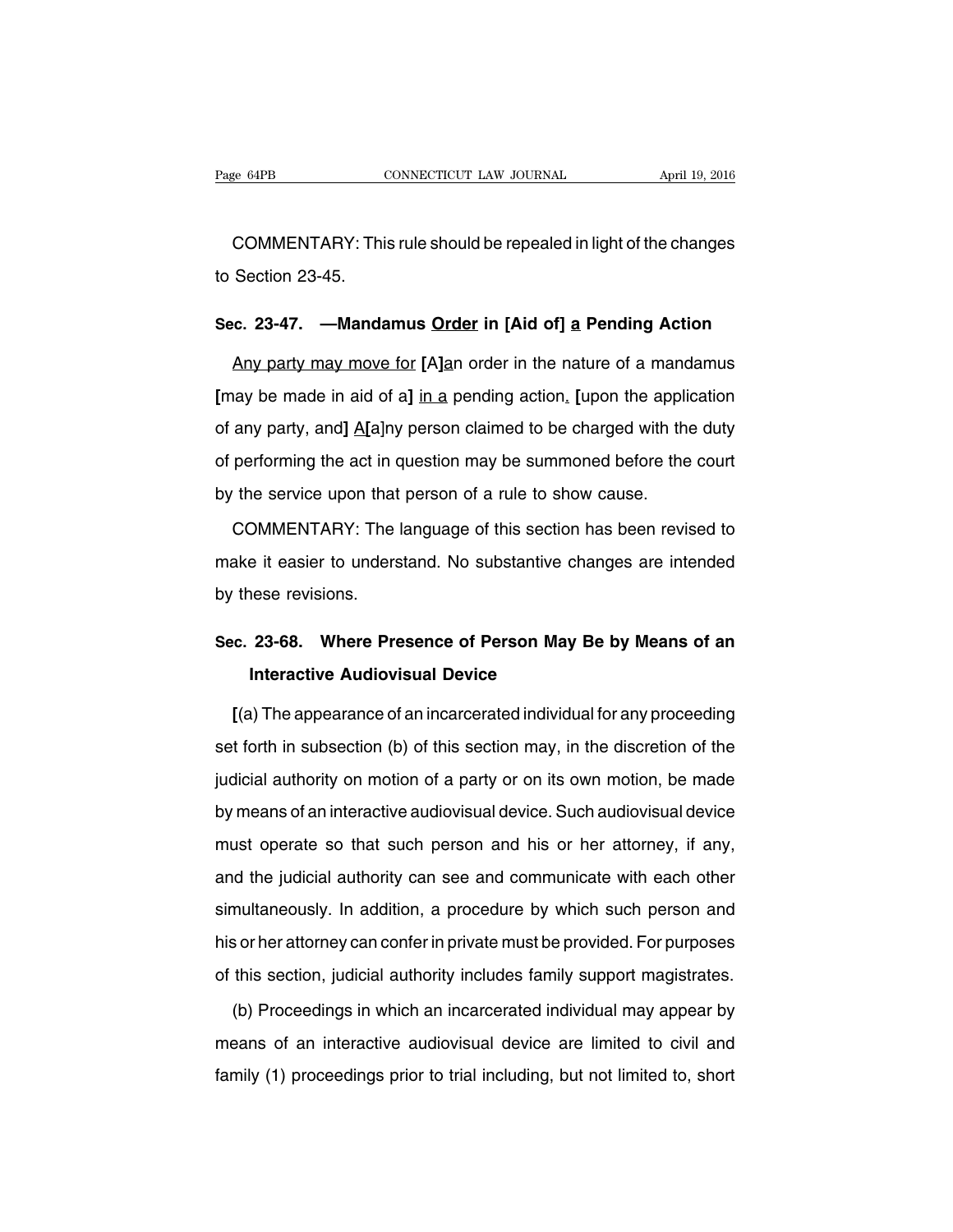calendar, prejudgment remedy, lis pendens, mechanics lien and other discovery and procedural hearings, case evaluation conferences, pretrials, alternative dispute resolutions, status conferences, trial management conferences, (2) hearings on posttrial motions and (3) matters within the jurisdiction of the family support magistrate division.**]**

(a) Upon motion of any party, and at the discretion of the judicial authority, any party or counsel may appear by means of an interactive audiovisual device at any proceeding in any civil matter, including all proceedings within the jurisdiction of the small claims section, or any family matter, including all proceedings within the jurisdiction of the family support magistrate division.

(b) Upon motion of the judicial authority, an incarcerated individual may be required to appear by means of an interactive audiovisual device in any civil or family matter.

(c) For purposes of this section, an interactive audiovisual device must operate so that any party and his or her counsel, if any, and the judicial authority can see and communicate with each other simultaneously. In addition, a procedure by which an incarcerated individual and his or her counsel can confer in private must be provided.

**[**(c)**]**(d) Unless otherwise required by law or unless otherwise ordered by the judicial authority, prior to any proceeding in which a person appears by means of an interactive audiovisual device, copies of all documents which may be offered at the proceeding shall be provided to all counsel and self-represented parties in advance of the proceeding.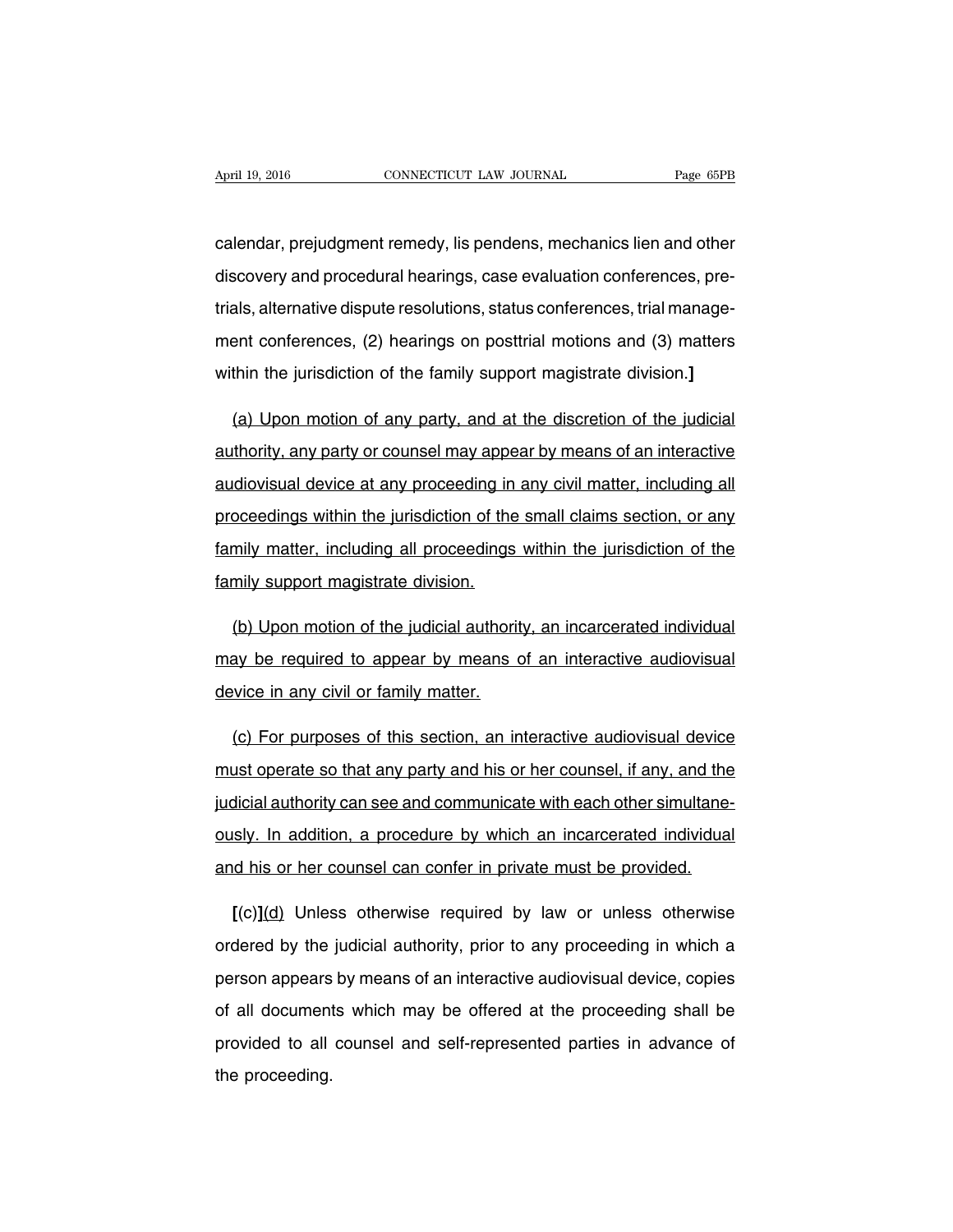**[**(d)**]**(e) Nothing contained in this section shall be construed to **[**establish a right for any incarcerated person to appear by means of an interactive audiovisual device**]** limit the discretion of the judicial authority to deny a request to appear by means of an interactive audiovisual device where, in the judicial authority's judgment, the interest of justice or the presentation of the case require that the party or counsel appear in person.

(f) For purposes of this section, judicial authority includes family support magistrates and magistrates appointed by the chief court administrator pursuant to General Statutes § 51-193l.

COMMENTARY: The expansion of the use of interactive audiovisual device (IAD) is an outgrowth of the Judicial Branch's public service and trust commission and the access to justice commission. In part, the use and expansion of IAD supports one of the Judicial Branch's primary goals to increase the efficiency of case management and court practices and to assess, develop and support projects and programs that expand access to the courts for all people.

IAD technology allows the Judicial Branch to increase courthouse security and decrease the safety risks to the public and staff when transporting inmates by permitting inmate participation in court proceedings via IAD. Additional benefits are also realized through cost reductions associated with travel expenses and staffing.

The flexibility afforded by the use of IAD is also beneficial; hearings, conferences and meetings via internet hookup can be quickly arranged allowing judges to hear more cases more easily.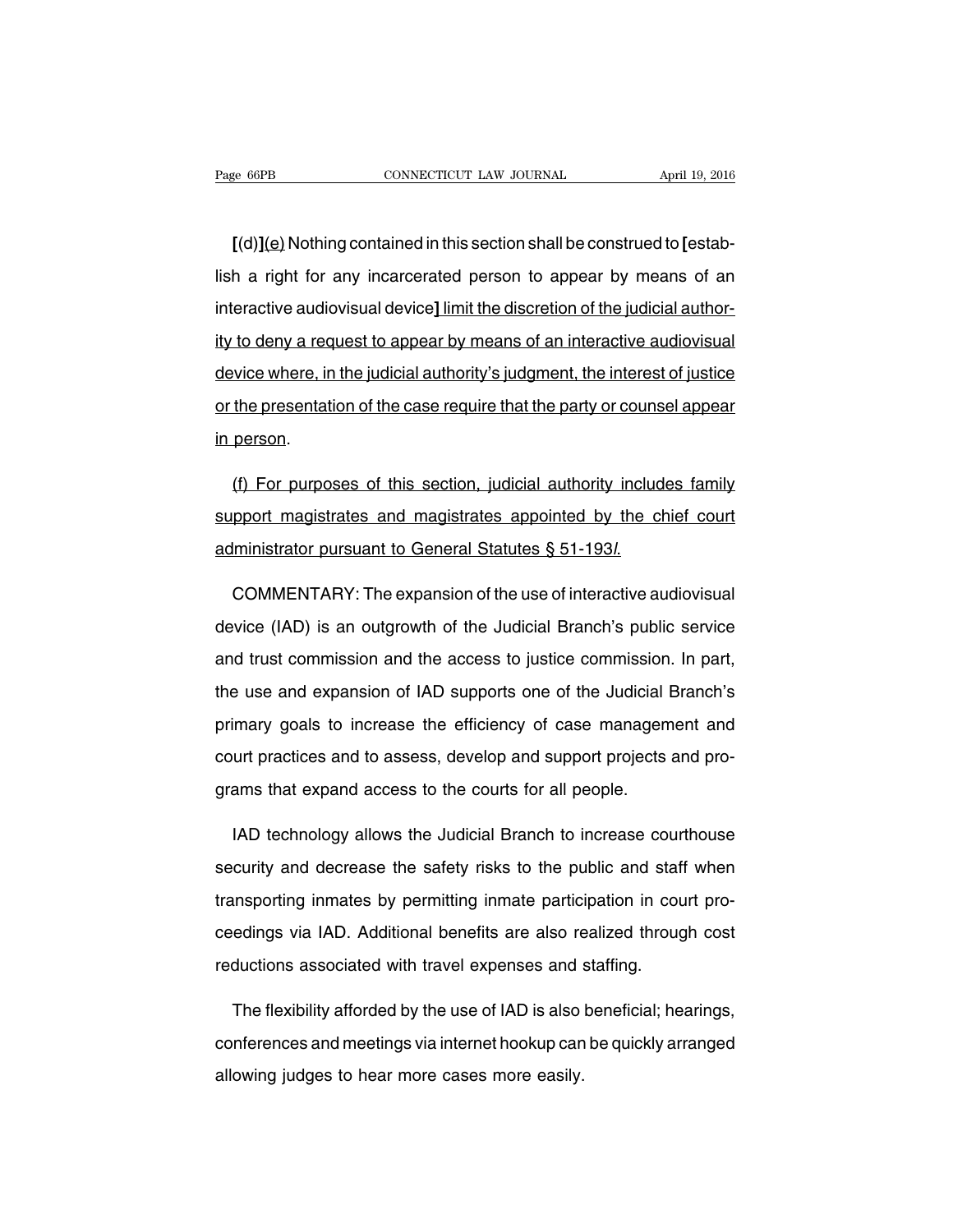### **Sec. 24-21. Transfer to Regular Docket**

(a) A case duly entered on the small claims docket of a small claims area or housing session court location shall be transferred to the regular docket of the superior court or to the regular housing docket, respectively, if the following conditions are met:

(1) The defendant, or the plaintiff if the defendant has filed a counterclaim, shall file a motion to transfer the case to the regular docket. This motion must be filed on or before the answer date with certification of service pursuant to Section 10-12 et seq. If a motion to open claiming lack of actual notice is granted, the motion to transfer with accompanying documents and fees must be filed within fifteen days after the notice granting the motion to open was sent.

(2) The motion to transfer must be accompanied by (A) a counterclaim in an amount greater than the jurisdiction of the small claims court; or (B) an affidavit stating that a good defense exists to the claim and setting forth with specificity the nature of the defense, or stating that the case has been properly claimed for trial by jury.

(3) The moving party shall pay all necessary statutory fees at the time the motion to transfer is filed, including any jury fees if a claim for trial by jury is filed.

(b) When a defendant or plaintiff on a counterclaim has satisfied one of the conditions of subsection (a) (2) herein, the motion to transfer to the regular docket shall be granted by the judicial authority, without the need for a hearing.

(c) A case which has been properly transferred shall be transferred to the docket of the judicial district which corresponds to the venue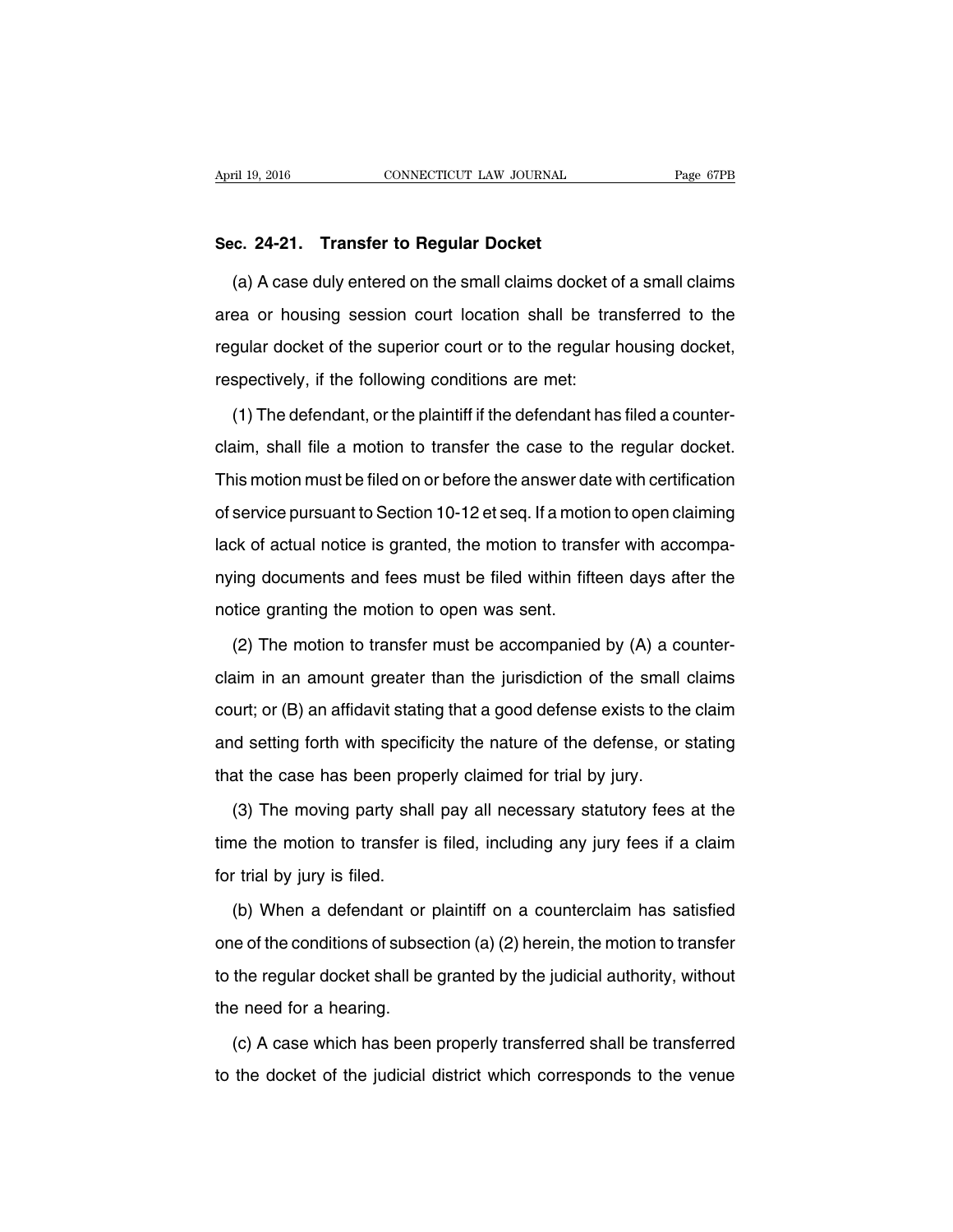of the small claims matter, except that a housing case properly transferred shall remain in or be transferred to the housing session and be placed upon the regular housing docket. A case may be consolidated with a case pending in any other clerk's office of the superior court.

(d) When a case is transferred from the small claims docket to the regular docket of the superior court or to the regular housing docket, the appearance entered in the small claims case of an attorney at law and of a self-represented party as an individual shall be entered on the appropriate docket of the superior court. Unless otherwise ordered, when a case is transferred from the small claims docket to the regular docket of the superior court or to the regular housing docket, the appearance of any representative that was recognized in the small claims case, other than an attorney at law or a self-represented party as an individual, shall be entered on the appropriate docket of the superior court for notice purposes only and not as a representative of any party in the case.

COMMENTARY: Practice Book Section 24-6 defines the word ''representative'' as including many individuals who, once the case is transferred to the regular docket of the Superior Court or the regular housing docket, are not authorized to represent any party in the case. The amendment to this section is intended to clarify that situation and to provide appropriate notice to those individuals who were recognized as representatives in the small claims case but who will not be recognized as such in the superior court.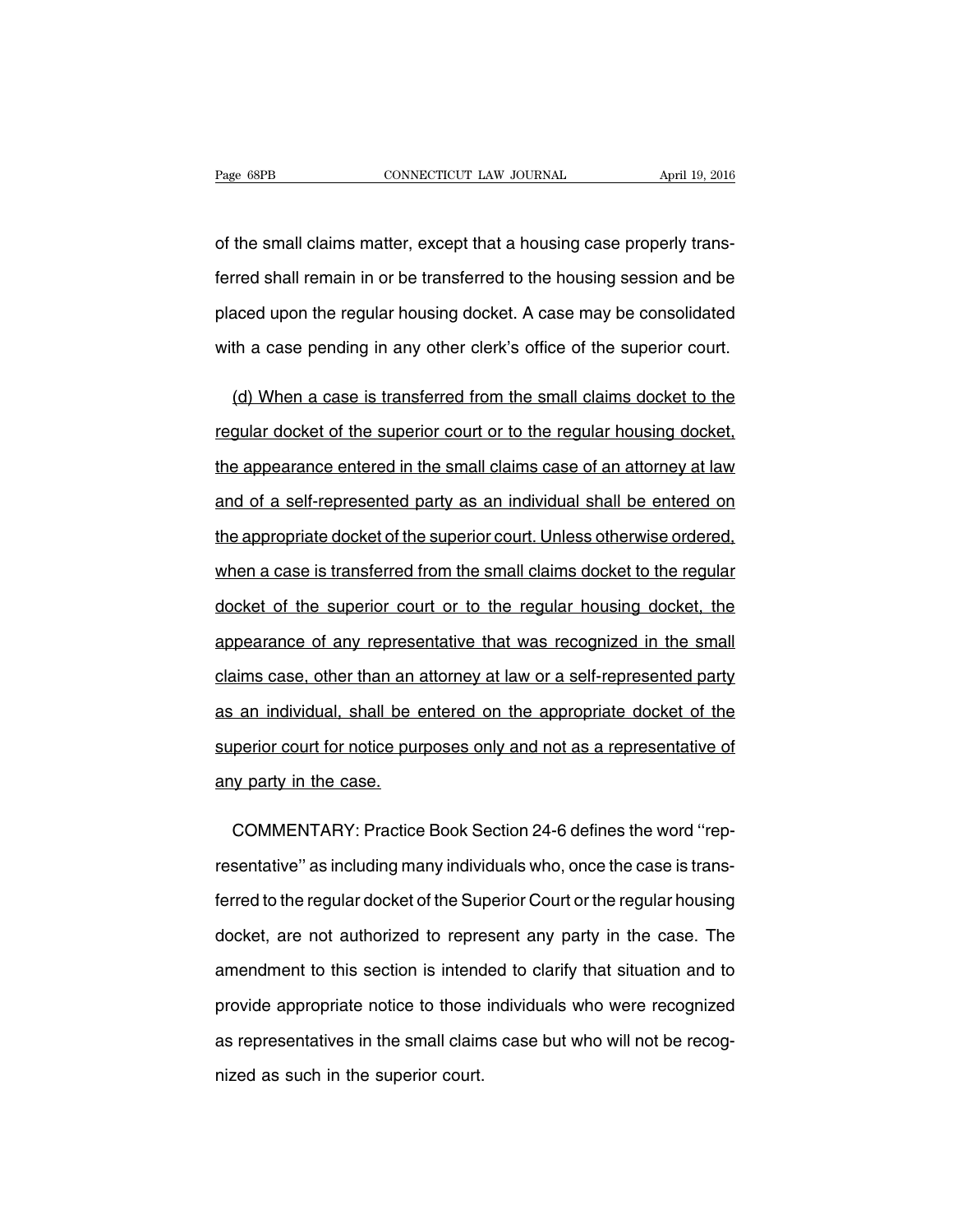### **PROPOSED AMENDMENTS TO THE FAMILY RULES**

# **(NEW) Sec. 25-5B. Automatic Orders upon Filing of Joint Petition – Nonadversarial Divorce**

The following automatic orders shall apply to both petitioners, upon the filing of the joint petition for nonadversarial divorce. An automatic order shall not apply if there is a prior, contradictory order of a judicial authority. The automatic orders shall be effective with regard to the petitioners upon filing of the joint petition and shall remain in place until further order of a judicial authority:

(1) Neither petitioner shall sell, transfer, exchange, assign, remove, or in any way dispose of, without the consent of the other petitioner in writing, or an order of a judicial authority, any property, except in the usual course of business or for customary and usual household expenses or for reasonable attorney's fees in connection with this action.

(2) Neither petitioner shall conceal any property.

(3) Neither petitioner shall encumber without the consent of the other petitioner, in writing, or an order of a judicial authority, any property except in the usual course of business or for customary and usual household expenses or for reasonable attorney's fees in connection with this action.

(4) Neither petitioner shall cause any asset, or portion thereof, coowned or held in joint name, to become held in his or her name solely without the consent of the other petitioner, in writing, or an order of the judicial authority.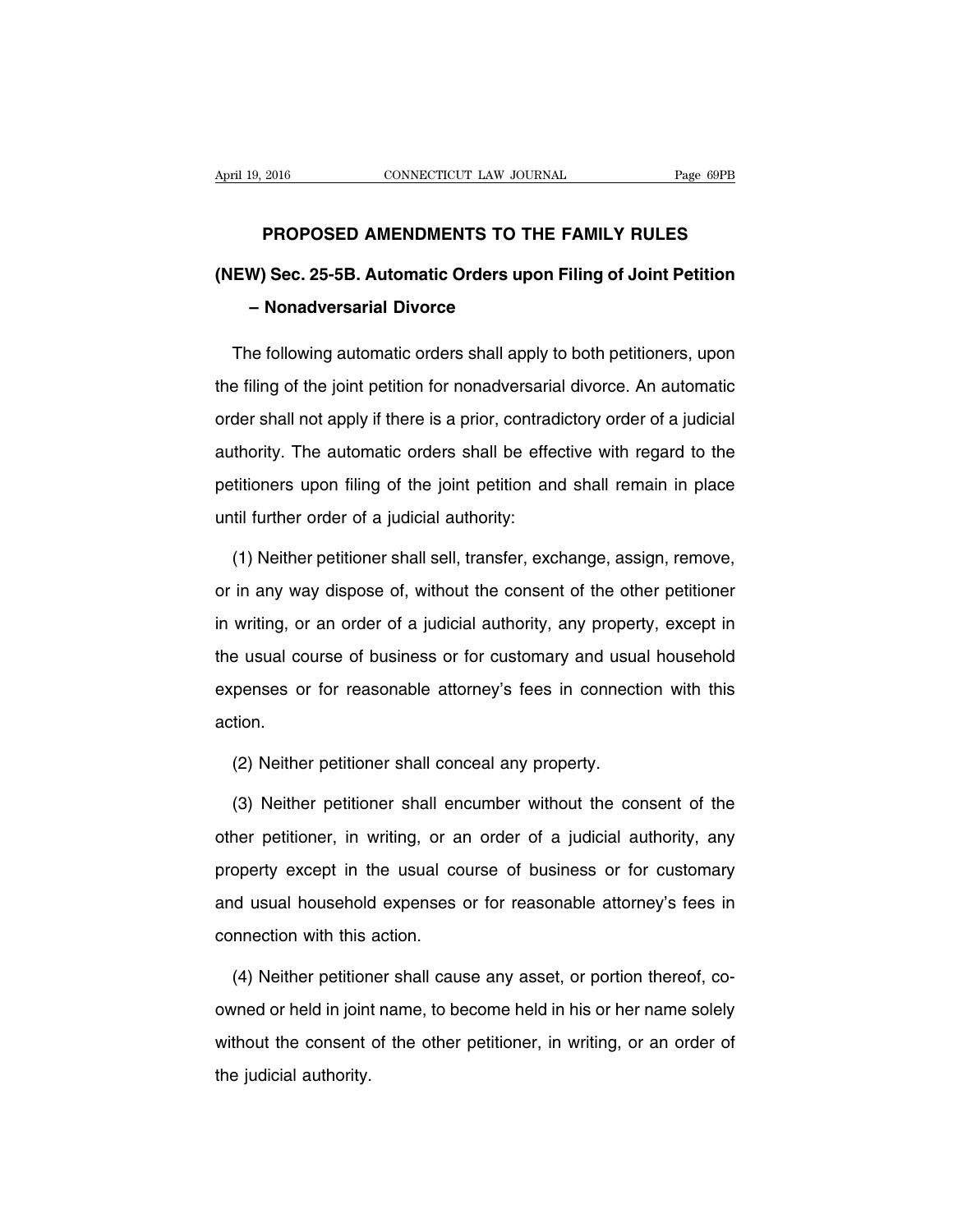(5) Neither petitioner shall incur unreasonable debts hereafter, including, but not limited to, further encumbrancing any assets, or unreasonably using credit cards or cash advances against credit cards.

(6) Neither petitioner shall cause the other petitioner to be removed from any medical, hospital and dental insurance coverage, and each petitioner shall maintain the existing medical, hospital and dental insurance coverage in full force and effect.

(7) Neither petitioner shall change the beneficiaries of any existing life insurance policies, and each petitioner shall maintain the existing life insurance, automobile insurance, or renters insurance policies in full force and effect.

(8) If the petitioners are living together on the date of of these orders, neither petitioner may deny the other petitioner use of the current primary residence of the petitioners, without order of a judicial authority. This provision shall not apply if there is a prior, contradictory order of a judicial authority.

(9) The petitioners shall each complete and exchange sworn financial statements substantially in accordance with a form prescribed by the chief court administrator and file the financial statement with the joint petition. The petitioners may thereafter enter and submit to the court a stipulated interim order allocating income and expenses.

The automatic orders of a judicial authority as enumerated above shall be attached immediately following the petitioners' joint petition for nonadversarial divorce and shall set forth the following language in bold letters: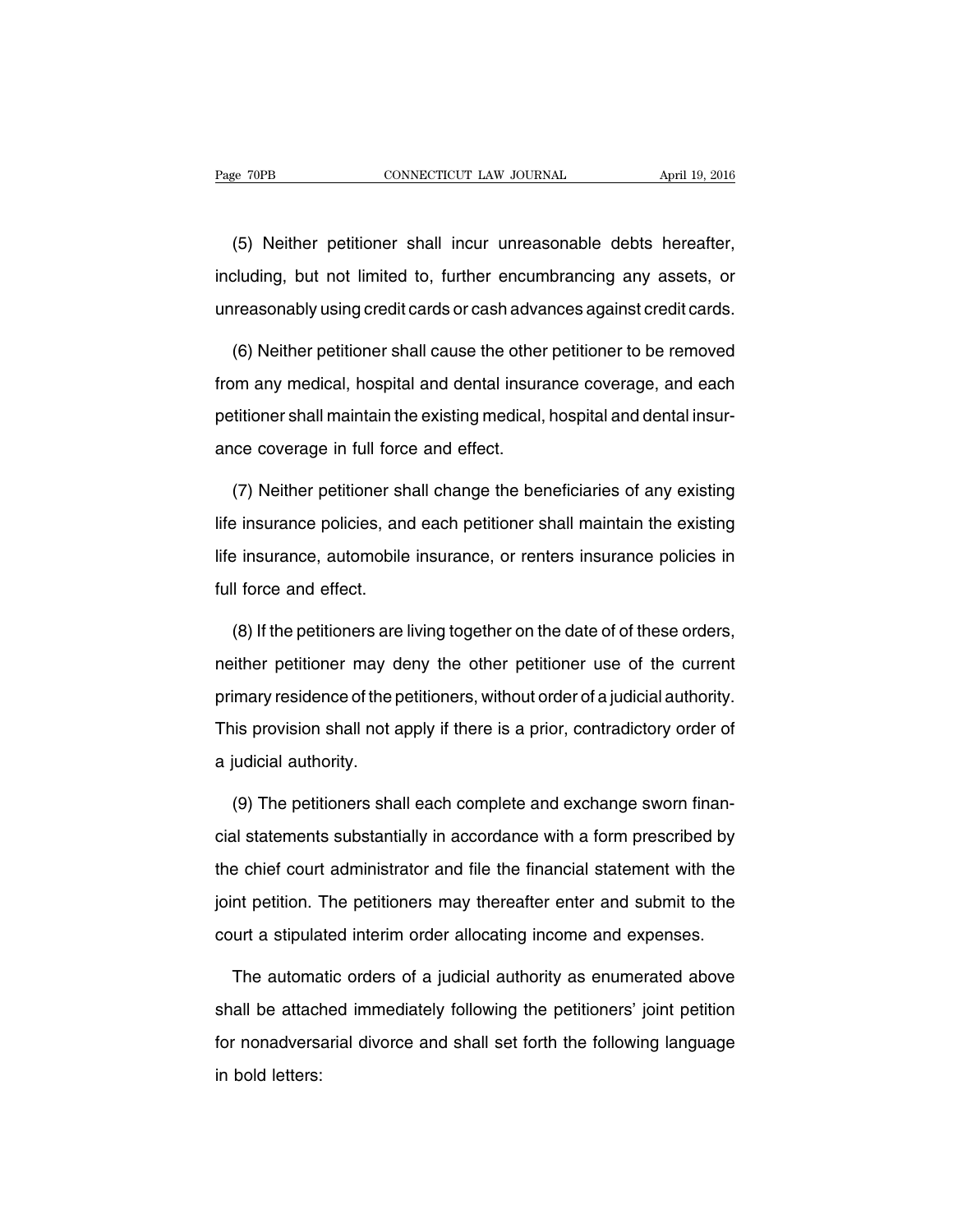**Failure to obey these orders may be punishable by contempt of court. If you object to or seek modification of these orders during the pendency of the action, you have the right to a hearing before a judge within a reasonable time**.

The clerk shall not accept for filing any joint petition for nonadversarial divorce that does not comply with this subsection.

COMMENTARY: This proposed new rule is consistent with the nonadversarial divorce provisions of No. 15-7 of the 2015 Public Acts.

### **Sec. 25-34. Procedure for Short Calendar**

(a) With the exception of matters governed by Chapter 13 or a motion to waive the statutory time period in an uncontested dissolution of marriage or legal separation case under No. 15-7 of the 2015 Public Acts, oral argument on any motion or the presentation of testimony thereon shall be allowed if the appearing parties have followed administrative policies for marking the motion ready and for screening with family services. Oral argument and the presentation of testimony on motions made under Chapter 13 are at the discretion of the judicial authority.

(b) Any such motion filed to waive the statutory time period in an uncontested dissolution of marriage or legal separation case will not be placed on the short calendar. The clerk shall bring the motion as soon as practicable to either the judicial authority assigned to hear the case, or, if a judicial authority has not yet been assigned, to the presiding judicial authority for a ruling on the papers. If granted, the uncontested dissolution or legal separation is to be scheduled in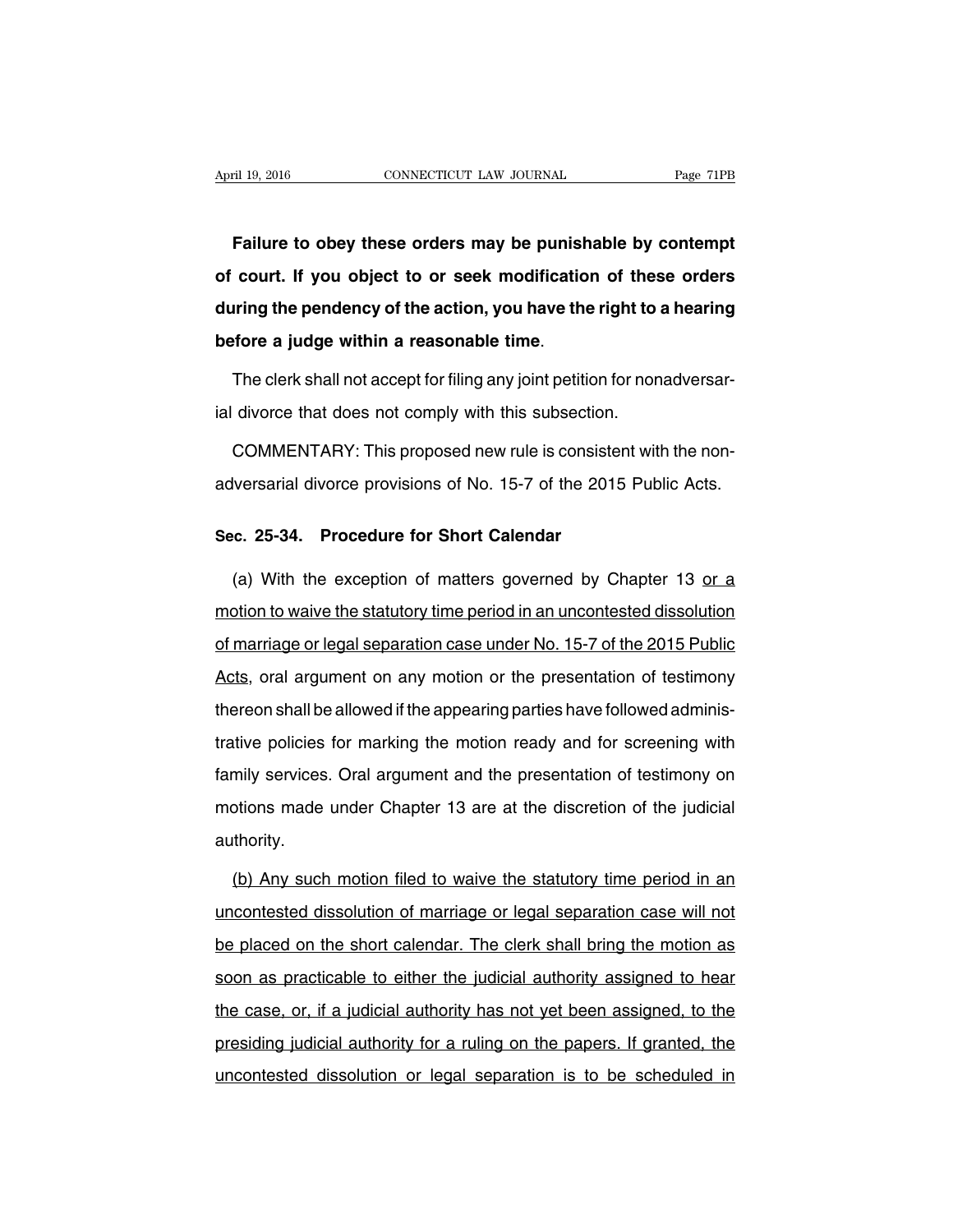accordance with the request of the parties to the degree that such request can be accommodated, including scheduling the matter on the same day that the motion is granted.

**[**(b)**]** (c) If the judicial authority has determined that oral argument or the presentation of testimony is necessary on a motion made under Chapter 13, the judicial authority shall set the matter for oral argument or testimony on a short calendar date or other date as determined by the judicial authority.

**[**(c)**]** (d) If the judicial authority has determined that oral argument or the presentation of testimony is necessary on a motion made under Chapter 13 and has not set it down on a hearing date, the movant may reclaim the motion within thirty days of the date the motion appeared on the calendar.

**[**(d)**]** (e) If the matter will require more than one hour of court time, it may be specifically assigned for a date certain.

**[**(e)**]** (f) Failure to appear and present argument on the date set by the judicial authority shall constitute a waiver of the right to argue unless the judicial authority orders otherwise. Unless for good cause shown, no motion may be reclaimed after a period of three months from the date of filing. This subsection shall not apply to those motions where counsel appeared on the date set by the judicial authority and entered into a scheduling order for discovery, depositions and a date certain for hearing.

COMMENTARY: This proposed revision is consistent with No. 15- 7, § 5, of the 2015 Public Acts.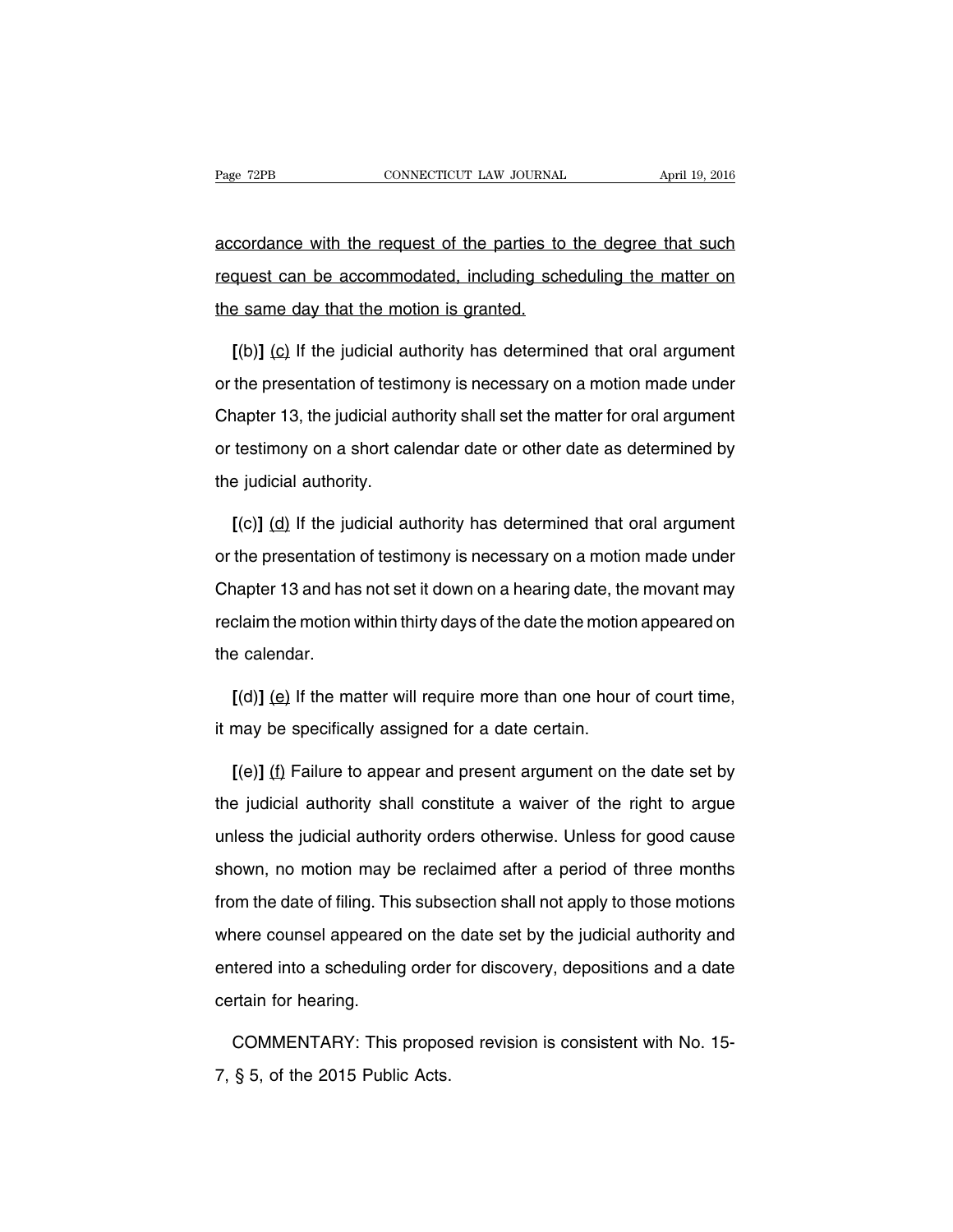## **(NEW) Sec. 25-61A. Standing Committee on Guardians ad Litem and Attorneys for the Minor Child in Family Matters**

(a) There shall be a standing committee on guardians ad litem and attorneys for the minor child in family matters. The membership shall consist of nine individuals, appointed by the chief court administrator. The members shall serve at the pleasure of the chief court administrator, and shall include:

(1) the chief public defender, or his or her designee;

(2) a mental health professional, with experience in the fields of child and family matters;

(3) the commissioner of the department of public health, or his or her designee;

(4) an attorney in good standing, licensed to practice law in the State of Connecticut by the judicial branch, who focuses his or her practice in the area of family law, and who is not on the list of individuals qualified to be appointed as a guardian ad litem or an attorney for a minor child in a family matter;

(5) two judges of the superior court with experience presiding over family matters, one of whom shall be designated by the chief court administrator to serve as chairperson;

(6) two members of the public; and

(7) a representative of a non-profit legal services organization who has experience in family law.

(b) In addition to any other powers and duties set forth in this chapter, the standing committee on guardians ad litem and attorneys for the minor child in family matters shall: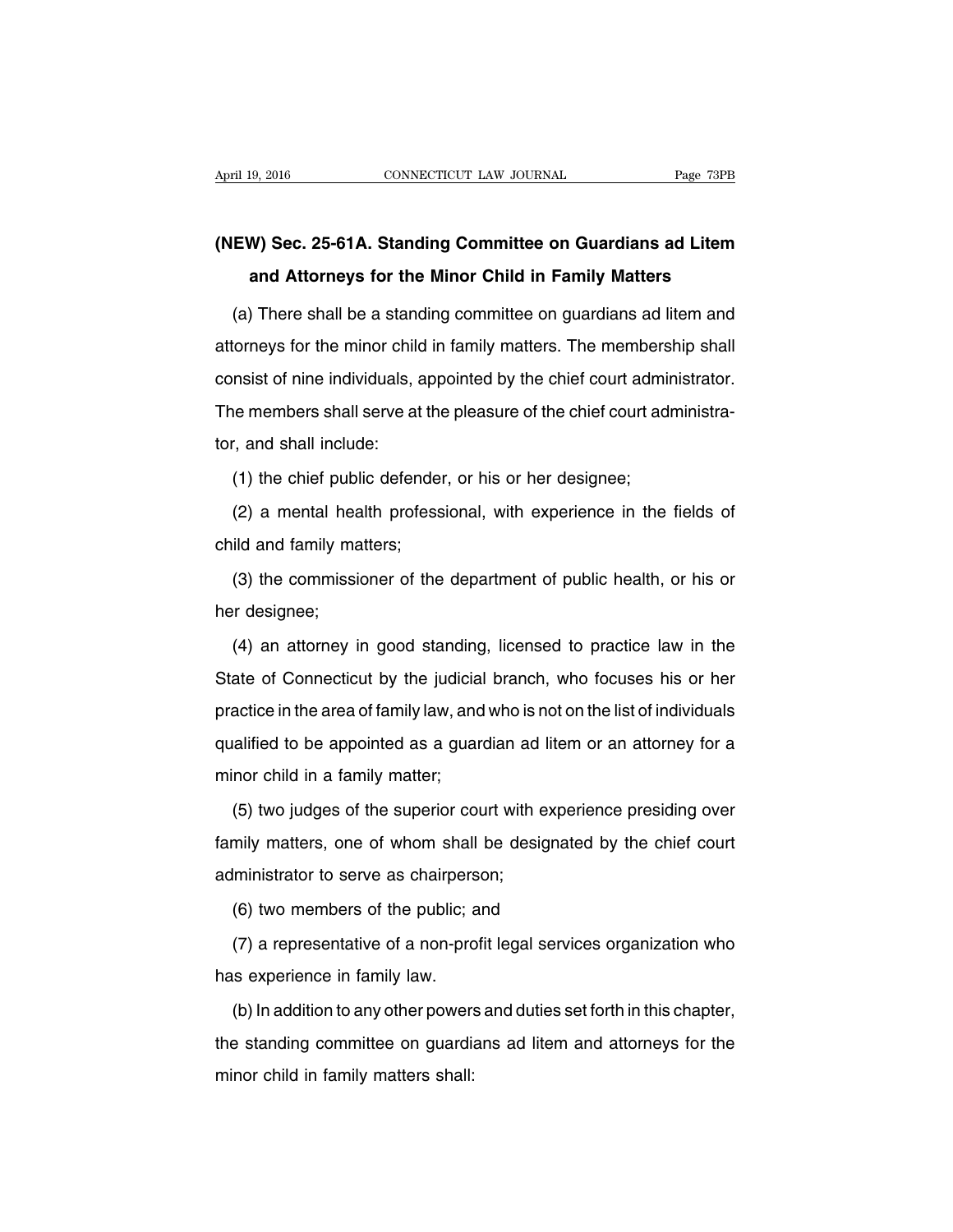(1) From time to time, establish additional qualifications, not inconsistent with Sections 25-62 and 25-62A, for an individual to be deemed eligible to be appointed as a guardian ad litem or attorney for the minor child in family matters;

(2) Approve the curriculum for the training required by sections 25- 62 and 25-62A as amended;

(3) Establish and administer a process by which an individual may be removed from the list of those deemed eligible for appointment as a guardian ad litem or attorney for the minor child in family matters;

(4) Annually review and approve a list of individuals deemed eligible for appointment as a guardian ad litem or attorney for the minor child in family matters; and

(5) Adopt procedures to carry out its functions.

(c) The office of chief public defender shall collaborate with the standing committee on guardians ad litem and attorneys for the minor child in family matters to:

(1) Administer the training of guardians ad litem and attorneys for the minor child in family matters;

(2) Promulgate and maintain an application for individuals to be deemed eligible to be appointed as a guardian ad litem or attorney for the minor child in family matters; and

(3) Provide a list of qualified individuals to be eligible for appointment as a guardian ad litem or attorney for the minor child to the judicial branch at least once per year.

(d) The office of chief public defender may promulgate and maintain an additional application process for eligible individuals wishing to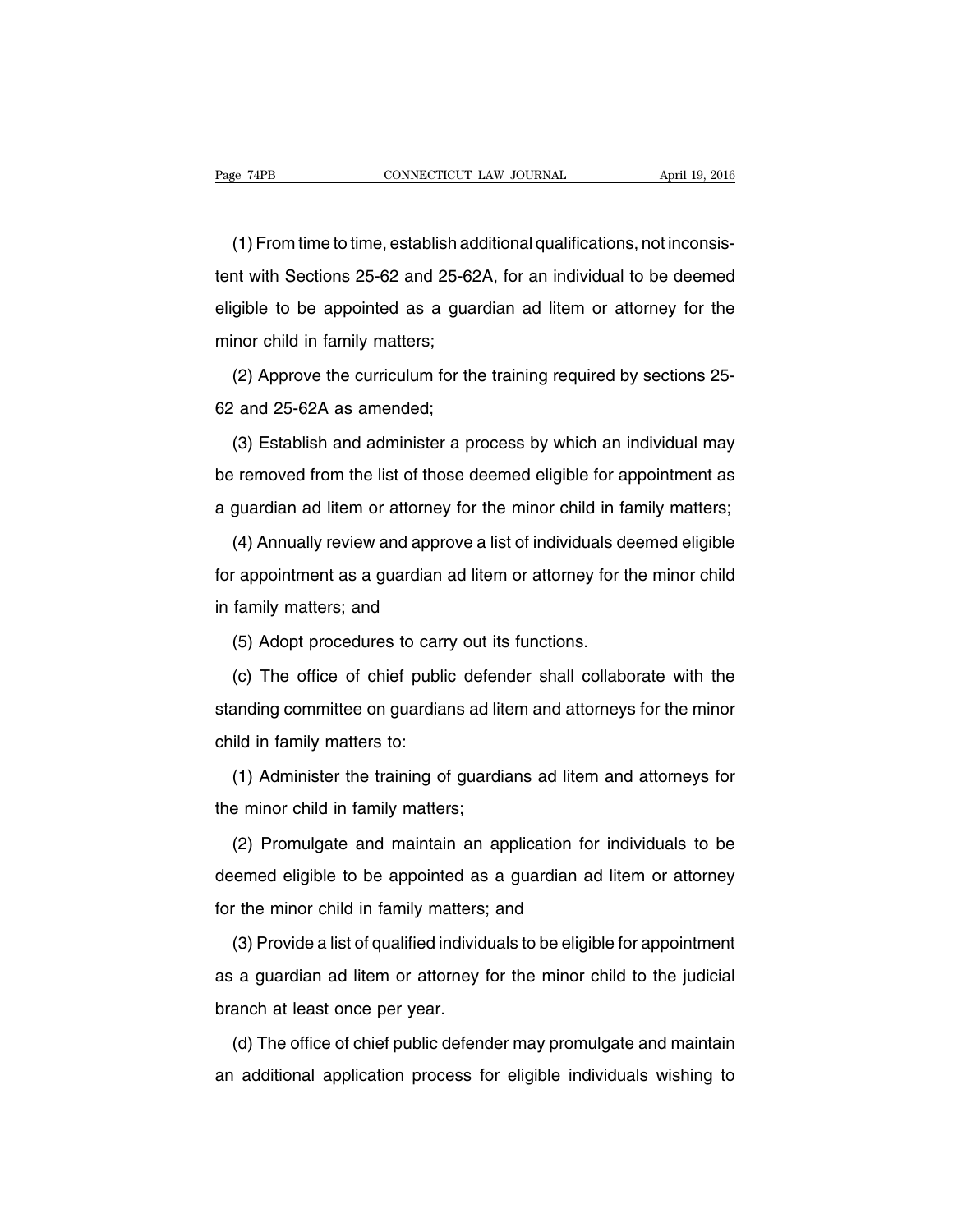contract with the office of chief public defender to serve as a guardian ad litem or attorney for the minor child at state rates.

COMMENTARY: This new rule establishes a standing committee on guardians ad litem (GALs) and attorneys for the minor child (AMCs) to, among other things, approve the training curriculum for GALs and AMCs, establish additional qualifications for GALs and AMCs, establish and administer a process by which to add or remove an individual from the list of those deemed eligible for appointment, and to approve the list of GALs and AMCs.

#### **Sec. 25-62. Appointment of Guardian ad Litem**

(a) The judicial authority may appoint a guardian ad litem for a minor involved in any family matter. Unless the judicial authority orders that another person be appointed guardian ad litem, a family relations counselor shall be designated as guardian ad litem. The guardian ad litem is not required to be an attorney.

(b) With the exception of family relations counselors, no person may be appointed as guardian ad litem **[**until he or she has completed the comprehensive training program for all family division guardians ad litem sponsored by the judicial branch.**]** unless he or she:

(1) Is an attorney in good standing, licensed to practice law in the State of Connecticut by the Judicial Branch, or is a mental health professional, licensed by the Connecticut department of public health and in good standing, in the areas of clinical social work, marriage and family therapy, professional counseling, psychology or psychiatry.

(2) Provides proof that he or she does not have a criminal record;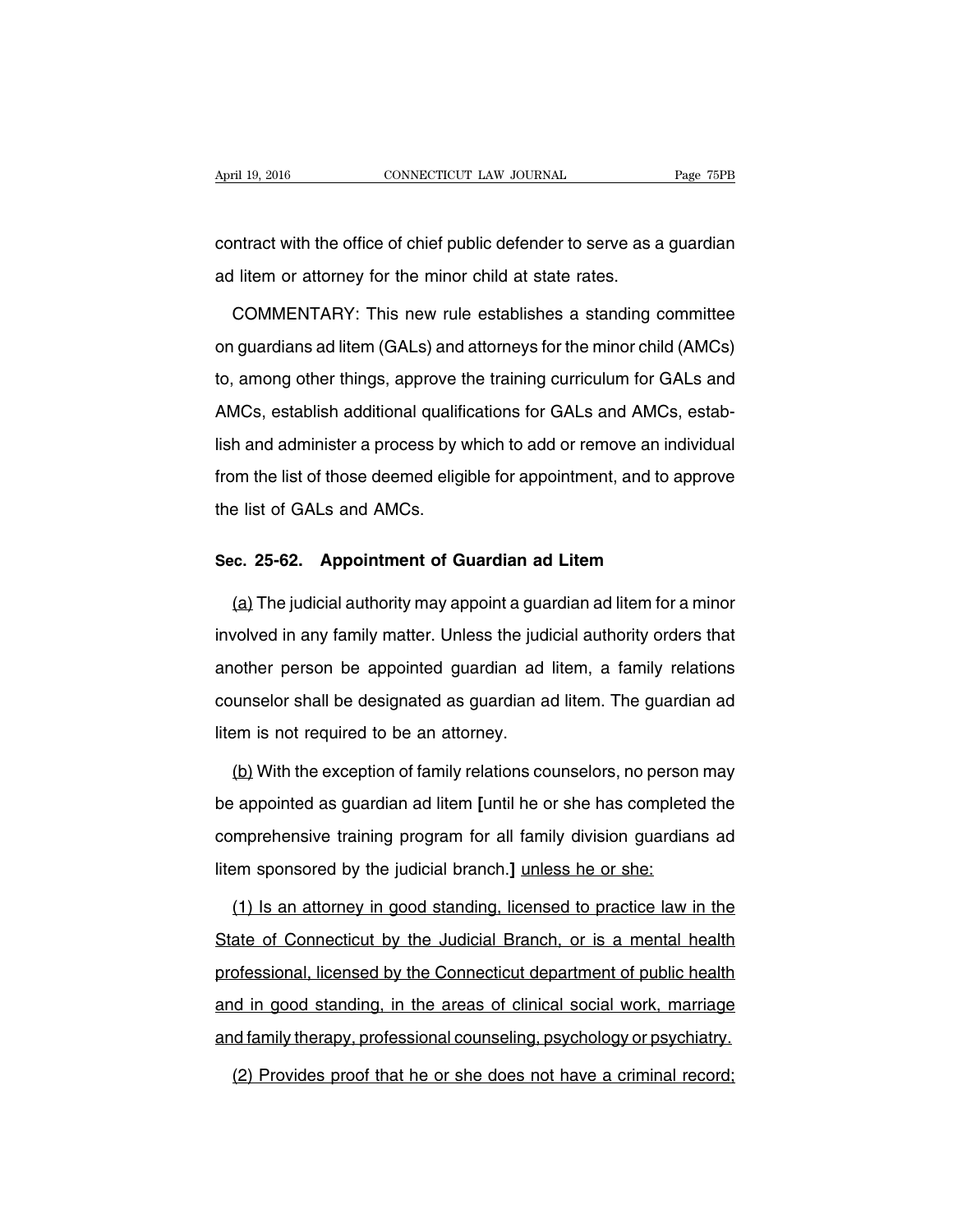(3) Provides proof that he or she does not appear on the department of children and families' central registry of child abuse and neglect;

(4) Completes a minimum of twenty hours of pre-service training as determined by the standing committee on guardians ad litem and attorneys for the minor child in family matters;

(5) Meets any additional qualifications established by the standing committee on guardians ad litem and attorneys for the minor child in family matters; and

(6) Applies, provides proof of the foregoing items and is approved as eligible to serve as a guardian ad litem by the standing committee on guardians ad litem and attorneys for the minor child in family matters.

(c) The status of all individuals deemed eligible to be appointed as a guardian ad litem in family matters shall be reviewed by the standing committee on guardians ad litem and attorneys for the minor child in family matters every three years. To maintain eligibility, individuals must:

(1) Certify that they have completed twelve hours of relevant training within the past three years, three hours of which must be in ethics;

(2) Disclose any changes to their criminal history;

(3) Certify that they do not appear on the department of children and families' central registry of child abuse and neglect; and

(4) Meet additional qualifications as determined by the standing committee on guardians ad litem and attorneys for the minor child in family matters.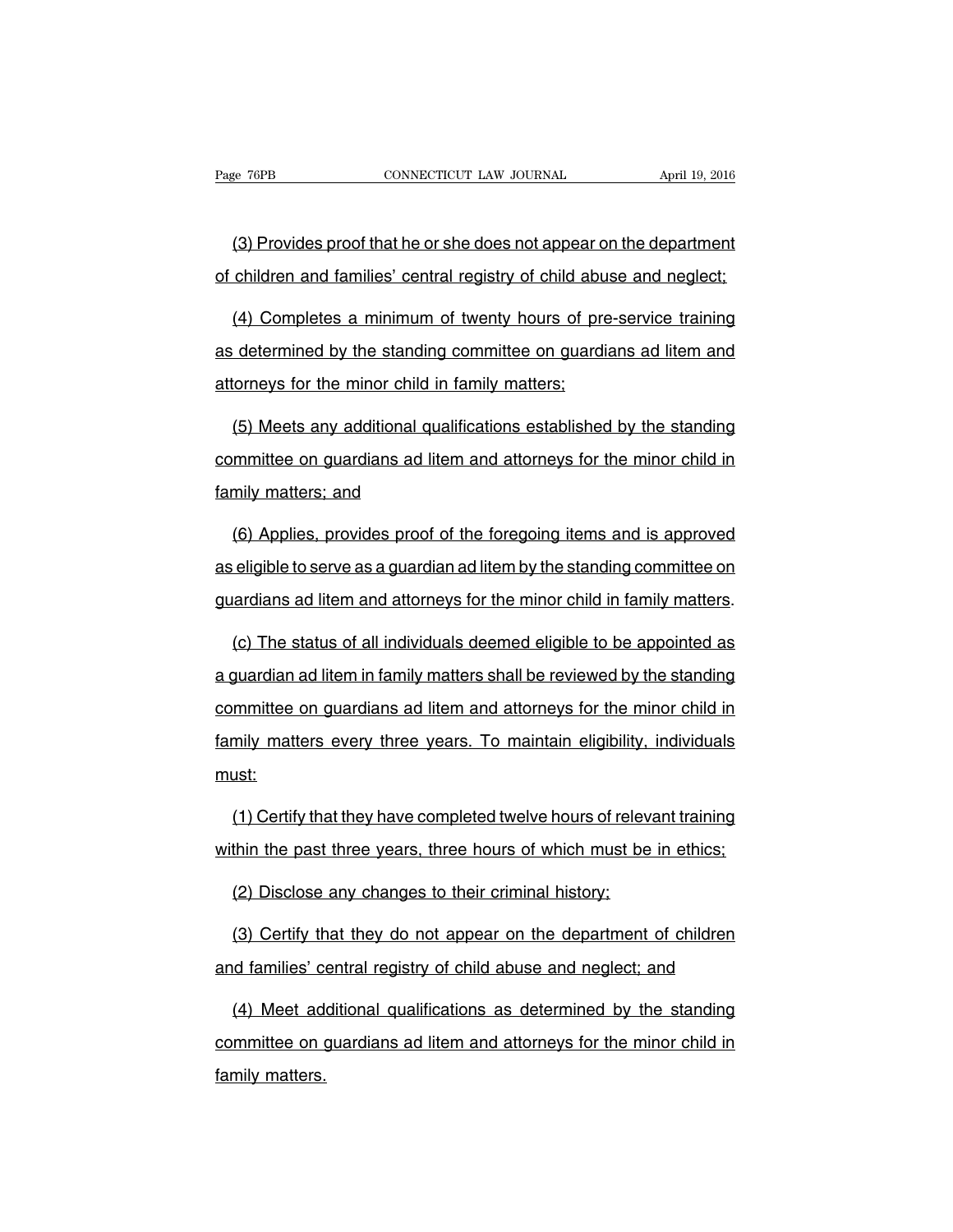(d) The judicial authority may order compensation for services rendered by a court-appointed guardian ad litem.

COMMENTARY: The changes to this rule sets out the minimum professional and other qualifications and continuing education requirements that an individual must possess and meet in order to be and remain eligible for appointment as a guardian ad litem.

### **Sec. 25-62A. Appointment of Attorney for the Minor Child**

(a) The judicial authority may appoint an attorney for **[**a**]** the minor child in any family matter.

(b) No person **[**shall**]** may be appointed as an attorney for **[**a**]** the minor child **[**until he or she has completed the comprehensive training program for all family division attorneys for minor children sponsored by the judicial branch. The judicial authority may order compensation for services rendered by an attorney for a minor child**]** unless he or she:

(1) Is an attorney in good standing, licensed to practice law in the state of Connecticut.

(2) Provides proof that he or she does not have a criminal record;

(3) Provides proof that he or she does not appear on the department of children and families' central registry of child abuse and neglect;

(4) Completes a minimum of twenty hours of pre-service training as determined by the standing committee on guardians ad litem and attorneys for the minor child in family matters;

(5) Meets any additional qualifications established by the standing committee on guardians ad litem and attorneys for the minor child in family matters; and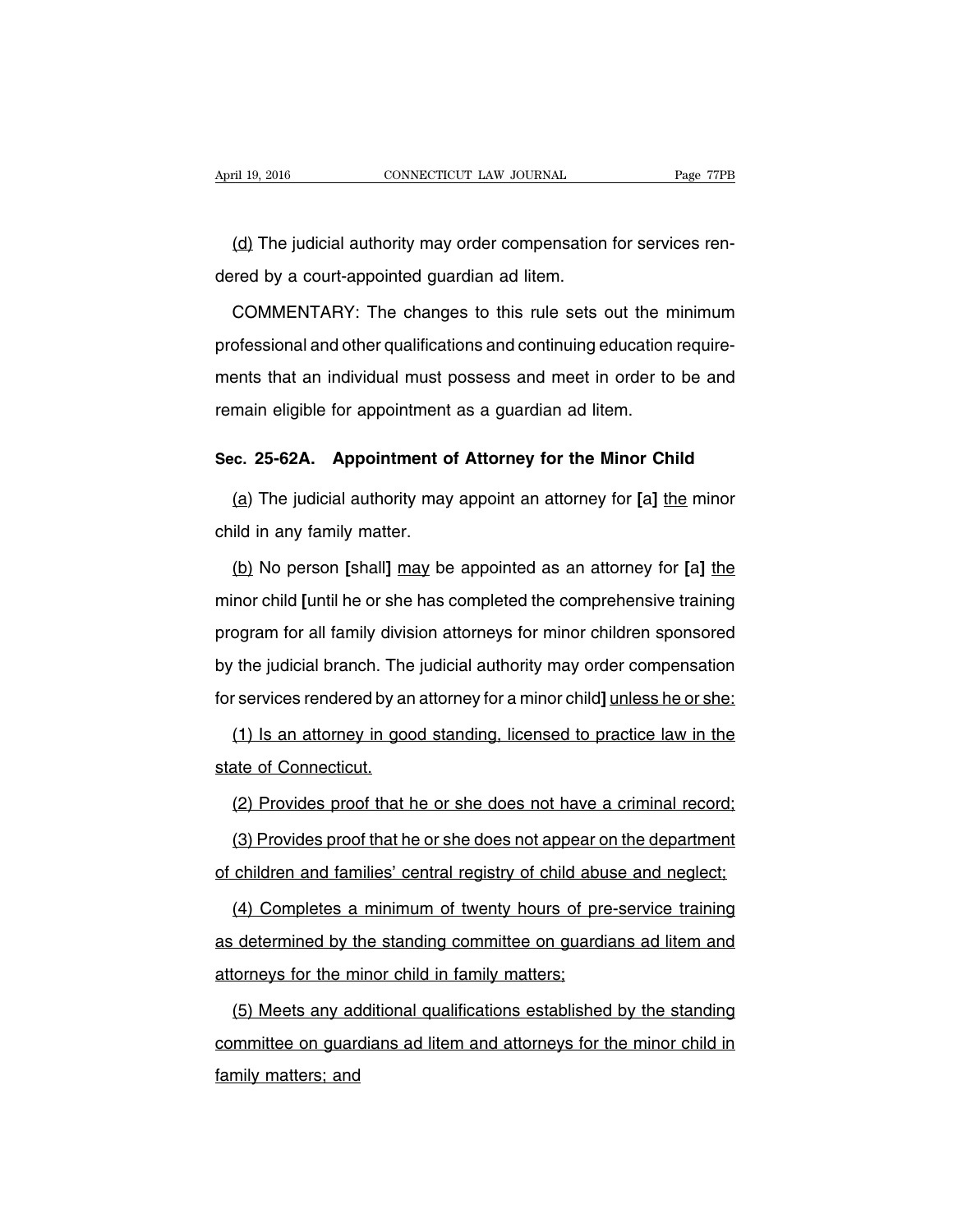(6) Applies, provides proof of the foregoing items and is approved as eligible to serve as an attorney for the minor child by the standing committee on guardians ad litem and attorneys for the minor child in family matters.

(c) The status of all individuals deemed eligible to be appointed as an attorney for the minor child in family matters shall be reviewed by the standing committee on guardians ad litem and attorneys for the minor child in family matters every three years.

To maintain eligibility, individuals must:

(1) Certify that they have completed twelve hours of relevant training within the past three years, three hours of which must be in ethics;

(2) Disclose any changes to their criminal history;

(3) Certify that they do not appear on the department of children and families' central registry of child abuse and neglect; and

(4) Meet additional qualifications as determined by the standing committee on guardians ad litem and attorneys for the minor child in family matters.

(d) The judicial authority may order compensation for services rendered by a court-appointed attorney for the minor child.

COMMENTARY: The change to this rule sets out the minimum professional and additional qualifications and continuing education requirements that an individual must possess and meet in order to be and remain eligible for appointment as an attorney for the minor child.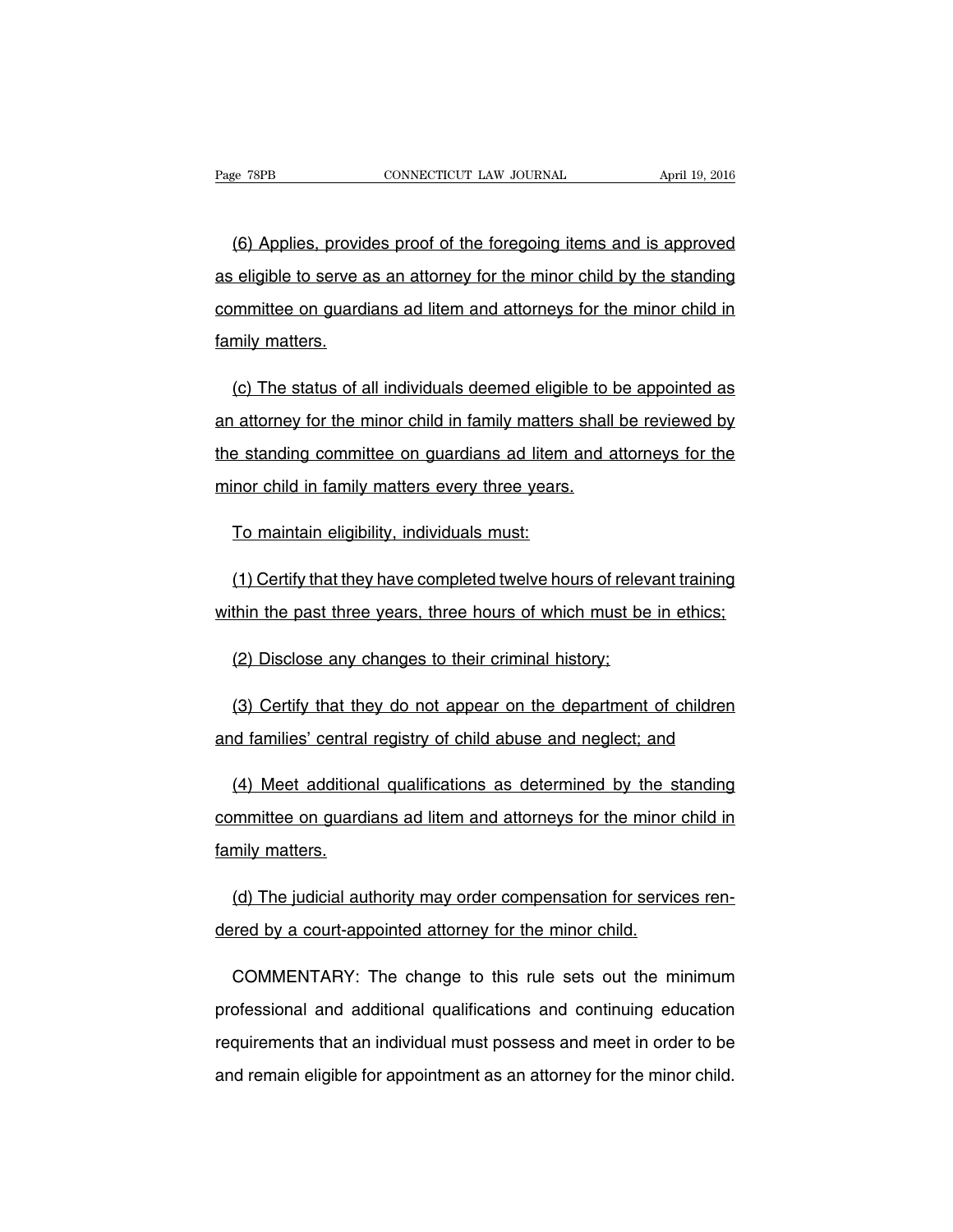### **PROPOSED AMENDMENTS TO THE FAMILY SUPPORT MAGISTRATE RULES**

## **(New) Sec. 25a-1A. Notice of IV-D Child Support Enforcement Services**

(a) In any IV-D support case as defined by General Statutes § 46b-231, the IV-D agency, or one of its cooperative agencies, shall file a notice, on a form prescribed by the office of the chief court administrator, that the parties or child are receiving child support enforcement services.

(b) Upon termination of child support enforcement services, the IV-D agency, or one of its cooperative agencies, shall file a notice, on a form prescribed by the office of the chief court administrator, that the IV-D support case is closed.

COMMENTARY: This rule is intended to inform the superior court in new or pending matters that the same parties or child are also receiving child support enforcement services.

### **PROPOSED AMENDMENTS TO THE JUVENILE RULES**

### **Sec. 35a-14. Motions for Review of Permanency Plan**

(a) Motions for review of the permanency plan shall be filed nine months after the placement of the child or youth in the custody of the commissioner of the department of children and families pursuant to a voluntary placement agreement, or removal of a child or youth pursuant to General Statutes § 17a-101g or an order of a court of competent jurisdiction, whichever is earlier. At the date custody is vested by order of a court of competent jurisdiction, or if no order of temporary custody is issued, at the date when commitment is ordered, the judicial authority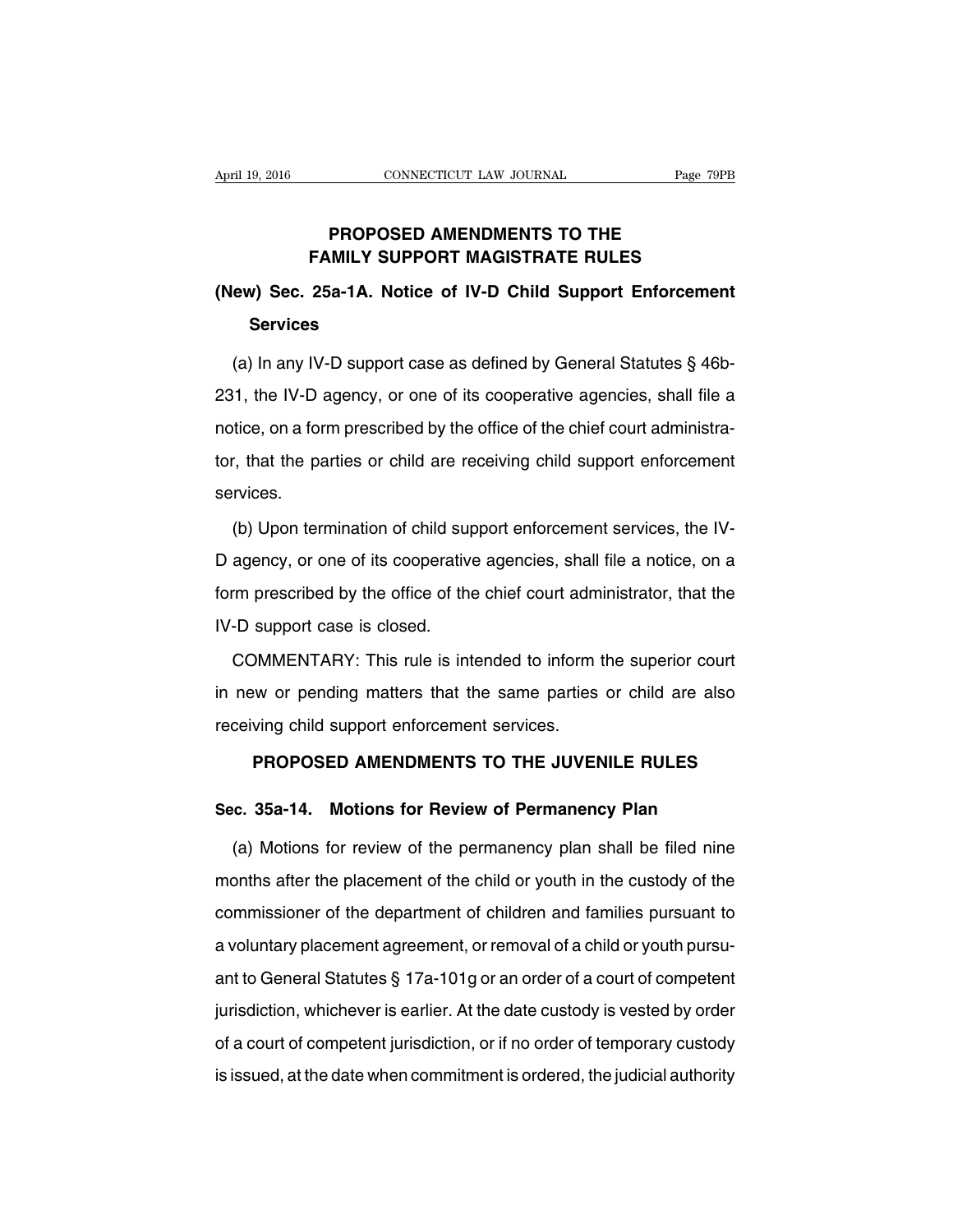shall set a date by which the subsequent motion for review of the permanency plan shall be filed. The commissioner of the department of children and families shall propose a permanency plan that conforms to the statutory requirements and shall provide a social study to support said plan. Nothing in this section shall preclude any party from filing a motion for revocation of commitment separate from a motion for review of permanency plan pursuant to General Statutes § 46b-129 (m) and subject to Section 35a-14A.

(b) At the time of the filing of a motion for review of permanency plan pursuant to subsection (a), the commissioner of the department of children and families shall also request a finding that it has made reasonable efforts to achieve the goal of the existing plan. The social study filed pursuant to subsection (a) shall include information indicating what efforts the commissioner has taken to achieve the goal of the existing plan.

(c) Once a motion for review of the permanency plan and requested findings regarding efforts to achieve the goal of the existing plan have been filed, the clerk of the court shall set a hearing not later than ninety days thereafter. The judicial authority shall provide notice to the child or youth, and the parent or guardian of such child or youth and any other party found entitled to such notice of the time and place of the court hearing on any such motion not less than fourteen days prior to such hearing. Any party who is in opposition to any such motion shall file a written objection and state with specificity the reasons therefor within thirty days after the filing of the commissioner of the department of children and families' motion for review of permanency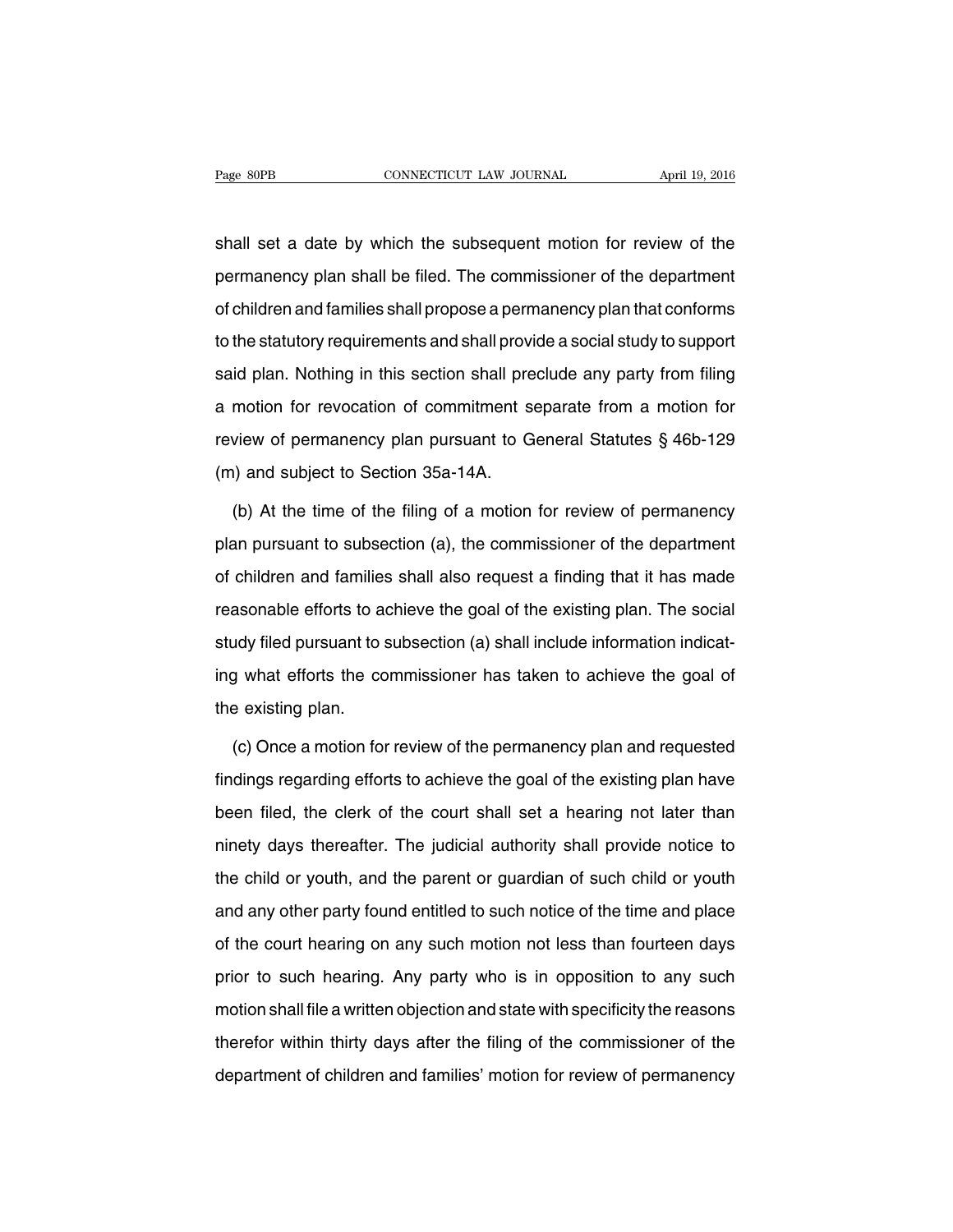plan and the objection shall be considered at the hearing. The judicial authority shall hold an evidentiary hearing in connection with any contested motion for review of the permanency plan. If there is no objection or motion for revocation filed, then the motion may be granted by the judicial authority at the date of said hearing.

(d) Whether to approve the permanency plan and to find that reasonable efforts to achieve the goal of the existing plan have been made are dispositional questions, based on the prior adjudication, and the judicial authority shall determine whether it is in the best interests of the child or youth to approve the permanency plan and to find that reasonable efforts to achieve the goal of the existing plan have been made upon a fair preponderance of the evidence. The commissioner of the department of children and families shall have the burden of proving that the proposed permanency plan is in the best interests of the child or youth and that it has made reasonable efforts to achieve the goal of the existing plan.

(e) At each hearing on a motion for review of permanency plan, the judicial authority shall (1) ask the child or youth about his or her desired permanency outcome, or if the child or youth is unavailable to appear at such hearing require the attorney for the child or youth to consult with the child or youth regarding the child's or youth's desired permanency outcome and report the same to the court, (2) review the status of the child[,] or youth, (3) review the progress being made to implement the permanency plan,  $(4)$  determine a timetable for attaining the permanency plan, (5) determine the services to be provided to the parent if the court approves a permanency plan of reunification and the timetable for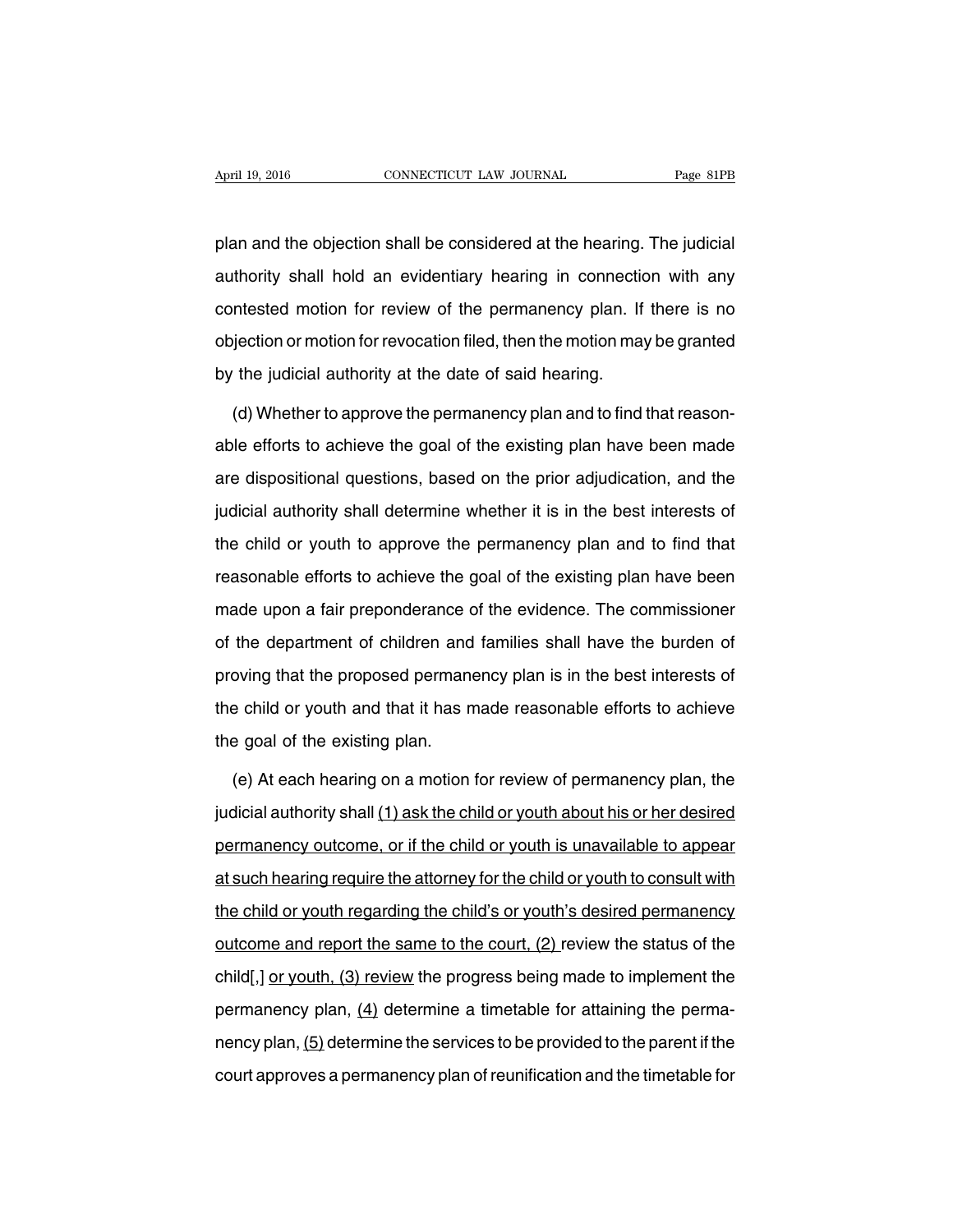such services, and (6) determine whether the commissioner of the department of children and families has made reasonable efforts to achieve the goal of the existing permanency plan. The judicial authority shall also determine whether the proposed goal of the permanency plan as set forth in General Statutes § 46b-129 (k) (2) is in the best interests of the child or youth by a fair preponderance of the evidence, taking into consideration the child's or youth's need for permanency. The child's or youth's health and safety shall be of paramount concern in formulating such plan. If a permanency plan is not approved by the judicial authority, it shall order the filing of a revised plan and set a hearing to review said revised plan within sixty days.

(f) As long as a child or youth remains in the custody of the commissioner of the department of children and families, the commissioner shall file a motion for review of permanency plan and for a finding regarding reasonable efforts to achieve the goal of the existing plan nine months after the prior permanency plan hearing. No later than twelve months after the prior permanency plan hearing, the judicial authority shall hold a subsequent permanency review hearing in accordance with this section.

(g) Whenever an approved permanency plan needs revision, the commissioner of the department of children and families shall file a motion for review of the revised permanency plan. The commissioner shall not be precluded from initiating a proceeding in the best interests of the child or youth considering the needs for safety and permanency.

(h) Where a petition for termination of parental rights is granted, the guardian or statutory parent of the child or youth shall report to the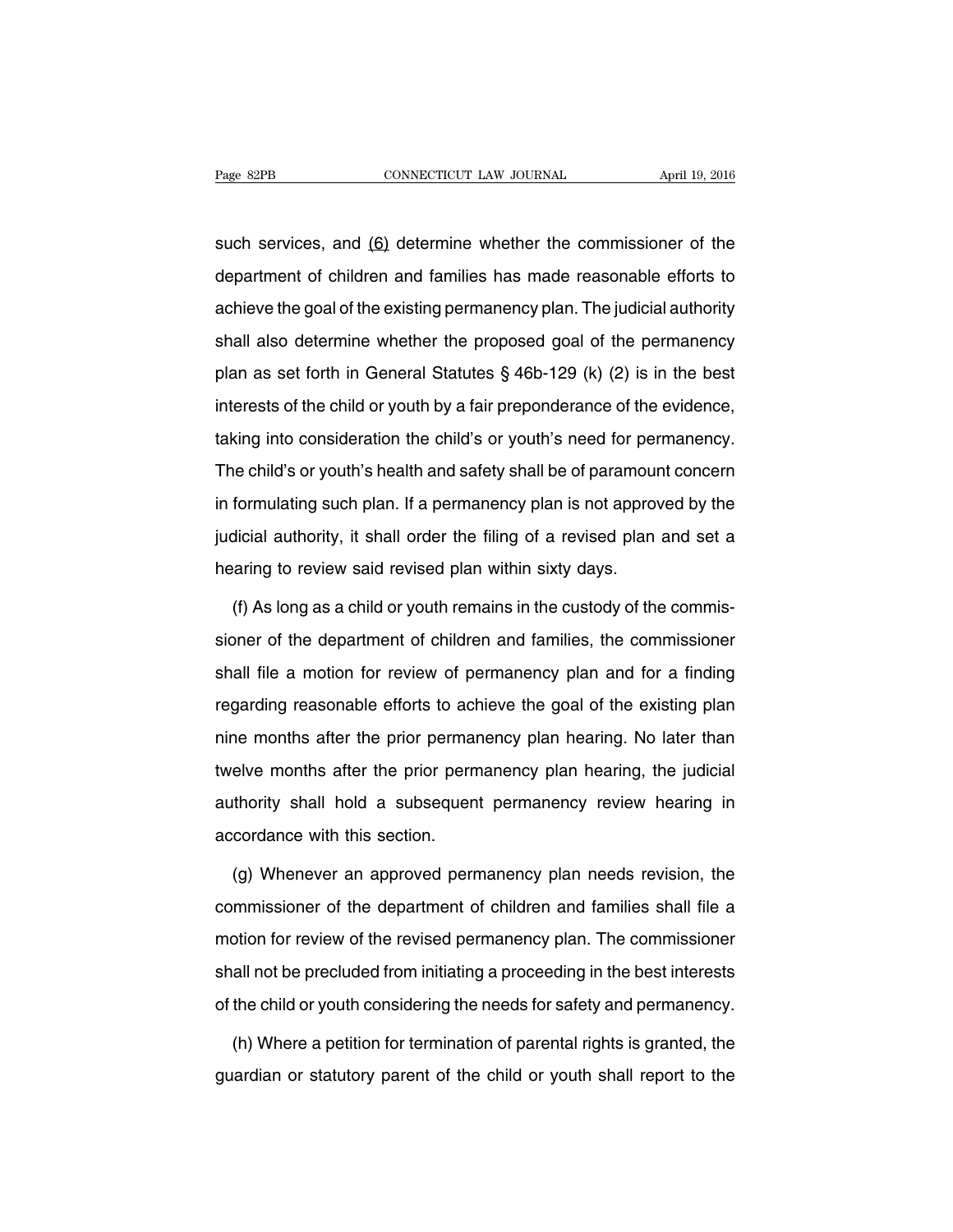judicial authority not later than thirty days after the date the judgment is entered on a permanency plan and on the status of the child or youth. At least every three months thereafter, such guardian or statutory parent shall make a report to the judicial authority on the implementation of the plan, or earlier if the plan changes before the elapse of three months. The judicial authority may convene a hearing upon the filing of a report and shall convene and conduct a permanency hearing for the purpose of reviewing the permanency plan for the child no more than twelve months from the date judgment is entered or from the date of the last permanency hearing held in accordance with General Statutes § 46b-129 (k), whichever is earlier, and at least once a year thereafter while the child or youth remains in the custody of the commissioner of the department of children and families. At each court hearing, the judicial authority shall make factual findings whether or not reasonable efforts to achieve the permanency plan or promote adoption have been made.

COMMENTARY: The proposed revisions are consistent with No. 15-199, § 3, of the 2015 Public Acts, which amended General Statutes § 46b-129 (k).

# **Sec. 35a-19. Transfer from Probate Court of Petitions for Removal of Parent as Guardian or Termination of Parental Rights**

(a) When a contested application for removal of parent as guardian or petition for termination of parental rights or application to commit a child or youth to a hospital for the mentally ill has been transferred from the court of probate to the superior court, the superior court clerk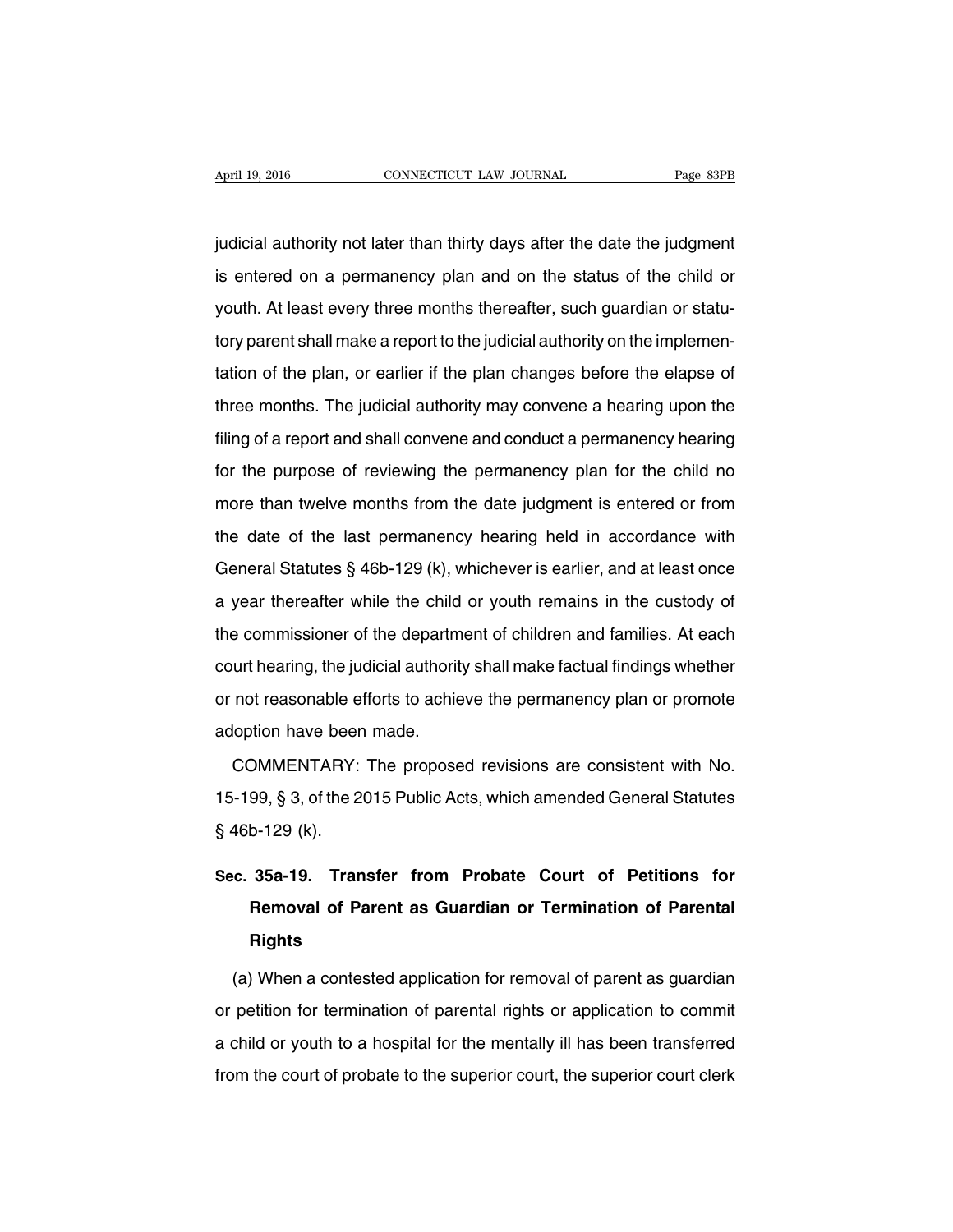shall transmit to the probate court from which the transfer was made a copy of any orders or decrees thereafter rendered, including orders regarding reinstatement pursuant to General Statutes § 45a-611 and visitation pursuant to General Statutes § 45a-612, and a copy of any appeal of a superior court decision in the matter.

(b) The date of receipt by the superior court of a transferred petition shall be the filing date for determining initial hearing dates in the superior court. The date of receipt by the superior court of any court of probate issued ex parte order of temporary custody not heard by that court shall be the issuance date in the superior court.

(c) **[**Any appearance filed for any party in the court of probate shall continue in the superior court until a motion to withdraw is filed by counsel and granted by the court of probate or the superior court or another counsel files an ''in lieu of'' appearance on behalf of the party. Counsel previously appointed by the court of probate for indigent parties or for the minor child(ren) and paid by probate court administration who remain on the case in superior court shall be paid by the Public Defender Services Commission at the rate of pay established by the commission. If a motion to withdraw is filed and granted and the party represented is indigent or is the child subject to the proceedings, new counsel shall be assigned and paid by the Public Defender Services Commission.**]** Any appearance filed for any party in the Probate Court shall continue in the superior court for juvenile matters unless (1) a motion to withdraw is filed in the Probate Court within five days of the filing of the motion to transfer, and the motion to withdraw is granted by the Probate Court, (2) a motion to withdraw is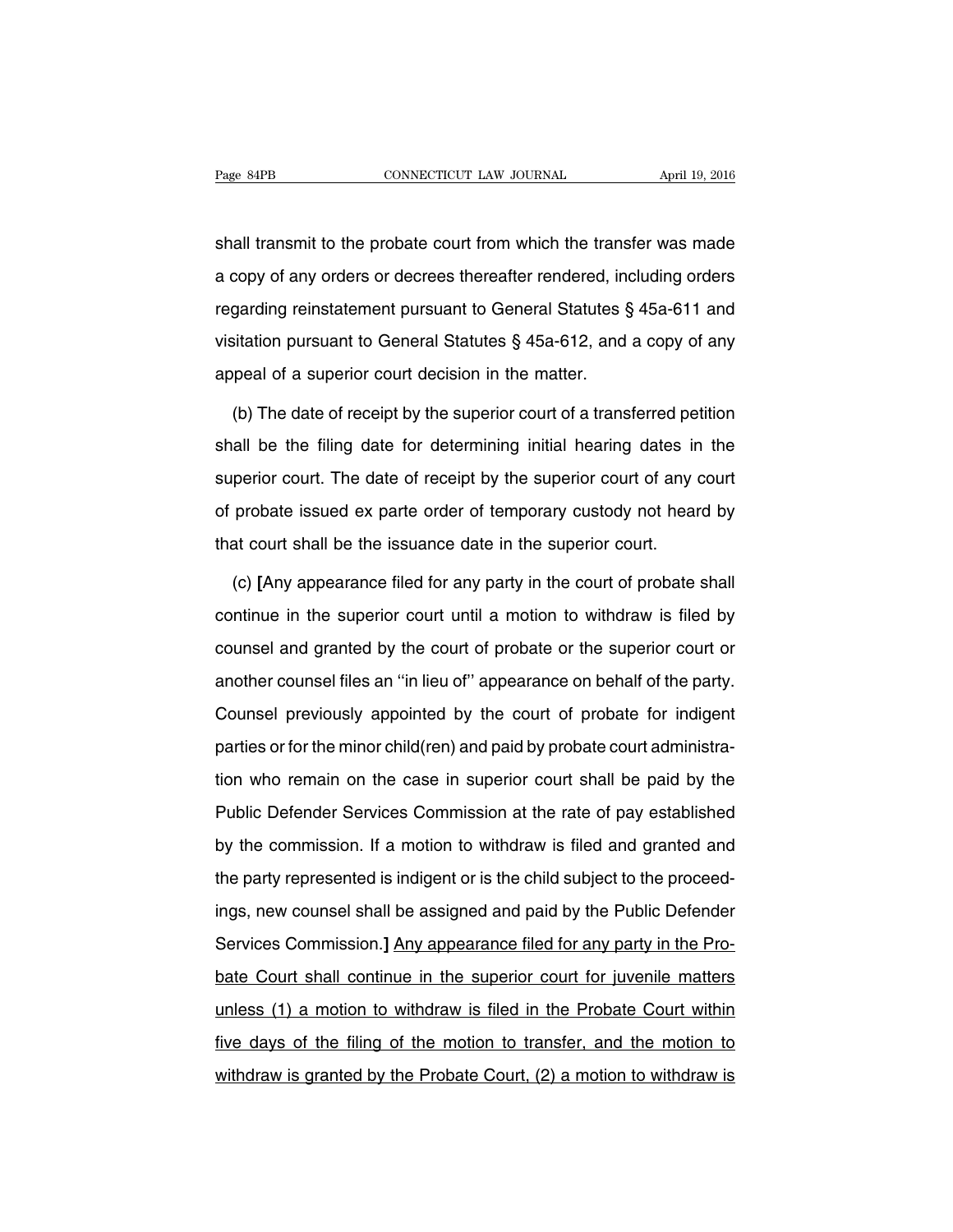filed by such party's counsel and granted by the superior court for juvenile matters, or (3) another counsel files an ''in lieu of'' appearance on behalf of the party. If the party represented is indigent or is the child subject to the proceedings, new counsel shall be assigned from the list of public defender services assigned counsel and shall be paid by the public defender services commission. The superior court for juvenile matters may request that the division of public defender services contract with probate counsel for representation if continued representation would be in the best interest of the client. Counsel for indigent parties or minor children appointed by the Probate Court who remain on the case in superior court for juvenile matters shall be paid by the public defender services commission according to its policies at the rate of pay established by the commission.

(d) (1) The superior court clerk shall notify appearing parties in applications for removal of guardian by mail of the date of the initial hearing which shall be held not more than thirty days from the date of receipt of the transferred application. Not less than ten days before the initial hearing, the superior court clerk shall cause a copy of the transfer order and probate petition for removal of guardian and an advisement of rights notice to be served on any nonappearing party or any party not served within the last twelve months with an accompanying order of notice and summons to appear at an initial hearing.

(2) Not less than ten days before the date of the initial hearing, the superior court clerk shall cause a copy of the transfer order and probate petition for termination of parental rights and an advisement of rights notice to be served on all parties, regardless of prior service, with an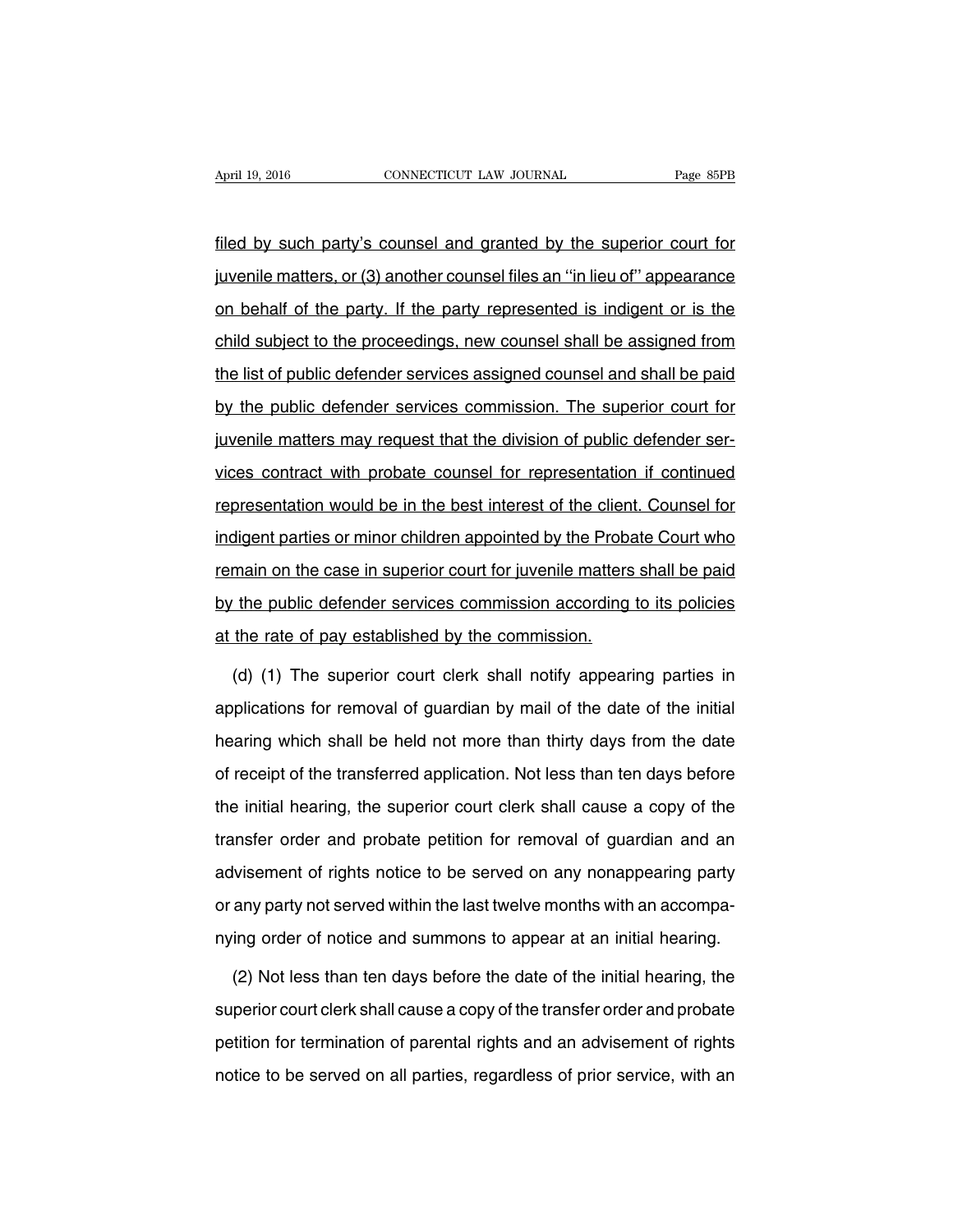accompanying order of notice and summons to appear at an initial hearing which shall be held not more than thirty days from the date of receipt of the petition except in the case of a petition for termination of parental rights based on consent which shall be held not more than twenty days after the filing of the petition.

(3) The superior court clerk shall mail notice of the initial hearing date for all transferred petitions to all counsel of record and to the commissioner of the department of children and families or to any other agency which has been ordered by the probate court to conduct an investigation pursuant to General Statutes § 45a-619. The commissioner of the department of children and families or any other investigating agency will be notified of the need to have a representative present at the initial hearing.

COMMENTARY: The proposed revision is consistent with No. 15- 199, § 20, of the 2015 Public Acts.

### **PROPOSED AMENDMENTS TO THE CRIMINAL RULES**

### **Sec. 43-29. Revocation of Probation**

In cases where the revocation of probation is based upon a conviction for a new offense and the defendant is before the court or is being held in custody pursuant to that conviction, the revocation proceeding may be initiated by a motion to the court by a probation officer and a copy thereof shall be delivered personally to the defendant. All other proceedings for revocation of probation shall be initiated by an arrest warrant supported by an affidavit or by testimony under oath showing probable cause to believe that the defendant has violated any of the conditions of the defendant's probation or his or her conditional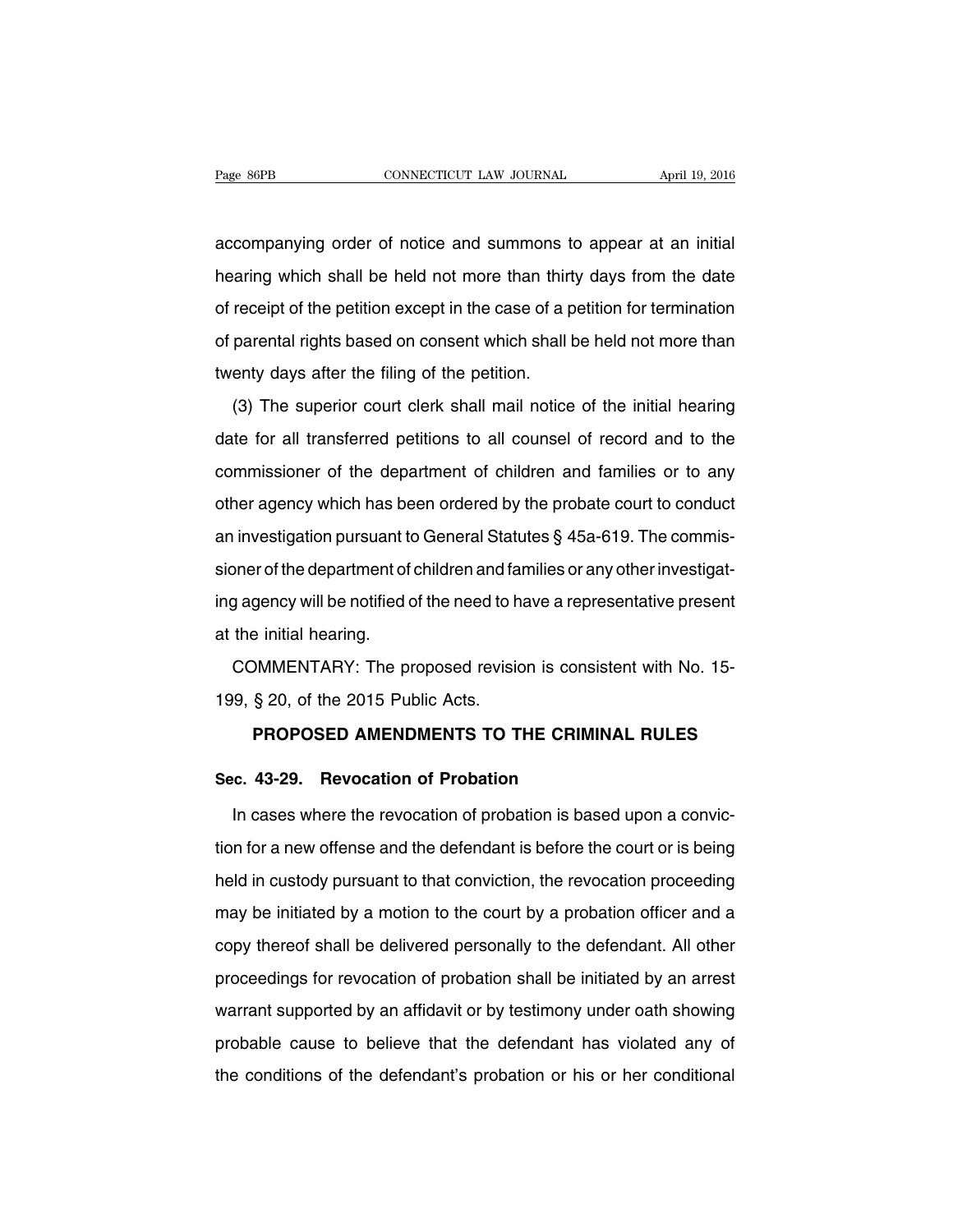discharge or by a written notice to appear to answer to the charge of such violation, which notice, signed by a judge of the superior court, shall be personally served upon the defendant by a probation officer and contain a statement of the alleged violation. All proceedings thereafter shall be in accordance with the provisions of Sections 3-6, 3-9 and 37- 1 through 38-23. At the revocation hearing, the prosecuting authority and the defendant may offer evidence and cross-examine witnesses. If the defendant admits the violation or the judicial authority finds from the evidence that the defendant committed the violation, the judicial authority may make any disposition authorized by law. The filing of a motion to revoke probation, issuance of an arrest warrant or service of a notice to appear, **[**under this section**]** shall interrupt the period of the sentence as of the date of the filing of the motion, signing of the arrest warrant by the judicial authority or service of the notice to appear, until a final determination as to the revocation has been made by the judicial authority.

COMMENTARY: The changes to this section bring it into conformance with General Statutes § 53a-31 (b).

### **Sec. 44-10A. —Where Presence of Defendant May Be by Means of an Interactive Audiovisual Device**

(a) Unless otherwise ordered by the judicial authority, and in the discretion of the judicial authority, a defendant may be present by means of an interactive audiovisual device for the following proceedings:

(1) Hearings concerning indigency pursuant to General Statutes § 52-259b;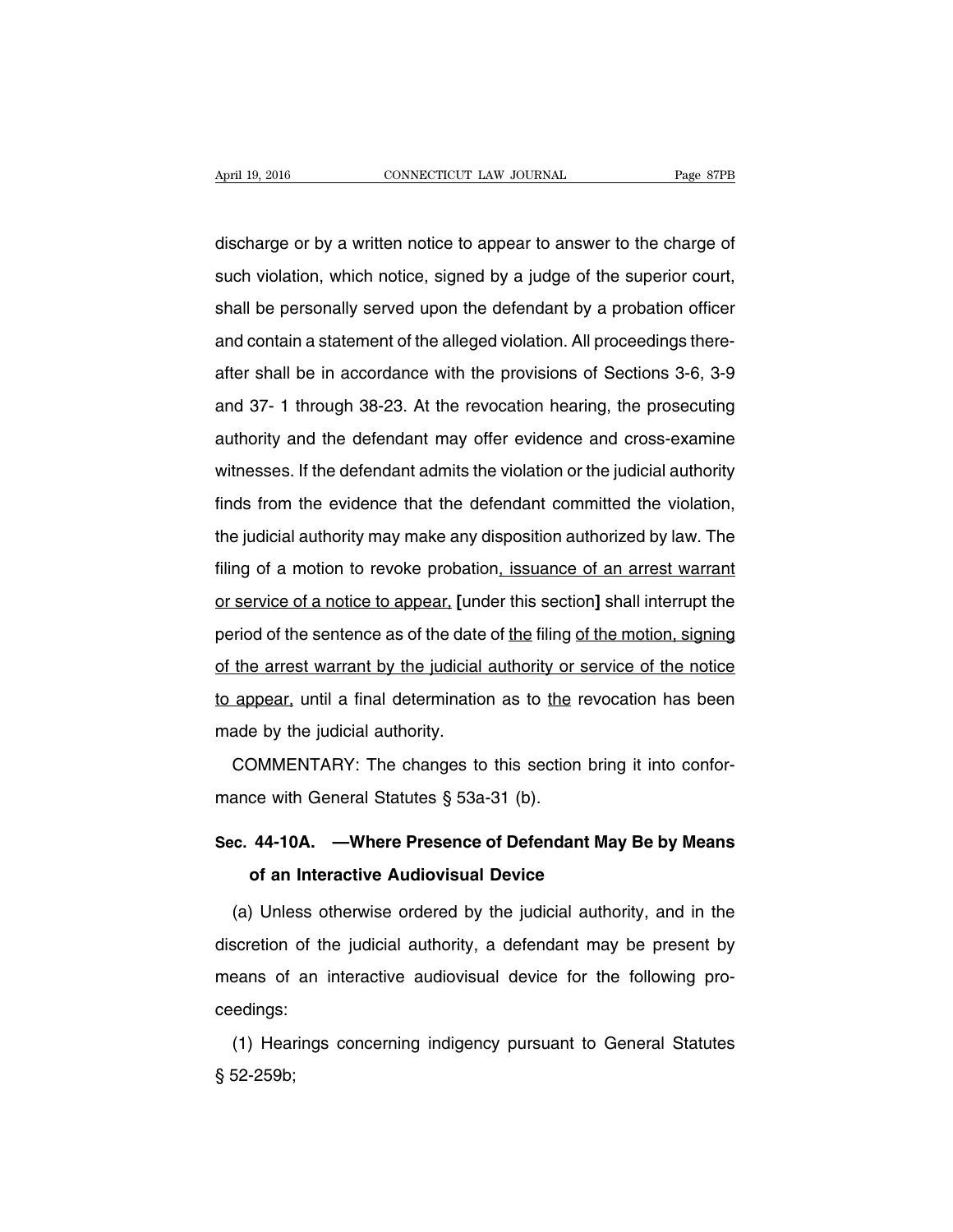(2) Hearings concerning asset forfeiture, unless the testimony of witnesses is required;

(3) Hearings regarding seized property, unless the testimony of witnesses is required;

(4) With the defendant's consent, bail modification hearings pursuant to Section 38-14;

(5) Sentence review hearings pursuant to General Statutes § 51- 195;

(6) **[**With the consent of counsel**]** P**[**p**]**roceedings under General Statutes § 54-56d (k) if the evaluation under General Statutes § 54- 56d (j) concludes that the defendant is not competent but is restorable and neither the state nor the defendant intends to contest that conclusion;

(7) Arraignments, provided that counsel for the defendant has been given the opportunity to meet with the defendant prior to the arraignment;

**[**7**]**(8) Adisposition conference held in the judicial district court pursuant to the provisions of Sections 39-11 through 39-17 when it is not reasonably anticipated that an offer for the final disposition of the case will be accepted or rejected upon the conclusion of the conference; **[**and**]**

**[**8**]**(9) With the consent of counsel a disposition conference held in the geographical area court pursuant to the provisions of Sections 39- 11 through 39-17 when it is not reasonably anticipated that an offer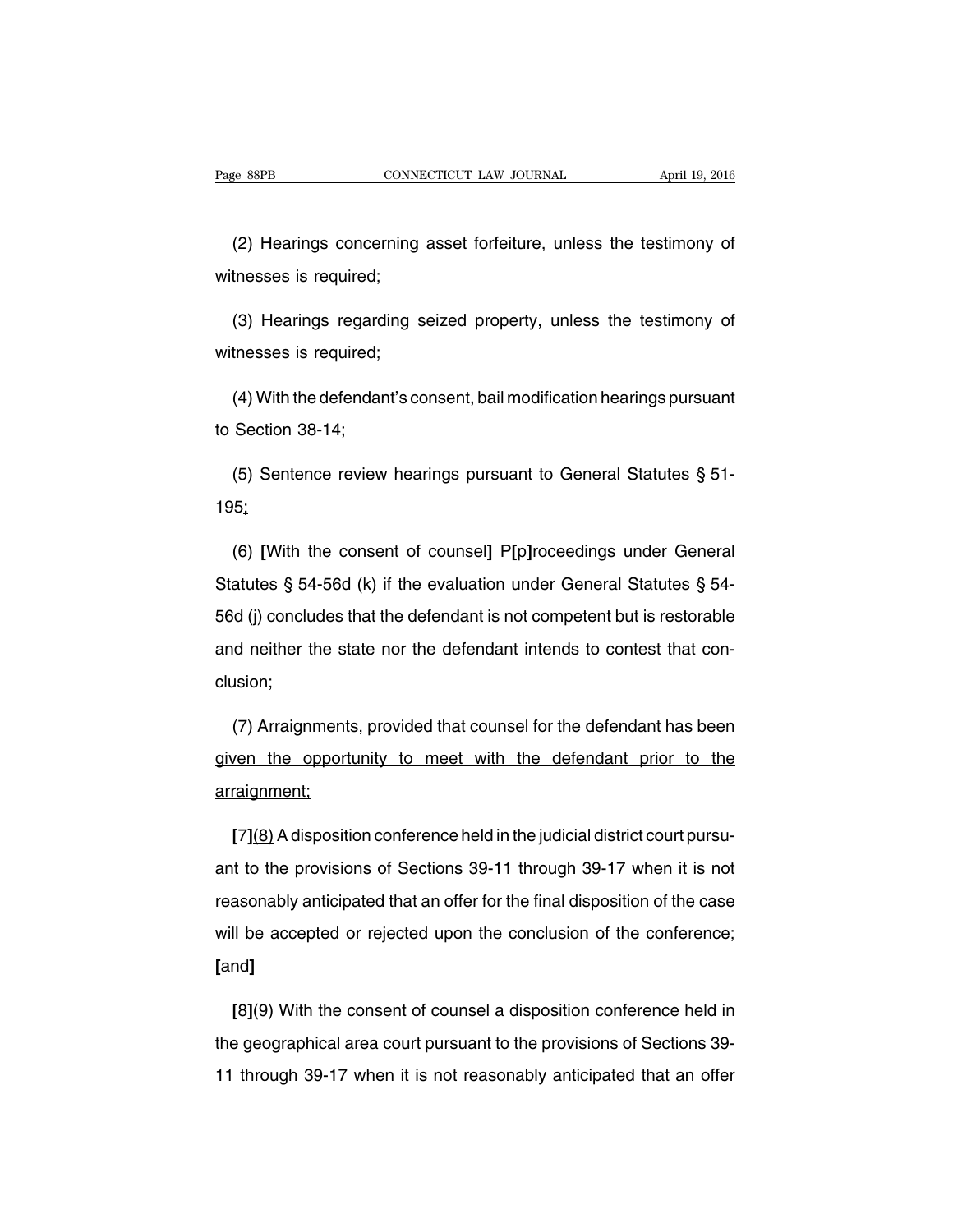for the final disposition of the case will be accepted or rejected upon the conclusion of the conference;

(10) The first scheduled court appearance of the defendant in the judicial district court following the transfer of the case from the geographical area court;

(11) Hearings regarding motions to correct illegal sentence; and

(12) Hearings regarding motions for sentence modification.

(b) Such audiovisual device must operate so that the defendant, his or her attorney, if any, and the judicial authority can see and communicate with each other simultaneously. In addition, a procedure by which the defendant and his or her attorney can confer in private must be provided.

(c) Unless otherwise required by law or ordered by the judicial authority, prior to any proceeding in which a person appears by means of an interactive audiovisual device, copies of all documents which may be offered at the proceeding shall be provided to all counsel and self-represented parties in advance of the proceeding.

(d) Nothing contained in this section shall be construed to establish a right for any person to appear by means of an interactive audiovisual device.

COMMENTARY: The changes to this section identify additional proceedings where the presence of the defendant may be by means of an interactive audiovisual device.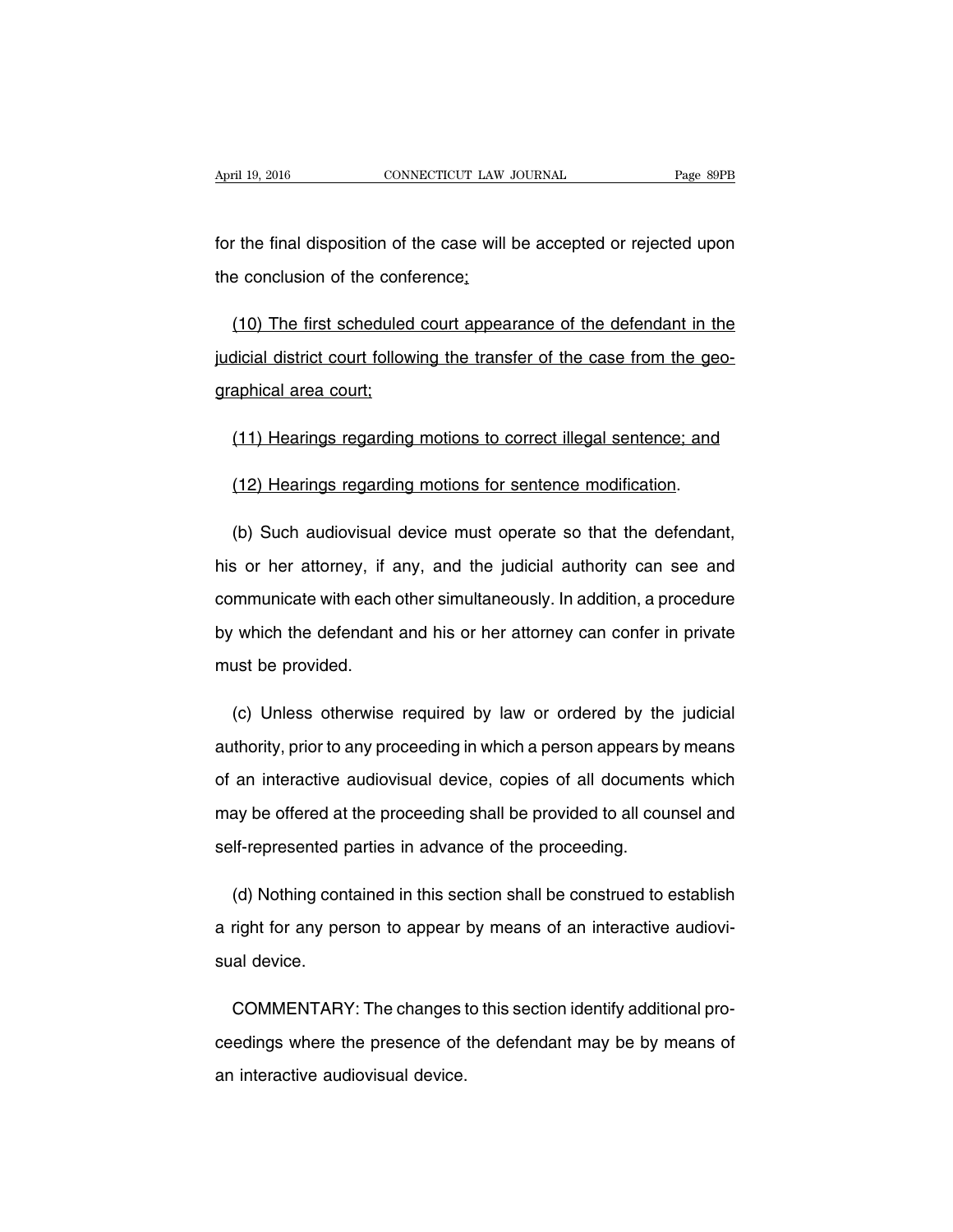### **PROPOSED AMENDMENTS TO THE PRACTICE BOOK FORMS** Form 201

#### **Plaintiff's Interrogatories**

| No. CV-     | : SUPERIOR COURT       |
|-------------|------------------------|
| (Plaintiff) | : JUDICIAL DISTRICT OF |
| VS.         | : AT                   |
| (Defendant) | $\therefore$ (Date)    |

The undersigned, on behalf of the Plaintiff, hereby propounds the following interrogatories to be answered by the Defendant, \_\_\_\_\_\_\_\_\_\_\_\_\_\_, under oath, within thirty (30) days of the filing hereof in compliance with Practice Book Section 13-2.

Definition: ''You'' shall mean the Defendant to whom these interrogatories are directed except that if that Defendant has been sued as the representative of the estate of a decedent, ward, or incapable person, ''you'' shall also refer to the Defendant's decedent, ward or incapable person unless the context of an interrogatory clearly indicates otherwise.

In answering these interrogatories, the Defendant(s) is (are) required to provide all information within their knowledge, possession or power. If an interrogatory has subparts, answer each subpart separately and in full and do not limit the answer to the interrogatory as a whole. If any interrogatories cannot be answered in full, answer to the extent possible.

(1) State the following:

(a) your full name and any other name(s) by which you have been known;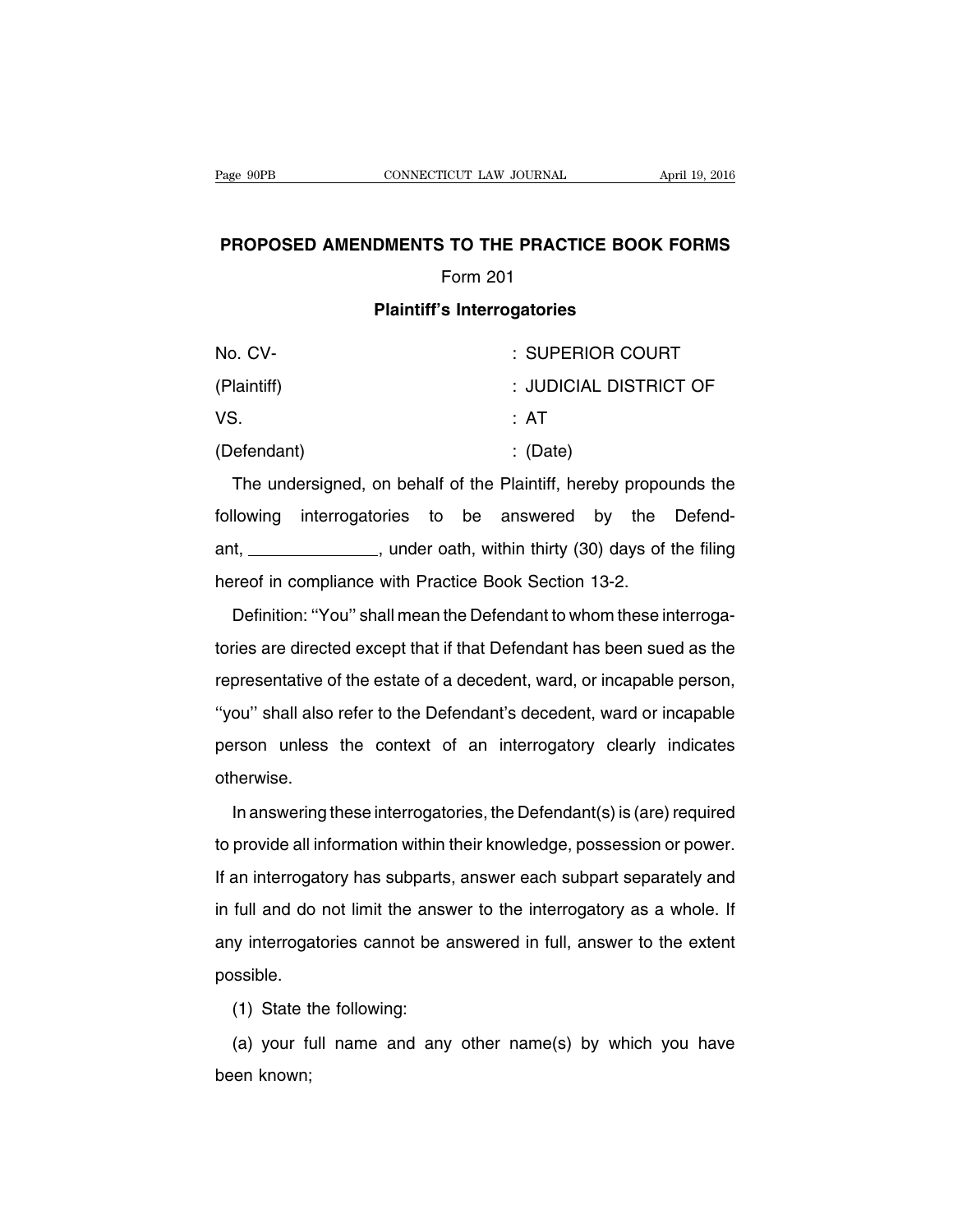(b) your date of birth;

(c) your motor vehicle operator's license number;

(d) your home address;

(e) your business address;

(f) if you were not the owner of the subject vehicle, the name and address of the owner or lessor of the subject vehicle on the date of the alleged occurrence.

(2) Have you made any statements, as defined in Practice Book Section 13-1, to any person regarding any of the incidents alleged in the Complaint?

COMMENT:

This interrogatory is intended to include party statements made to a representative of an insurance company prior to involvement of defense counsel.

(3) If the answer to Interrogatory #2 is affirmative, state:

(a) the name and address of the person or persons to whom such statements were made;

(b) the date on which such statements were made;

(c) the form of the statement (i.e., whether written, made by recording device or recorded by a stenographer, etc.);

(d) the name and address of each person having custody, or a copy or copies of each statement.

(4) State the names and addresses of all persons known to you who were present at the time of the incident alleged in the Complaint or who observed or witnessed all or part of the incident.

(5) As to each individual named in response to Interrogatory #4, state whether to your knowledge, or the knowledge of your attorney, such individual has given any statement or statements as defined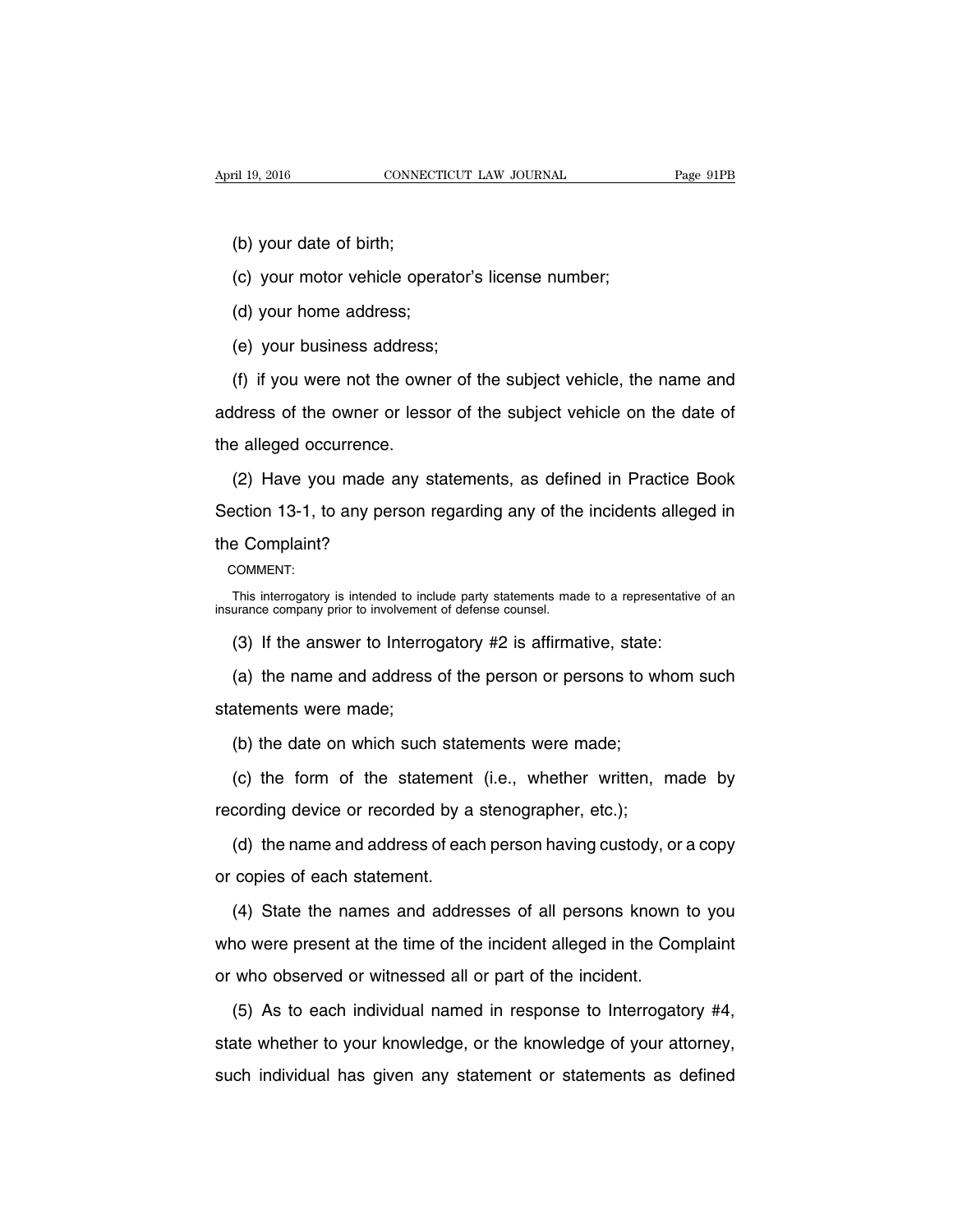in Practice Book Section 13-1 concerning the subject matter of the Complaint in this lawsuit. If your answer to this interrogatory is affirmative, state also:

(a) the date on which the statement or statements were taken;

(b) the names and addresses of the person or persons who took such statement or statements;

(c) the names and addresses of any person or persons present when such statement or statements were taken;

(d) whether such statement or statements were written, made by recording device or taken by court reporter or stenographer;

(e) the names and addresses of any person or persons having custody or a copy or copies or such statement or statements.

(6) Are you aware of any photographs or any recordings by film, video, audio or any other digital or electronic means depicting the **[**accident scene,**]** incident alleged in the Complaint, the scene of the incident, any vehicle involved in the incident alleged in the Complaint, or any condition or injury alleged to have been caused by the incident alleged in the Complaint? If so, for each set of photographs taken of each such subject by each photographer, please state:

(a) the name and address of the photographer, other than an expert who will not testify at trial;

(b) the dates on which such photographs were taken or such recordings were obtained or prepared;

(c) the subject (e.g., ''Plaintiff's vehicle,'' ''scene,'' etc.);

(d) the number of photographs**[**.**]** or recordings;

(e) the nature of the recording (e.g., film, video, audio, etc.).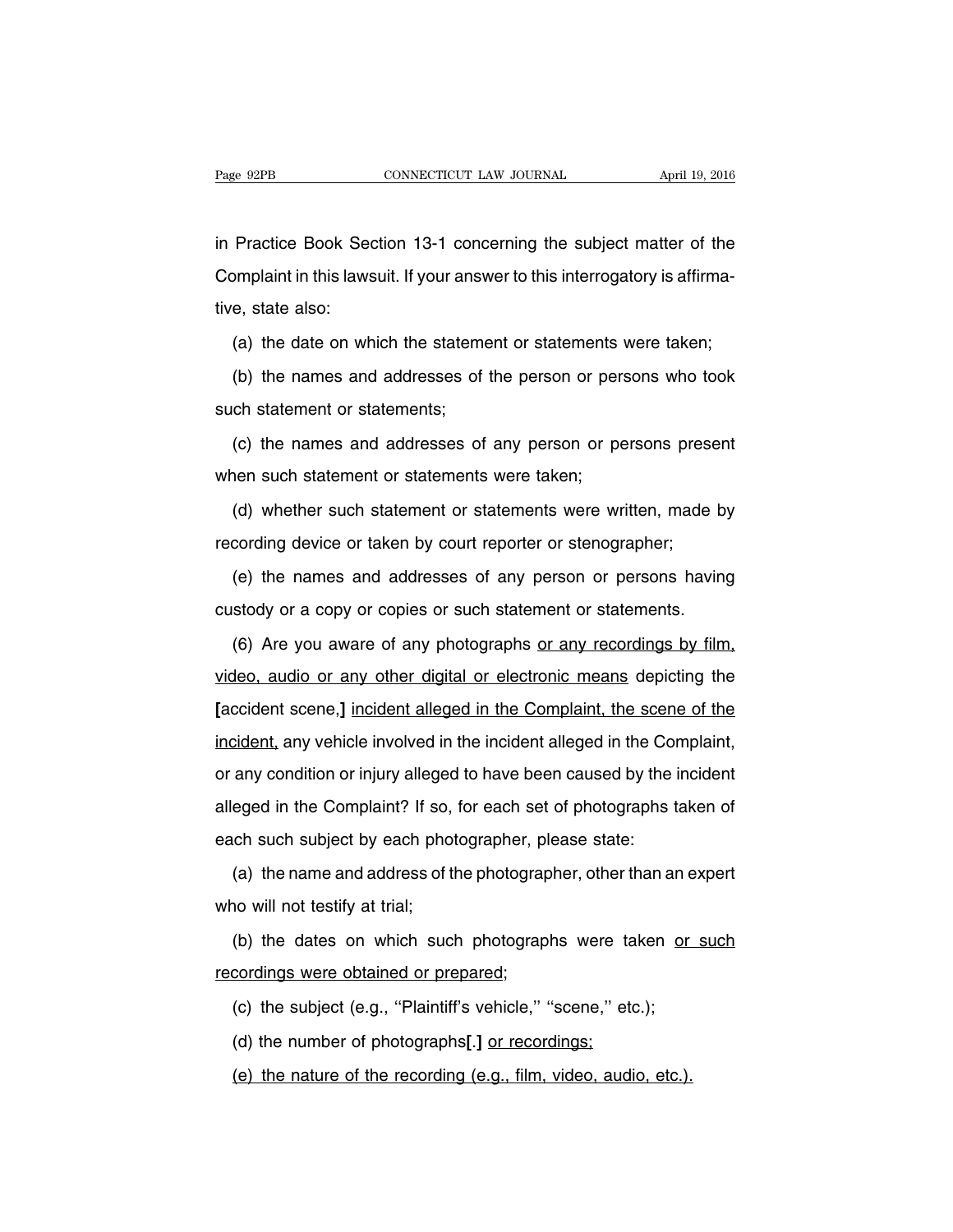(7) If, at the time of the incident alleged in the Complaint, you were covered by an insurance policy under which an insurer may be liable to satisfy part or all of a judgment or reimburse you for payments to satisfy part or all of a judgment, state the following:

(a) the name(s) and address(es) of the insured(s);

(b) the amount of coverage under each insurance policy;

(c) the name(s) and address(es) of said insurer(s).

(8) If at the time of the incident which is the subject of this lawsuit you were protected against the type of risk which is the subject of this lawsuit by excess umbrella insurance, or any other insurance, state:

(a) the name(s) and address(es) of the named insured;

(b) the amount of coverage effective at this time;

(c) the name(s) and address(es) of said insurer(s).

(9) State whether any insurer, as described in Interrogatories #7 and #8 above, has disclaimed/reserved its duty to indemnify any insured or any other person protected by said policy.

(10) If applicable, describe in detail the damage to your vehicle.

(11) If applicable, please state the name and address of an appraiser or firm which appraised or repaired the damage to the vehicle owned or operated by you.

(12) If any of the Defendants are deceased, please state the date and place of death, whether an estate has been created, and the name and address of the legal representative thereof.

(13) If any of the Defendants is a business entity that has changed its name or status as a business entity (whether by dissolution, merger, acquisition, name change, or in any other manner) since the date of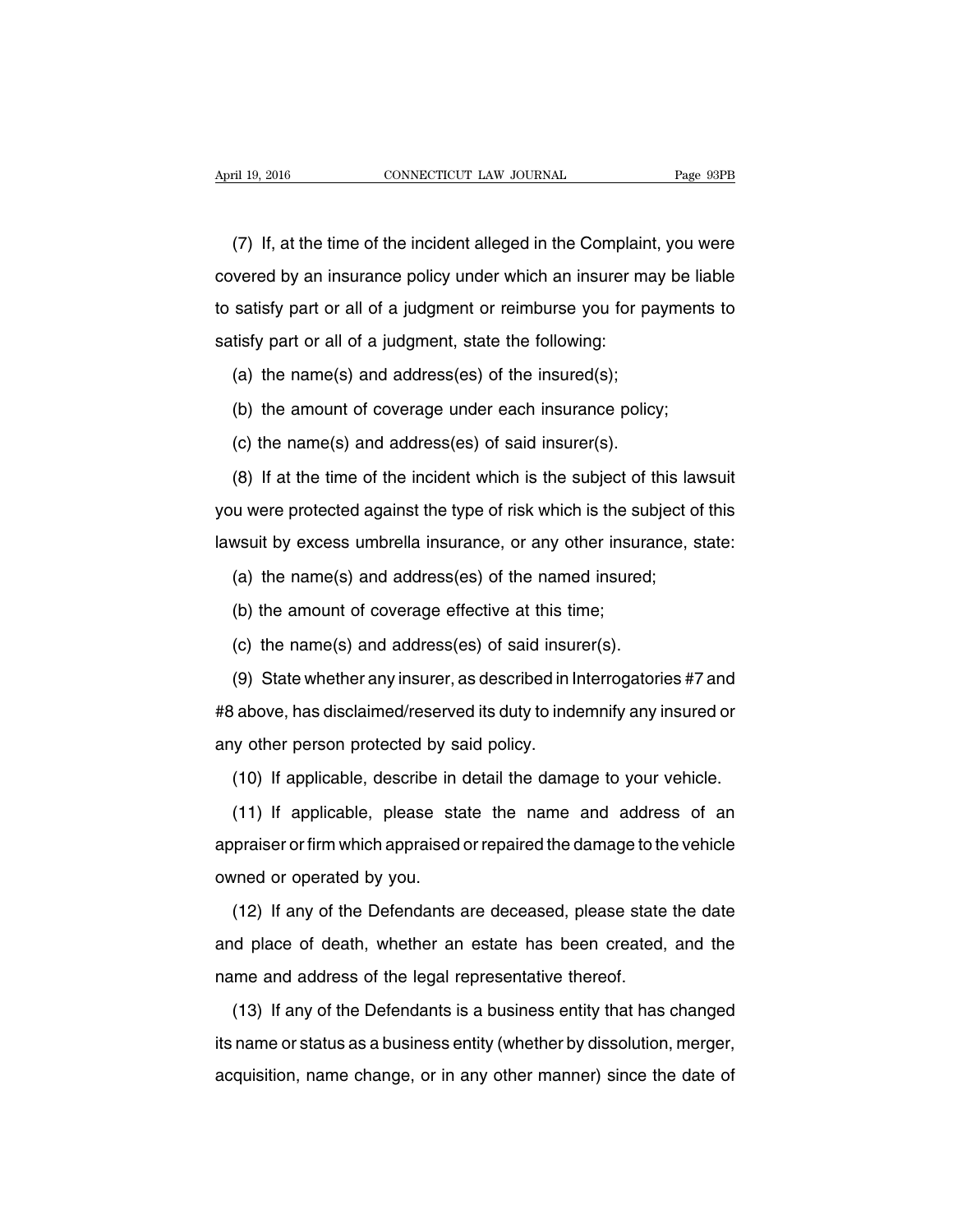the incident alleged in the Complaint, please identify such Defendant, state the date of the change, and describe the change.

(14) If you were the operator of any motor vehicle involved in the incident that is the subject of this action, please state whether, at the time of the incident, you were operating that vehicle in the course of your employment with any person or legal entity not named as a party to this lawsuit, and, if so, state the full name and address of that person or entity.

(15) If you were the operator of any motor vehicle involved in the incident that is the subject of this action, please state whether you consumed or used any alcoholic beverages, drugs or medications within the eight (8) hours next preceding the time of the incident alleged in the Complaint and, if so, indicate what you consumed or used, how much you consumed, and when.

(16) Please state whether, within eight (8) hours after the incident alleged in the Complaint, any testing was performed to determine the presence of alcohol, drugs or other medications in your blood, and, if so, state:

(a) the name and address of the hospital, person or entity performing such test or screen;

(b) the date and time;

(c) the results.

(17) Please identify surveillance material discoverable under Practice Book Section 13-3 (c), by stating the name and address of any person who obtained or prepared any and all recordings by film, photograph, videotape, audiotape, or any other digital or electronic means,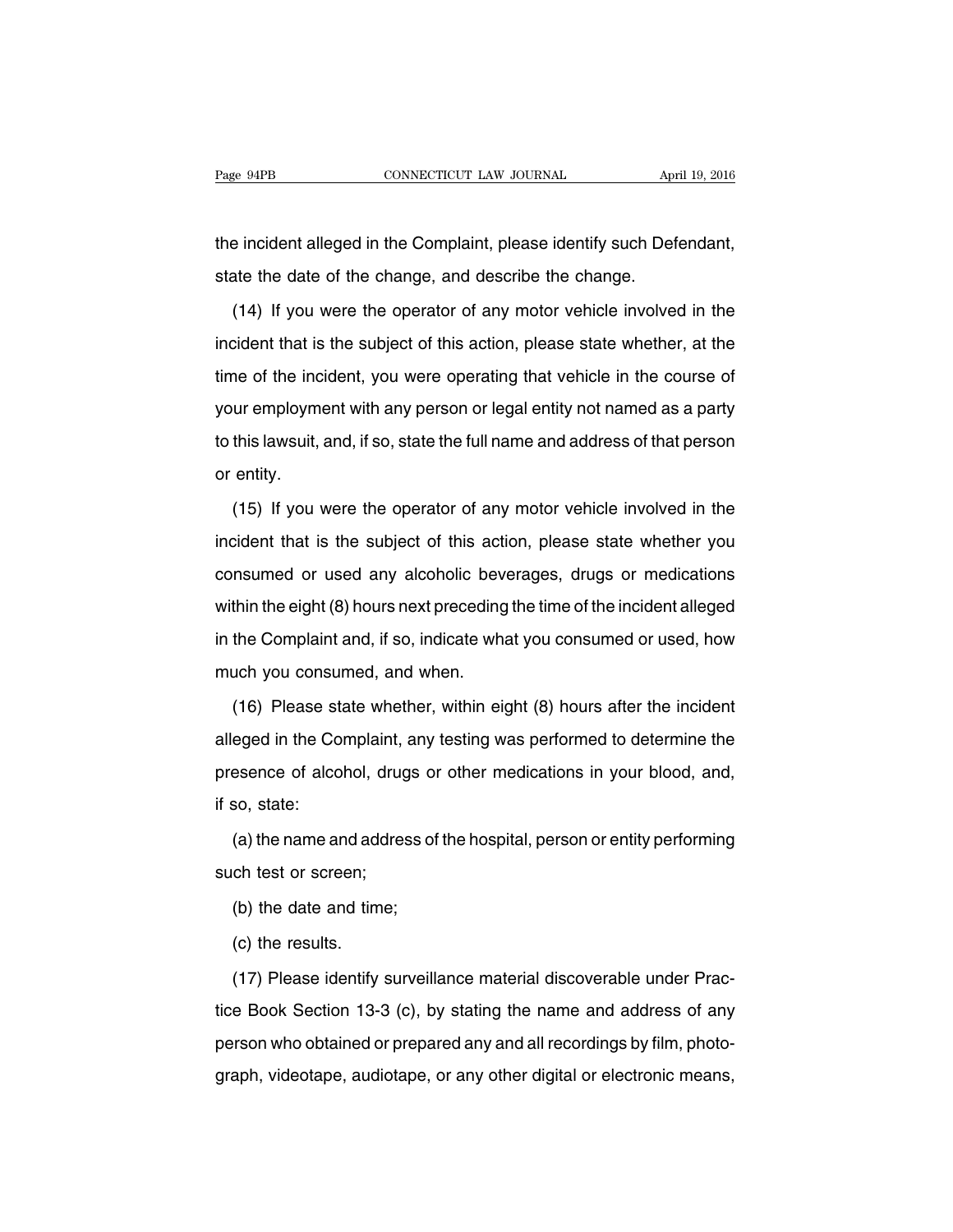of any party concerning this lawsuit or its subject matter, including any transcript thereof which are in your possession or control or in the possession or control of your attorney, and state the date on which each such recordings were obtained and the person or persons of whom each such recording was made.

(18) If you were the operator of any motor vehicle involved in the incident that is the subject of this action, please state whether you were using a cellular telephone for any activity including, but not limited to, calling, texting, emailing, posting, tweeting, or visiting sites on the internet for any purpose, at or immediately prior to the time of the incident.

PLAINTIFF,

BY **BY** 

I, \_\_\_\_\_\_\_\_\_\_, hereby certify that I have reviewed the above interrogatories and responses thereto and that they are true and accurate to the best of my knowledge and belief.

(Defendant)

Subscribed and sworn to before me this \_\_\_\_\_\_\_\_\_\_\_ day of  $\qquad \qquad , 20$  .

Notary Public/Commissioner of the Superior Court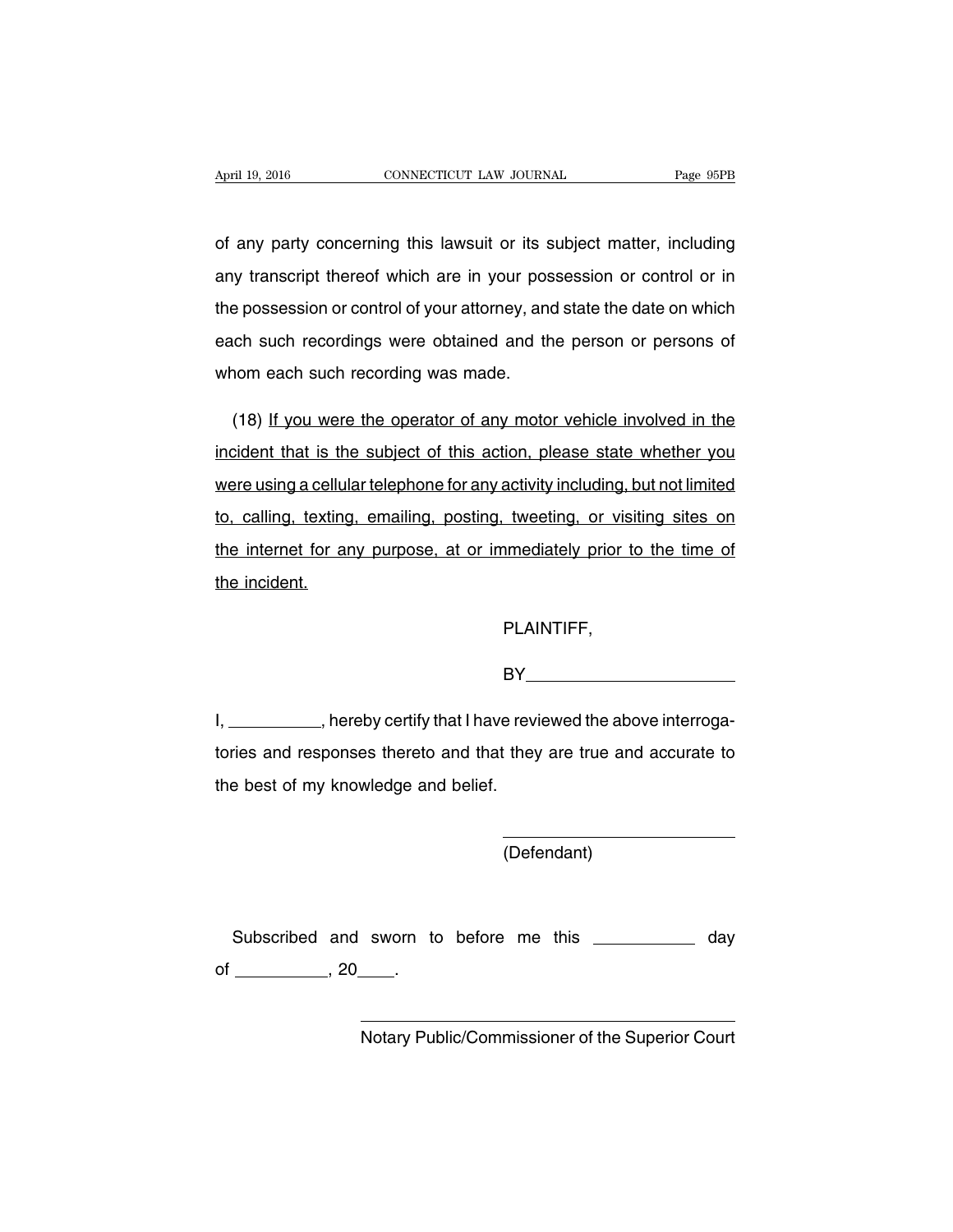### **CERTIFICATION**

I certify that a copy of this document was or will immediately be mailed or delivered electronically or non-electronically on (date) \_\_\_\_\_\_ to all attorneys and self-represented parties of record and to all parties who have not appeared in this matter and that written consent for electronic delivery was received from all attorneys and self-represented parties receiving electronic delivery.

Name and address of each party and attorney that copy was or will immediately be mailed or delivered to\*

\*If necessary, attach additional sheet or sheets with the name and address which the copy was or will immediately be mailed or delivered to.

Signed (Signature of filer) Print or type name of person signing

Date Signed

Mailing address (Number, street, town, state and zip code) or

Email address, if applicable

Telephone number

COMMENTARY The changes to this form include ''recordings'' throughout the form and also encompass the use of cellular telephones for any purpose, including talking, texting, emailing or any other online activity while in the motor vehicle.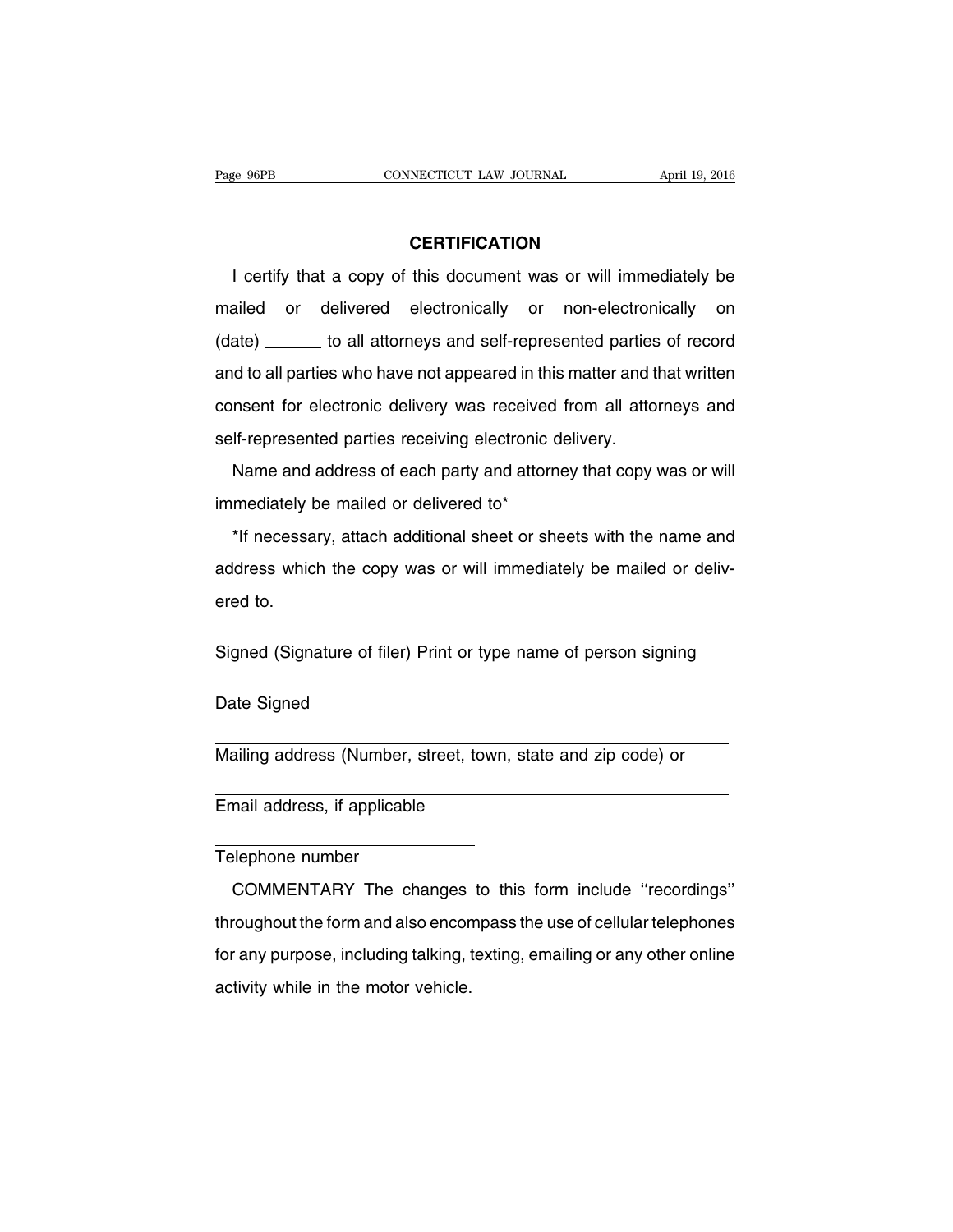### Form 202

### **Defendant's Interrogatories**

| No. CV-     | : SUPERIOR COURT       |
|-------------|------------------------|
| (Plaintiff) | : JUDICIAL DISTRICT OF |
| VS.         | : AT                   |
| (Defendant) | $\therefore$ (Date)    |

The undersigned, on behalf of the Defendant, hereby propounds the following interrogatories to be answered by the Plaintiff, \_\_\_\_\_\_\_\_\_\_\_\_\_\_, under oath, within thirty (30) days of the filing hereof in compliance with Practice Book Section 13-2.

Definition: ''You'' shall mean the Plaintiff to whom these interrogatories are directed except that if suit has been instituted by the representative of the estate of a decedent, ward, or incapable person, ''you'' shall also refer to the Plaintiff's decedent, ward or incapable person unless the context of an interrogatory clearly indicates otherwise.

In answering these interrogatories, the Plaintiff(s) is (are) required to provide all information within their knowledge, possession or power. If an interrogatory has subparts, answer each subpart separately and in full and do not limit the answer to the interrogatory as a whole. If any interrogatories cannot be answered in full, answer to the extent possible.

(1) State the following:

(a) your full name and any other name(s) by which you have been known;

- (b) your date of birth;
- (c) your motor vehicle operator's license number;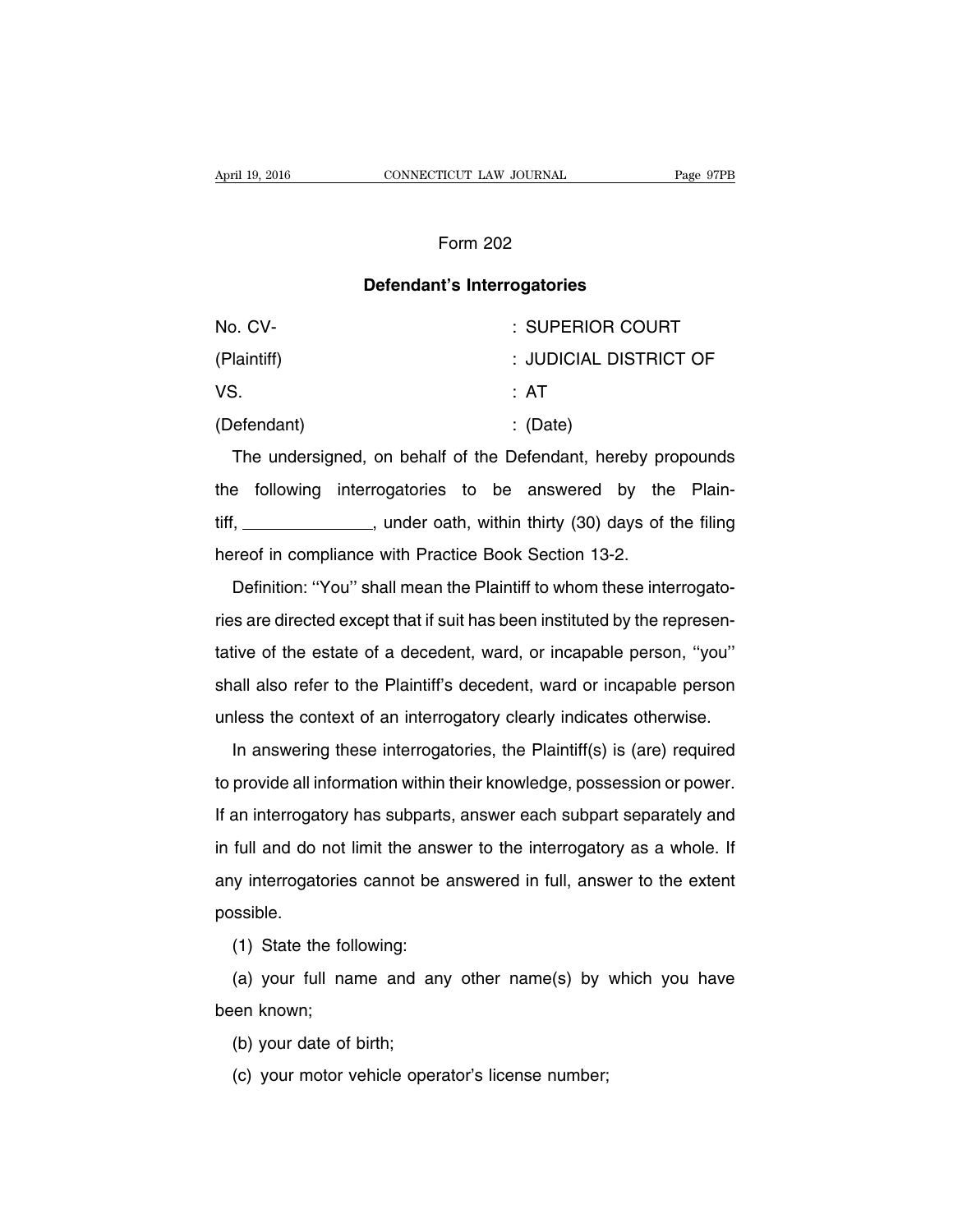(d) your home address;

(e) your business address;

(f) if you were not the owner of the subject vehicle, the name and address of the owner or lessor of the subject vehicle on the date of the alleged occurrence.

(2) Identify and list each injury you claim to have sustained as a result of the incidents alleged in the Complaint.

(3) When, where and from whom did you first receive treatment for said injuries?

(4) If you were treated at a hospital for injuries sustained in the alleged incident, state the name and location of each hospital and the dates of such treatment and confinement therein.

(5) State the name and address of each physician, therapist or other source of treatment for the conditions or injuries you sustained as a result of the incident alleged in your Complaint.

(6) When and from whom did you last receive any medical attention for injuries alleged to have been sustained as a result of the incident alleged in your Complaint?

(7) On what date were you fully recovered from the injuries or conditions alleged in your Complaint?

(8) If you claim you are not fully recovered, state precisely from what injuries or conditions you are presently suffering?

(9) Are you presently under the care of any doctor or other health care provider for the treatment of injuries alleged to have been sustained as a result of the incident alleged in your Complaint?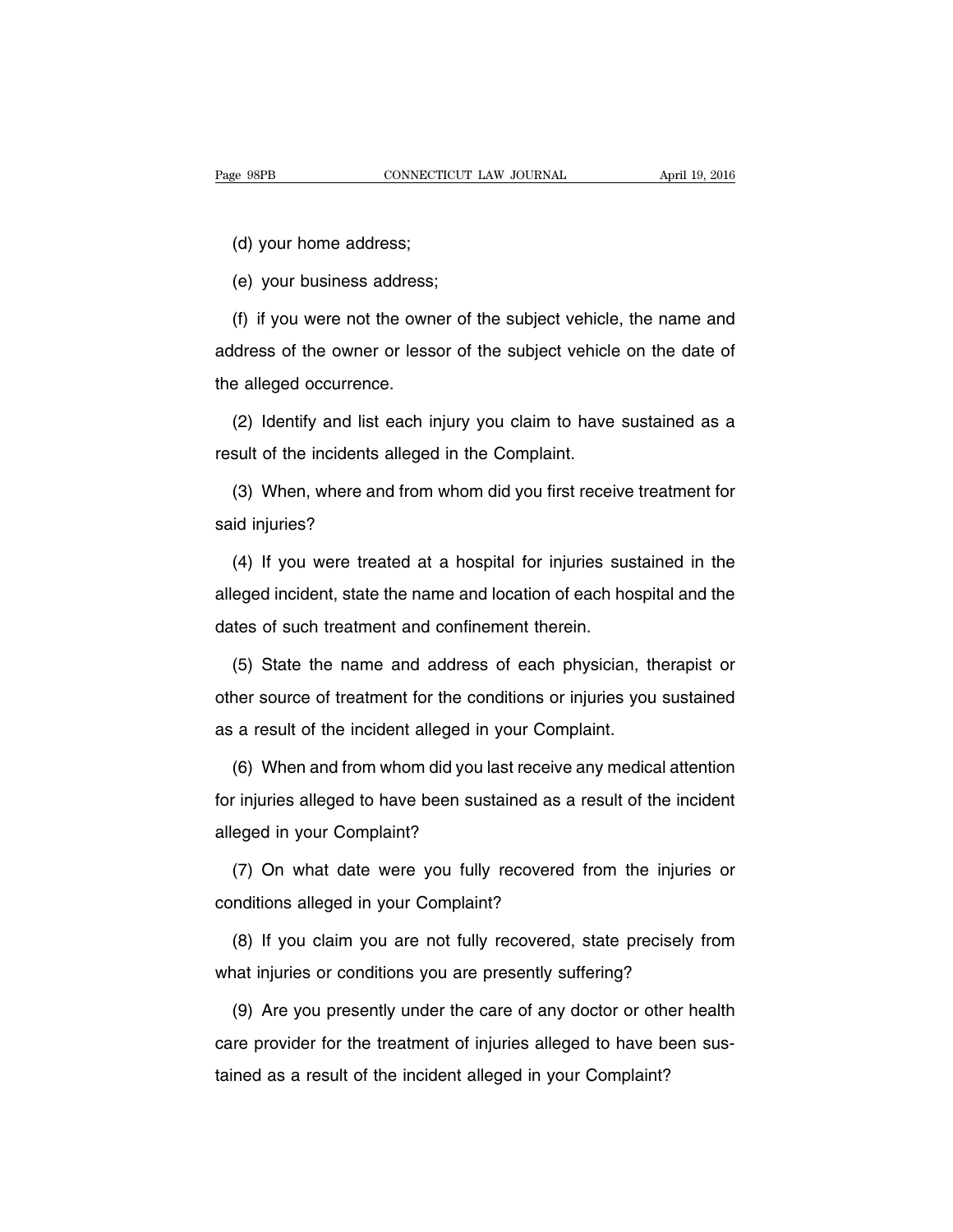(10) If the answer to Interrogatory #9 is in the affirmative, state the name and address of each physician or other health care provider who is treating you.

(11) Do you claim any present disability resulting from injuries or conditions allegedly sustained as a result of the incident alleged in your Complaint?

(12) If so, state the nature of the disability claimed.

(13) Do you claim any permanent disability resulting from said incident?

(14) If the answer to Interrogatory #13 is in the affirmative, please answer the following:

(a) list the parts of your body which are disabled;

(b) list the motions, activities or use of your body which you have lost or which you are unable to perform;

(c) state the percentage of loss of use claimed as to each part of your body;

(d) state the name and address of the person who made the prognosis for permanent disability and the percentage of loss of use;

(e) list the date for each such prognosis.

(15) If you were or are confined to your home or your bed as a result of injuries or conditions sustained as a result of the incident alleged in your Complaint, state the dates you were so confined.

(16) List each medical report received by you or your attorney relating to your alleged injuries or conditions by stating the name and address of the treating doctor or other health care provider, and of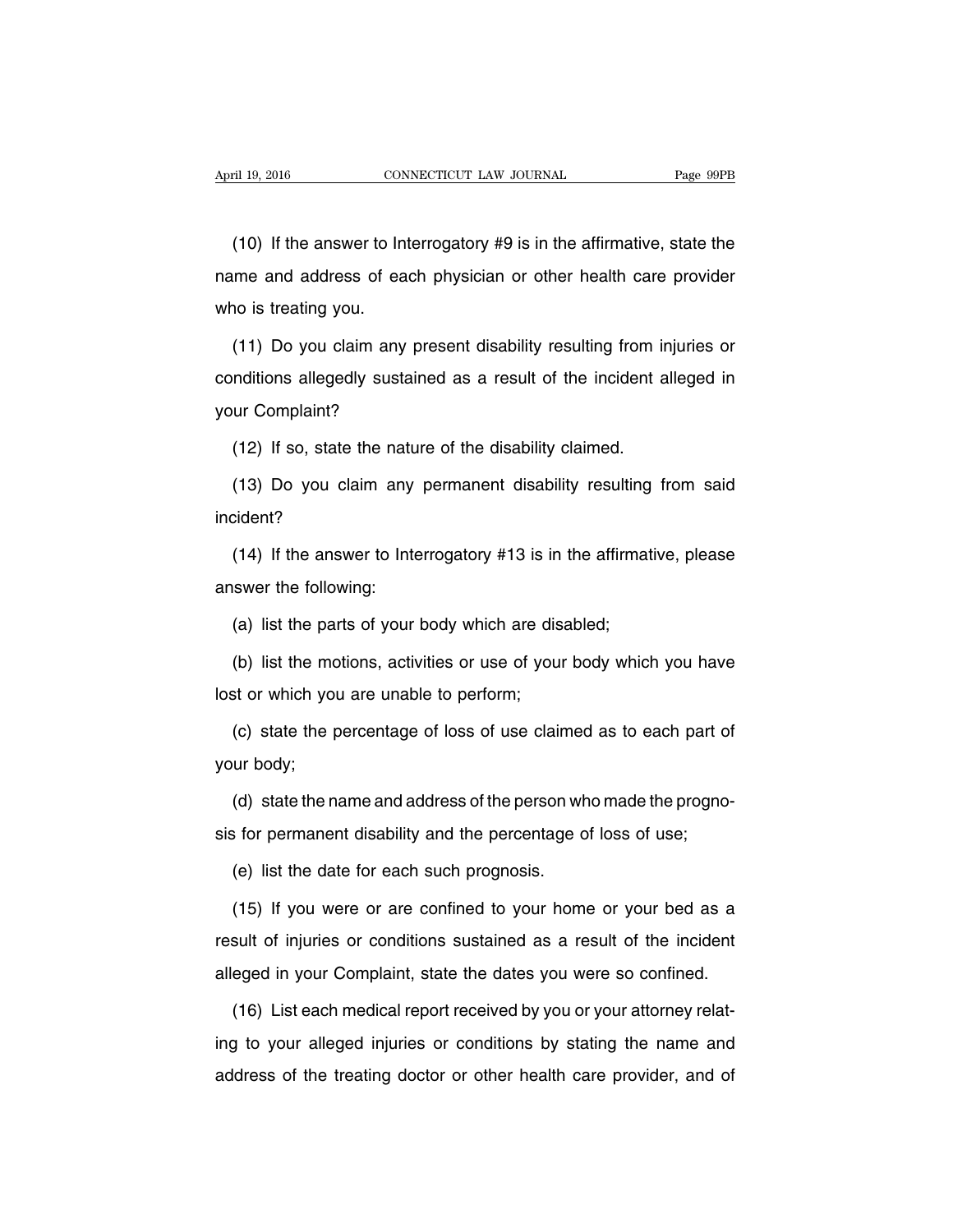any doctor or health care person you anticipate calling as a trial witness, who provided each such report and the date thereof.

(17) List each item of expense which you claim to have incurred as a result of the incident alleged in your Complaint, the amount thereof and state the name and address of the person or organization to whom each item has been paid or is payable.

(18) For each item of expense identified in response to Interrogatory #17, if any such expense, or portion thereof, has been paid or reimbursed or is reimbursable by an insurer, state, as to each such item of expense, the name of the insurer that made such payment or reimbursement or that is responsible for such reimbursement.

(19) If, during the ten year period prior to the date of the incident alleged in the Complaint, you were under a doctor's care for any conditions which were in any way similar or related to those identified and listed in your response to Interrogatory #2, state the nature of said conditions, the dates on which treatment was received, and the name of the doctor or health care provider.

(20) If, during the ten year period prior to the date of the incident alleged in your Complaint, you were involved in any incident in which you received personal injuries similar or related to those identified and listed in your response to Interrogatory #2, please answer the following with respect to each such earlier incident:

(a) on what date and in what manner did you sustain such injuries?

(b) did you make a claim against anyone as a result of said accident?

(c) if so, provide the name and address of the person or persons against whom a claim was made;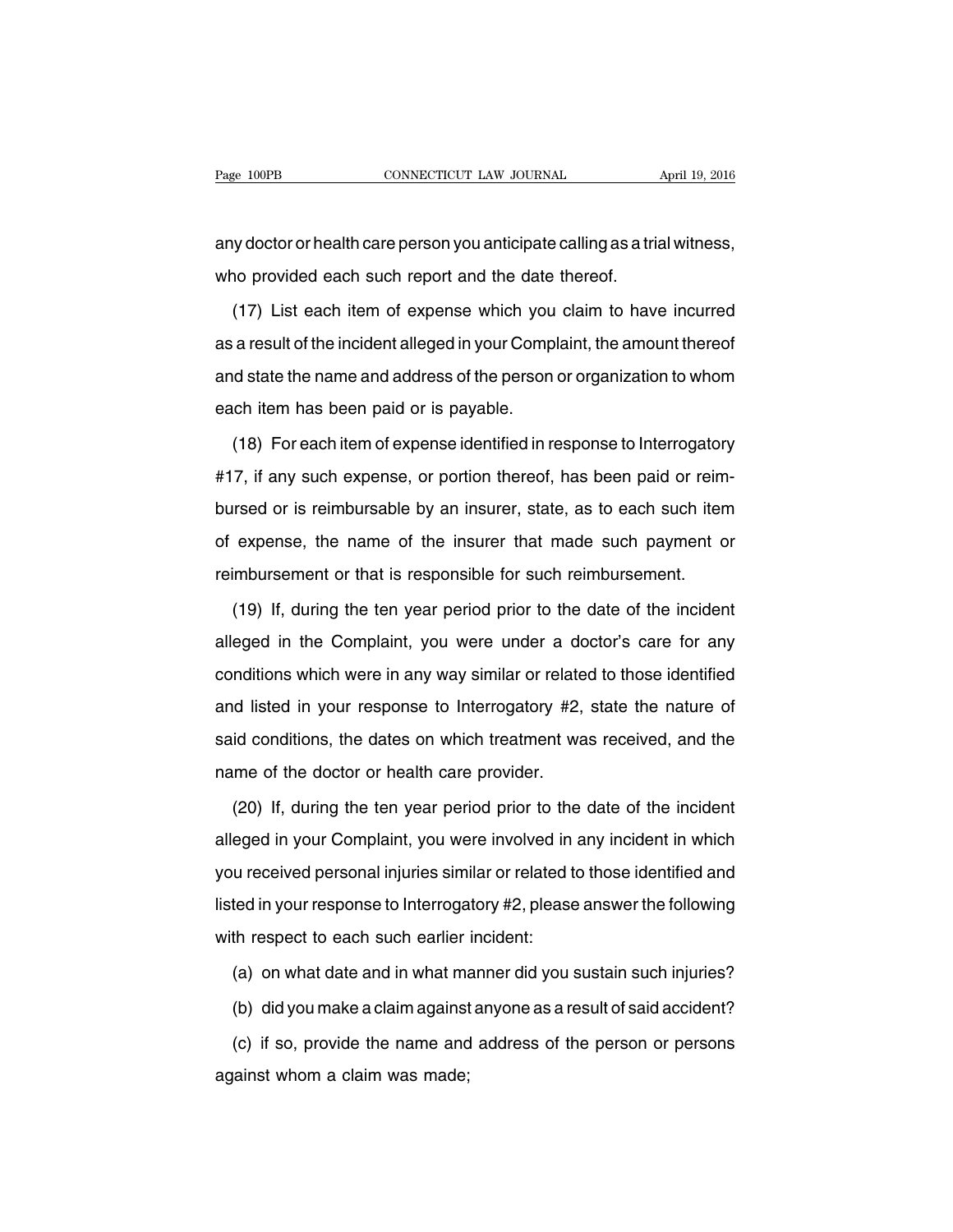(d) if suit was brought, state the name and location of the Court, the return date of the suit, and the docket number;

(e) state the nature of the injuries received in said accident;

(f) state the name and address of each physician who treated you for said injuries;

(g) state the dates on which you were so treated;

(h) state the nature of the treatment received on each such date;

(i) if you are presently or permanently disabled as a result of said injuries, please state the nature of such disability, the name and address of each physician who diagnosed said disability and the date of each such diagnosis.

(21) If you were involved in any incident in which you received personal injuries since the date of the incident alleged in the Complaint, please answer the following:

(a) on what date and in what manner did you sustain said injuries?

(b) did you make a claim against anyone as a result of said accident?

(c) if so, provide the name and address of the person or persons against whom a claim was made;

(d) if suit was brought, state the name and location of the Court, the return date of the suit, and the docket number;

(e) state the nature of the injuries received in said accident;

(f) state the name and address of each physician who treated you for said injuries;

(g) state the dates on which you were so treated;

(h) state the nature of the treatment received on each such date;

(i) if you are presently or permanently disabled as a result of said injuries, please state the nature of such disability, the name and address of each physician who diagnosed said disability and the date of each such diagnosis.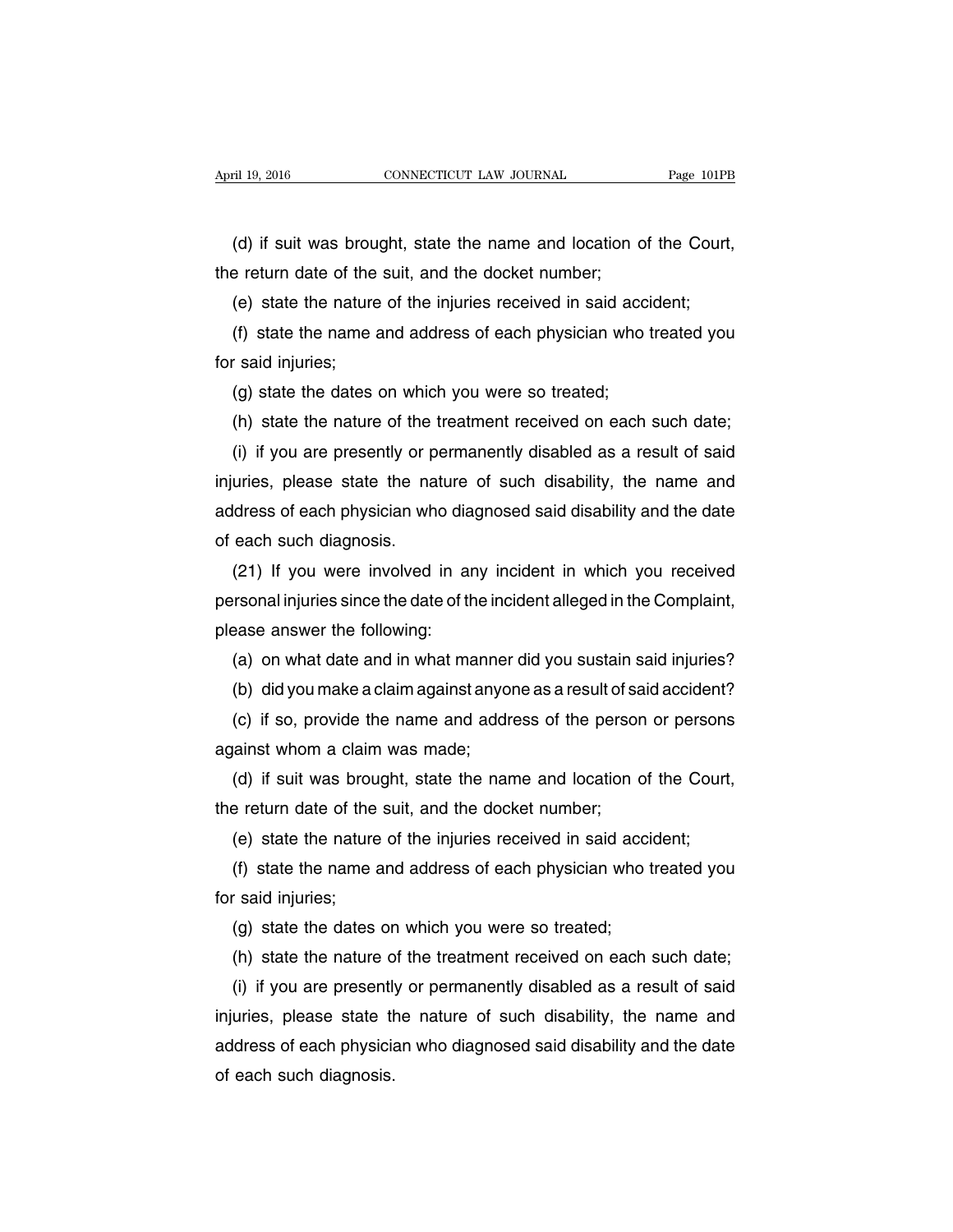(22) Please state the name and address of any medical service provider who has rendered an opinion in writing or through testimony that you have sustained a permanent disability to any body part other than those listed in response to Interrogatories #13, #14, #20 or #21, and:

(a) list each such part of your body that has been assessed a permanent disability;

(b) state the percentage of loss of use assessed as to each part of your body;

(c) state the date on which each such assessment was made.

(23) If you claim that as a result of the incident alleged in your Complaint you were prevented from following your usual occupation, or otherwise lost time from work, please provide the following information:

(a) the name and address of your employer on the date of the incident alleged in the Complaint;

(b) the nature of your occupation and a precise description of your job responsibilities with said employer on the date of the incident alleged in the Complaint;

(c) your average, weekly earnings, salary, or income received from said employment for the year preceding the date of the incident alleged in the Complaint;

(d) the date following the date of the incident alleged in the Complaint on which you resumed the duties of said employment;

(e) what loss of income do you claim as a result of the incident alleged in your Complaint and how is said loss computed?

(f) the dates on which you were unable to perform the duties of your occupation and lost time from work as a result of injuries or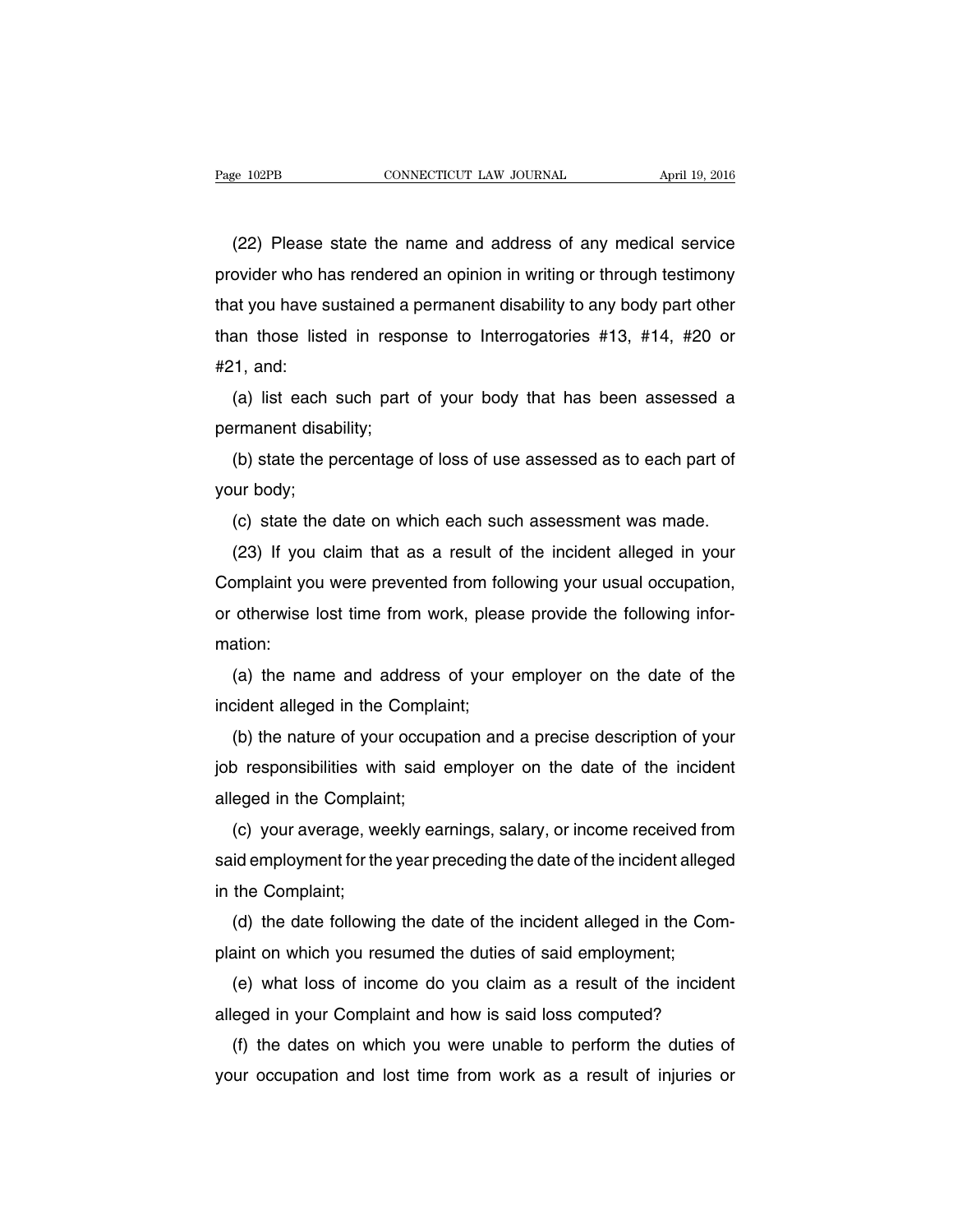conditions claimed to have been sustained as a result of the incident alleged in your Complaint;

(g) the names and addresses of each employer for whom you worked for three years prior to the date of the incident alleged in your Complaint.

(24) Do you claim an impairment of earning capacity?

(25) List any other expenses or loss and the amount thereof not already set forth and which you claim to have incurred as a result of the incident alleged in your Complaint.

(26) If you have signed a covenant not to sue, a release or discharge of any claim you had, have or may have against any person, corporation or other entity as a result of the incident alleged in your Complaint, please state in whose favor it was given, the date thereof, and the consideration paid to you for giving it.

(27) If you or anyone on your behalf agreed or made an agreement with any person, corporation or other entity to limit in any way the liability of such person, corporation or other entity as a result of any claim you have or may have as a result of the incident alleged in your Complaint, please state in whose favor it was given, the date thereof, and the consideration paid to you for giving it.

(28) If since the date of the incident alleged in your Complaint, you have made any claims for workers' compensation benefits, state the nature of such claims and the dates on which they were made.

(29) Have you made any statements, as defined in Practice Book Section 13-1, to any person regarding any of the events or happenings alleged in your Complaint?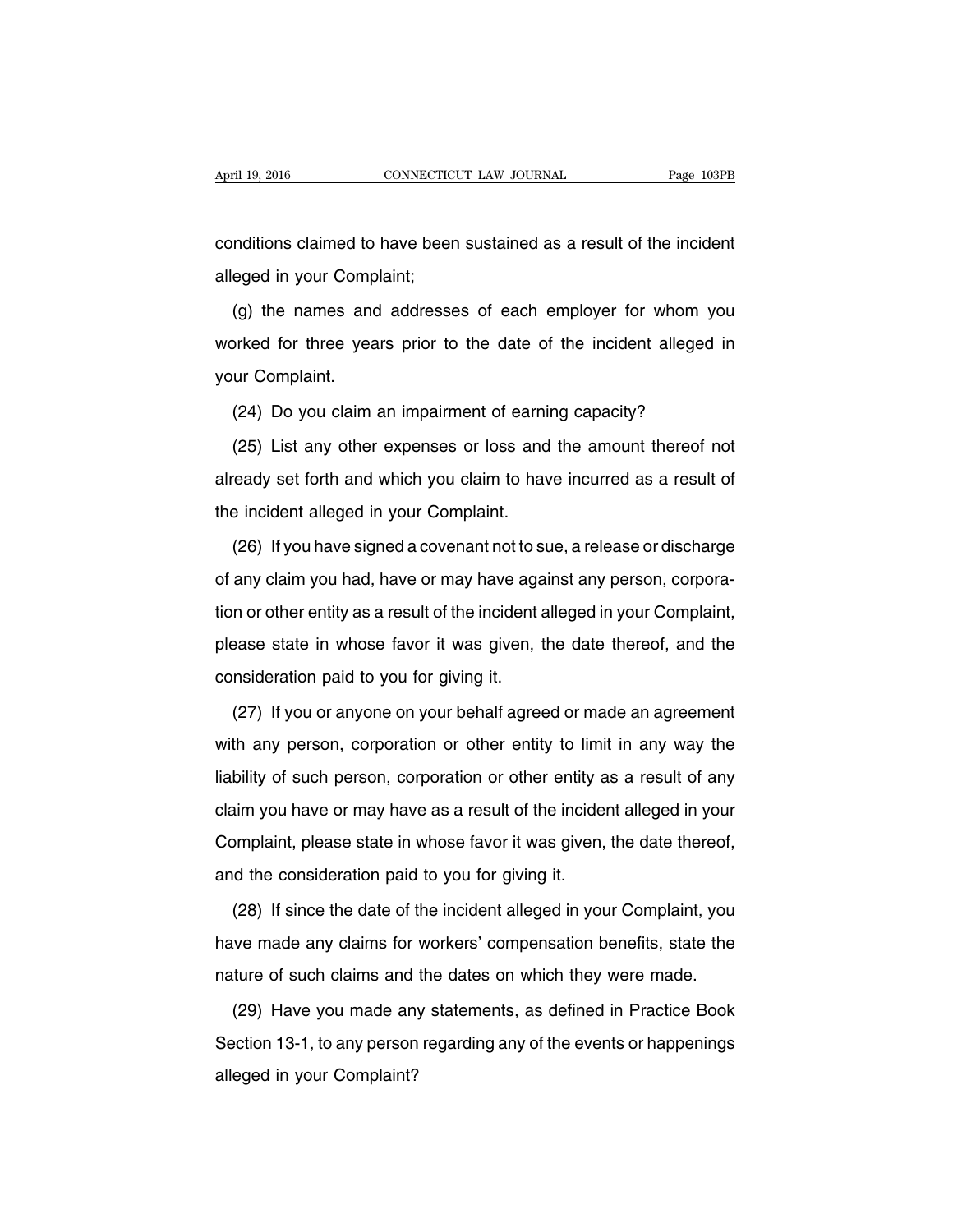COMMENT:

This interrogatory is intended to include party statements made to a representative of an insurance company prior to involvement of defense counsel.

(30) State the names and addresses of all persons known to you who were present at the time of the incident alleged in your Complaint or who observed or witnessed all or part of the accident.

(31) As to each individual named in response to Interrogatory #30, state whether to your knowledge, or the knowledge of your attorney, such individual has given any statement or statements as defined in Practice Book Section 13-1 concerning the subject matter of your Complaint or alleged injuries. If your answer to this interrogatory is affirmative, state also:

(a) the date on which such statement or statements were taken;

(b) the names and addresses of the person or persons who took such statement or statements;

(c) the names and addresses of any person or persons present when such statement or statements were taken;

(d) whether such statement or statements were written, made by recording device or taken by court reporter or stenographer;

(e) the names and addresses of any person or persons having custody or a copy or copies of such statement or statements.

(32) Are you aware of any photographs or any recordings by film, video, audio or any other digital or electronic means depicting the **[**accident scene,**]** incident alleged in the Complaint, the scene of the incident any vehicle involved in the incident alleged in the Complaint, or any condition or injury alleged to have been caused by the incident alleged in the Complaint? If so, for each set of photographs taken of each such subject by each photographer, please state: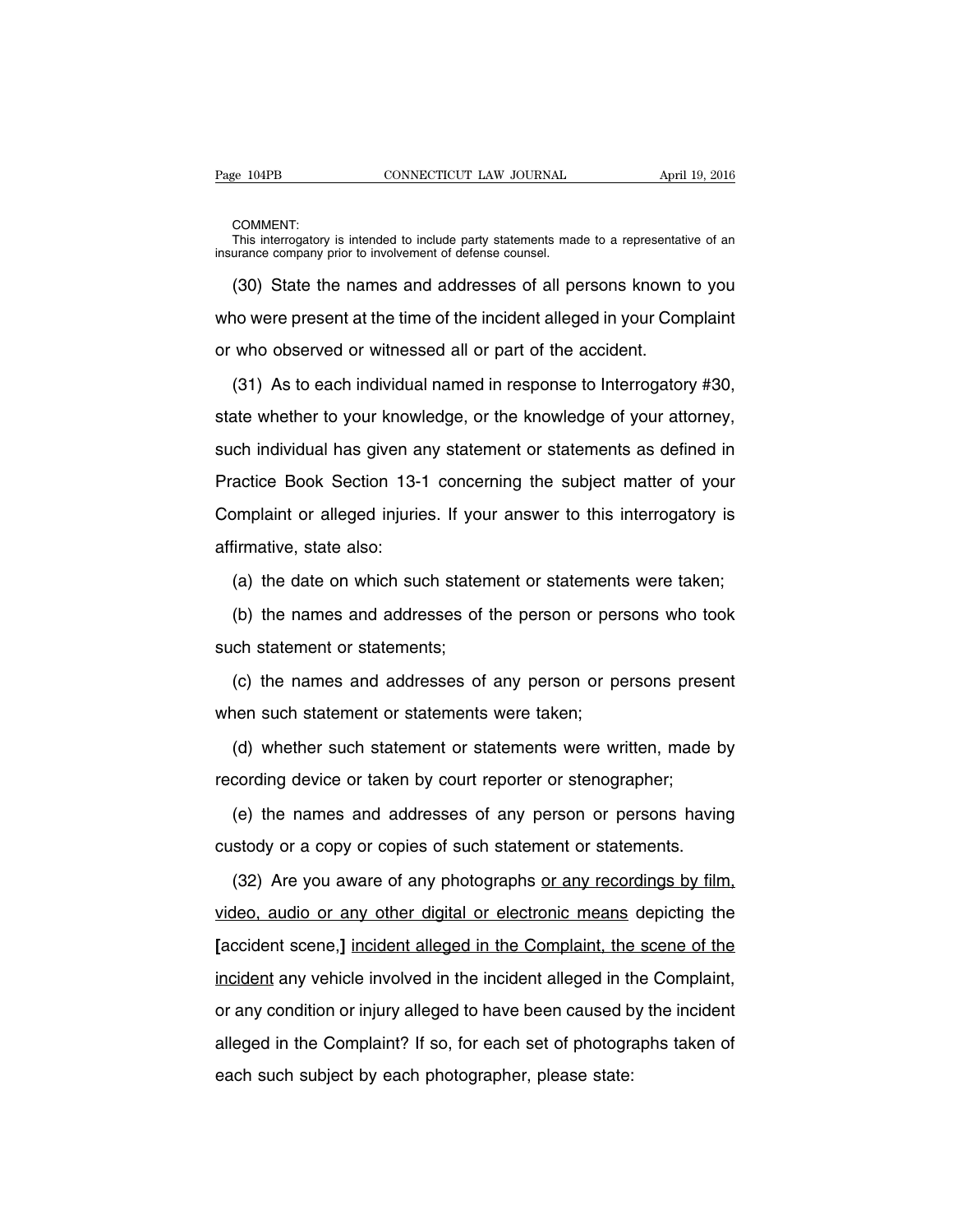(a) the name and address of the photographer, other than an expert who will not testify at trial;

(b) the dates on which such photographs were taken or such recordings were obtained or prepared;

- (c) the subject (e.g., ''Plaintiff's vehicle,'' ''scene,'' etc.);
- (d) the number of photographs**[**.**]** or recordings;
- (e) the nature of the recording (e.g., film, video, audio, etc.).

(33) If you were the operator of any motor vehicle involved in the incident that is the subject of this action, please state whether you consumed or used any alcoholic beverages, drugs or medications within the eight (8) hours next preceding the time of the incident alleged in the Complaint and, if so, indicate what you consumed or used, how much you consumed, and when.

(34) Please state whether, within eight (8) hours after the incident alleged in the Complaint, any testing was performed to determine the presence of alcohol, drugs or other medications in your blood, and, if so, state:

(a) the name and address of the hospital, person or entity performing such test or screen;

(b) the date and time;

(c) the results.

(35) Please identify surveillance material discoverable under Practice Book Section 13-3 (c), by stating the name and address of any person who obtained or prepared any and all recordings, by film, photograph, videotape, audiotape or any other digital or electronic means, of any party concerning this lawsuit or its subject matter, including any transcript thereof which are in your possession or control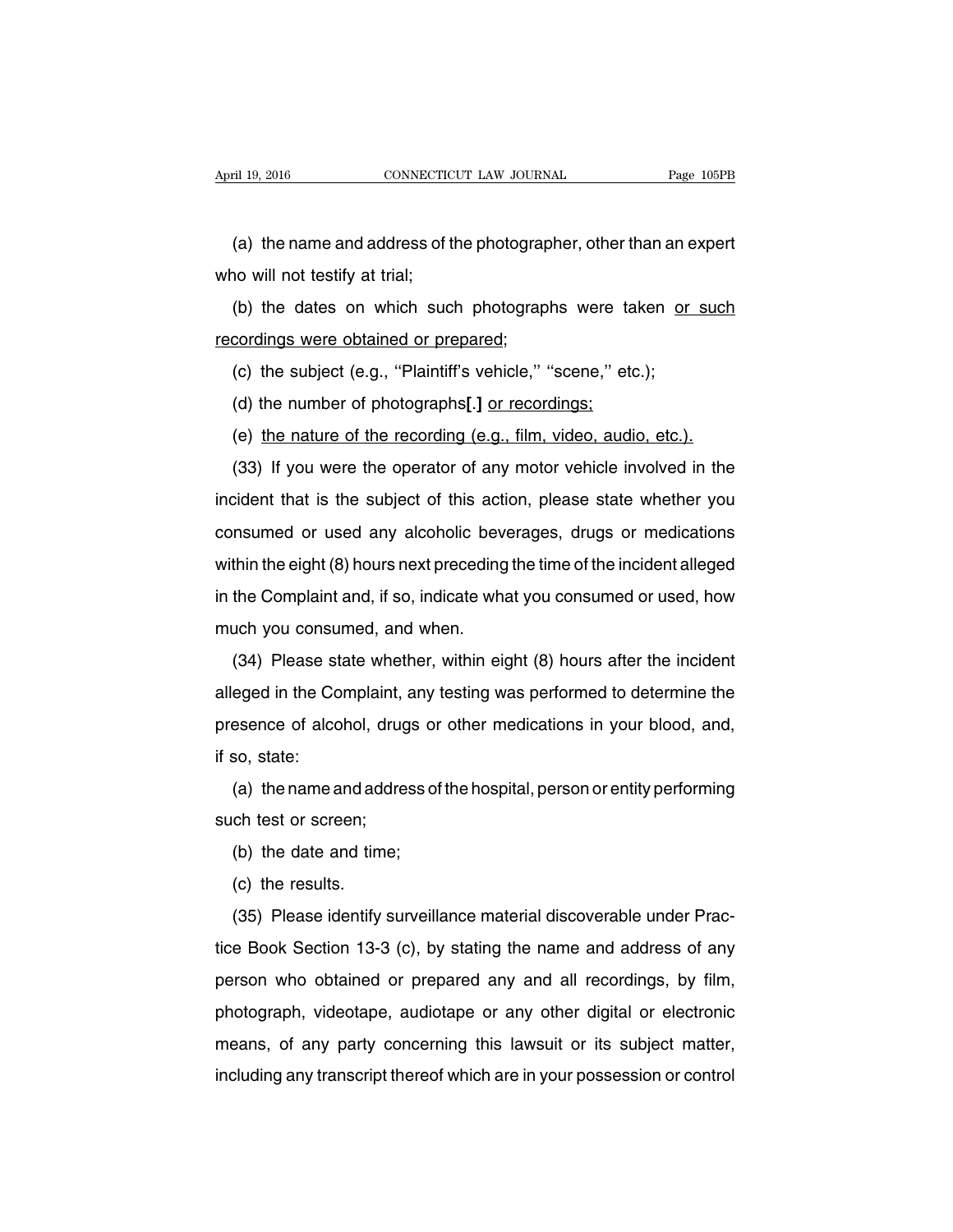or in the possession or control of your attorney, and state the date on which each such recordings were obtained and the person or persons of whom each such recording was made.

COMMENT:

The following two interrogatories are intended to identify situations in which a Plaintiff has<br>applied for and received workers' compensation benefits. If compensation benefits were paid,<br>then the supplemental interrogator without leave of the court if the compensation carrier does not intervene in the action.

(36) Did you make a claim for workers' compensation benefits as a result of the incident/occurrence alleged in the Complaint?

(37) Did you receive workers' compensation benefits as a result of the incident/occurrence alleged in the Complaint?

(38) If you were the operator of any motor vehicle involved in the incident that is the subject of this action, please state whether you were using a cellular telephone for any activity including, but not limited to, calling, texting, emailing, posting, tweeting, or visiting sites on the internet for any purpose, at or immediately prior to the time of the incident.

DEFENDANT,

BY **BY** 

I, \_\_\_\_\_\_\_\_\_\_\_\_\_\_\_, hereby certify that I have reviewed the above interrogatories and responses thereto and that they are true and accurate to the best of my knowledge and belief.

(Plaintiff)

Subscribed and sworn to before me this \_\_\_\_\_\_\_\_\_\_\_\_\_ day of \_\_\_\_\_\_\_\_\_\_\_\_\_\_\_\_, 20\_\_\_\_\_\_.

> Notary Public/ Commissioner of the Superior Court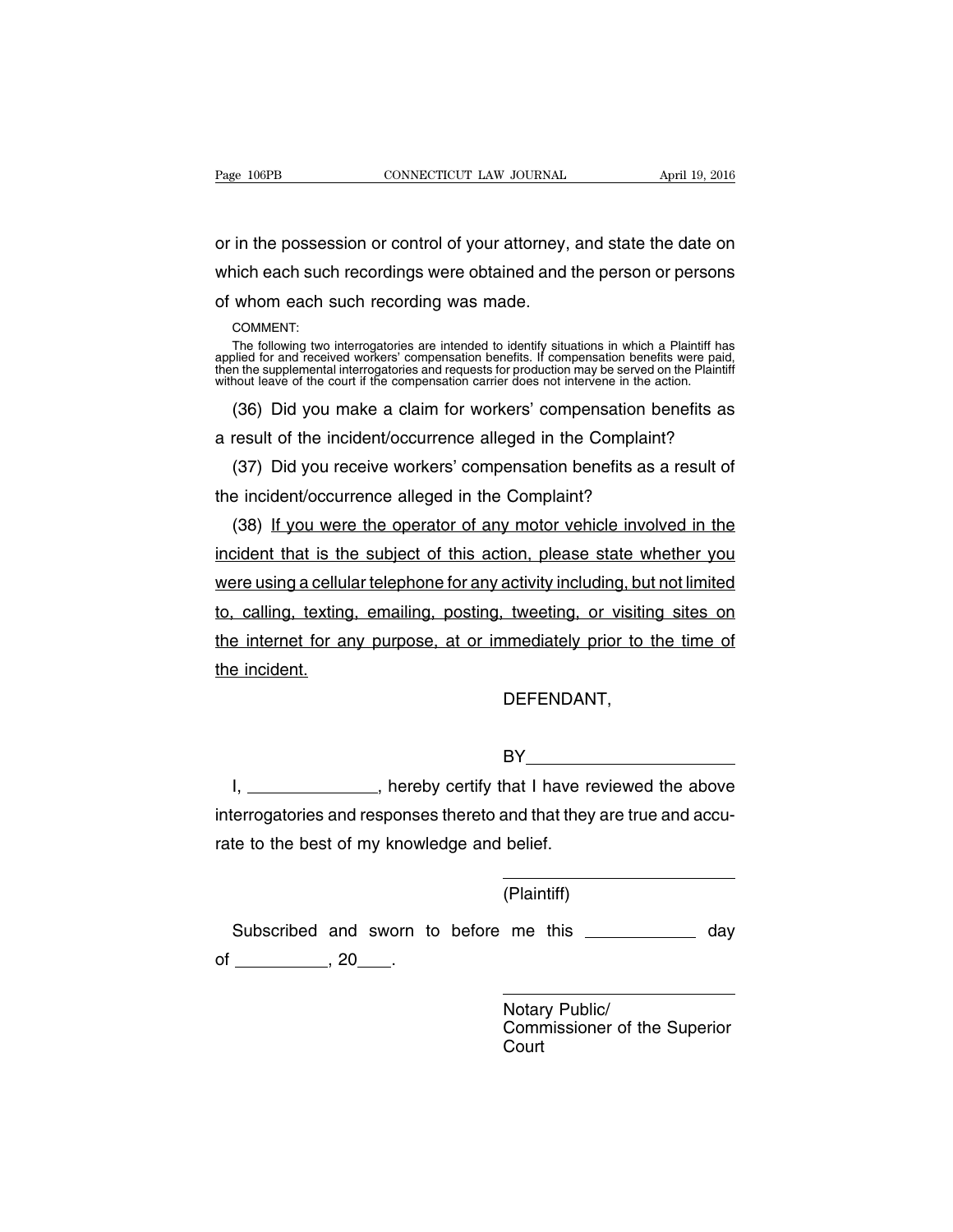### **CERTIFICATION**

I certify that a copy of this document was or will immediately be mailed or delivered electronically or non-electronically on (date) \_\_\_\_\_\_ to all attorneys and self-represented parties of record and to all parties who have not appeared in this matter and that written consent for electronic delivery was received from all attorneys and self-represented parties receiving electronic delivery.

Name and address of each party and attorney that copy was or will immediately be mailed or delivered to\*

\*If necessary, attach additional sheet or sheets with the name and address which the copy was or will immediately be mailed or delivered to.

Signed (Signature of filer) Print or type name of person signing

Date Signed

Mailing address (Number, street, town, state and zip code) or

E-mail address, if applicable

Telephone number

COMMENTARY: The changes to this form include ''recordings'' throughout the form and also encompass the use of cellular telephones for any purpose, including talking, texting, emailing or any other online activity while in the motor vehicle.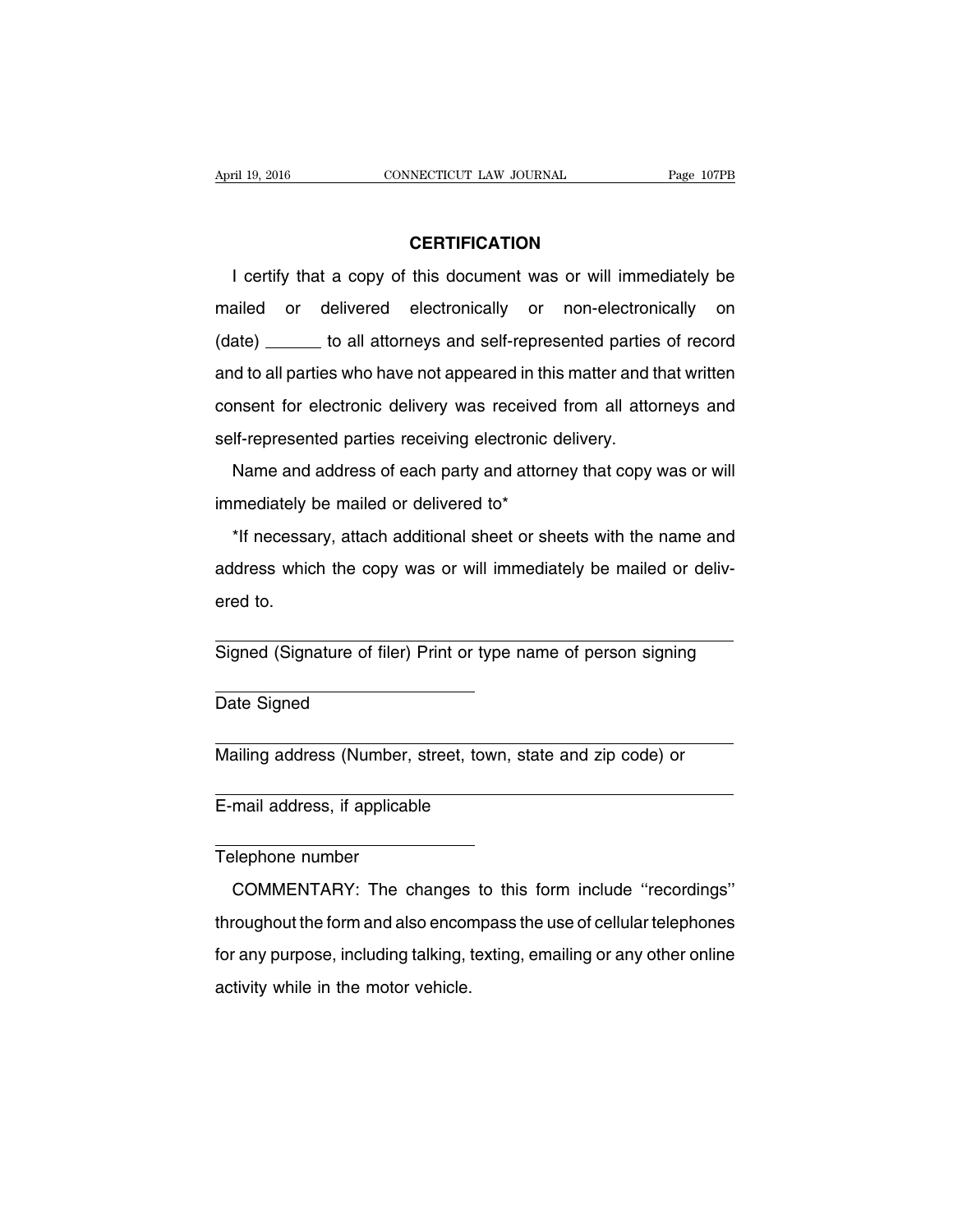### Form 203

## **Plaintiff's Interrogatories Premises Liability Cases**

| No. CV-     | : SUPERIOR COURT       |  |
|-------------|------------------------|--|
| (Plaintiff) | : JUDICIAL DISTRICT OF |  |
| VS.         | : AT                   |  |
| (Defendant) | $\therefore$ (Date)    |  |

The undersigned, on behalf of the Plaintiff, hereby propounds the following interrogatories to be answered by the Defendant, **example 20** ant, and ant, within thirty (30) days of the filing hereof in compliance with Practice Book Section 13-2.

In answering these interrogatories, the Defendant(s) is (are) required to provide all information within their knowledge, possession or power. If an interrogatory has subparts, answer each subpart separately and in full and do not limit the answer to the interrogatory as a whole. If any interrogatories cannot be answered in full, answer to the extent possible.

(1) Identify the person(s) who, at the time of the Plaintiff's alleged injury, owned the premises where the Plaintiff claims to have been injured.

- (a) If the owner is a natural person, please state:
- (i) your name and any other name by which you have been known;
- (ii) your date of birth;
- (iii) your home address;
- (iv) your business address.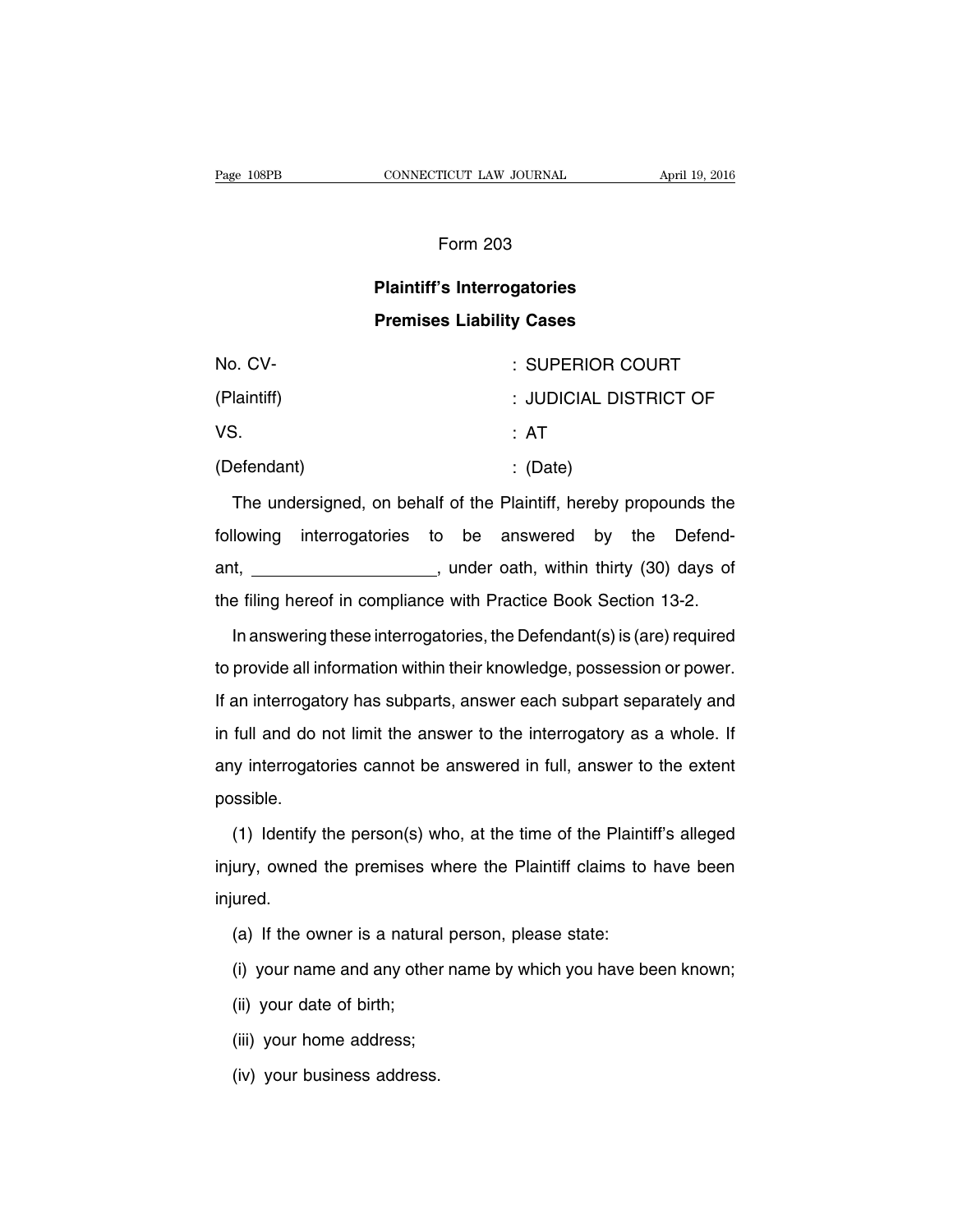(b) If the owner is not a natural person, please state:

(i) your name and any other name by which you have been known;

(ii) your business address;

(iii) the nature of your business entity (corporation, partnership, etc.);

(iv) whether you are registered to do business in Connecticut;

(v) the name of the manager of the property, if applicable.

(2) Identify the person(s) who, at the time of the Plaintiff's alleged injury, had a possessory interest (e.g., tenants) in the premises where the Plaintiff claims to have been injured.

(3) Identify the person(s) responsible for the maintenance and inspection of the premises at the time and place where the Plaintiff claims to have been injured.

(4) State whether you had in effect at the time of the Plaintiff's injuries any written policies or procedures that relate to the kind of conduct or condition the Plaintiff alleges caused the injury.

(5) State whether it is your business practice to prepare, or to obtain from your employees, a written report of the circumstances surrounding injuries sustained by persons on the subject premises.

(6) State whether any written report of the incident described in the Complaint was prepared by you or your employees in the regular course of business.

(7) State whether any warnings or caution signs or barriers were erected at or near the scene of the incident at the time the Plaintiff claims to have been injured.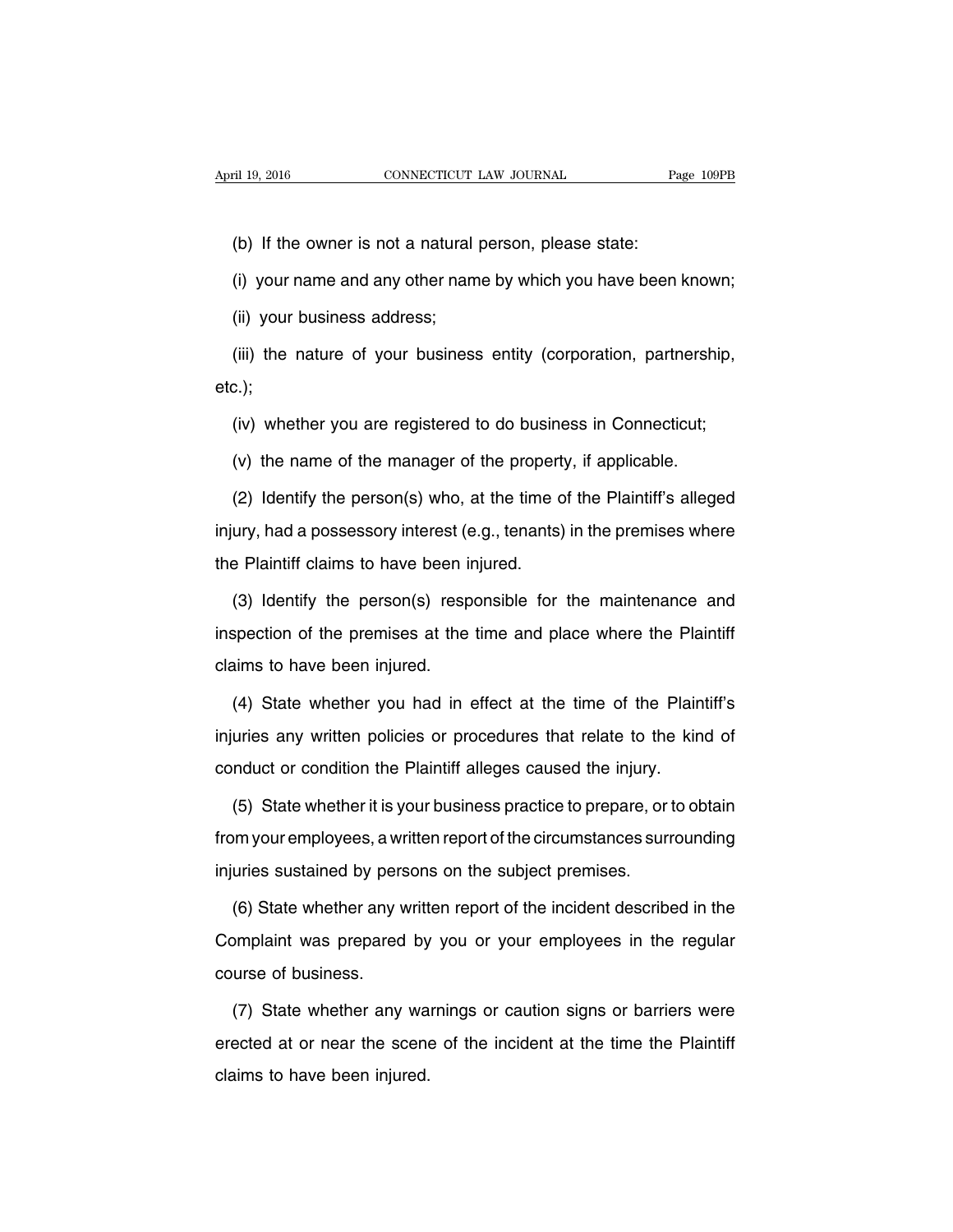(8) If the answer to the previous interrogatory is in the affirmative, please state:

(a) the name, address and employer of the person who erected the warning or caution signs or barriers;

(b) the name, address and employer who instructed the person to erect the warning or caution signs or barriers;

(c) the time and date a sign or barrier was erected;

(d) the size of the sign or barrier and wording that appeared thereon.

(9) State whether you received, at any time within twenty-four (24) months before the incident described by the Plaintiff, complaints from anyone about the defect or condition that the Plaintiff claims caused the Plaintiff's injury.

(10) If the answer to the previous interrogatory is in the affirmative, please state:

(a) the name and address of the person who made the complaint;

(b) the name, address and person to whom said complaint was made;

(c) whether the complaint was in writing;

(d) the nature of the complaint.

(11) Please identify surveillance material discoverable under Practice Book Section 13-3 (c), by stating the name and address of any person who obtained or prepared any and all recordings, by film, photograph, videotape, audiotape or any other digital or electronic means, of any party concerning this lawsuit or its subject matter, including any transcript thereof which are in your possession or control or in the possession or control of your attorney, and state the date on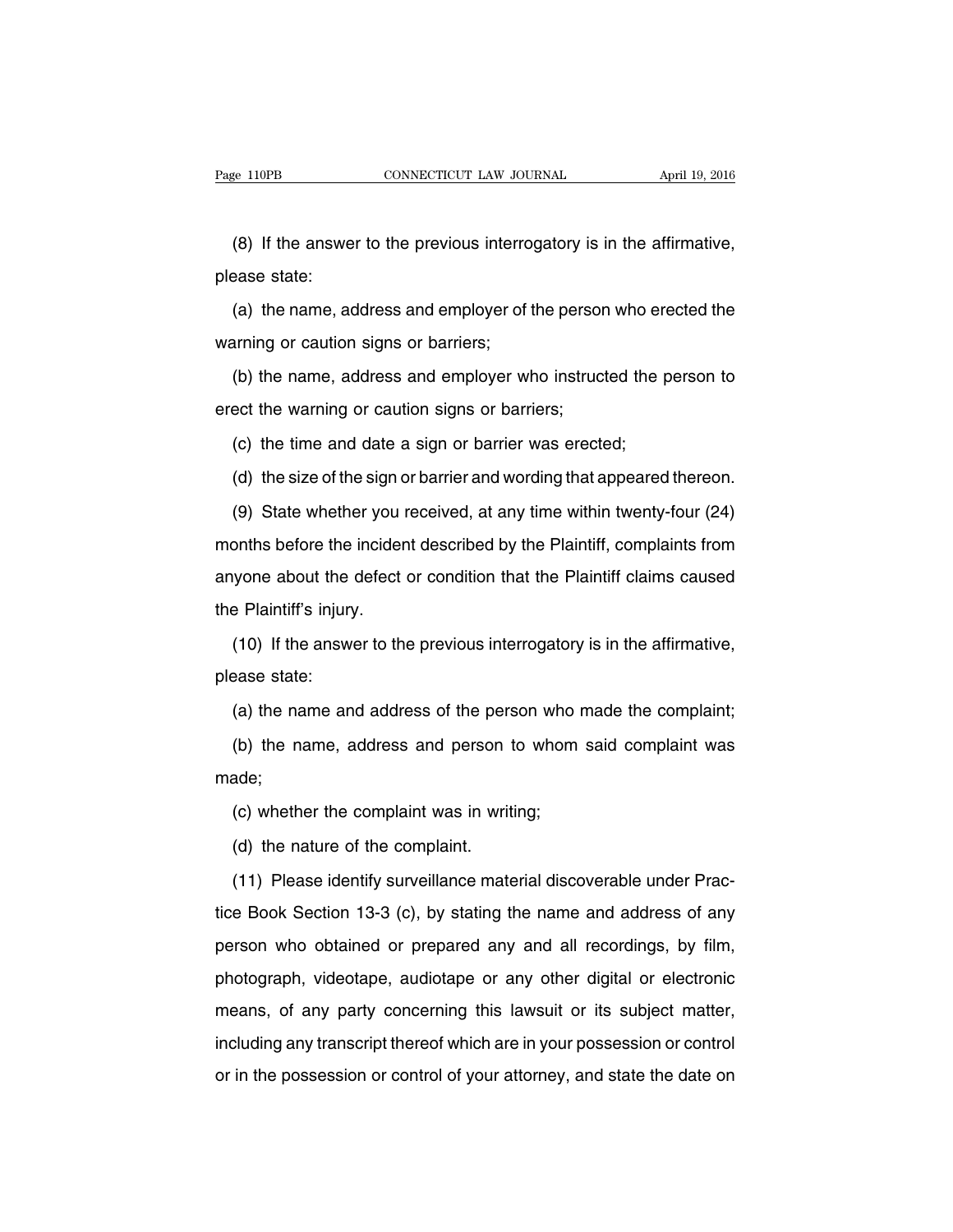which each such recordings were obtained and the person or persons of whom each such recording was made.

(12) Are you aware of any photographs or any recordings by film, video, audio or any other digital or electronic means depicting the incident alleged in the Complaint, the scene of the incident, or any condition or injury alleged to have been caused by the incident alleged in the Complaint? If so, for each set of photographs or each recording taken, obtained or prepared of each such subject, please state:

(a) the name and address of the person who took, obtained or prepared such photograph or recording, other than an expert who will not testify at trial;

(b) the dates on which such photographs were taken or such recordings were obtained or prepared;

(c) the subject (e.g., ''scene of incident,'' etc.);

(d) the number of photographs or recordings;

(e) the nature of the recording (e.g., film, video, audio, etc.).

**[**(12)–(23)**]** (13) – (24) (Interrogatories #1 (a) through (e), #2 through #9, #12, #13 and #16 of Form 201 may be used to complete this standard set of interrogatories.)

PLAINTIFF,

BY

# **CERTIFICATION**

I certify that a copy of this document was or will immediately be mailed or delivered electronically or non-electronically on (date) \_\_\_\_\_\_ to all attorneys and self-represented parties of record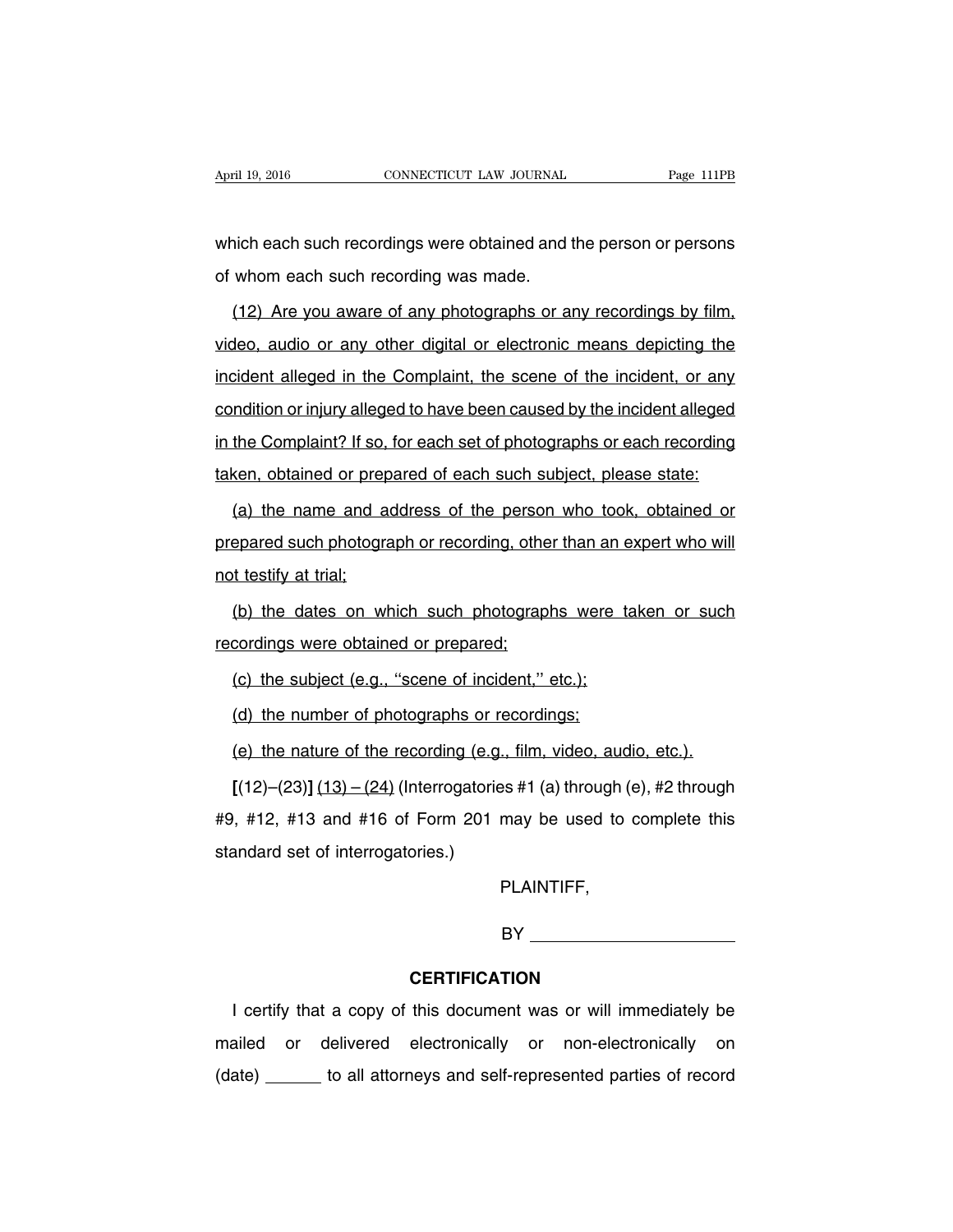and to all parties who have not appeared in this matter and that written consent for electronic delivery was received from all attorneys and self-represented parties receiving electronic delivery.

Name and address of each party and attorney that copy was or will immediately be mailed or delivered to\*

\*If necessary, attach additional sheet or sheets with the name and address which the copy was or will immediately be mailed or delivered to.

Signed (Signature of filer) Print or type name of person signing

Date Signed

Mailing address (Number, street, town, state and zip code) or

Email address, if applicable

Telephone number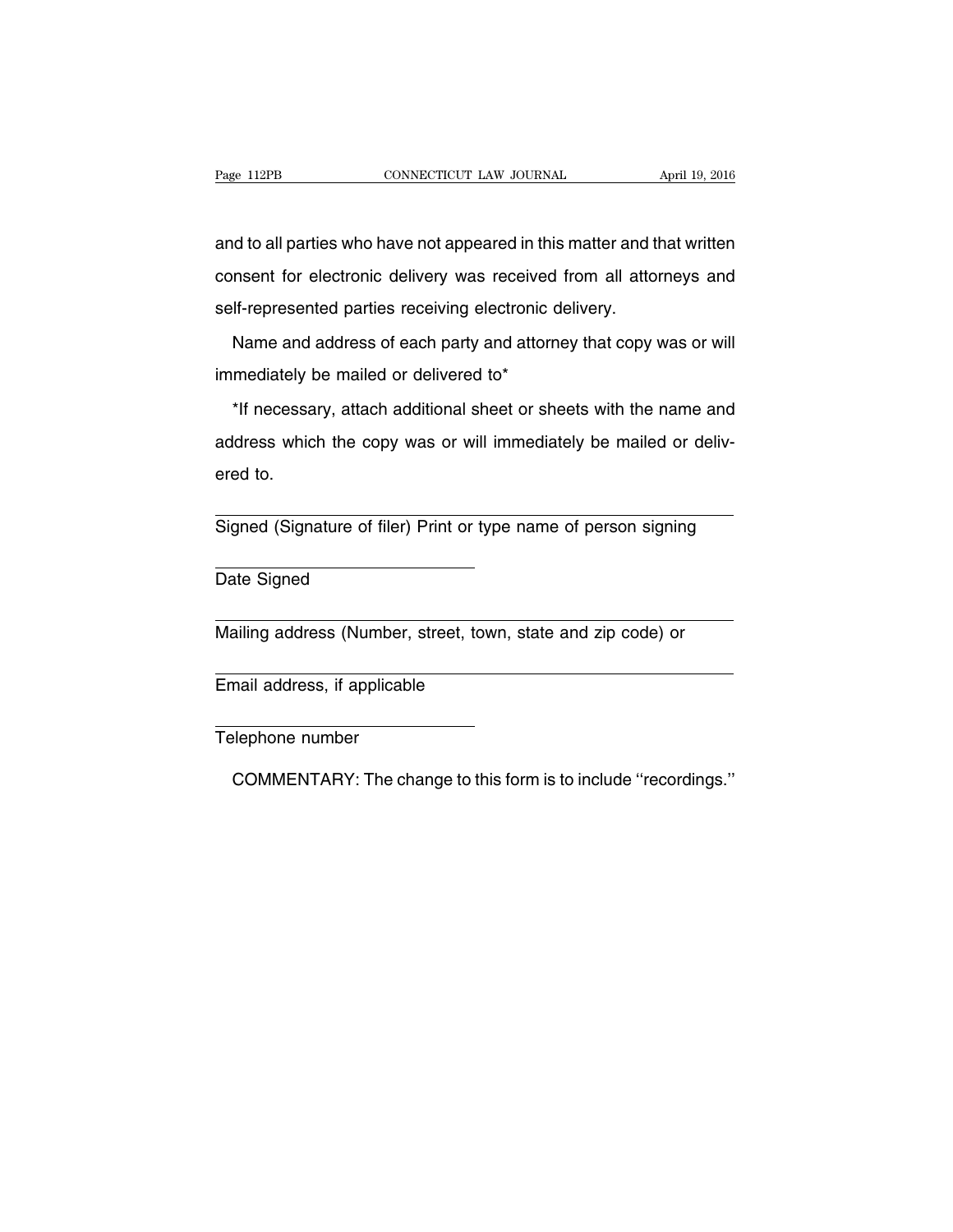## Form 204

### **Plaintiff's Requests for Production**

| No. CV-     | : SUPERIOR COURT       |
|-------------|------------------------|
| (Plaintiff) | : JUDICIAL DISTRICT OF |
| VS.         | : AT                   |
| (Defendant) | $\therefore$ (Date)    |

The Plaintiff(s) hereby request(s) that the Defendant provide counsel for the Plaintiff(s) with copies of the documents described in the following requests for production, or afford counsel for said Plaintiff(s) the opportunity or, if necessary, sufficient written authorization, to inspect, copy, photograph or otherwise reproduce said documents. The production of such documents, copies or written authorization shall take place at the offices of  $\_\_\_\_\_$  on  $\_\_\_\_\$  (day),  $\_\_\_\_\_$  (date) at (time).

In answering these production requests, the Plaintiff(s) are required to provide all information within their possession, custody or control. If any production request cannot be answered in full, answer to the extent possible.

Definition: ''You'' shall mean the Defendant to whom these interrogatories are directed except that if that Defendant has been sued as the representative of the estate of a decedent, ward, or incapable person, ''you'' shall also refer to the Defendant's decedent, ward or incapable person unless the context of an interrogatory clearly indicates otherwise.

(1) A copy of the appraisal or bill for repairs as identified in response to Interrogatory #11.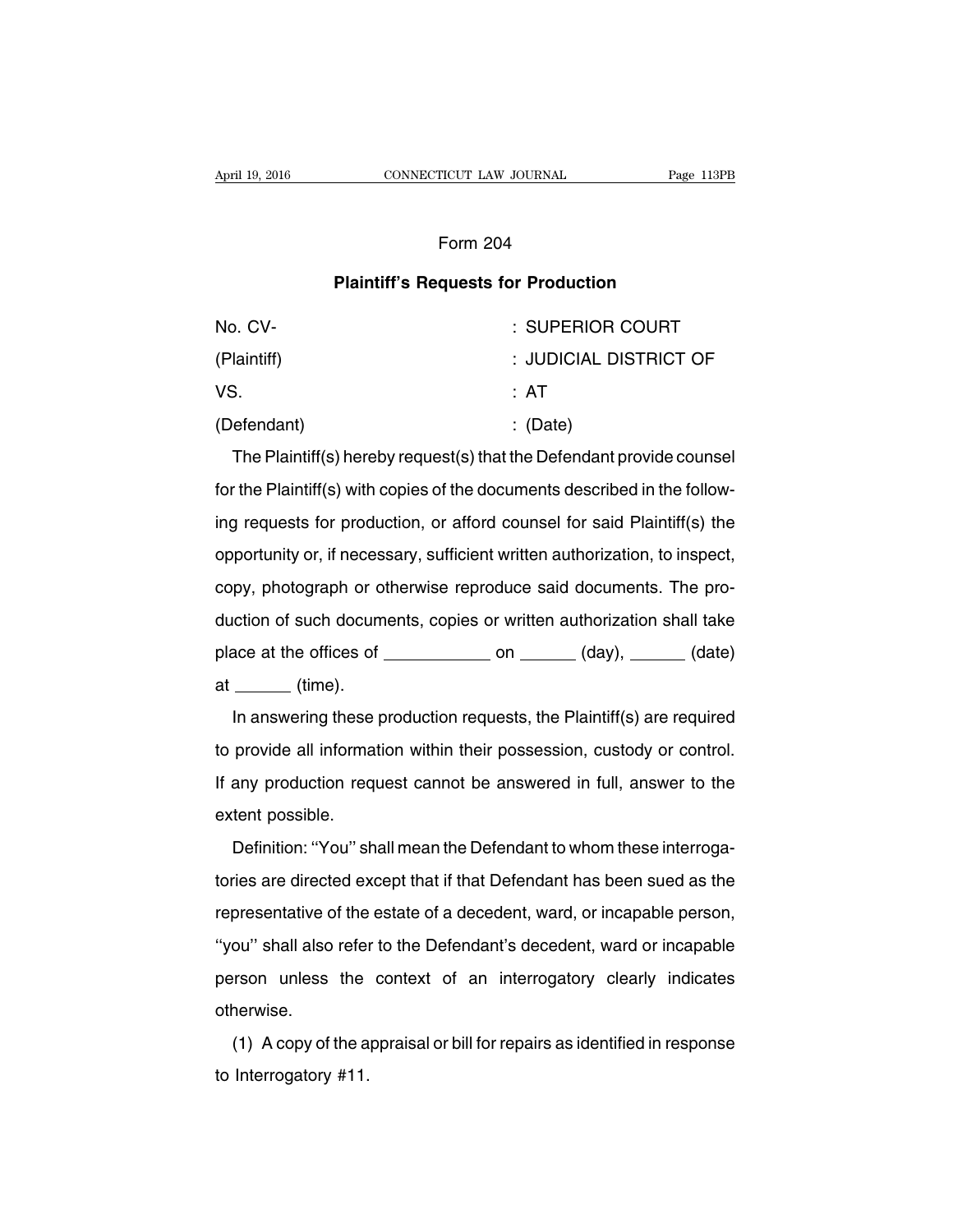(2) A copy of declaration page(s) of each insurance policy identified in response to Interrogatory #7 and/or #8.

(3) If the answer to Interrogatory #9 is in the affirmative, a copy of the complete policy contents of each insurance policy identified in response to Interrogatory #7 and/or #8.

(4) A copy of any photographs or recordings, identified in response to Interrogatory #6.

(5) A copy of any nonprivileged statement, as defined in Practice Book Section 13-1, of any party in this lawsuit concerning this action or its subject matter.

(6) A copy of all lease agreements pertaining to any motor vehicle involved in the incident which is the subject of this action, which was owned or operated by you or your employee, and all documents referenced or incorporated therein.

(7) A copy of all records of blood alcohol testing or drug screens referred to in answer to Interrogatory #16, or a signed authorization, sufficient to comply with the provisions of the Health Insurance Portability and Accountability Act (HIPAA) or those of the Public Health Service Act, whichever is applicable, to obtain the same for each hospital, person or entity that performed such test or screen. Information obtained pursuant to the provisions of HIPAA or the Public Health Service Act shall not be used or disclosed by the parties for any purpose other than the litigation or proceeding for which such information is requested.

(8) A copy of each and every recording of surveillance material discoverable under Practice Book Section 13-3 (c), by film, photograph,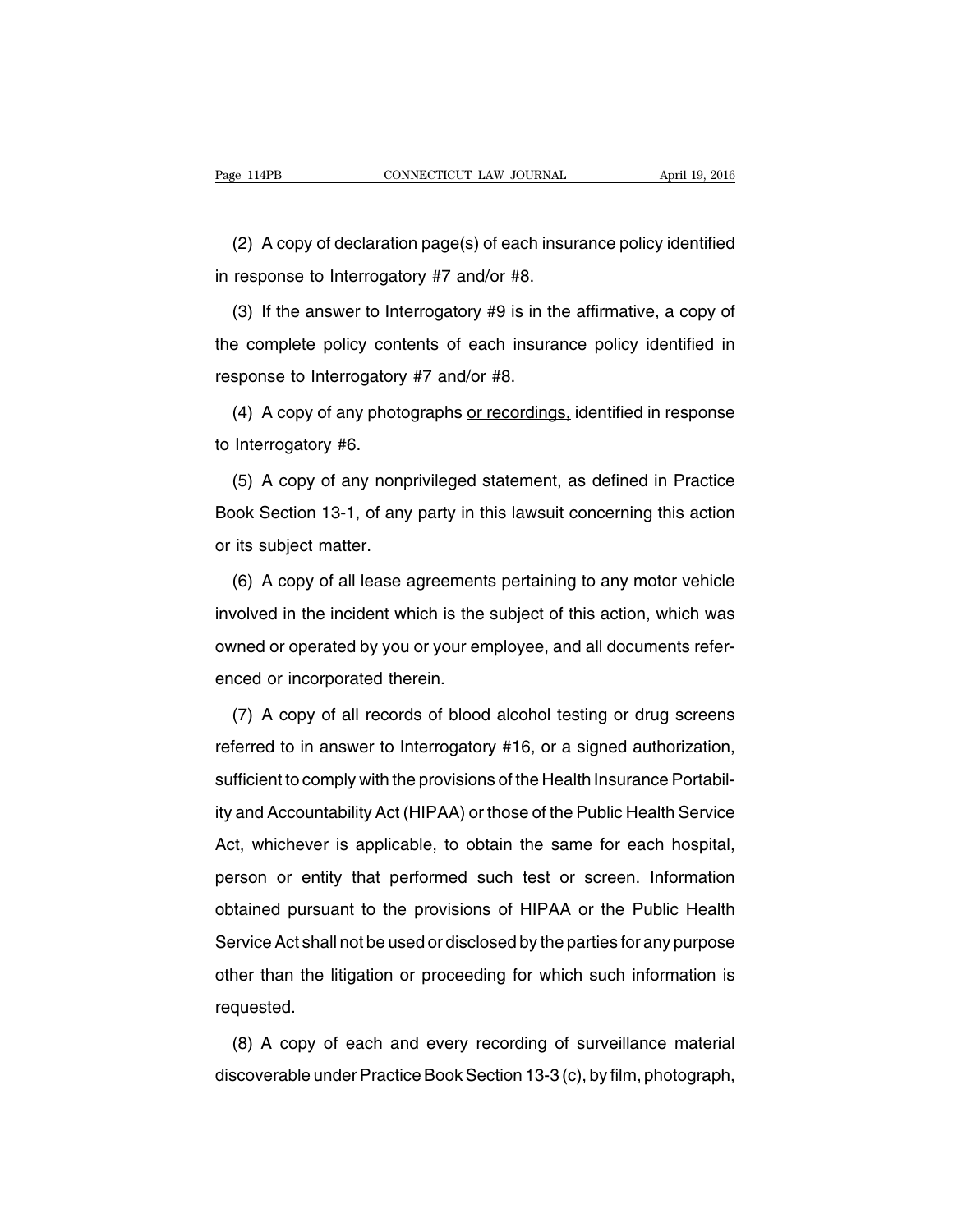videotape, audiotape or any other digital or electronic means, of any party to this lawsuit concerning this lawsuit or the subject matter thereof, including any transcript of such recording.

PLAINTIFF,

BY **Example 20** 

## **CERTIFICATION**

I certify that a copy of this document was or will immediately be mailed or delivered electronically or non-electronically on (date) \_\_\_\_\_\_ to all attorneys and self-represented parties of record and to all parties who have not appeared in this matter and that written consent for electronic delivery was received from all attorneys and self-represented parties receiving electronic delivery.

Name and address of each party and attorney that copy was or will immediately be mailed or delivered to\*

\*If necessary, attach additional sheet or sheets with the name and address which the copy was or will immediately be mailed or delivered to.

Signed (Signature of filer) Print or type name of person signing

Date Signed

Mailing address (Number, street, town, state and zip code) or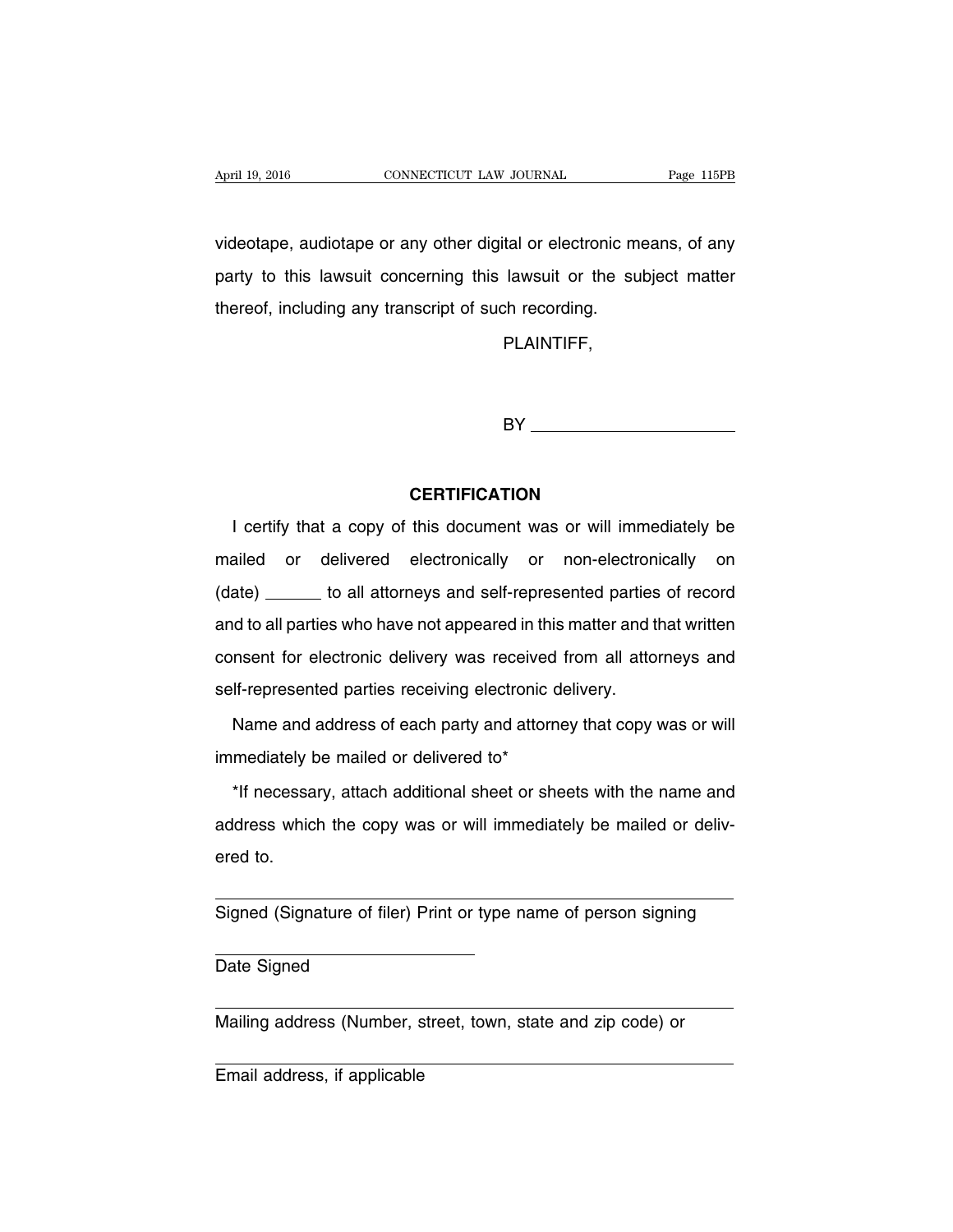Telephone number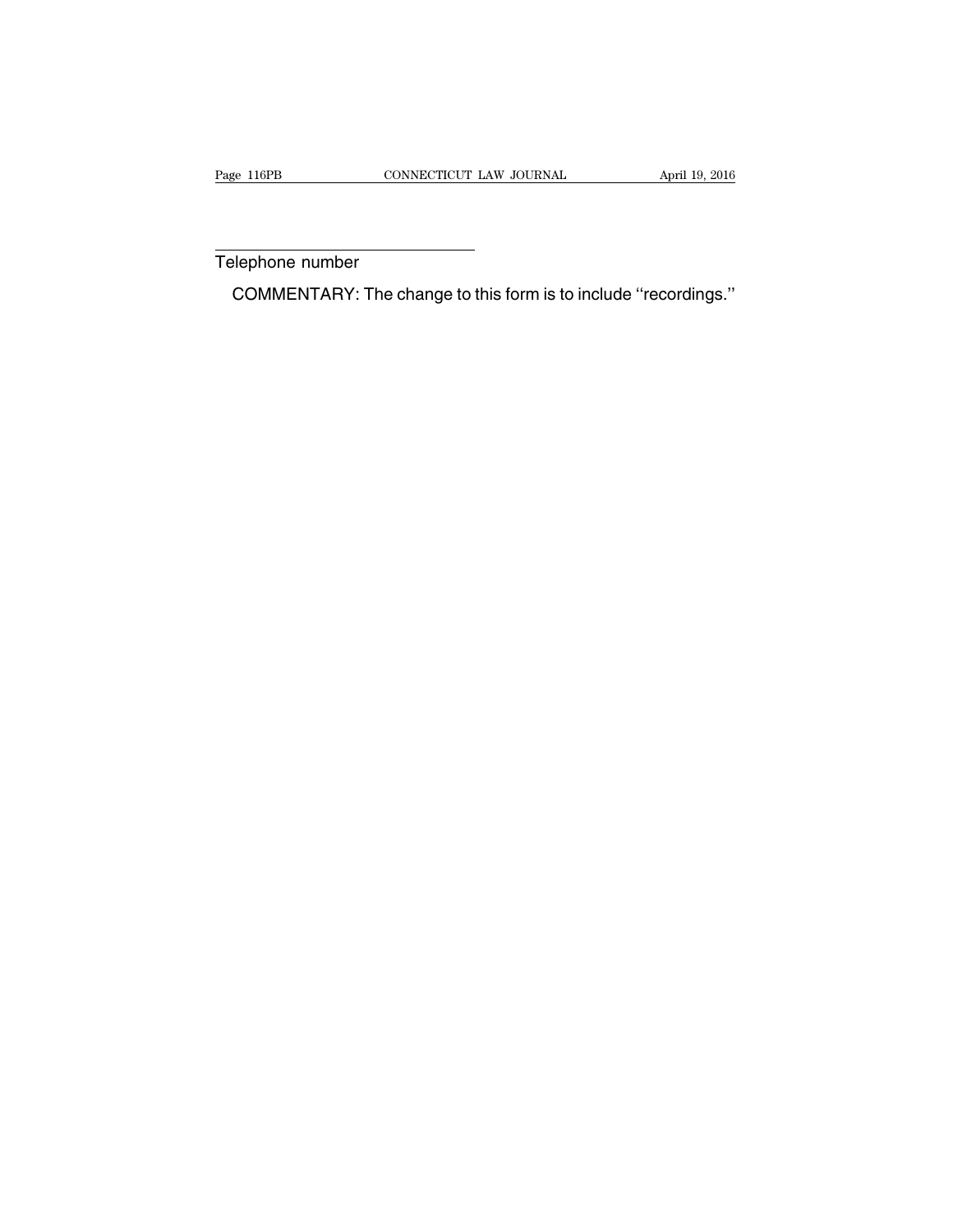## Form 205

## **Defendant's Requests for Production**

| No. CV-     | : SUPERIOR COURT       |
|-------------|------------------------|
| (Plaintiff) | : JUDICIAL DISTRICT OF |
| VS.         | : AT                   |
| (Defendant) | $\therefore$ (Date)    |

The Defendant(s) hereby request(s) that the Plaintiff provide counsel for the Defendant(s) with copies of the documents described in the following requests for production, or afford counsel for said Defendant(s) the opportunity or, where requested, sufficient written authorization, to inspect, copy, photograph or otherwise reproduce said documents. The production of such documents, copies or written authorizations shall take place at the offices of  $\frac{1}{\sqrt{1-\frac{1}{n}}}\sqrt{1-\frac{1}{n}}$ later than thirty (30) days after the service of the Requests for Production.

In answering these production requests, the Plaintiff(s) are required to provide all information within their possession, custody or control. If any production request cannot be answered in full, answer to the extent possible.

(1) All hospital records relating to treatment received as a result of the alleged incident, and to injuries, diseases or defects to which reference is made in the answers to Interrogatories #19, #20, #21 and #22, or written authorization, sufficient to comply with the provisions of the Health Insurance Portability and Accountability Act (HIPAA), to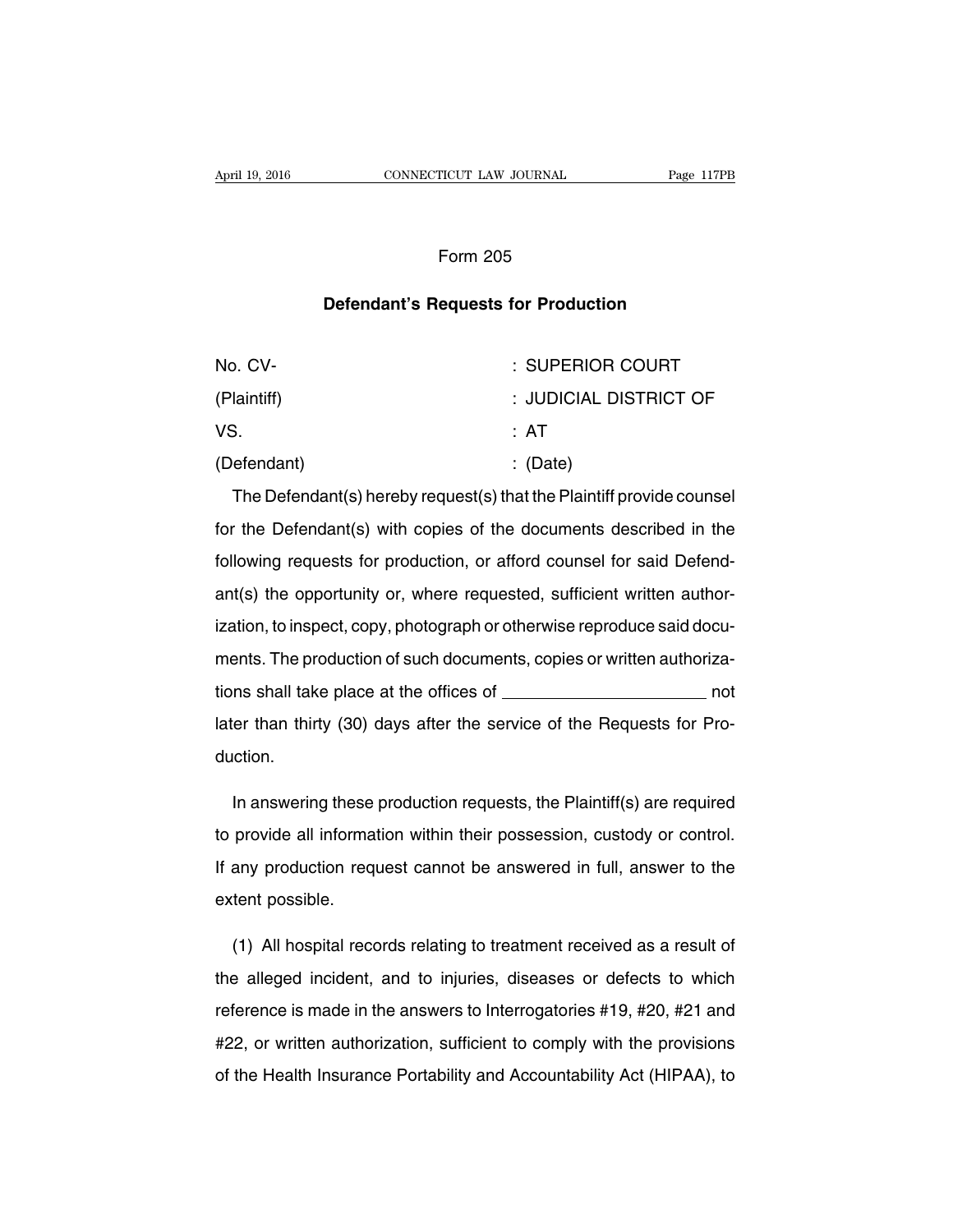inspect and make copies of said hospital records. Informa- tion obtained pursuant to the provisions of HIPAA shall not be used or disclosed by the parties for any purpose other than the litigation or proceeding for which such information is requested.

(2) All reports and records of all doctors and all other care providers relating to treatment allegedly received by the Plaintiff(s) as a result of the alleged incident, and to the injuries, diseases or defects to which reference is made in the answers to Interrogatories #19, #20, #21 and #22 (exclusive of any records prepared or maintained by a licensed psychiatrist or psychologist) or written authorization, sufficient to comply with provisions of the Health Insurance Portability and Accountability Act, to inspect and make copies of said reports. Information obtained pursuant to the provisions of HIPAA shall not be used or disclosed by the parties for any purpose other than the litigation or proceeding for which such information is requested.

(3) If a claim for lost wages or lost earning capacity is being made, copies of, or sufficient written authorization to inspect and make copies of, the wage and employment records of all employers of the Plaintiff(s) for three (3) years prior to the date of the incident and for all years subsequent to the date of the incident to and including the date hereof.

(4) If a claim of impaired earning capacity or lost wages is being alleged, provide copies of, or sufficient written authorization to obtain copies of, that part of all income tax returns relating to lost income filed by the Plaintiff(s) for a period of three (3) years prior to the date of the incident and for all years subsequent to the date of the incident through the time of trial.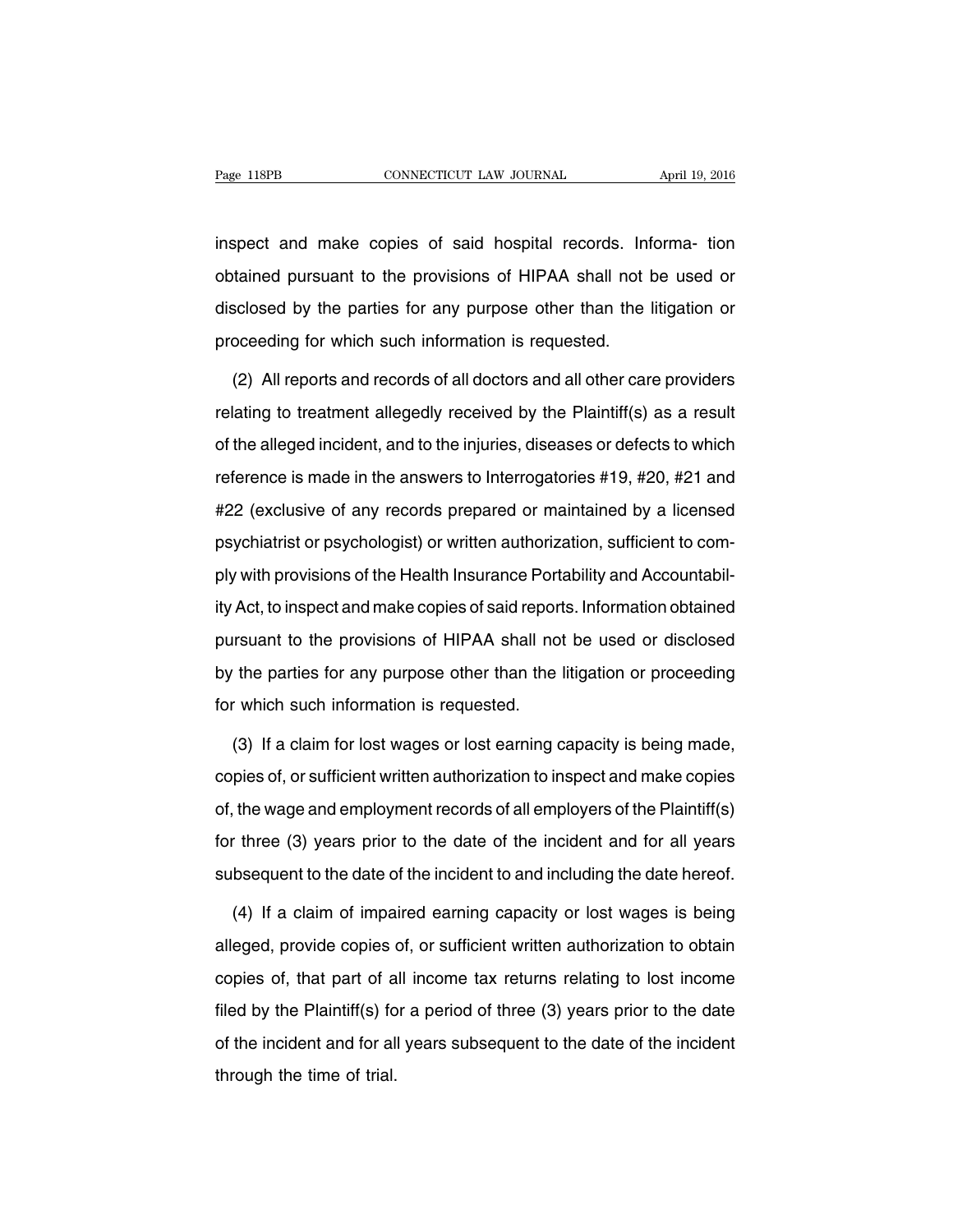(5) All property damage bills that are claimed to have been incurred as a result of this incident.

(6) All medical bills that are claimed to have been incurred as a result of this incident or written authorization, sufficient to comply with the provisions of the Health Insurance Portability and Accountabil- ity Act, to inspect and make copies of said medical bills. Information obtained pursuant to the provisions of HIPAA shall not be used or disclosed by the parties for any purpose other than the litigation or proceeding for which such information is requested.

(7) All bills for each item of expense that is claimed to have been incurred in the answer to Interroga- tory #18, and not already provided in response ¶5 and ¶6 above.

(8) Copies of all documentation of claims of right to reimbursement provided to the Plaintiff by third party payors, and copies of, or written authorization, sufficient to comply with provisions of the Health Insurance Portability and Accountability Act, to obtain any and all documentation of payments made by a third party for medical services received or premiums paid to obtain such payment. Information obtained pursuant to the provisions of HIPAA shall not be used or disclosed by the parties for any purpose other than the litigation or proceeding for which such information is requested.

(9) All documents identified or referred to in the answers to Interrogatory #26.

(10) A copy of any nonprivileged statement, as defined in Practice Book Section 13-1, of any party in this lawsuit concerning this action or its subject matter.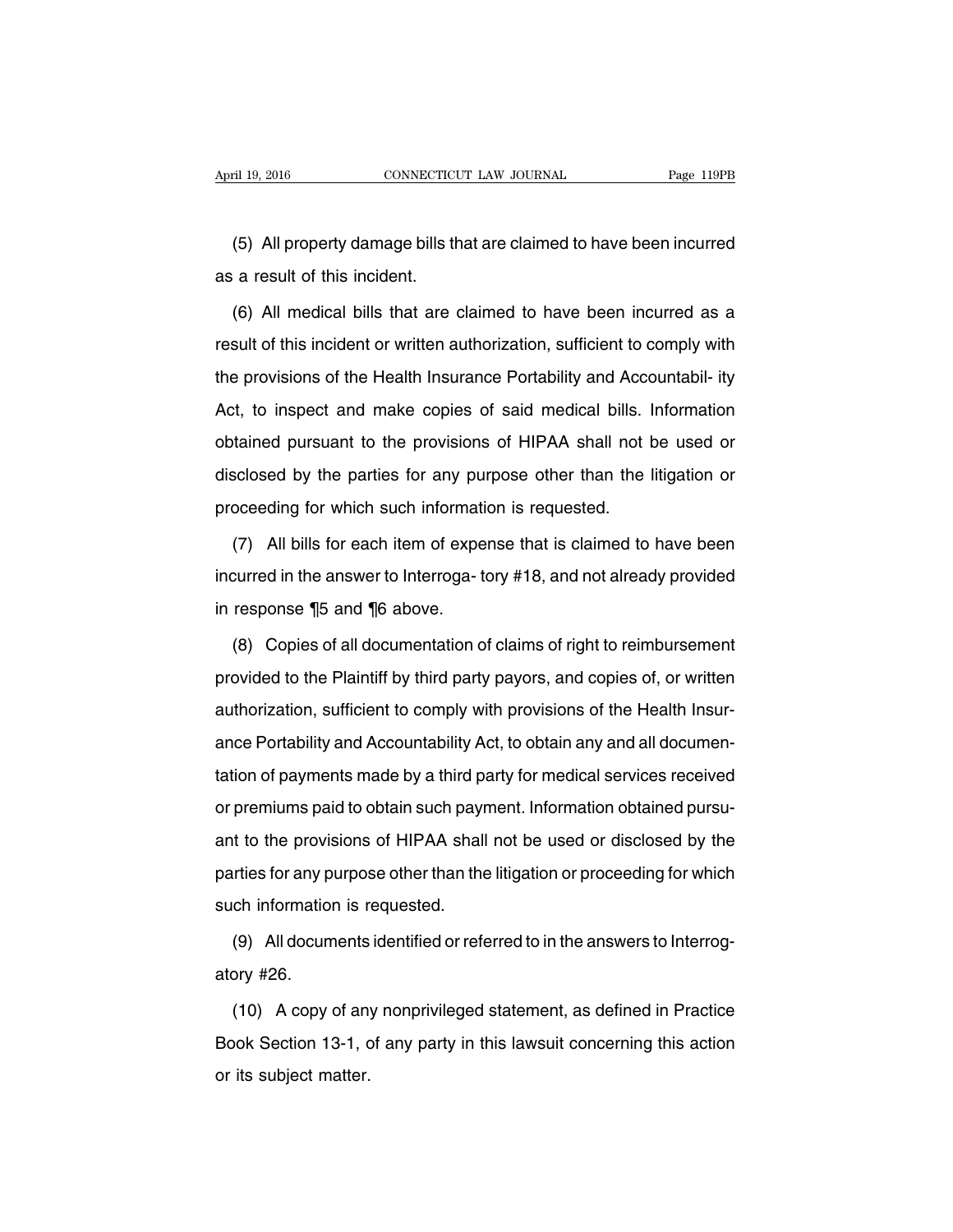(11) Any and all photographs or recordings, identified in response to Interrogatory #32.

(12) A copy of all records of blood alcohol testing or drug screens referred to in answer to Interrogatory #35, or a signed authorization, sufficient to comply with the provisions of the Health Insurance Portability and Accountability Act or those of the Public Health Service Act, whichever is applicable, to obtain the same. Information obtained pursuant to the provisions of HIPAA or the Public Health Service Act shall not be used or disclosed by the parties for any purpose other than the litigation or proceeding for which such information is requested.

(13) A copy of each and every recording of surveillance material discoverable under Practice Book Section 13-3 (c), by film, photograph, videotape, audiotape or any other digital or electronic means, of any party to this lawsuit concerning this lawsuit or the subject matter thereof, including any transcript of such recording.

DEFENDANT,

BY **BY** 

#### **CERTIFICATION**

I certify that a copy of this document was or will immediately be mailed or delivered electronically or non-electronically on (date) \_\_\_\_\_\_ to all attorneys and self-represented parties of record and to all parties who have not appeared in this matter and that written consent for electronic delivery was received from all attorneys and self-represented parties receiving electronic delivery.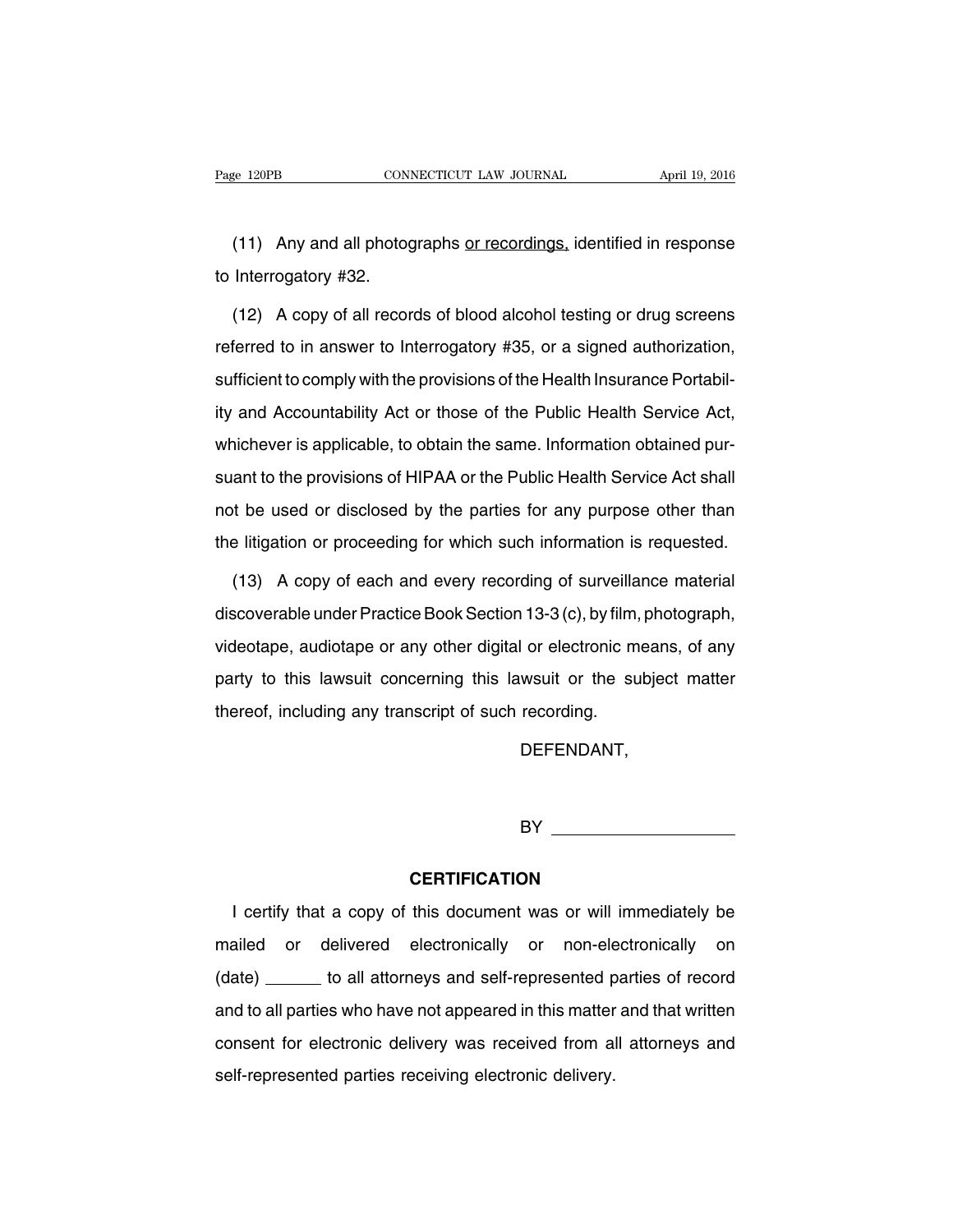Name and address of each party and attorney that copy was or will immediately be mailed or delivered to\*

\*If necessary, attach additional sheet or sheets with the name and address which the copy was or will immediately be mailed or delivered to.

Signed (Signature of filer) Print or type name of person signing

Date Signed

Mailing address (Number, street, town, state and zip code) or

Email address, if applicable

Telephone number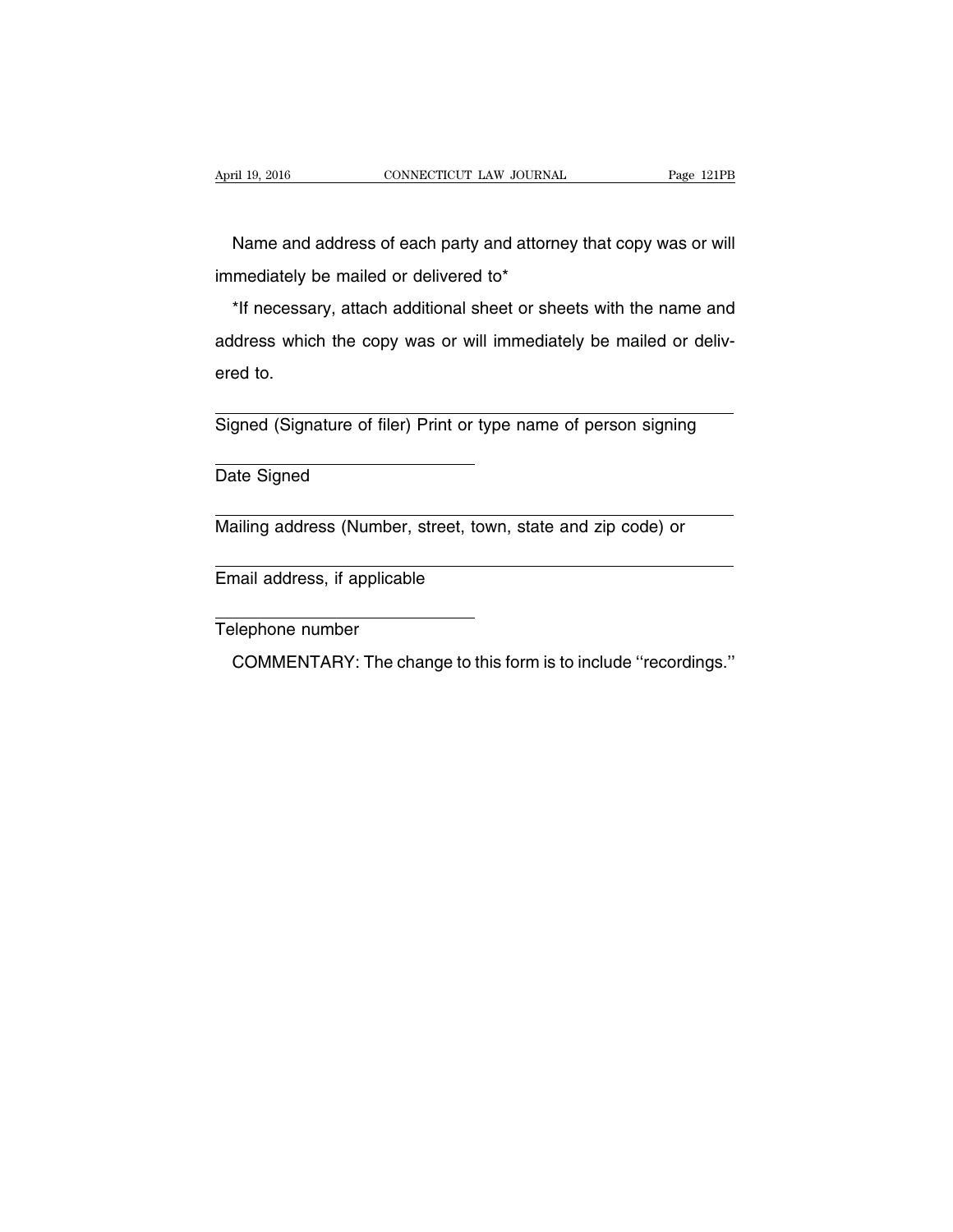## Form 206

# **Plaintiff's Requests for Production—Premises Liability**

| No. CV-     | : SUPERIOR COURT       |
|-------------|------------------------|
| (Plaintiff) | : JUDICIAL DISTRICT OF |
| VS.         | ∶ AT                   |
| (Defendant) | : (Date)               |

The Plaintiff hereby requests that the Defendant provide counsel for the Plaintiff with copies of the documents described in the following requests for production, or afford counsel for said Plaintiff the opportunity or, if necessary, sufficient written authorization, to inspect, copy, photograph or otherwise reproduce said documents. The production of such documents, copies or written authorization shall take place at the offices of  $\_\_\_\_\_$  on  $\_\_\_\_\_$  (day),  $\_\_\_\_\_$  (date)  $at$  (time).

In answering these production requests, the Defendant(s) are required to provide all information within their possession, custody or control. If any production request cannot be answered in full, answer to the extent possible.

(1) A copy of the policies or procedures identified in response to Interrogatory #4.

(2) A copy of the report identified in response to Interrogatory #6.

(3) A copy of any written complaints identified in Interrogatory #10.

(4) A copy of declaration page(s) evidencing the insurance policy or policies identified in response to Interrogatories numbered

and  $\qquad \qquad$ .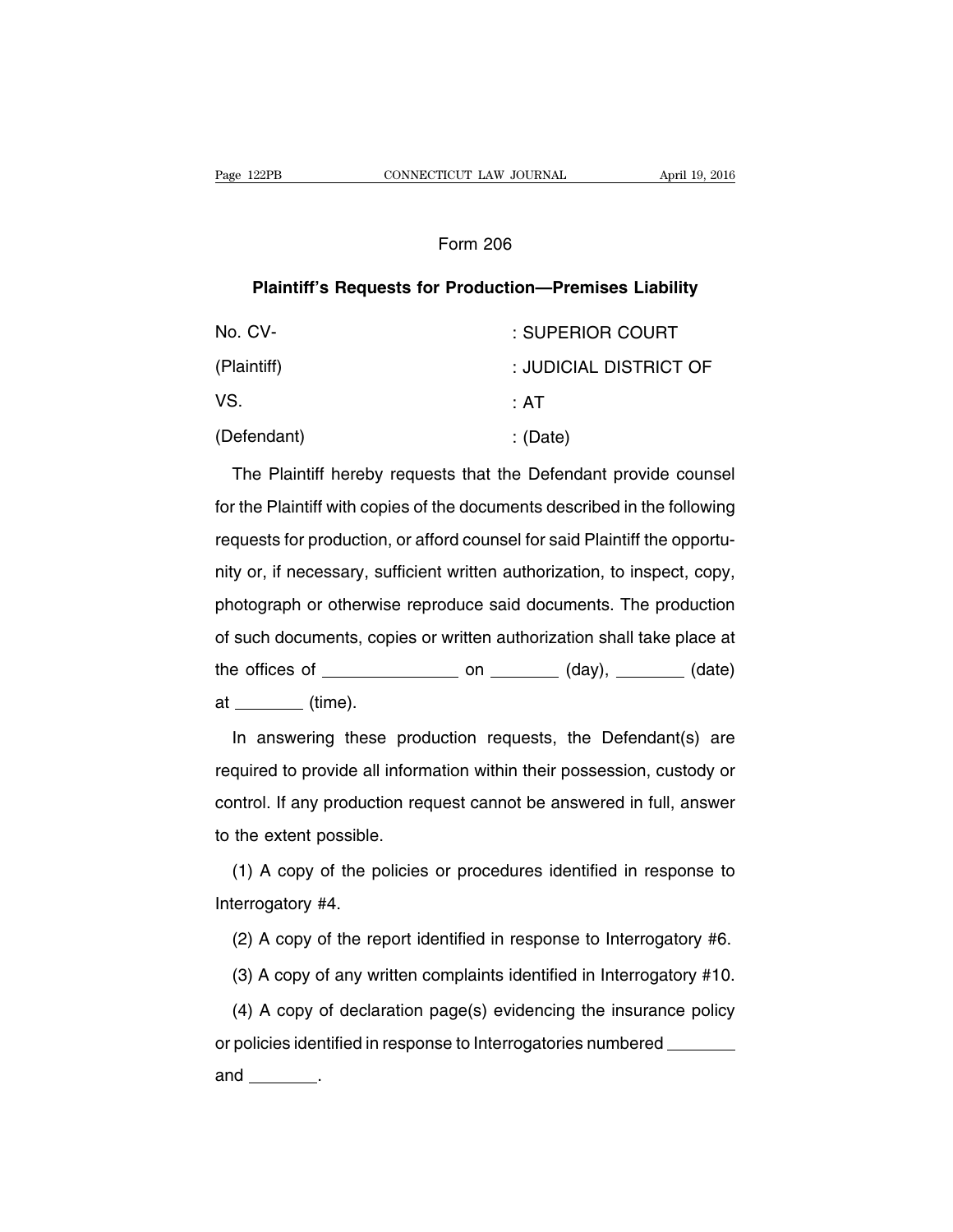(5) A copy of any nonprivileged statement, as defined in Practice Book Section 13-1, of any party in this lawsuit concerning this action or its subject matter.

(6) A copy of each and every recording of surveillance material discoverable under Practice Book Section 13-3 (c), by film, photograph, videotape, audiotape or any other digital or electronic means, of any party to this lawsuit concerning this lawsuit or the subject matter thereof, including any transcript of such recording.

(7) A copy of any photographs or recordings, identified in response to Interrogatory #12.

PLAINTIFF,

**BY** 

## **CERTIFICATION**

I certify that a copy of this document was or will immediately be mailed or delivered electronically or non-electronically on (date) \_\_\_\_\_\_ to all attorneys and self-represented parties of record and to all parties who have not appeared in this matter and that written consent for electronic delivery was received from all attorneys and self-represented parties receiving electronic delivery.

Name and address of each party and attorney that copy was or will immediately be mailed or delivered to\*

\*If necessary, attach additional sheet or sheets with the name and address which the copy was or will immediately be mailed or delivered to.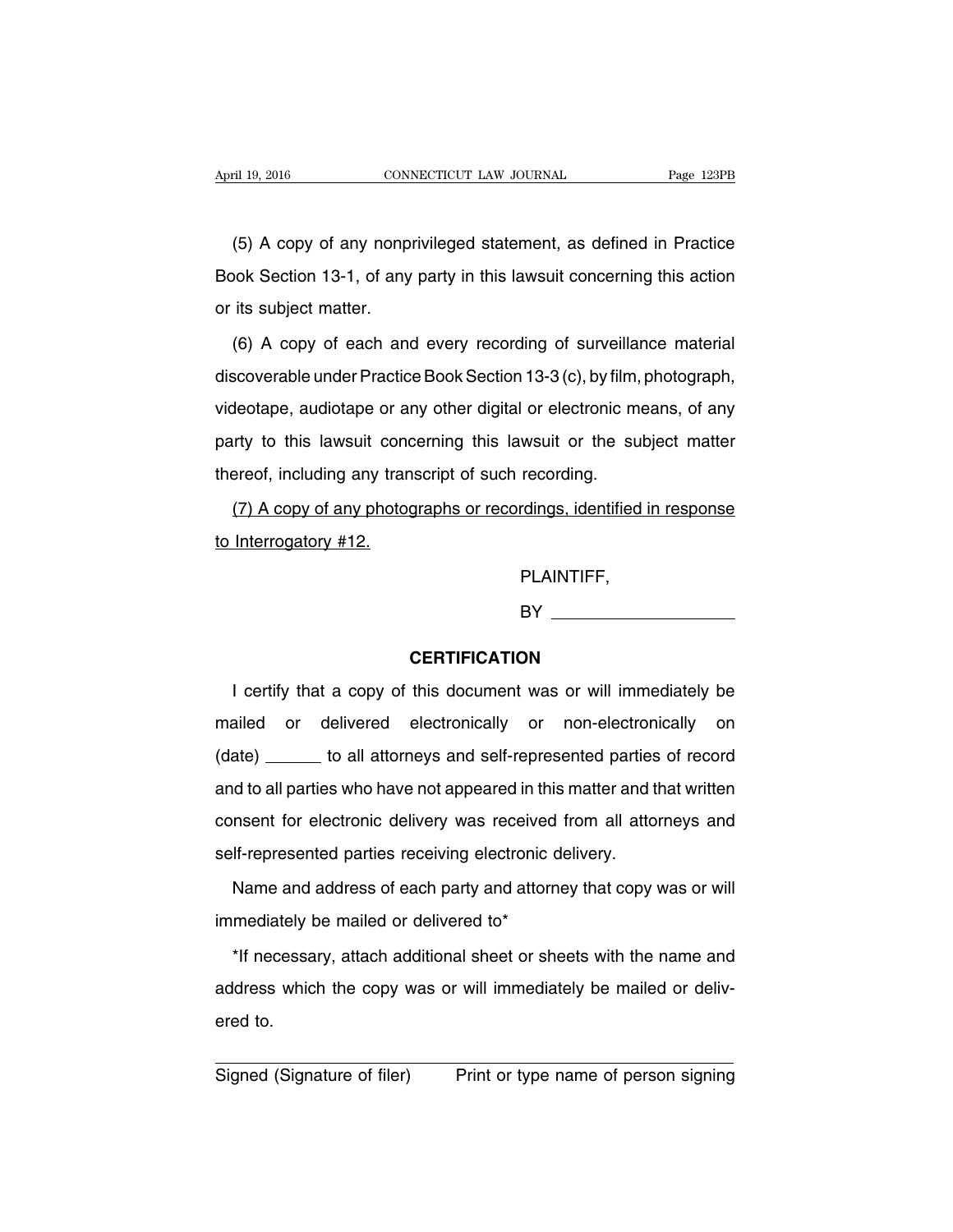Date Signed

Mailing address (Number, street, town, state and zip code) or

Email address, if applicable

Telephone number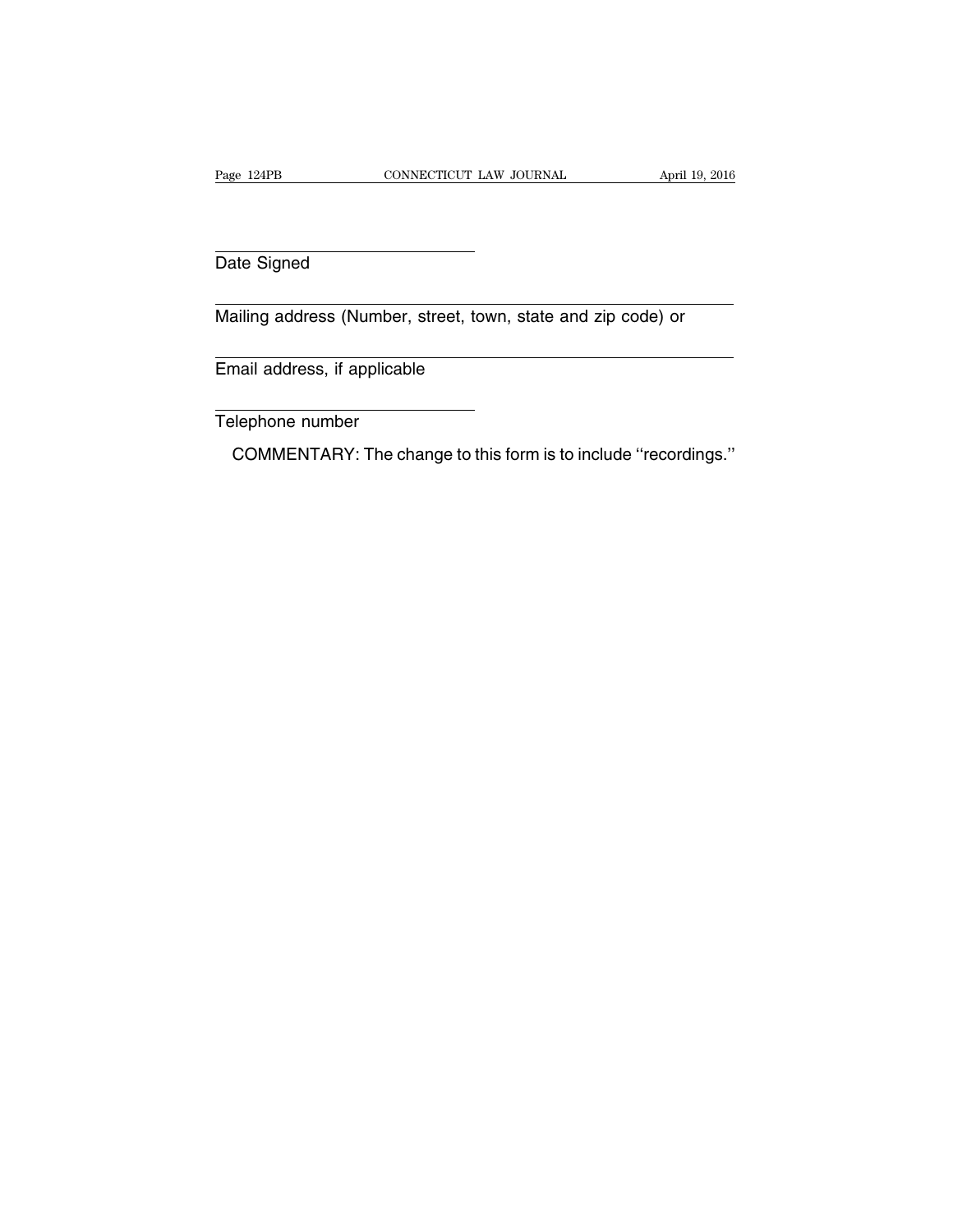# (NEW) Form 212

## **Defendant's Interrogatories — Loss of Consortium**

| No. CV-     | : SUPERIOR COURT       |
|-------------|------------------------|
| (Plaintiff) | : JUDICIAL DISTRICT OF |
| VS.         | :AT                    |
| (Defendant) | : (Date)               |

The undersigned, on behalf of the Defendant, hereby propounds the following interrogatories to be answered by the Plaintiff, \_\_\_\_\_\_\_\_\_\_\_\_\_\_, under oath, within thirty (30) days of the filing hereof in compliance with Practice Book Section13-2.

Definition: ''You'' shall mean the Plaintiff to whom these interrogatories are directed except that if suit has been instituted by the representative of the estate of a decedent, ward, or incapable person, ''you'' shall also refer to the Plaintiff's decedent, ward or incapable person unless the context of an interrogatory clearly indicates otherwise.

In answering these interrogatories, the Plaintiff(s) is (are) required to provide all information within their knowledge, possession or power. If an interrogatory has subparts, answer each subpart separately and in full and do not limit the answer to the interrogatory as a whole. If any interrogatories cannot be answered in full, answer to the extent possible.

- (1) Please state your name, address and occupation.
- (2) Please state the date and place of your marriage.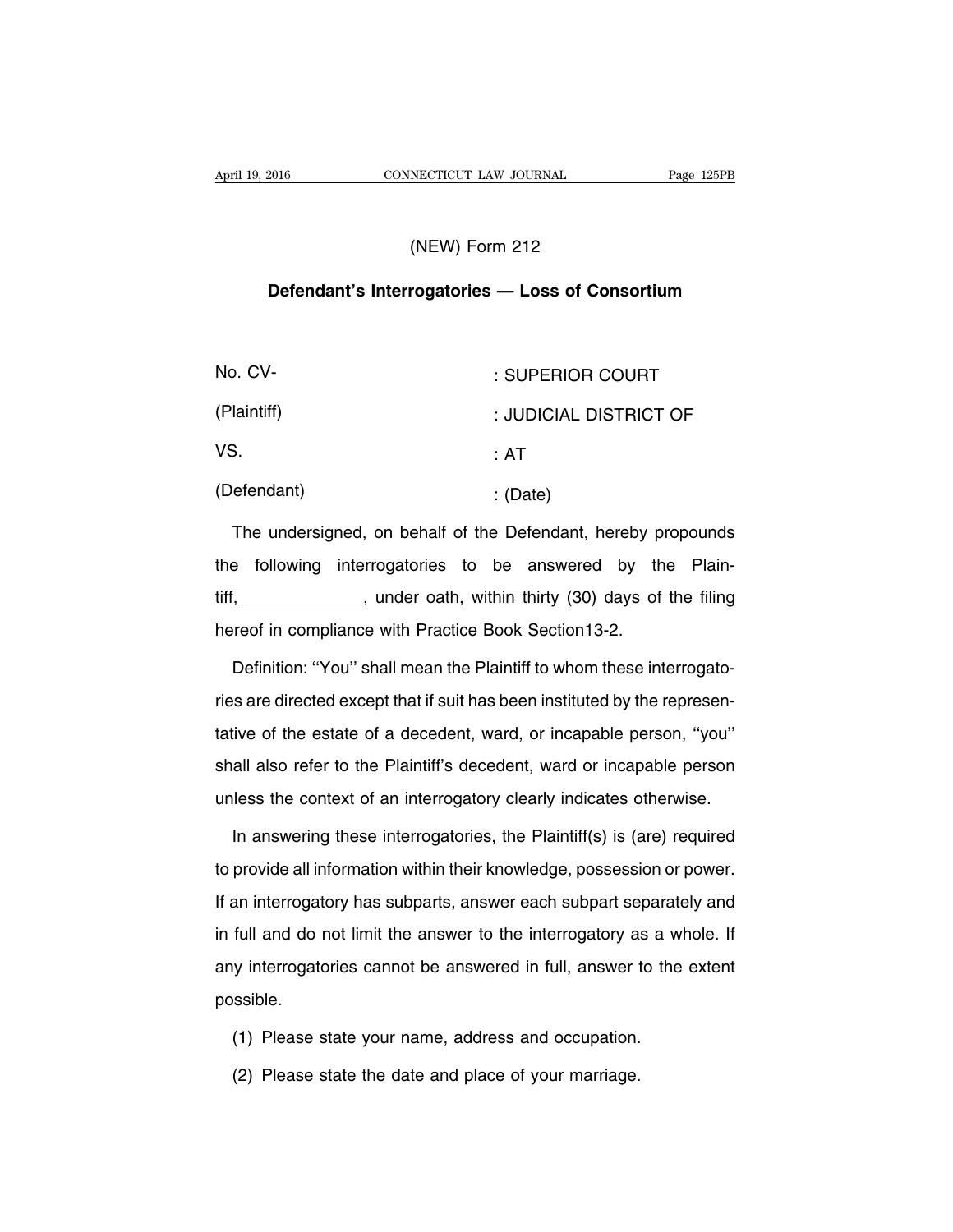(3) Do you have any children? If so, state their names and dates of birth.

(4) Describe the nature of your loss of consortium claim.

(5) During your marriage, please list your employers, the length of time employed by each, and the average number of hours worked per month.

(6) Prior to the incident which is the subject of this lawsuit (''the incident''), did your spouse regularly perform work, services and/or chores (''services'') in or around the home?

(7) If the answer to the previous interrogatory is in the affirmative, please describe the nature and frequency of such services.

(8) Subsequent to the incident, did such services change? If so, state how, and describe the impact of this change on you.

(9) Subsequent to the incident, did anyone other than your spouse perform the services usually performed by your spouse in and around the home?

(10) If the answer to the previous interrogatory is in the affirmative, please state the name(s) and address(es) of each person(s), the amount paid, the period of time they were hired and what services they performed.

(11) Have you or your spouse ever instituted legal proceedings seeking a divorce or separation? If so, state when.

(12) Did you, at any time during your marriage live apart from or separate yourself from your spouse? If so, state when and for how long such separation occurred, and state the reason for such separation.